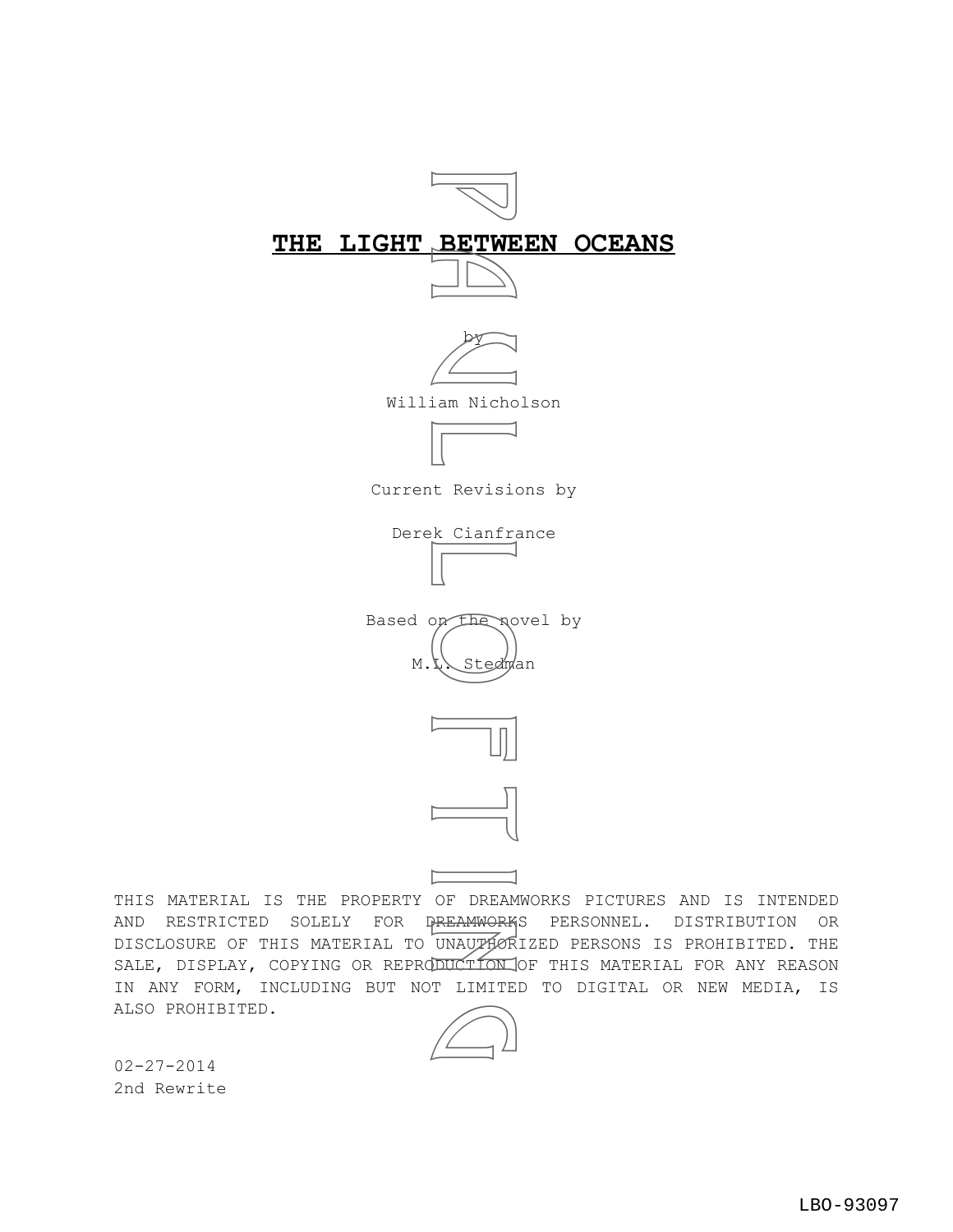INT. SPARTAN OFFICE. SYDNEY. DECEMBER 16, 1918

TOM Yes, I realize that...

TOM SHERBOURNE, late 20's, wounded eyes, sits across from MR. COUGHLAN, 54, hands as hard as rocks. He looks over Tom's letter of application. A summer rain pelts the window.

> MR. COUGHIDIN I mean *very* tough. I want to make sure you know what you're in for.

TOM It can't... All *Aue* respect, Mr Coughlan, it's not likely to be tougher than the Western Front.

MR. GOUGHLIN You're probably right on that score.

Coughlin tamps down tobacco with his thumb, lights his pipe.

MR. COUGHLIN (CONT'D) You pay your own passage to every posting. You're relief, so you don't get holidays. Permanent staff get a month leave at the end of each 2-year contract.

Tom nods in agreement.  $C\phi(\text{ghlin})$  looks over his honorable discharge papers.

MR. COUGHLIN (CONT'D) We wouldn't normally send a single man to Janus - it's pretty remote and a wife and family  $c$ an be a great practical help, not just a comfort. But seeing it's only temporary... s, wound<br>summer<br>COUGHAN what you<br>ugh. I you<br>ugh. I you<br>het like western in the Western oughlin<br>premanent coughlin<br>coughlin<br>coughlin<br>coughlin<br>coughlin<br>s only tright<br>s only the end<br>oughlin<br>s only tright<br>s only tright<br>s only

He rolls a stamp back and forth across an ink pad -

MR. COUGHLIN (CONT'D) You'll leave for Partageuse in two days. From there you'll be shipped off to Janus.

LBO-93097

Thumps the stamp down on the form -MR. COUGHLIN (CONT'D) Welcome to the Commonwealth Lighthouse Service. werome to the commonweardh<br>Lighthouse Service.<br>"16th December 1918" glistens in wet ink.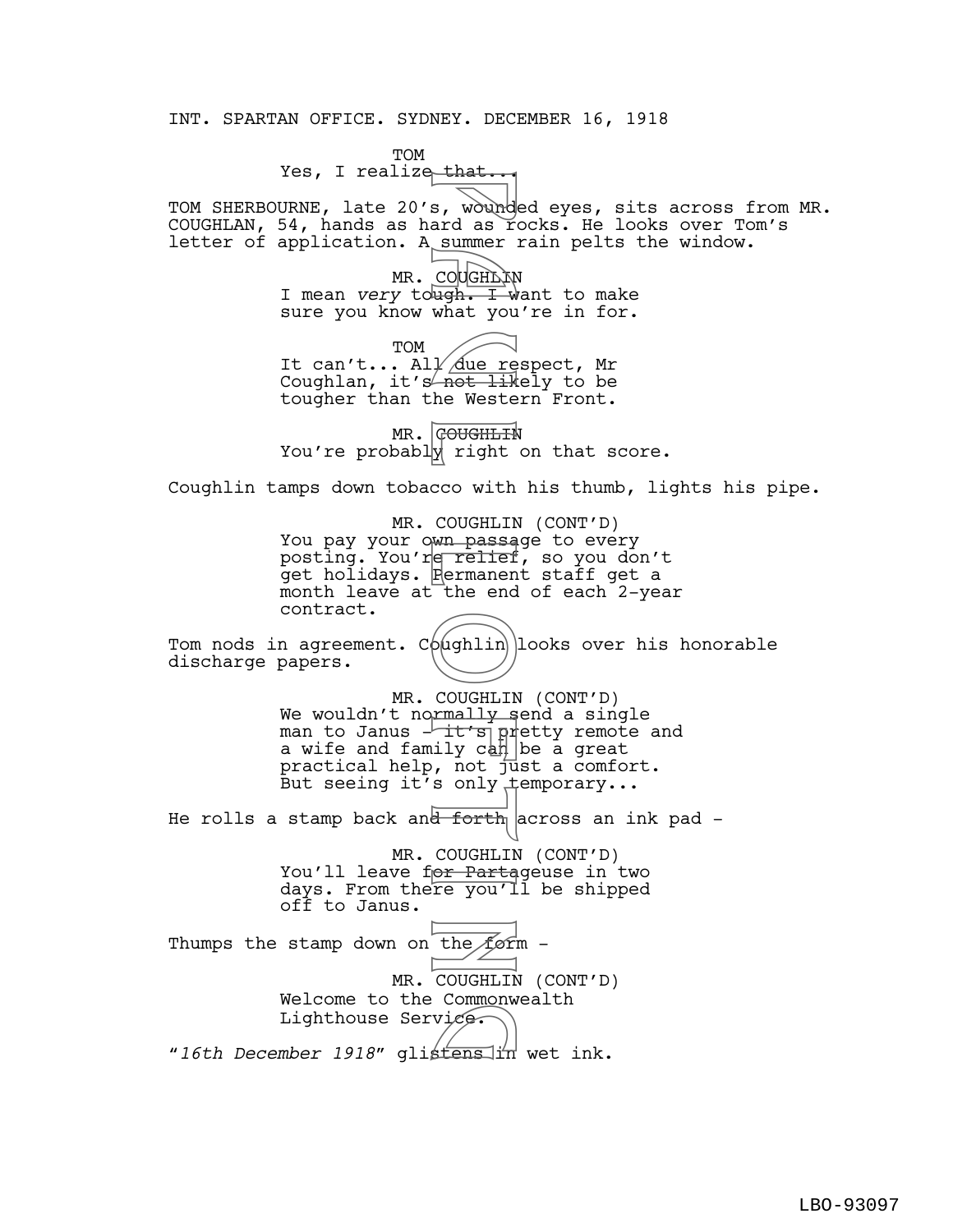INT. SS PROMETHEUS. SOUTHERN OCEAN. 3RD-CLASS CABIN. DAY. Tom shares the room with an ELDERLY SAILOR who drinks from a large bottle of over-proof rum. He is on a drunken rant -ELDERLY SAILOR "What a fine thing it is to be *victorious*." Ha! "*Victorious*?" Victorious and *dead* is a poor sort of victory... Tom can't take it. He escapes the room and the alcohol fumes. INT. SS PROMETHEUS. LOWER DECKS. DAY. Tom walks the lower decks, tries to clear his head. The floor is sticky from beer. He hears a group of DRUNKEN EX-SOLDIERS ahead. It's the sound of  $\sqrt{m}$  madness and it echoes in Tom's mind. **MCGOWAN** First one to score a pair of ladies' drawers off a first class passenger is the winner. Crumpled bills are thrust  $\frac{1}{n}$  the air and collected. MCGOWAN (CONT'D) Prize money's doubled if she's wearing them  $a \nmid \mathcal{L}$  the  $\mathcal{L}$  ime. Cheers from the other soldiers.  $/A$  SAILOR looks to Tom. SAILOR How much you in for? Here, in the in the bowels of  $\frac{1}{k}$  vessel, Tom could swear the war was still underway. He wants no part of it, pushes by. INT. SS PROMETHEUS. THIRD CLASS CABIN. NIGHT. A MUFFLED SCREAM wakes Tom with a jolt. He LOOKS around his room to orient himself. The Elderly Sailor wheezes in a deep sleep. Tom LISTENS closely - the ocean presses against steel belly of the ship, trying to get in. Probably a dream. Still, he can't go back to sleep. Pulls off his sheet, sets out on a walk. EXT. SS PROMETHEUS. CORRIDORS/UPPER DECK. NIGHT. Tom grips the stair rail,  $\sqrt{c}$ limbs to the upper decks – the air EAI. SS PROMEINEOS. CORRIDORS/OPPER DECK. NIGHI.<br>Tom grips the stair rail, climbs to the upper decks - the a<br>is cooler up here, and the sound is released from the echo chamber below. Passing through the shadows, he walks silently by the upper-class cabins, listening closely... ERLY SAIL<br>
ERLY SAIL<br>
in the all "Vict"<br>
capes the DECKS.<br>
s, tries<br>
madness<br>
s, tries<br>
madness<br>
MAN core a p<br>
DWAN (CON)<br>
JWAN (CON)<br>
doubled<br>
t in the list of the wants<br>
Lought of the wants<br>
D CLASS<br>
on with<br>
D CLASS<br>
on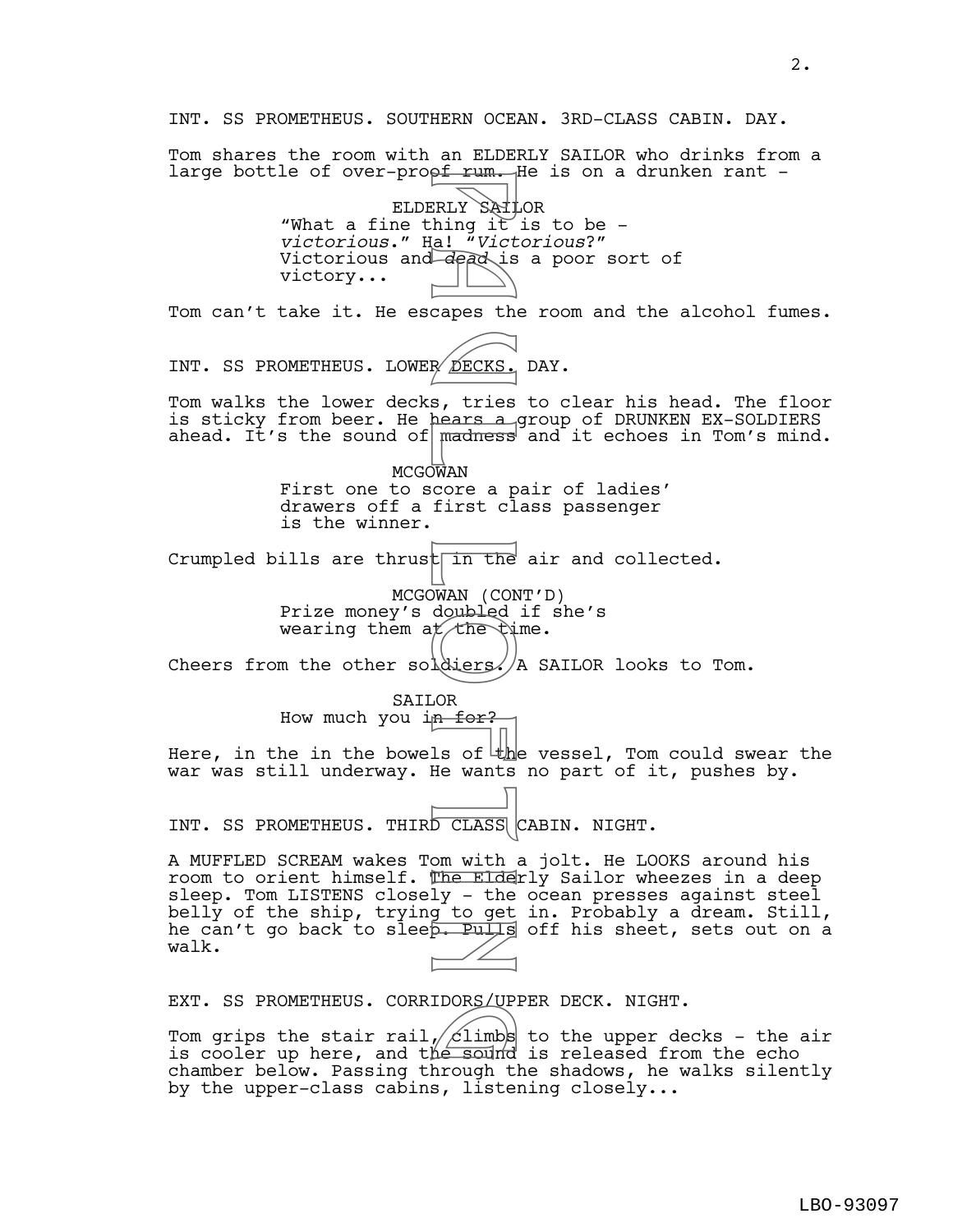The SOUND of a struggle comes from inside one of the rooms. Tom moves to the door. He knows what's on the other side of it - the war. He can't seem to get away from it. He is sweating, his eyes wild like a lassoed horse. His breathing increases involuntarily. Head down, he opens the door.

In the dim light he sees a dark haired WOMAN, pinned face against the wall by MCGOWAN, the soldier from below-decks.

> **MCGOWAN** Christ! Thought you were a steward! You can give me a hand, I was just-

TOM (stepping  $\sqrt{\gamma}$  the room) Leave.

The look in Tom's eyes and the sound of his voice leave no room for debate.

> **MCGOWAN** But I was just gonna make her day.

Mcgowan is desperate. His fight or flight kicks in - in the form of fight. He grabs a glass vase off the dresser and shatters it over Tom's forearm (which Tom instinctively raised up a split second  $\vert$  before).

Tom bats down a couple of swings from the man and pins him by the neck against the dresser. It is messy and quick - Tom's grip is strong and unrel $\phi$ hting.) Blood from his forearm flows into the man's face. The man can't breathe.

The woman has tucked herself into a ball and is hiding on the other side of armoire. She covers her face and watches the scene through fingers - terrified.

Tom is going to kill the man if he continues his grip. In the war, he had to do this. But he's not in the war, he's on a boat. Reality comes back to him. He releases his pressure.

> TOM Apologize to this lady. And get back to your bunk and don't show your face until we berth, you understand me?

Mcgowan nods, blood in his teeth. **MCGOWAN** I'm sorry... TOM To her! MCGOWAN Free a dark<br>
Head dow<br>
MAN, the<br>
WAN, the<br>
P a hand<br>
P a hand<br>
P a hand<br>
P a hand<br>
P a hand<br>
P a sight<br>
P a glass<br>
P a glass<br>
P a glass<br>
P a glass<br>
P a glass<br>
P a glass<br>
P a glass<br>
P a glass<br>
P a glass<br>
P a glass<br>
P a seri  $\bigcirc$ 

(to the hiding woman) I'm sorry.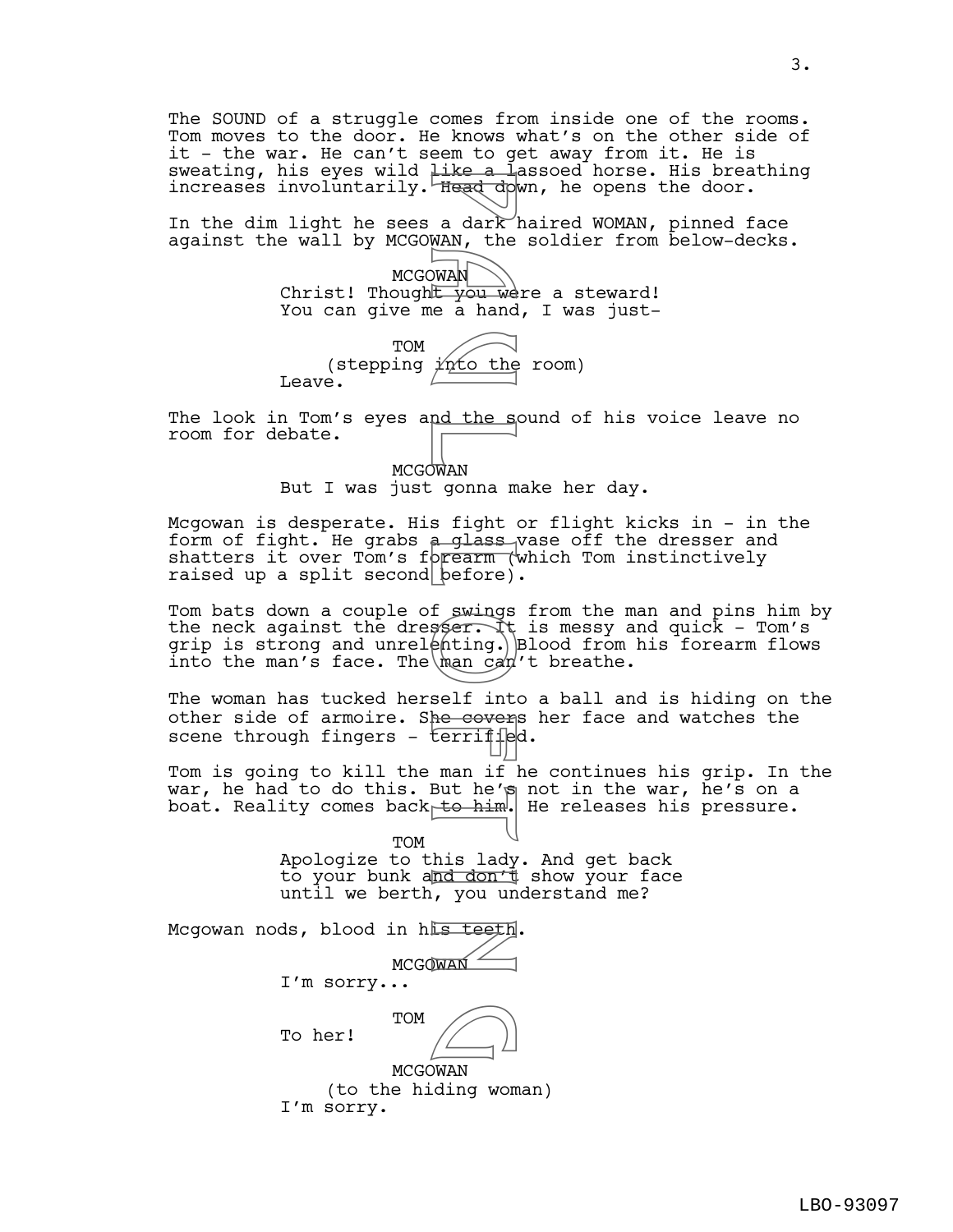Tom pulls his weight off of McGowan and throws him out.

Obscured, the woman catches a glimpse of Tom, who stands deflated in the corner and catches his breath.

> TOM You all right?



Tom reaches for her dressing gown from a hook on the wall and, without looking at her, hands it to her behind the armoire. She notices the gash on his arm.

> TOM<sup>1</sup> I'm afraid some of us aren't used to civilized company these days. You won't get any more trouble from him.

He rights a chair that had been overturned in the encounter and disappears through the door, never having seen her face.

EXT. POINT PARTAGEUSE. DAY.

Tom disembarks from the bbat as men beetle away, loading and unloading cargo with the occasional shout or whistle.

NEAR THE PIER stands a fresh granite obelisk, listing the men and boys who would not b $e$  coming back. People on the street wear expressions of players in  $d$  game where the rules have suddenly been changed. Women out-number men 4-1 on the streets. Tom walks along, bag slung over his shoulder. M . Ing gown<br>
sing gown<br>
sing gown<br>
e of us<br>
any thes<br>
de of us<br>
more treat<br>
ad been<br>
de door,<br>
A A v.<br>
boat as l<br>
port as l<br>
port as l<br>
port as l<br>
org sing<br>
of coming<br>
of the port bag slump<br>
. bag slump<br>
. bag slump<br>
. a

Tom sees a young woman, ISABEI<sub>1</sub> 19, bright, feeding bread to a flock of seagulls. She is amused by the birds squabbling and screeching, eager for a prize.

Tom sits on a bench near $_\mathsf{P}$ a tree and watches her. The sun caresses his face. He fo<del>llows h</del>er delicate fingers as they make silhouettes against the blue.

> ISABEL  $(0.5)$ What are you smiling at?



ISABEL Never be sorry for smiling! Never be sorry for smiling!<br>She offers him a crust in her outstretched hand.

> ISABEL (CONT'D) Want some bread?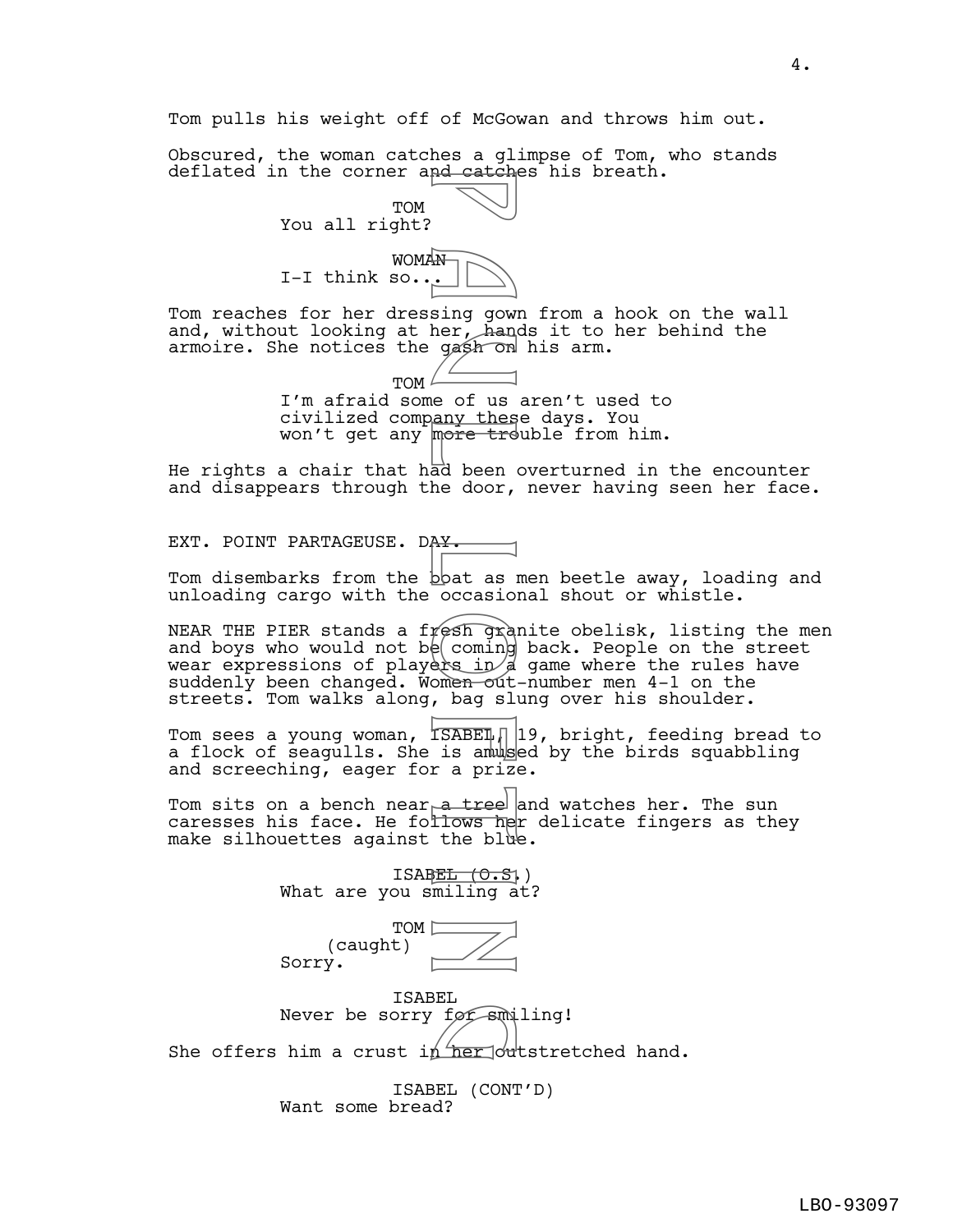TOM Thanks, but I'm not hungry. ISABEL Not for you! To feed the gulls. Tom considers it a beat -ISABEL ROONT'D) Bet I can get  $\text{mot} \to \text{co}$  come to me than you can. He rises from the bench, approaches her, takes the bread. They begin throwing pieces pigh in the air, ducking as the gulls dive-bomb, flapping their wings furiously. He stretches for a throw and she notices the bandage peeking out under his sleeve... ISABEL (CONT'D) What happened to you? Tom pulls down his sleeve, down plays - TOM Nothing... ISABEL Doesn't look like nothing. Tom throws the last of his bread **TOM** Who won? ISABEL I forgot to judge...  $\pm t$ 's just a silly game...  $TOM \nightharpoonup$ Well, thanks for reminding me that silly games are fun. He slings his bag over his broad shoulder, turns toward town. TOM (CONT'D) You have a good afternoon now, Miss. She watches him go. INT. BOARDING HOUSE. SMAL $\not\!\!\!\!\!/\times$  ROOM. LATE DAY. Tom dresses the wound on his arm, shaves, puts Brilliantine in his hair, buttons his collar and hauls on his suit. P feed<br>
-<br>
The feed<br>
-<br>
B approacle for the induced<br>
and she g their<br>
and she g the induced<br>
B after is bread<br>
B after induced<br>
Control or remin<br>
B after induced<br>
Control or remin<br>
Control of the fundation LE ROOM.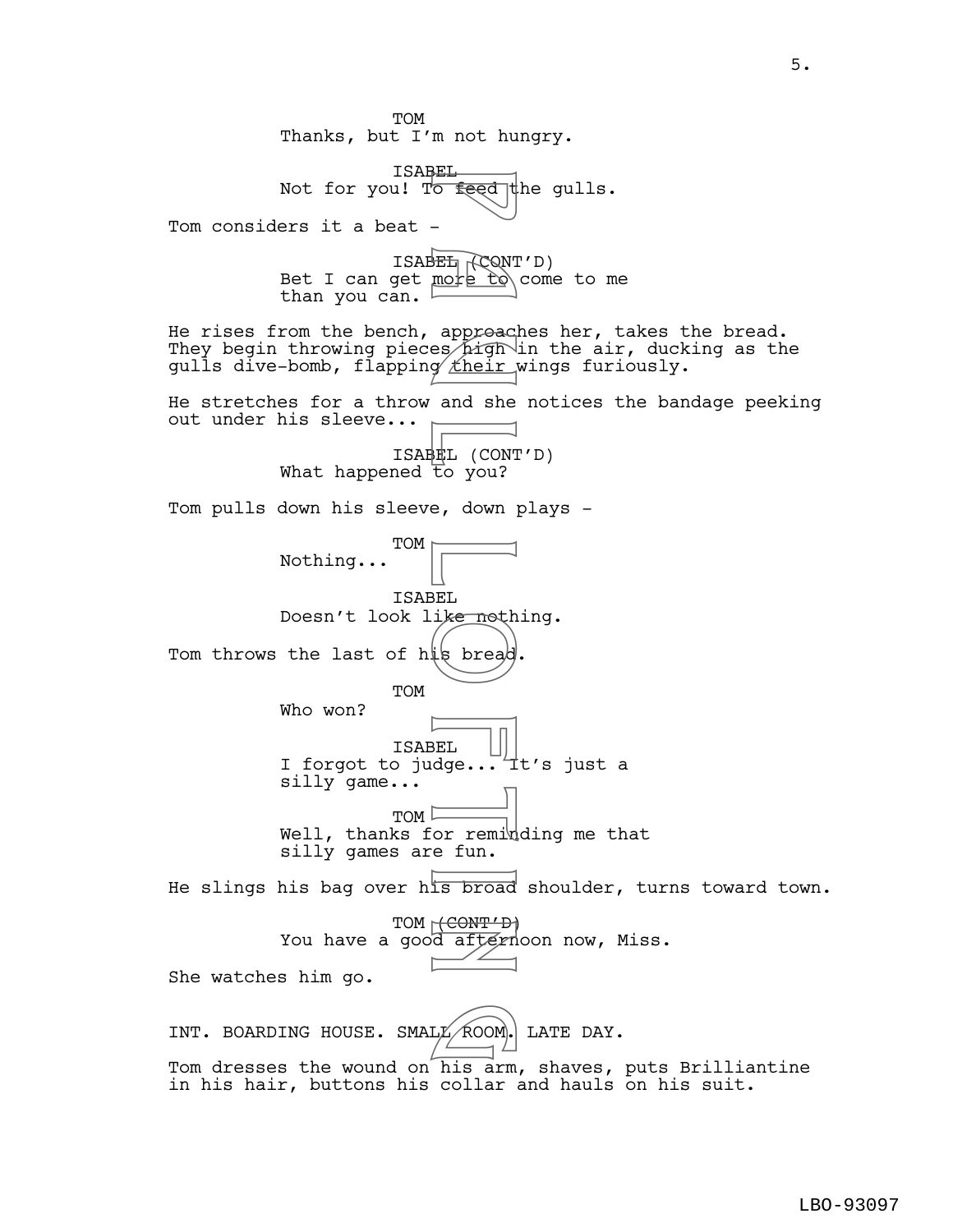He looks at himself in the mirror, wonders where the light has gone in his eyes. He slaps his face a few times to wake himself up. EXT/INT. HARBORMASTER'S HOME. EVENING. The ornate front door swings open to reveal Tom in his greatcoat, holding a bouquet of freshly picked roses. CAPTAIN PERCY HASLUCK and his wife, MRS. CAPTAIN greet their guest. MRS. CAPTAIN Mr. Sherbourne - nice and punctual. TOM Army habits... The captain takes Tom's hat and coat. INT. HARBORMASTER'S HOME. PARLOR. EVENING. Tom is introduced to some of the more prominent locals - CYRIL CHIPPER and his wife BERTHA. They chew his ear off. CYRIL<sup>-</sup> The Southern Ocean is treacherous enough on the surface, let alone having that under-sea-ridge. Safe transport is the key to business, everyone knows  $t$  hat. Tom is about to respond when  $h$ e is saved by the doorbell. Hasluck goes to answer it. CAPTAIN HASLUCK (O.S.) Grand to see you all.  $|$  Ah, and you get lovelier by the day  $\frac{1}{2}$  voung lady. Hasluck returns with BILL GRAYSMARK, frail, glasses, worried brow, uses a cane to walk, and his wife VIOLET, sturdy, flushed. CAPTAIN HASLUCK (CONT'D) Tom, this is B<del>ill Gray</del>smark, and his wife, Violet, and their daughter... (turns around) Where's she got to? Anyway, there's a daughter here somewhere. Bill's the headmaster here in Partageuse. TOM (shakes hands) Pleased to meet $/\cancel{y}$ ou sir. BILL So, you think you're up to Janus, then? FONE EVER EVER EVER EVER EVER EVER EVER CAPTAIN - nice<br>
CAPTAIN - nice<br>
- nice<br>
- nice<br>
- nice<br>
- nice<br>
- nice<br>
- captain<br>
- nice<br>
- day<br>
- that<br>
- department<br>
- that<br>
- that<br>
- that<br>
- that<br>
- that<br>
- that<br>
- that<br>
- that nds)<br>t/ you si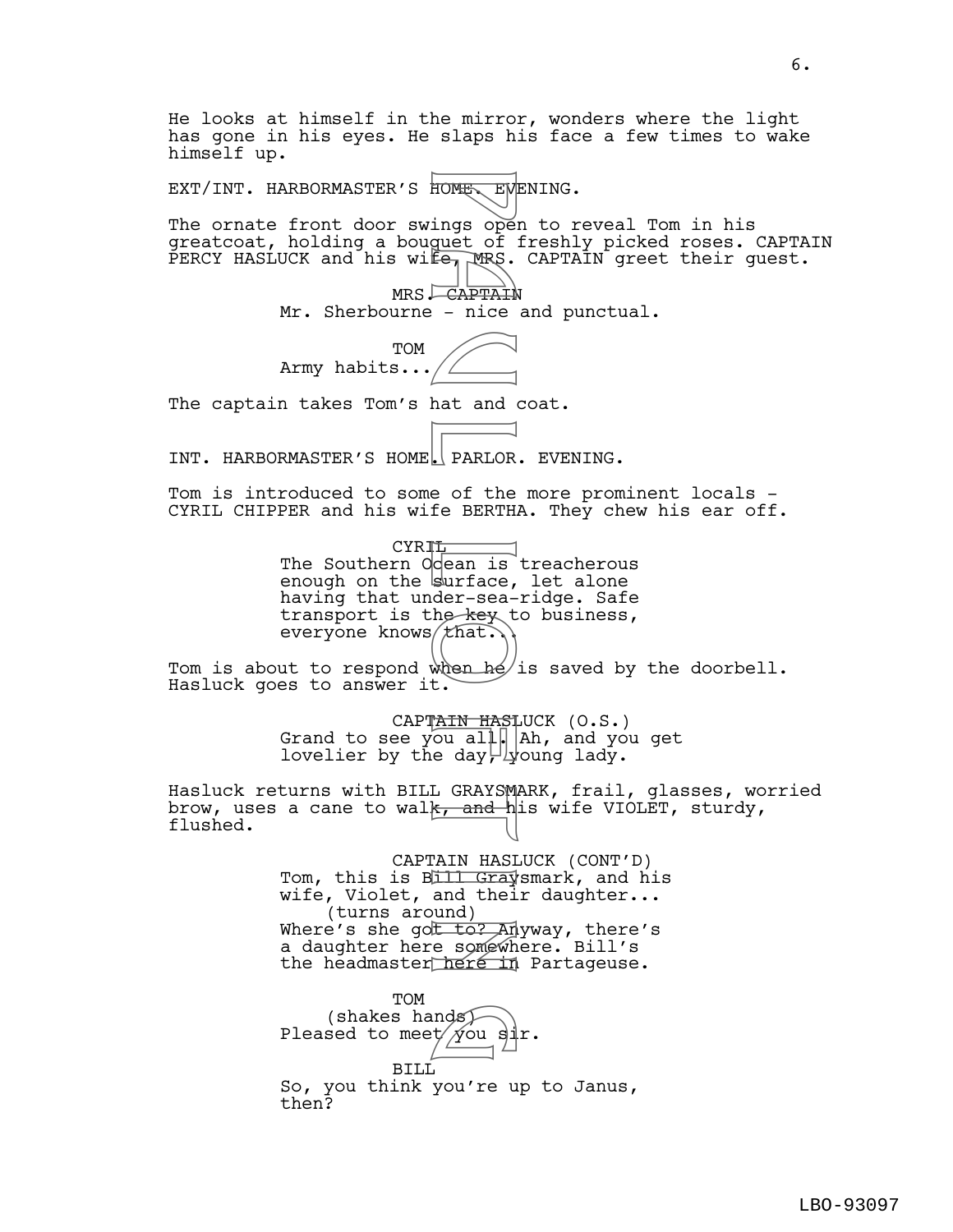TOM I'll soon find out. BILL Bleak out there,  $\frac{1}{\sqrt{2}}$  know. ISABEL (O.S.) Dad, lay off, will you? Tom turns around and sees 'the missing daughter." It is none other than the girl from the pier. ISABEL (CONT'D) The last thing the poor man needs are your tales  $\sqrt{2f}$  doom and gloom. CAPTAIN HASLUCK Ah! Told you s<u>he'd tur</u>n up. This is Isabel Graysman<del>k. Isab</del>el – meet Mr. Sherbourne. Their eyes meet in recognition. He is about to bring up the gulls but her playful smile interrupts him - ISABEL Pleased to meet  $\overline{y}$  ou, Mr. Sherbourne. TOM Tom... INT. HARBORMASTER'S HOME. DINING ROOM. NIGHT. Tom sits with his hosts and other guests. Dinner. BILL Janus isn't a particularly popular posting. You'll be the only living man for the better part of a hundred miles in any direction. Isabel rolls her eyes at her father's compulsion to see the negative in all things. Tom catches it out of the corner of his eye. BILL (CONT'D) I don't suppose they told you why the position became available? CAPTAIN HASLUCK (interjects) Temporarily available. Trimble will Temporarily available. Trimble<br>be back and good as new in six<br>months. Just needs a bit of<br>recuperation time is all. months. Just needs a bit of recuperation this is all. BILL Is that all? F a will you k<br>
SEL (O.S. will you k<br>
SEL (CONT the pied of doom<br>
SEL (CONT the pied turns in the pied turns in the pied turns in the dum<br>
mition. In the first internation in the second to the turn of the second<br>
particula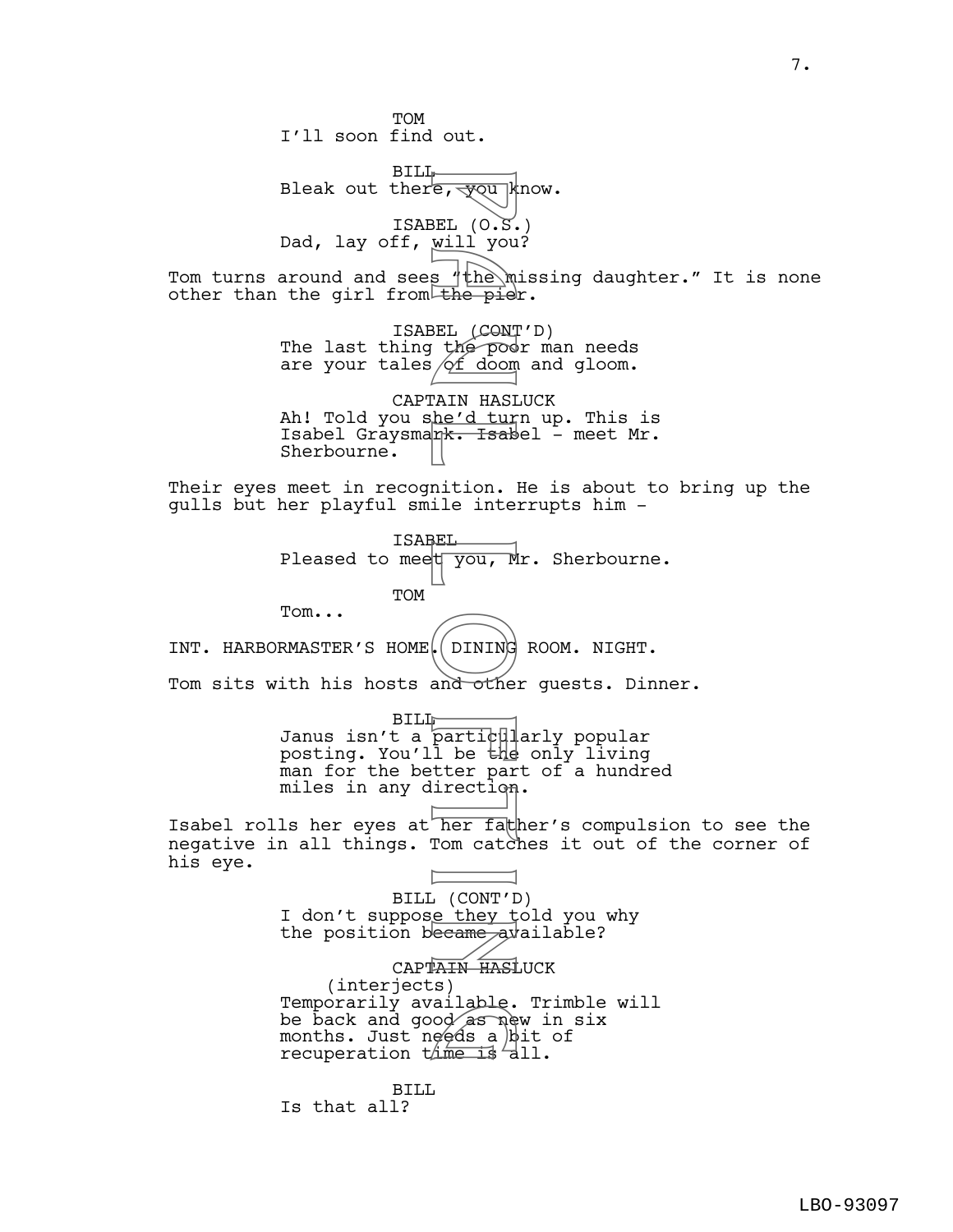This is obviously a sensitive issue between the two men.

**TOM** I don't believe anyone told me... BILL (gives a look to Hasluck) Not surprised to hear that... TRIMBLE DOCHERTY, worked the light for nearly 6 years  $\geq$ CAPTAIN HASLUCK - Without incident... BILL ...Without inc<del>ident -</del> until he caused a stir when he reported that his wife had been signalling to passing ships by stringing up messages with colored flags. Commonwealth found this unsatisfactory for two reasons signalling by flag has long been forbidden, as vessels put themselves at risk by sailing close enough to decipher them -CAPTAIN HASLUCK - Obviously, he knows this. VIOLET What was the second reason? BILL His wife has been dead for 2 years. A bit of shock from Violet. CAPTAIN HASLUCK Simple case of cabin fever plus a dose of grief  $is all$ BILL - Is that all? MRS. CAPTAIN What's the use raking over coals? We are trying to enjoy our meal. **BILL** Mr. Sherbourne should have been informed... Long before he signed on the dotted line. This is the dotted line.<br>Tom looks around the table, makes eyes with Isabel e duyone<br>
cook to hear<br>
early work<br>
early work<br>
early work<br>
dent reporte<br>
ling to message<br>
ealth for two<br>
flag has<br>
vessels<br>
ling closes in the knows<br>
From dead<br>
From dead<br>
From dead<br>
From dead<br>
From dead<br>
From dead<br>
From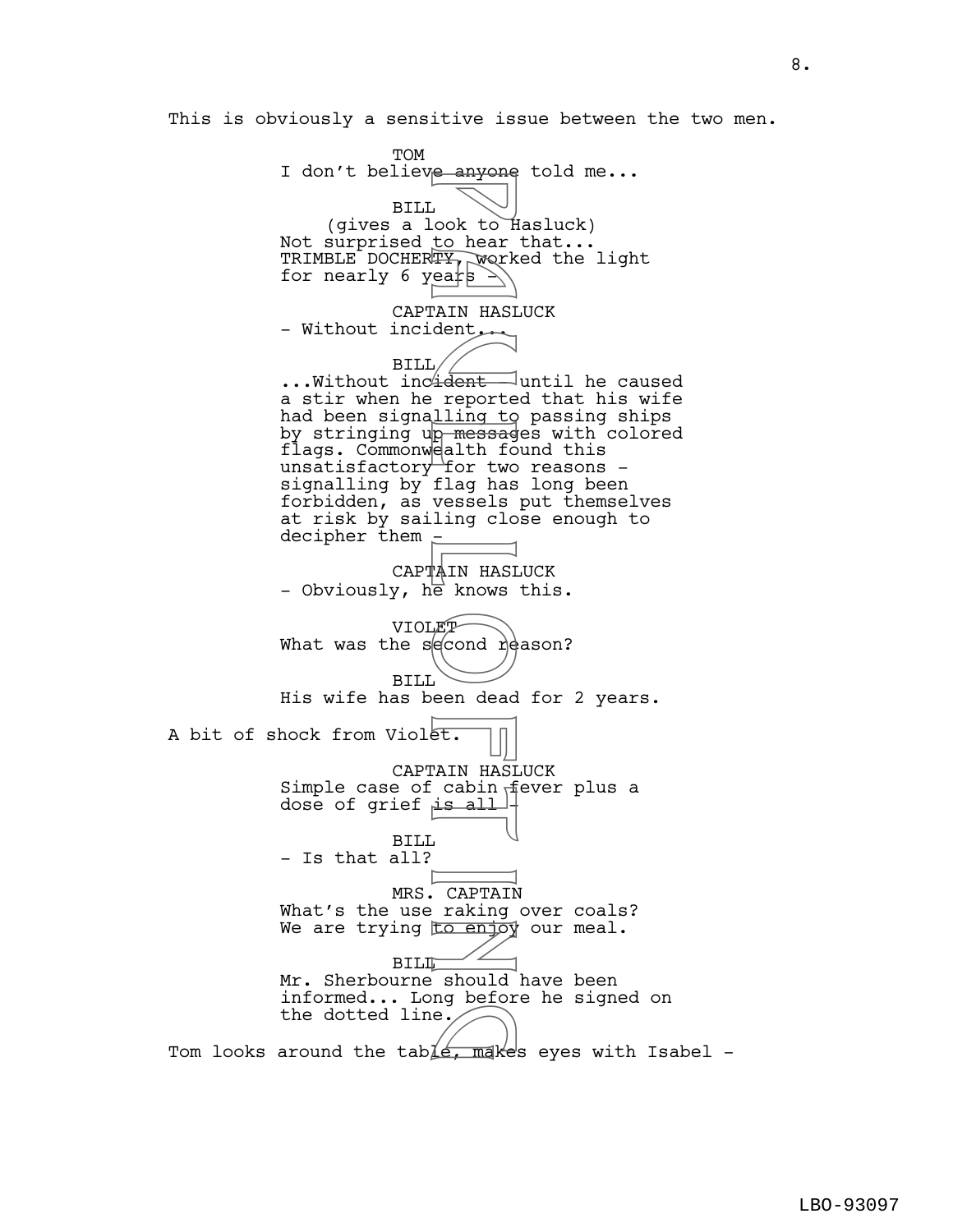TOM Well... I certainly appreciate your telling me, and I hope Trimble recovers from... whatever is ailing him. No worry ab<del>out me</del>. I'm certainly prepared for the isolation. In fact, after France, the idea of a little time alone on my own private Island... Well, welcome it. CAPTAIN HASLUCK Here here. Captain raises his glass  $-\sqrt{10}$  toast. Isabel is intrigued and in awe of this mysterious/ $m$ an. INT/EXT. HARBORMASTER'S HOME. FOYER. EVENING. The guests wish Tom well  $f$ or his stay on Janus. CAPTAIN HASLUCK You certainly look like you're made of the right stuff. Bill nods in agreement. Tom shakes hands with the gentleman and nods to the ladies. | TOM Thank you. It's been a pleasure meeting you all. He and Isabel share an awkward moment where they would both like to say something to each other. However, they don't...  $\ldots$  And the party disperses into the night. EXT. WINDWARD SPIRIT. SOUTHERN OCEAN. MORNING. The old tub of a boat navigates through treacherous waters. Tom studies the map on the chart table. Even magnified on this scale, Janus is barely a  $\overline{dot + in}$  the shoals far off the coast. BLUEY (O.S.) I just want to  $\overrightarrow{know}$  it's true. No harm in asking is there? Tom looks up - BLUEY SMART, 25, a mass of red corkscrew curls, confers with the skipper of the ship, RALPH ADDICOTT, 50's, Father Christmas face, in the pilot room. TOM $^t$ Asking me what? France about me<br>
about me<br>
he isola<br>
the idea<br>
my own pwelc<br>
where idea<br>
man.<br>
FOME. FO<br>
s Man.<br>
HOME. FO<br>
for his<br>
LOME. FO<br>
for his<br>
LOME. FO<br>
for his<br>
LOME. FO<br>
for his<br>
LOME. FO<br>
for his<br>
LOME. FO<br>
for his<br>
LOME. FO<br>
f g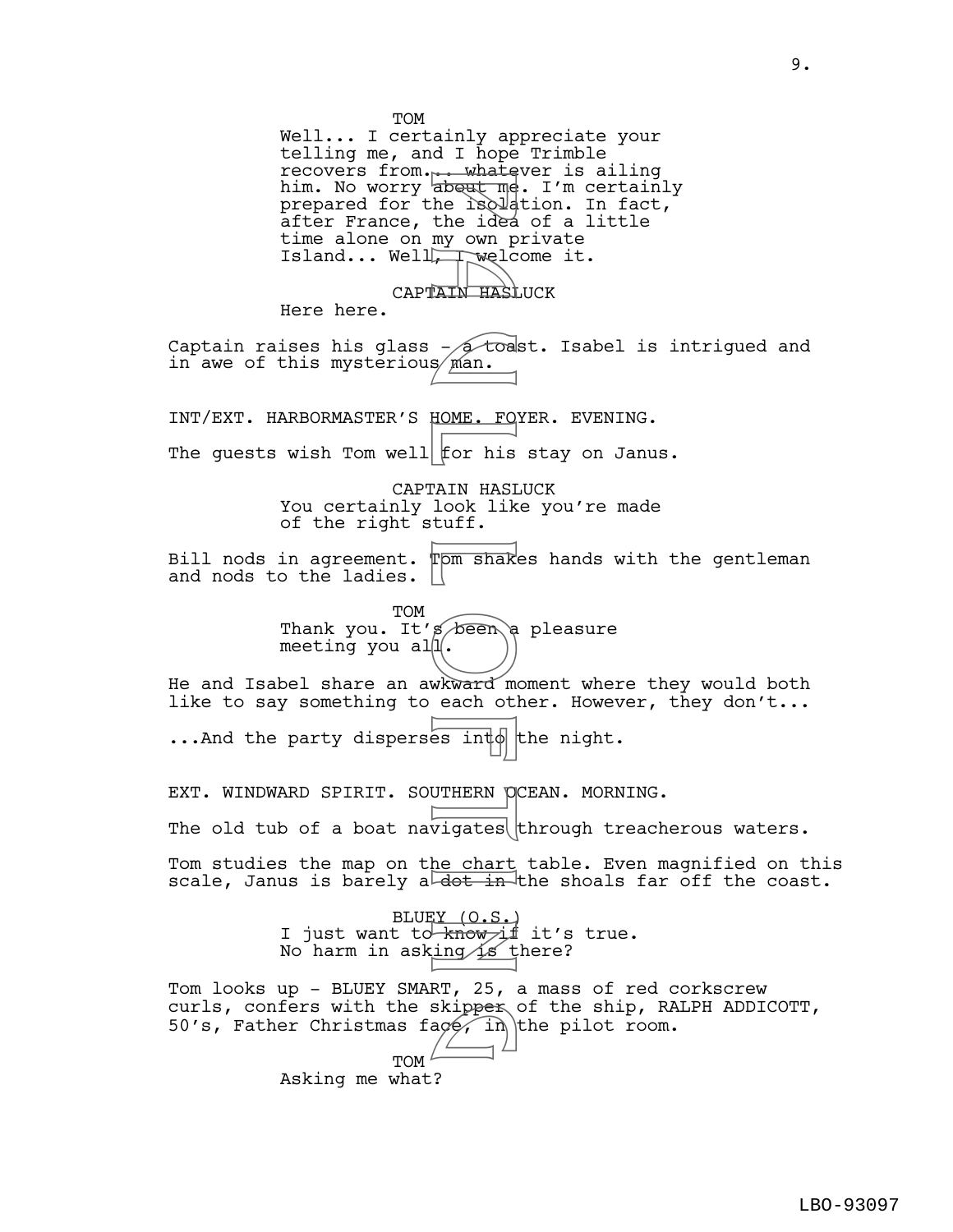BLUEY If... it's just that I heard... Bluey looks at Ralph, torn between his own eagerness and Ralph's bulldog scowl. BLUEY (CONT'D) Well they reckon you got the Military Cross. Told me it said on your discharge papers - for the Janus posting. Tom keeps his eyes on the water. Bluey is crestfallen. BLUEY\_\_(CONT'D) I mean, I'm real proud to be able to say I've met a hero. TOM A bit of brass doesn't make anyone a hero. Most of the men who really deserve medals aren't around anymore. Wouldn't get too worked up about it if I were you. Tom returns to pore over the chart. Bluey falls silent. Ralph keeps his eyes focused on the horizon. EXT. WINDWARD SPIRIT. MIDDAY. A half a day's journey is nearly over. The ship approaches a landmass which seems to emerge from the water like a sea monster - JANUS. The imminent isolation is consuming. BLUEY There she is! RALPH Home, sweet home, for the next 6 months. EXT. JANUS. JETTY. MIDDAY. NEVILLE WHITTNISH, a remote, taciturn man of sixty-odd, waits for them as they dock and disembark. **NEVILLE** You're the replacement... TOM Tom Sherbourne,  $\cancel{\sqrt{2}}$ leased to meet you. Tom puts out his hand. Neville looks at it absently for a moment before remembering what the gesture means - he gives Find Becker<br>
EX (CONT')<br>
Papers<br>
Papers<br>
Papers<br>
EX (CONT')<br>
Papers<br>
EX (CONT')<br>
al proud<br>
doesn't get<br>
The aren't get<br>
In't get<br>
The chains<br>
The chains<br>
Papers<br>
Papers<br>
Papers<br>
Papers<br>
Papers<br>
Papers<br>
Papers<br>
Papers<br>
Pape Please

it a peremptory tug.

10.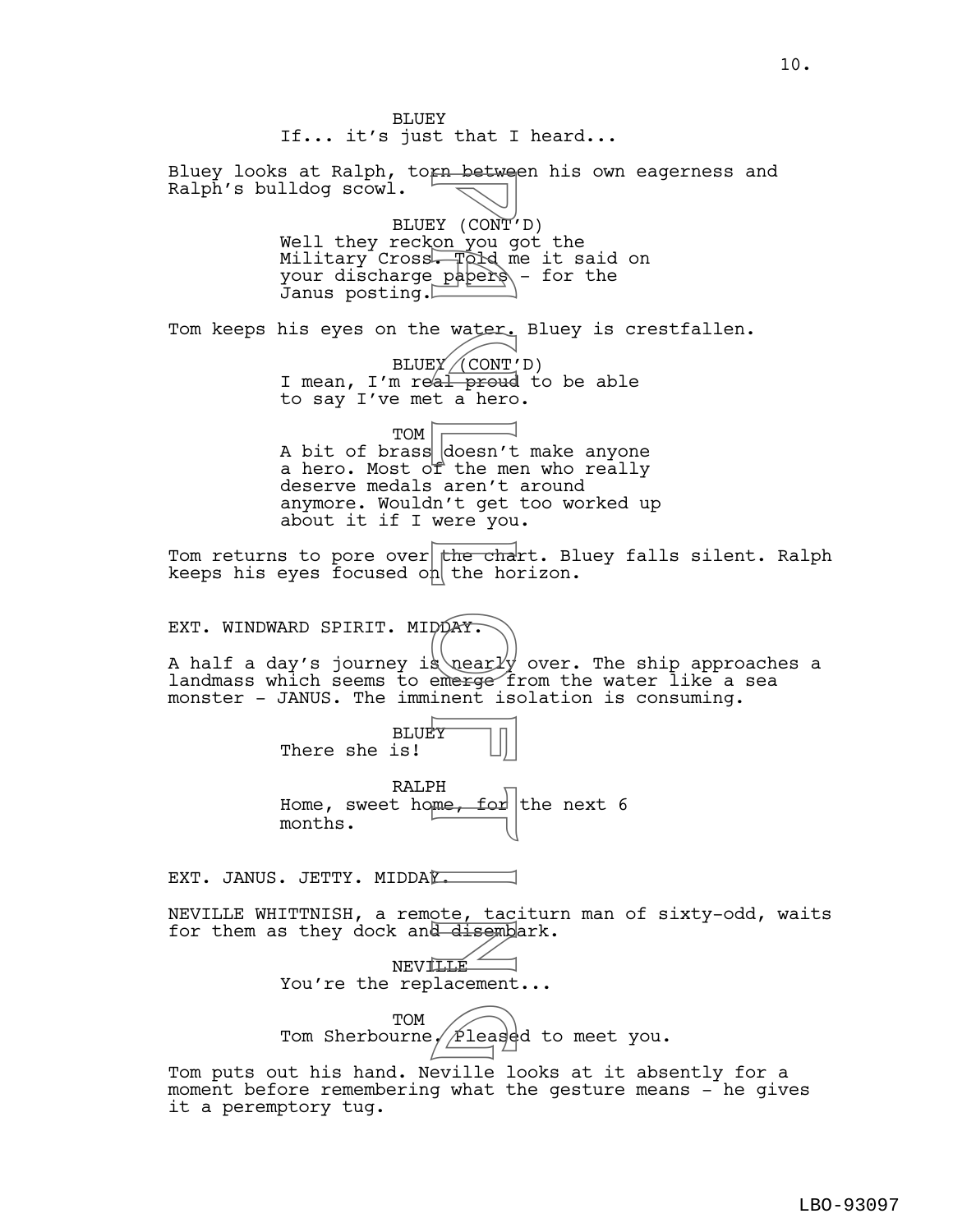NEVILLE This way - got a lot to get through. And without waiting for Tom to gather his things, Neville starts the trudge up to the light station. INT. KEEPER'S COTTAGE. CONTINUOUS. Neville leads Tom through the door of a low building with an iron roof - Tom's home f<del>or the n</del>ext 6 months. NEVILLE Keeper's Cottage. He turns on his heel, heads straight back out. Tom follows. EXT/INT. LIGHTHOUSE. DAY. The white stone tower rests against the slate sky like a stick of chalk, 130 feet high near the cliff at the island's apex. NEVILLE She's a beauty<sub>1</sub>, still, after all these years. Tom follows the old man through the green door, the sound of their footsteps ricochet like stray bullets off the greengloss-painted floors. Up the spiraling staircase they go, up 184 stairs to the lantern room.) Tom looks in awe at the giant lens, far taller than himself, atop a rotating pedestal - a palace of prisms like a beehive made from glass. TOM She's a beauty all right. **NEVILLE** The very heart of Janus. EXT. JANUS. JETTY. FOLLOWING MORNING. Ralph loads the last of Neville's supplies onto the boat. RALPH Nearly ready for the off, then. Want us to bring out all the newspapers you've missed next trip? TOM you ve missed next tip:<br>TOM TOM TOM TOM TOM TOM TOM SECTIVE STATES OF THE STATES OF THE STATES OF THE STATE OF THE STATE OF THE STATE STATES OF THE STATE STATES OF THE STATE STATES OF THE STATE STATES OF THE STATE STATES O p a the downlinuous<br>
h the downlinuous<br>
h the downlinuous<br>
sts againear the<br>
sts againear the<br>
LE still<br>
through like spin<br>
thrownline<br>
pl room.<br>
all right and repair<br>
in the spin of January<br>
MING MOR<br>
Neville',<br>
tall the

He shakes Tom's hand, then boards the ship.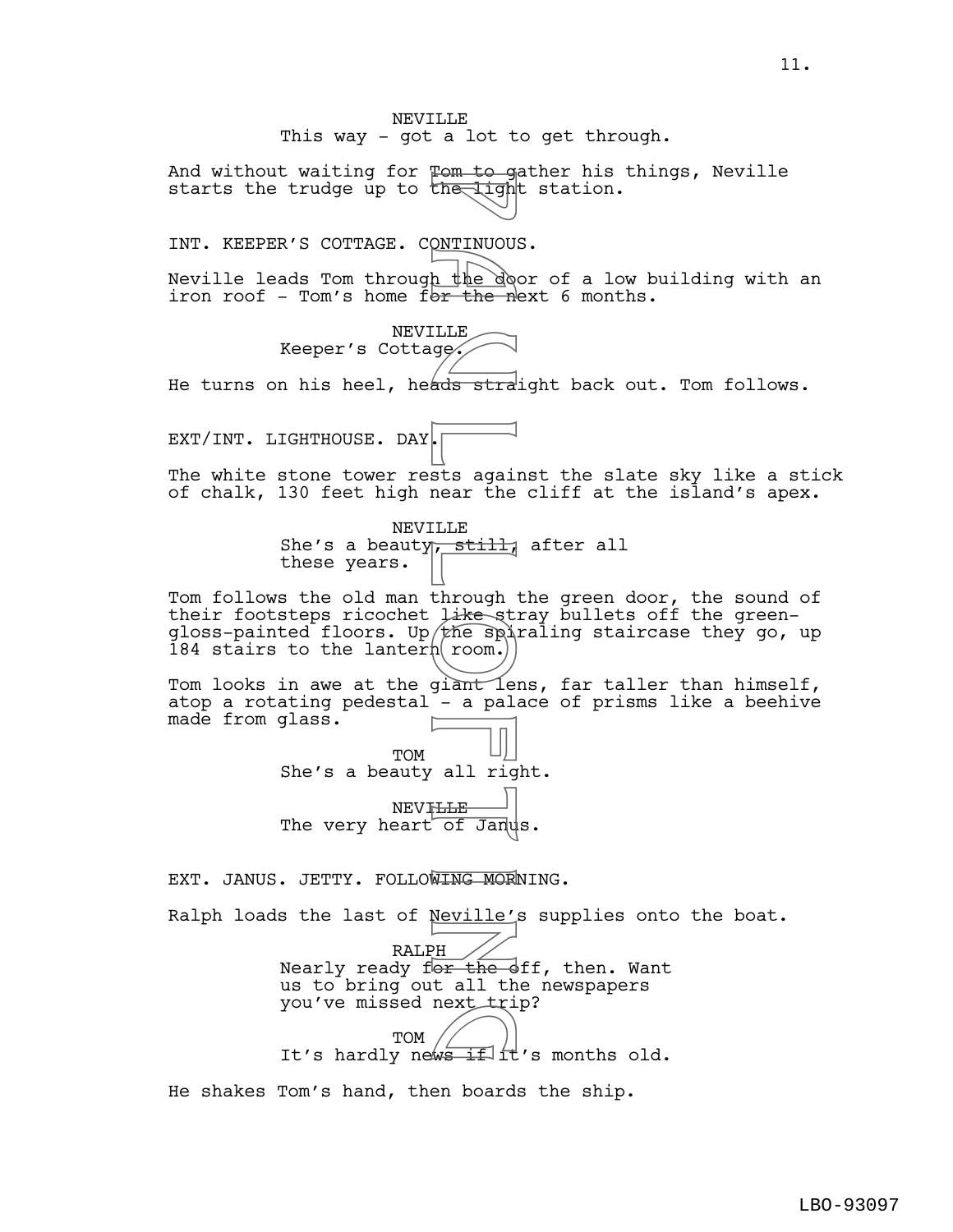RALPH No changing your mind now, son. Tom laughs ruefully. RALPH  $(\overrightarrow{CONT} | D)$ We'll be back before you know it. Six months is nothing as long as your not trying to hold your breath! NEVI<del>LLE</del> You treat the light right and she won't give you any trouble. TOM I'll see what  $4$  can do. PH (CONT)<br>
PH (CONT)<br>
before y<br>
nothing<br>
s any tro<br>
any tro<br>
any tro<br>
<br>
The silence<br>
of the silence<br>
s areda<br>
in year;<br>
a preda<br>
the strep<br>
a preda<br>
the view<br>
the view<br>
the view<br>
the view<br>
the view<br>
the view<br>
the view<br>
the

**BLUEY** See you in six  $m$  months, Tom.

The boat casts off, churning water behind it. The distance presses it further and further into the gray horizon like a thumb pushing it into putty, until it is subsumed completely.

A moment's stillness, not silence: the waves shatter on the rocks, the wind screeches  $\overline{\text{around}}$  Tom's ears, a loose door on one of the storage sheds  $\frac{1}{2}$  bangs a disgruntled drumbeat. Tom is still for the first time in years. 1000-yard stare.

INT. LIGHTHOUSE. MORNING.



He climbs to the lantern room, opens the door to the gallery. Wind pounces on him like a predator, slamming him back into the doorway. He gathers the strength to launch himself outward to grip the iron handrall.

He takes in the scale of the view - hundreds of feet above sea level, he is mesmerized by  $\frac{1}{2}$ he drop to the ocean crashing against the cliffs directly below.

Tom looks into the distant horizon, taking in the nothingness of it all. His lungs will never be large enough to breathe in this much air. His eyes will never see this much space, nor will he hear the full extent of the rolling, roaring ocean.

It seems improbable that such endless space could exist in the same lifetime as the ground that was fought over a foot at a time only a handfullof vears ago.

Suddenly, Tom realizes he's crying.

INT. LIGHTHOUSE. EVENING. g

Like a priest, Tom moves slowly and carefully. He primes the oil by lighting a flame under it's dish.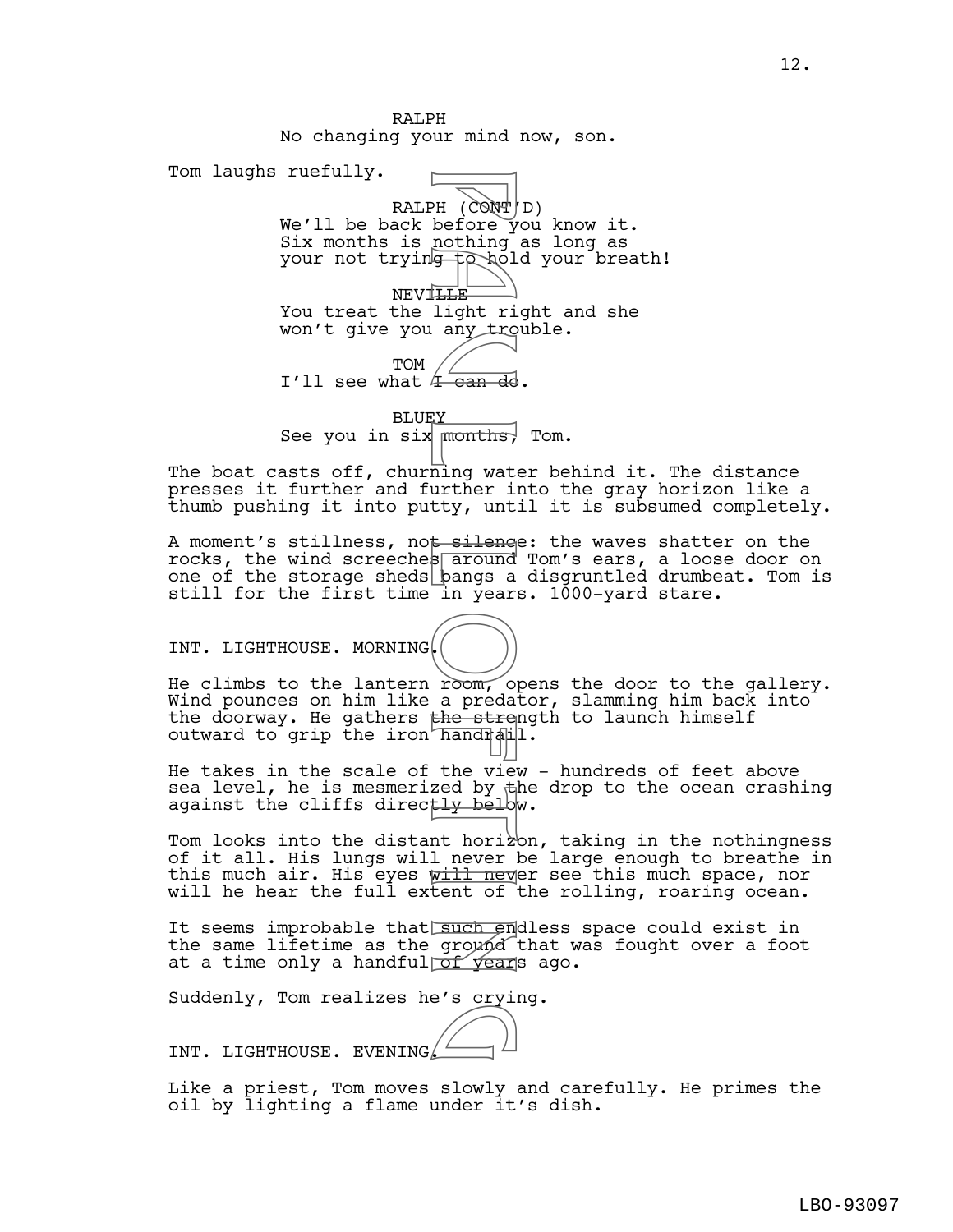It vaporizes and reaches the mantle as a gas. He sets a match to the mantle. *WOOMPH...* It transforms the vapor into a white brilliance.

On the next level down, he starts the motor. The light turns with the exact, even rhythm  $\partial \hat{\zeta}$  the 5-second flash.

He picks up a pen and writes in the wide, leather bound log: "*Lit up at 5:09 p.m.*" and adds his initials, "*T.S.*"

INT. KEEPER'S COTTAGE. VARIOUS. NIGHT.

By lamp light, Tom eats a hunk of the damper Whittnish left behind, a piece of cheddar and a wrinkled apple. The wind continues its ancient vendetta against the windows.

LATER. Tom carries the lamp into the bedroom. His shadow presses itself against the wall. He pulls off his boots,  $\overline{\text{s}}$ trips down to his long  $\overline{\text{b}}$ bhns, kneels by the bed and prays. His hair is thick with salt, his skin raw from the wind. He pulls back the sheets, climbs in, falling into dreams. Alone. Frame Start<br>
thm of the start<br>
dendes in the start<br>
dendes in the start of the start of the start of the start of the start<br>
ampling, kiss and a sword of the start of the desk<br>
aint on the desk<br>
aint on the desk<br>
aint on t

OUTSIDE. All night, far above him the light stands guard, slicing the darkness like a sword.

INT/EXT. JANUS. LIGHTHOUSE. COTTAGE. LAND. VARIOUS.

Time passes. Tom keeps up with duties. Moments of life alone.

- he sands the wood on the desk/drawer where it has swollen.

- he patches the green paint on the landings.

- he feeds a pair of black skinks which live in the woodshed.

- hailstones pelt the vegetable patch.

- he lights the light, a<del>nnotate</del>s it in the log.

EXT. JANUS. JETTY. SOME TIME LATER.

Ralph, all red cheeks and whiskers, gives a big fat grin.

RALPH Well, Tom Sherbourne, you look as fit and well after three-months as any keeper I've seen.

He throws Tom the fat, wet rope to tie around the bollard. He throws Tom the fat, wet rope to tie around the bollard.<br>Tom looks up and sees Whittnish emerge through the hatch at<br>the back of the cabin carrying his bags. the back of the cabin carrying his bags.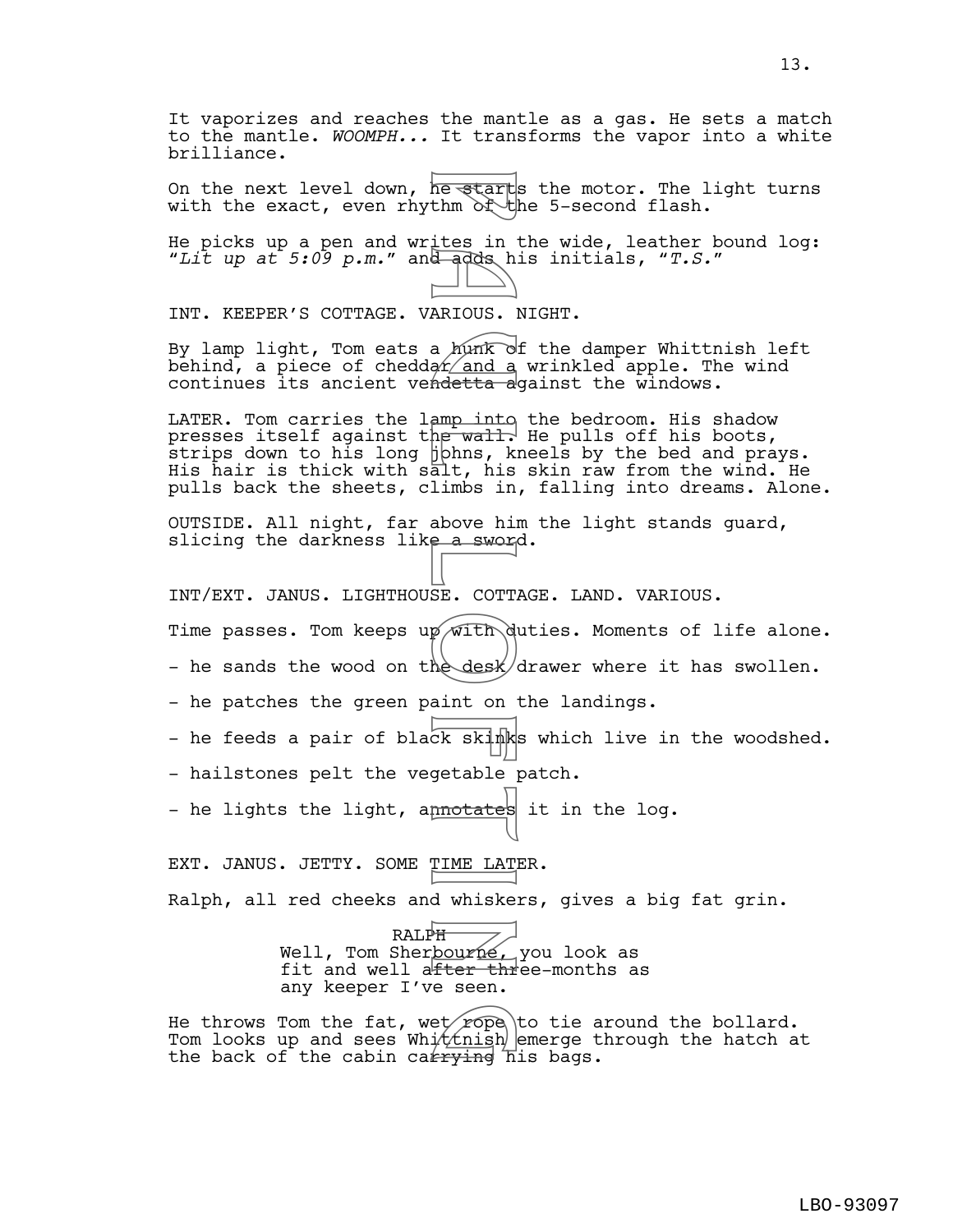TOM Morning Neville. Didn't expect to see your face. (to Ralph) Where's Trimble? RALPH (hesitates) There have been some changes... Captain Hasluck would like to discuss them with you  $\overline{back\; \text{on}}$  the shore. He steps off the boat, hands Tom some envelopes.  $RALPH / (CONT'D)$ You can read your mail on the way back. We should leave in 30 minutes - stay ahead of the storms. Tom tucks the mail into his back pocket, helps Bluey and Whittnish and Ralph unload the goods. EXT. WINDWARD SPIRIT. GREAT SOUTHERN OCEAN. MIDDAY. Tom stands on the deck, 1 po<del>king d</del>own at his mail - a bank statement, a pay stub from the Department of Repatriation, and an envelope addressed by hand. Curious - he opens it. "*Dear Tom, thought I'd check that you're not too lonely out there. And that you haven't been eaten by a whale.*" His eyes skip ahead to the signature. "*Yours truly, Isabel Graysmark.*" Beneath her signature is a litt $\frac{1}{k}$ e sketch of a keeper leaning against his light tower, whistling a tune, while behind him a giant whale emerges from the water, it's jaws wide open. "*Be sure to stop by and say hello before you go off to wherever you are going.*" Tom can't help but smile. INT. HARBORMASTER'S OFFICE. DAY. Captain Hasluck sits at his desk across from Tom. CAPTAIN HASLUCK We all thought  $Trimb$  was on the way to a swift recovery. At least we all hoped that he  $\sqrt{a}$ s. It's a shame... The Captain is caught between embarrassment and regret. He e:<br>
PH<br>
() k wpurd<br>
ands Tom<br>
() k wpurd<br>
ands Tom<br>
and Leave<br>
d Leave<br>
f the star SOUT<br>
looking<br>
a d Leave<br>
EAT SOUT<br>
looking<br>
the best than<br>
d by hand<br>
the signa<br> *posing*<br>
a little water<br>
a little water<br>
a little water<br> AIN HASI<br>. Trimble<br>. gvery<br>. Mas

doesn't want to say what happened. Tom waits for him to speak -

14.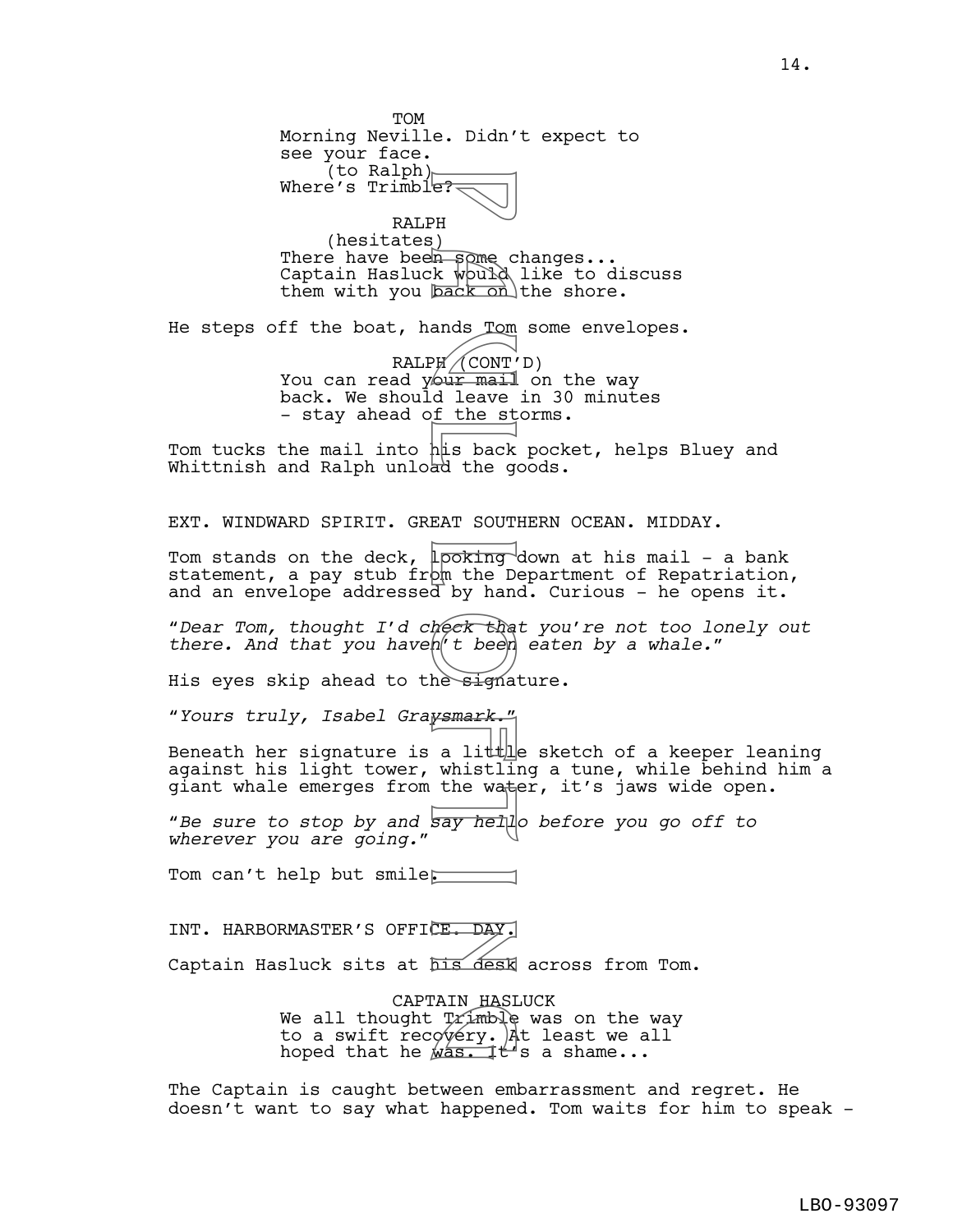CAPTAIN HASLUCK (CONT'D) He threw himself over the cliff-face at Albany. Apparently, he was convinced he was jumping into a boat skippered by h<del>is belo</del>ved wife. Silence between the two men. CAPTAIN HASLUCK (CONT'D) Doesn't take war to push you over the edge. TOM I suppose not. CAPTAIN HASLUCK We haven't bothered to look elsewhere to fill the position. Captain Hasluck hands Tom a contract to peruse. CAPTAIN HASLUCK (CONT'D) We'd like to offer you a 2-year contract on the post - you've proven yourself more than capable. That is... if  $\gamma$ ou're interested. EXT. GRAYSMARKS HOME. DAY. Tom stands at their doorstep, holding flowers. He's not so much nervous as puzzled  $\{\not\}$  and sure how or why he's there. Footsteps approach... before Violet opens the door. VIOLET Mr. Sherbourne! What  $\begin{bmatrix} a \\ c \end{bmatrix}$  pleasant surprise! And what lowely flowers. Please come in... Tom hands the flowers to her, steps in. VIOLET (CONT'D) I'm surprised to see you - thought you were on your island... Tom SEES Isabel peek her head out of the parlor door. She is elated to see him and the sight of her flusters him. TOM Captain Hasluck offered me a job. More of a permanent type post.<br>
Where of a permanent type post. VIOLET How wonderful. I want to hear all about it. Will you stay for lunch? E FORCE CONT<br>
The a contribution of the search of the search of the search of the search of the search of the search of the search of the search of the search of the search of the search of the search of the search of the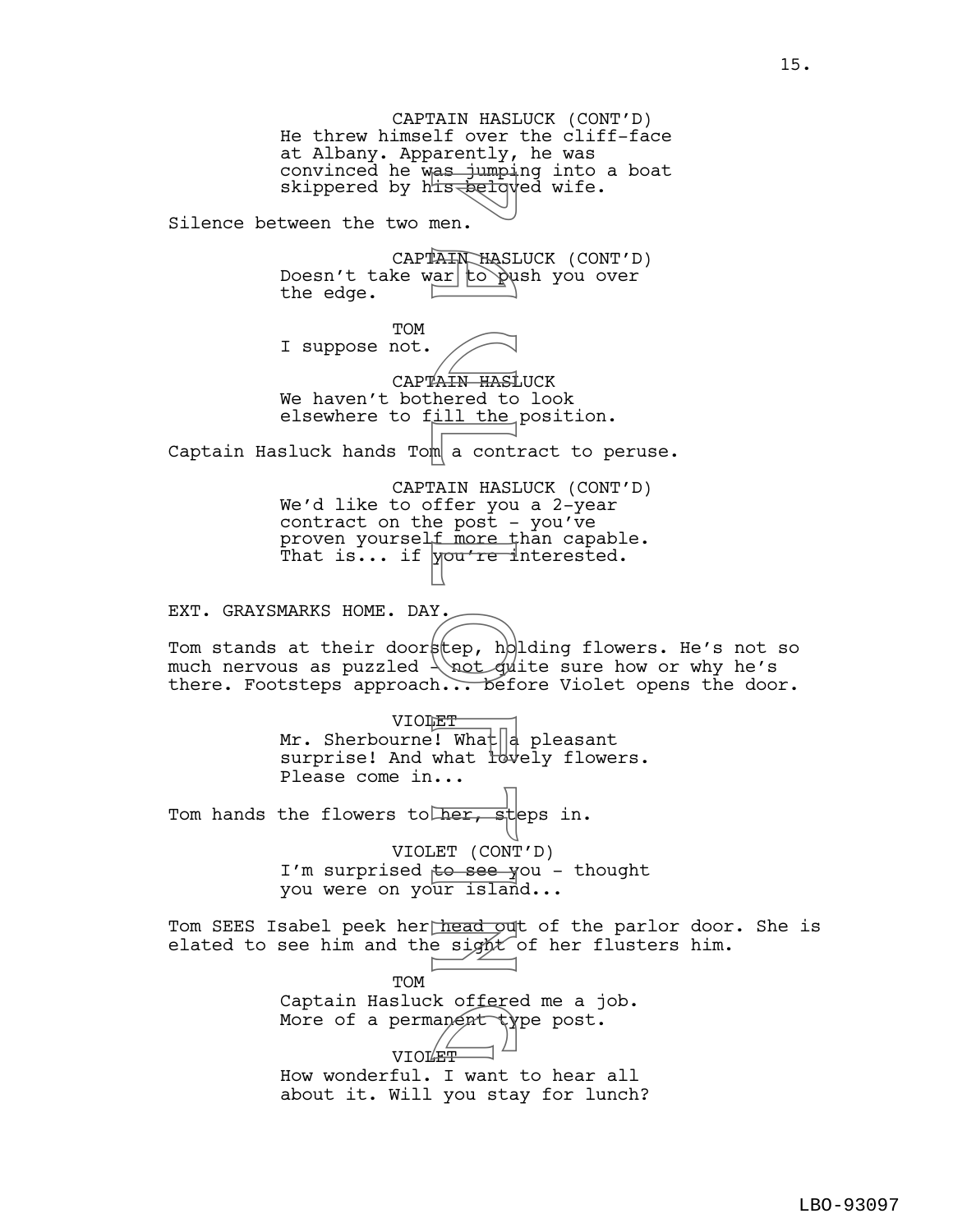Tom looks to Isabel, she nods her head. Tom looks to Violet.

**TOM** That would be  $very niqe, thank you.$ </u> INT. GRAYSMARKS HOME. LOUNGE ROOM/DINING ROOM. DAY. Tom, sits stiff as a whalebone on a high backed chair at a table with Bill and Isabel. He watches Violet arrange the flowers on the mantle between two silver framed photographs of two handsome young men in soldier's uniforms - HUGH and ALFIE, Isabel's deceased brothers. Tom looks to the empty chair next to him, then realizes he's sitting in a chair that would normally be empty as well. He understands at once that there is a gaping hole in this family. VIOLET You must have really impressed Captain Hasluck - offering you the post after only three months...  $BILI<sub>r</sub>$ Doubt there was much vying for it...  $($ looks to  $\exists$ sabel) Not a lot of men on the market these days... Tom picks up on the double entendre. **TOM** Unfortunately, you are right, sir. Violet sits down at the table,  $\perp$  they all eat their sandwiches. Eventually, Violet tries to recover normalcy - VIOLET<sup>-</sup> How long till you go back? TOM Two weeks. VIOLET And what are your  $p\mathcal{I}$ ans? BILL<sup>'</sup> I'm sure there's a lot of details to tidy up before he ships off...<br>
ISAREL ISABEL (interrupts) - He offered to take me on a picnic tomorrow. Very nid<br>
lebone<br>
Qui He Windows<br>
Lebone<br>
Contrast He Windows<br>
hair nex<br>
would not<br>
hair nex<br>
would not<br>
there if<br>
<br>
K - offe<br>
s much v<br>
Tsabel)<br>
Tsabel<br>
to recover<br>
Tyou are<br>
table, there if<br>  $\frac{1}{2}$ <br>
Tyou are<br>
table, t

16.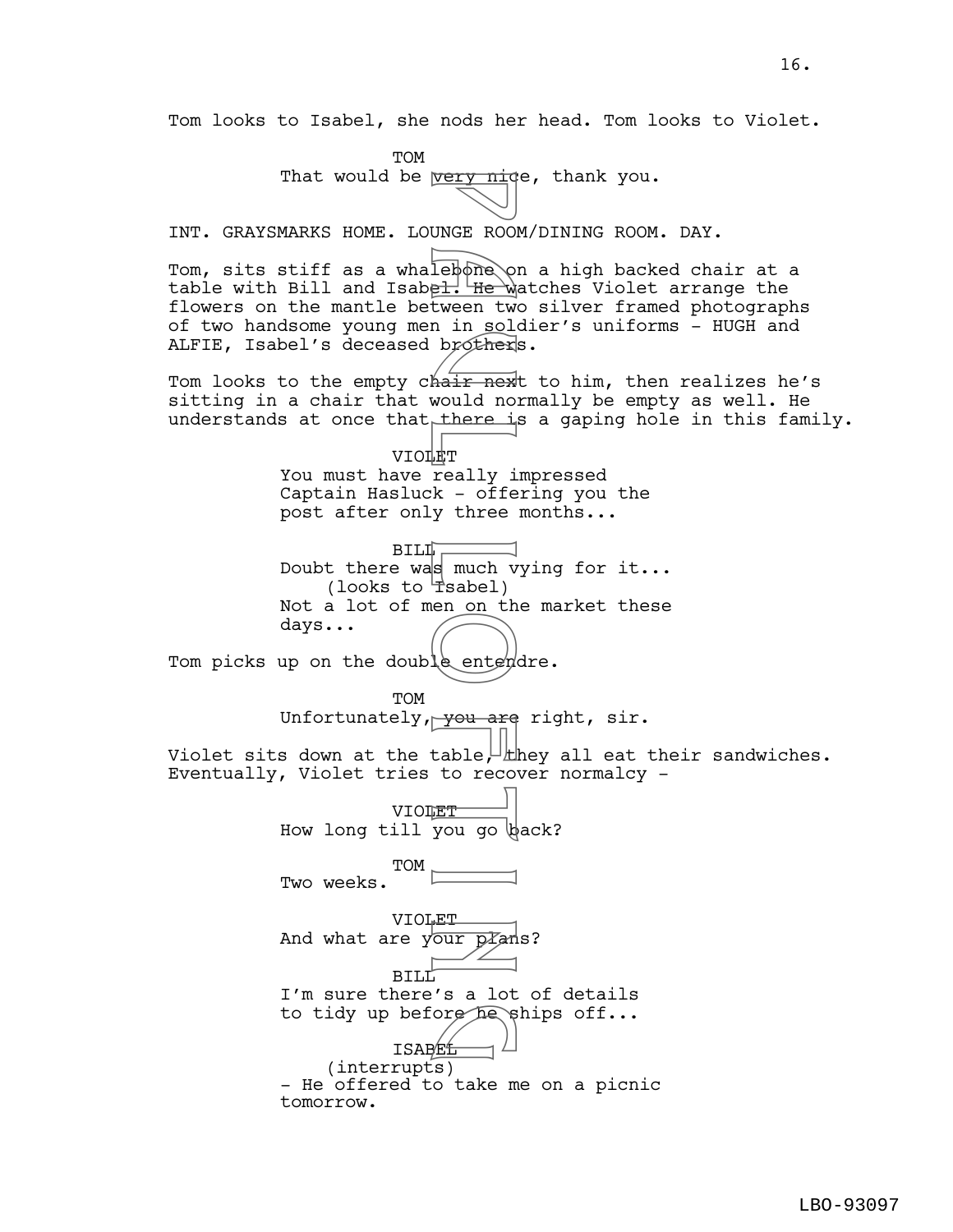Tom throws a questioning looks to Isabel - he made no such offer. Bill is frozen, he looks to his wife to say something - VIOLET Oh, what a nice  $\frac{1}{2}$   $\frac{1}{2}$  should be quite hot. You'll need to mind the sun - don't want you spoiling your skin with freckles... Tom has the feeling that  $\frac{h}{k}$  is being waltzed backwards... EXT. HEADLAND. THE NEXT DAY. They wander along the dirt road that leads up to the headlands, bordered with dense, scrubby trees on each side. Tom carries a picnic basket and follows her lead. ISABEL You won't get  $\overline{t}$  too tired, will you? TOM I'll just about manage without my walking stick. ISABEL Well I just thought, you don't have very far to walk on Janus, do you? TOM Getting up and down  $\sharp$ he stairs of the light all day keeps you trim. ISABEL What's it like<del> out there? You hear</del> stories, but no one much ever actually goes there  $\vec{e}$  cept the keeper and the boat.  $TOM \nightharpoonup$ It's quiet - there's  $\forall$ ime to think. ISABEL You get lonely? TOM  $\vdash$ Too busy. Always something that needs fixing. ISABEL You like it? Tom nods. ISABEL (CONT'D) Free Idea<br>
'll need<br>
'll need<br>
'll need<br>
he is by<br>
the is by<br>
the is by<br>
the is by<br>
ket and<br>
ket and<br>
HEL<br>
too tire<br>
t manage<br>
HEL<br>
Lik on Ja<br>
day keep<br>
HEL<br>
down the day keep<br>
HEL<br>
there s<br>
HEL<br>
there s<br>
HEL<br>
there s<br>
HEL  $\Box$ 

You don't exactly yack a lot, do you?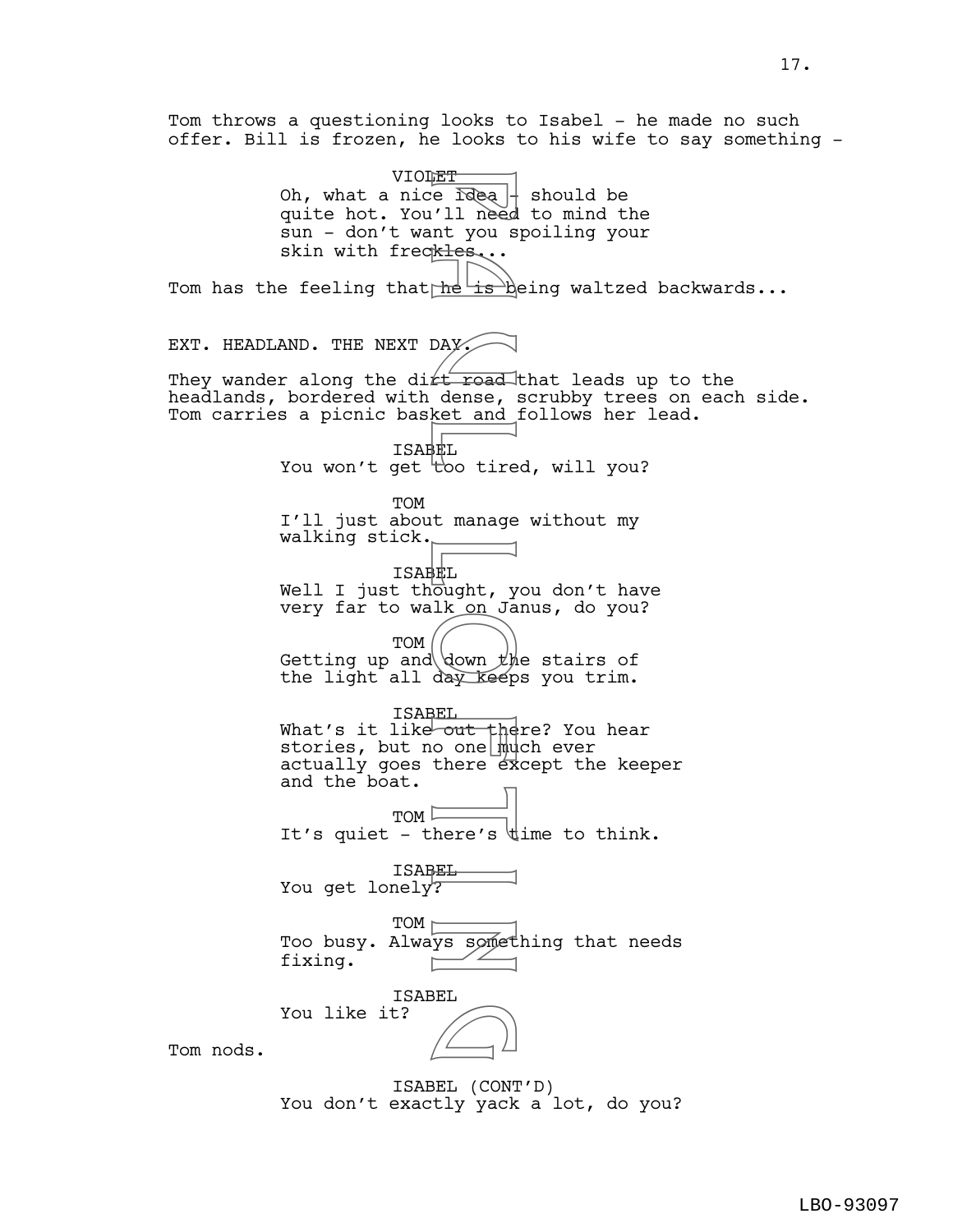He stops walking, squints into the sun. Thinks a beat. TOM So, do you write all the lightkeepers who go out to Janus? ISABEL All! There aren't that many! You're the first new  $\Theta$  in years! She reaches into the basket and pulls out 2 apples. Hands one to Tom and bites into the other one. EXT. JETTY. POINT PARTAGEUSE. EVENING. Tom and Isabel, bare feet dangling, sit on the end of the jetty. Harbor lights sweep across the water's surface and the sky is swept with stars. ISABEL I want to know everything. You can't just say, "nothing else to tell." Tom is a closed book, prp<del>tecting</del> something. ISABEL (CONT'D) I can tell you lots about me - my Mom taught me the piano. TOM You still play? ISABEL Oh not that we<u>ll. My </u>hrother's used to tease me awful when I played... We lost both of them. In the war. Tom lets it sink in, and lets her get it out. ISABEL (CONT'D) My mom hasn't played the piano since we found out. She spends most of her time tidying up their rooms now, polishing the silver frames of their photographs -  $and  $my$ -father is like a$ shell, so fragile.  $\frac{1}{2}$  and so bitter... well, you saw it... I don't blame them - they really are good people. It just must be so confusing: If a wife loses her husband, she becomes a widow. A husband becomes a widower. wife loses her husband, she bec<br>widow. A husband becomes a wido<br>But if a parent loses a child, there's no special label for it. They're still a mother or father, even if they no longer have a child. (MORE) BEL n't that<br>BEL n't that<br>BEL n't that<br>Ret and other and<br>FOSE. EVISE. EVISE. EVISE. EVISE. EVISE. EVISE. EVISE.<br>The particular of the particular of the particular of the particular of the particular of the particular of th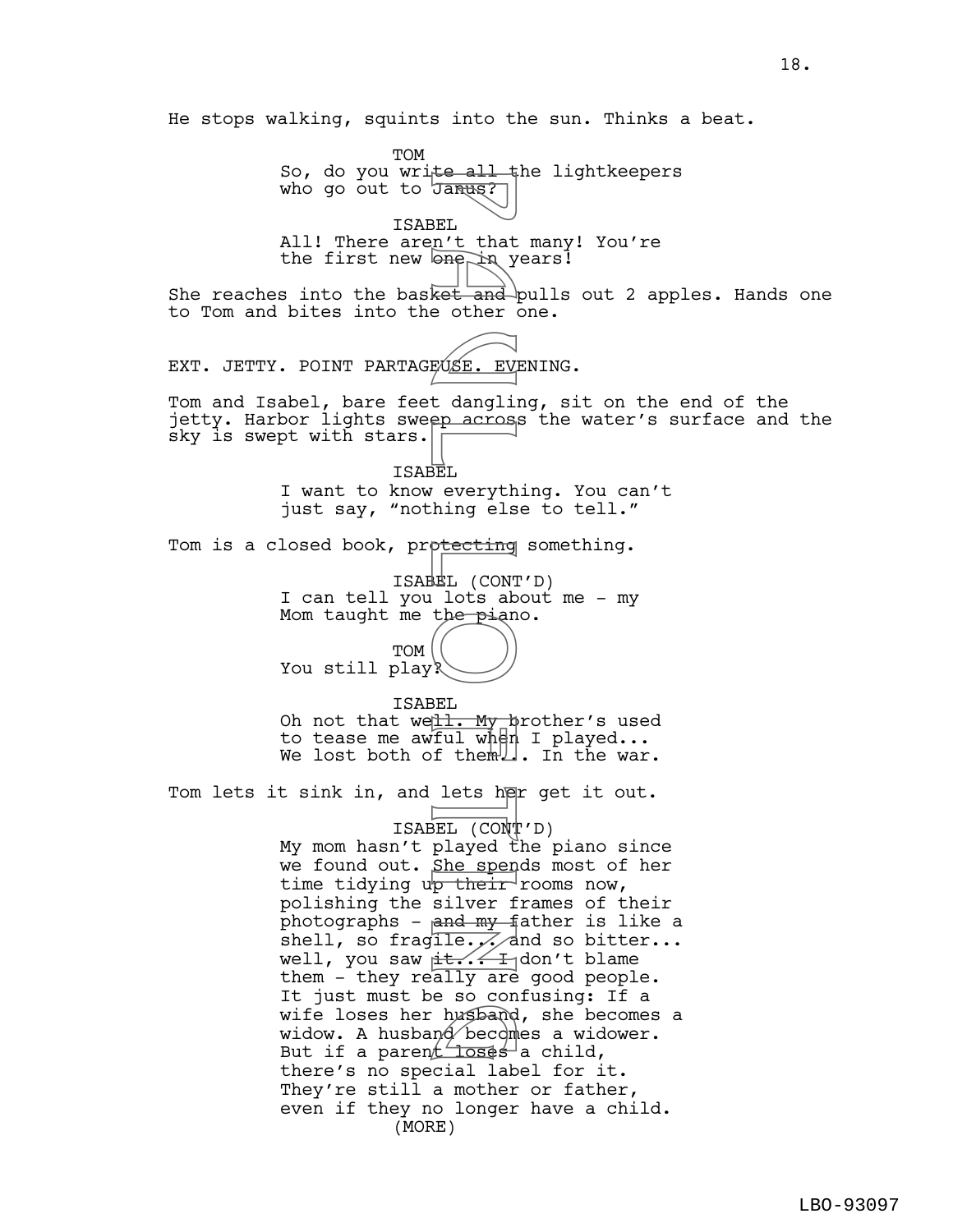(laughs it off) Sometimes I wonder if I'm still technically a sister, now that my brother's are gone. He notices her shawl has slipped off her shoulder. He pulls it back up. She bottles up her emotions, smiles. ISABEL (CONT'D) See, there's a whole galaxy waiting for you to find out about me... And I want to find out about you. TOM What do you want to know? ISABEL You were there, in the war, weren't you? Tom nods, concealing pain. ISABEL (CONT'D) You poor thing. It must have made you numb. TOM My feet. Made my feet numb more often than not - frozen mud\ll do that to you. He manages a half smile at the attempted joke. She's disappointed she can't crack him open. She tries again. ISABEL What about your family? Your parents. TOM My mother's dead now. I don't keep in touch with my father. ISABEL Why won't you talk about anything? TOM Sometimes it's good to leave the past in the past./ $\angle$ ISABEL You're experiences are never in your past. You carry them around with you everywhere. ISABEL (CONT'D) slipped<br>slipped<br>BEL whole give to kn<br>dout about about<br>BEL in the<br>BEL in the ack him<br>ny feet<br>at the and<br>my feet<br>at the and<br>my fath<br>ad now<br>my fath<br>ad now<br>my fath<br>ad now<br>my fath<br>ad now<br>my fath<br>sEL<br>r family<br>doughted nces are<br>y them a

Tom stands up, reaches for her hand to help her up.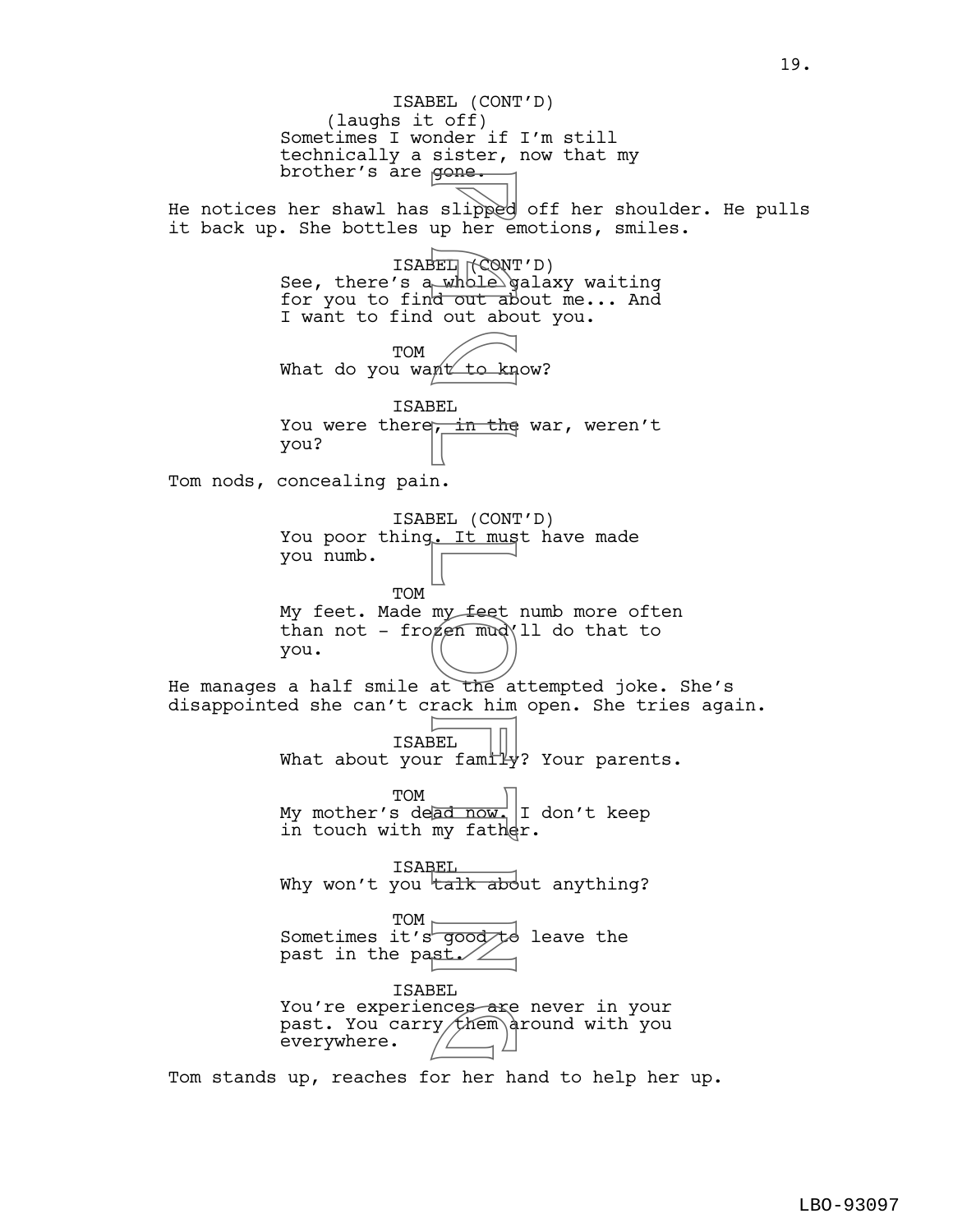TOM Better get you back home or they'll have troopers after me. Isabel doesn't want to go,  $\frac{1}{x}$  is the still takes his hand. EXT. ISABEL'S STREET. NIGHT. Side by side, they stroll  $\frac{1}{k}$  here house, knowing the night and their time together will soon be over. ISABEL If I can't talk about the past, am I allowed to  $t \notin \mathcal{U}$  about the future? TOM We can't rightly ever talk about the future, if you think about it. We can only talk abou $\natural$  what we imagine, or wish for. It's not the same thing. ISABEL Oh Tom, you're impossible. OK. What do you *wish for*, then? Tom pauses. **TOM** Life. That'll  $\phi$  me, I reckon. She takes a deep breath, and takes a chance... ISABEL Take me out to Janus with you. Tom laughs, uncomfortable. ISABEL (CONT'D) I'm serious. I want to see it. TOM I'm afraid that'd be against Commonwealth rules. The only woman allowed on Janus is the keeper's wife. She says nothing. And then. ISABEL Well, couldn't you bend the rules? Just once... Tom hesitates b, but soon be<br>B a 1 to her<br>B a 1 to her<br>a 1 to her<br>a 1 to her<br>and the what where<br>B and take and take<br>and take and take<br>B and take and take<br>B and take and take<br>and take and take<br>t'd be a<br>self the and take<br>t'd be a<br>minimize  $\bigcirc$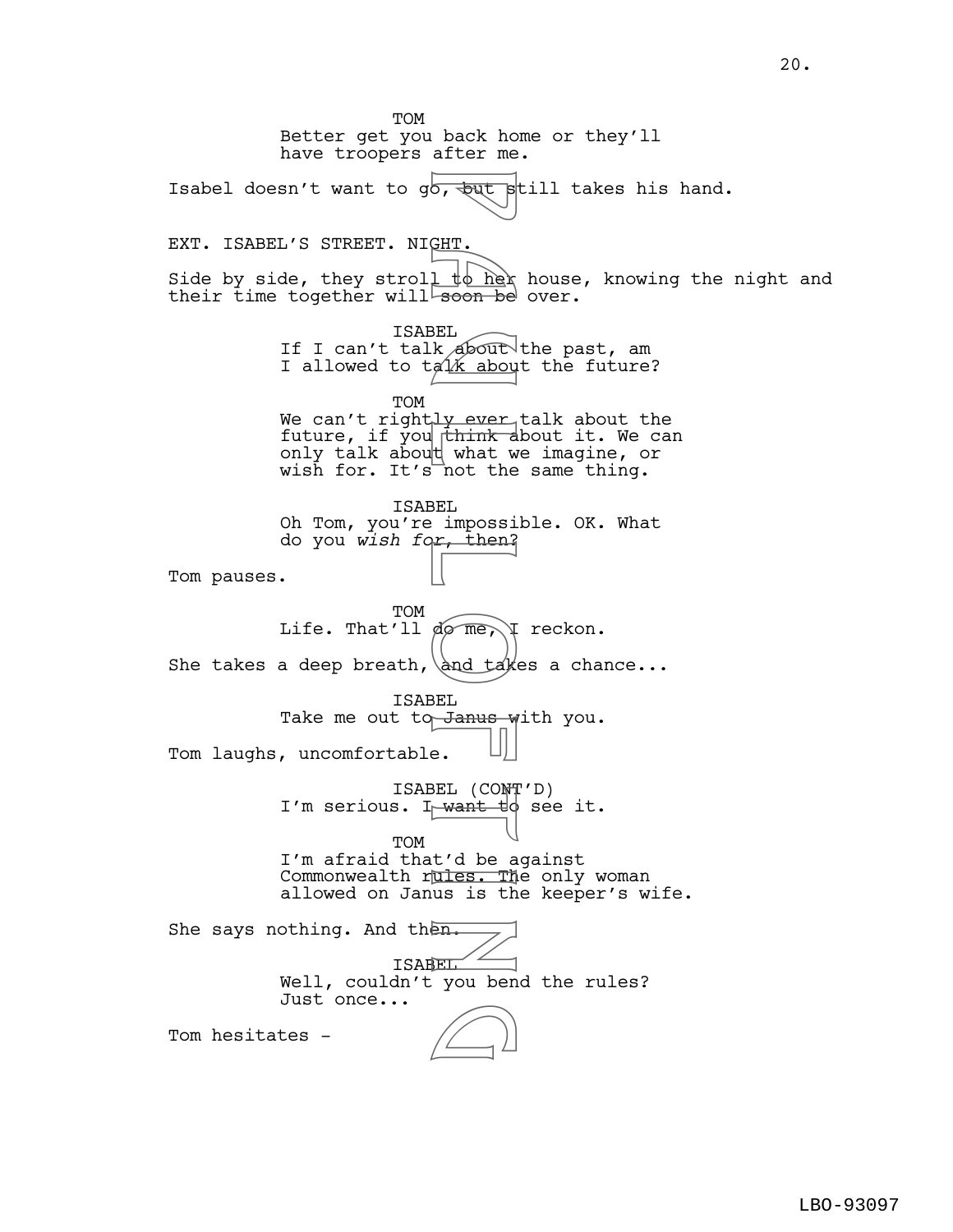Tom reaches out to help Isabel off the boat. She jumps onto the jetty beside him, looks around. It's a bright sunny day. Ralph and Bluey get on with unloading.

> RALPH You've got an hour. I'd like to be heading back before noon.

Tom and Isabel head off up the path. They come to the crest of the rising hillside. There on the other side is the grassy paddock, the outbuildings, and the great lighthouse itself.

EXT. LIGHTHOUSE. DAY

Tom quides Isabel out onto the gallery. Being so high makes her nervous, but she's brave. Side by side, they look out over the ocean. Isabel is thrilled. Tom points to his left -

> TOM Indian Ocean. (points to his right) Great Southern <del>Ocean..</del>.  $(points$  sthaight ahead) And they meet just about there...



He points to a cluster of graves near the beach.

TOM See there? From an  $\phi$  and shipwreck... long before the light was built. If you trace your finger, straight up from that spot, you can pretty much see where the two currents converge. Creates quite <del>a pull.</del> Washes up all sorts of things  $-$  bits of wreckage, tea chests, treasures... Whour I'm a more on<br>
the up the panel of the computer of the distribution of the distribution<br>
Figure . Since the distribution of the distribution of the distribution<br>
Equation is thrill<br>
Figure . Since the distribution of

Isabel takes it all in - amazed - it's an entire world.



She goes to it, looking it over - warped and split wood.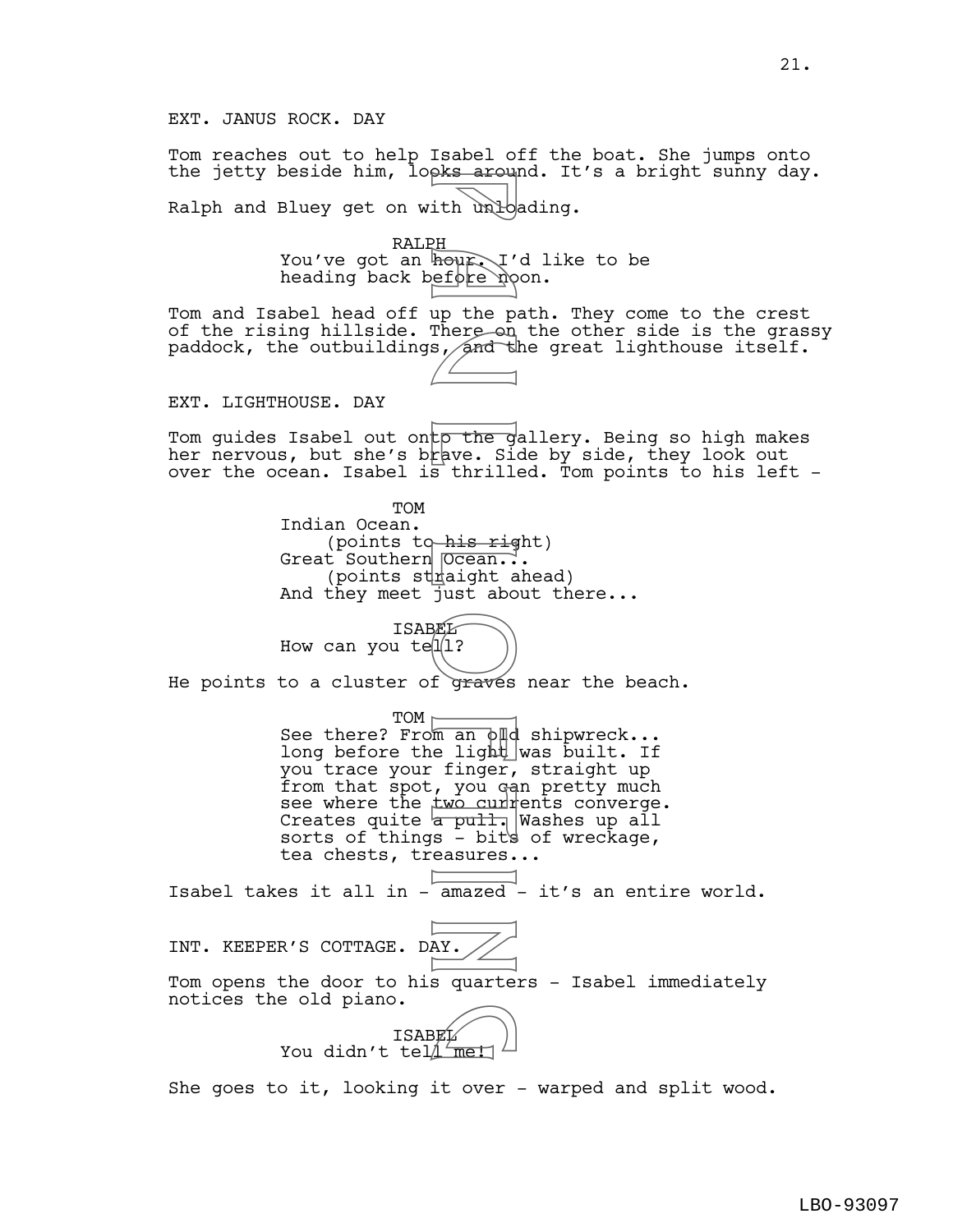TOM Came with the place - probably as old. Doesn't play - more of a relic. She backs away from the  $\overline{\text{pi}}$ <sub> $\overline{\text{max}}$ , peeps into everything -</sub> kitchen, bedroom - he looks on. ISABEL You look after it all so well. But where do you w<u>ash?</u> TOM There's a tub. If I want an all-over wash, there's the lagoon. EXT. LAGOON. DAY. They walk to the edge of  $t$  the lagoon, see their reflections in the water. It's idyllic in the sunlight - a true paradise. EXT. CLIFF SIDE. DAY. They both lie prone on the grass, near the edge of the cliff. They can see the sheer dr $p$ , a hundred feet down to the rocks and sea below. **ISABEL** What are you thinking? TOM Nothing. Isabel gazes down, then crawls pack to safety. Tom follows. She rolls onto her back to bask  $\frac{1}{n}$  the sunlight. Then, lies on her side, watching him. ISABEL You can't be thinking nothing. Unless your brain's broken. TOM Maybe it is. ISABEL I think you're just not a talker. Tom says nothing. ISABEL (CONT'D) People can say things without talking. She picks a tiny wild flower, gives it to him. He's touched. piano, b<br>piano, b<br>sEL<br>ash<br>in the fago<br>drawls phe grass<br>pp, a high the single section of the single<br>frawls phe grass<br>for a high the single section of the single<br>m.<br>BEL<br>hinking<br>roken. g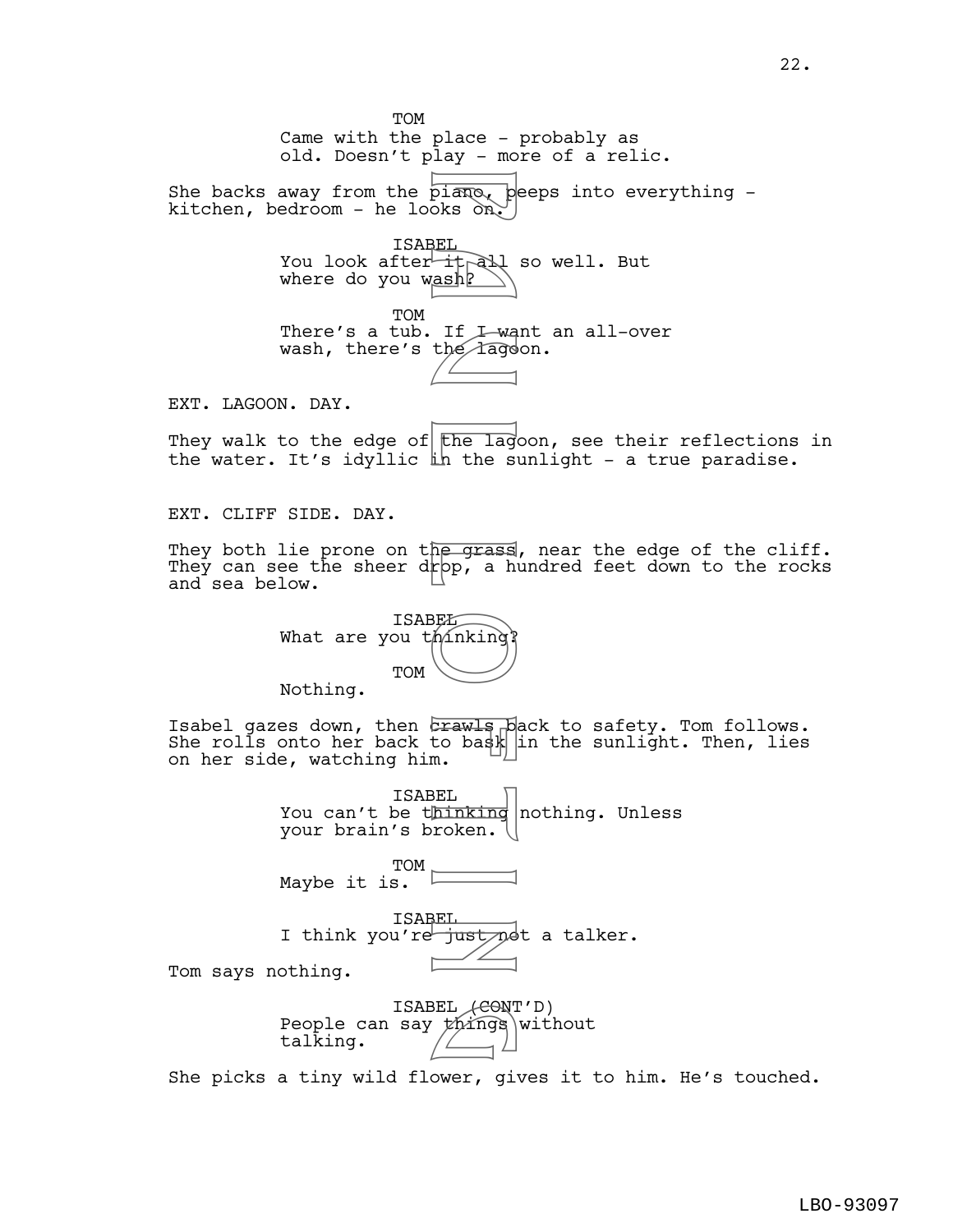"*Woo! Woo!*" The boat's horn sounds from the harbour. He stands, reaches down one hand. She takes it, pulls herself up.

They head back across th<del>e island</del> towards the jetty...

ISABEL (CONT'D) I like it here, Tom.

TOM For an hour, maybe. On a sunny day.

Their hands brush against each other. The touch is magnetic, and soon they are holding hands. They can see the jetty in the distance, and they slow their pace, elongating the inevitable 'goodbye.'

Isabel stops, turns into to Tom, presses her body into his. His hands move to the small of her back, pulls her close. They stay here for as lohg as they can - until the boat's horn beckons them to release.

EXT. JETTY, JANUS ROCK - DAY

Tom stands on the jetty wa<del>tching</del> the Windward Spirit as it chugs away from Janus. Isabel is there on deck, looking steadily back at him as she leaves.

 $ISBNF(\sqrt{x},\mathbb{Q})$ .) Dear Tom. Than $\mathbb k'$  you for showing me your island. It\s quite different for me now that I can imagine the life you're leading. I think it's a beautiful life. BEL (CONT)<br>BEL (CONT)<br>BEL (CONT)<br>teach of hands<br>teach of hands the state.<br>to Tom, hands the state of the state of the state of the state of the state of the state of the state of the state of the state of the state of the

Tom stands where they parted,  $\frac{1}{2}$ azing at the boat as it recedes into the distance.

INT. LIGHTHOUSE. EVENING

Tom lights the great lamp - it flares into life, dazzling bright. He starts the motor that turns the beam, then descends to the watch room to fill in the log.

Pen in hand, he sits down to write in the logbook.

ISA<del>BEL (V.O.</del>) I'm sorry I sa<del>ld your b</del>rain was broken. I say such stupid things. Of course I didn't mean it. Or maybe I meant there's something broken inside all of us. Or wounded, at least. t mean i<br>sømethin<br>younded,

There by the log book lies the little flower Isabel picked.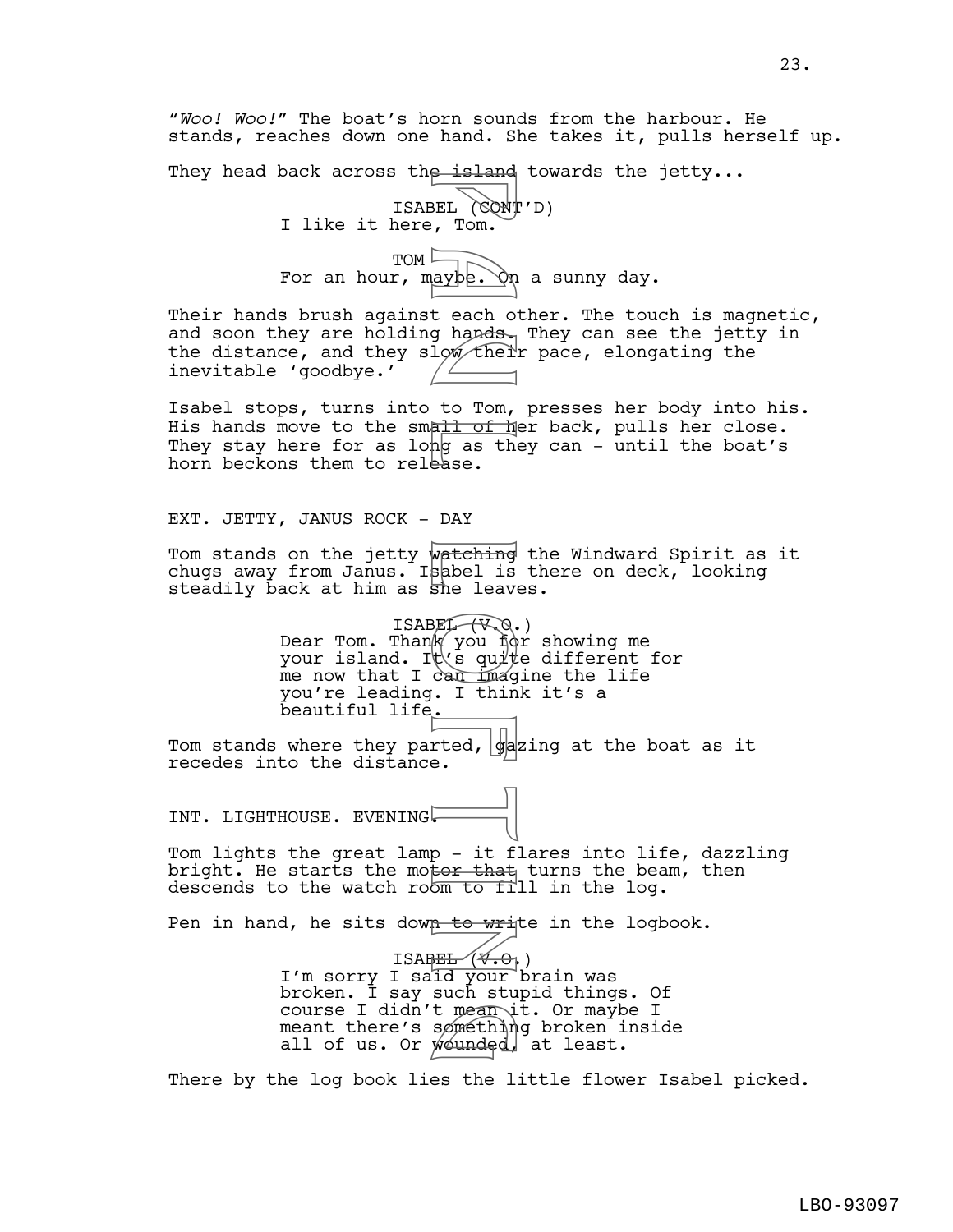Tom at the table, just finished his solitary dinner, reading Isabel's letter.

> ISABEL (V.O.) I was raised to believe love can heal even the deepest wounds. Next time you come ashore,  $\Box$  be there, waiting on the jetty.

Tom looks up from the letter. His gaze reaches far away -

EXT. HARBOUR. PARTAGEUSE. DAY

- to see Izzy, standing on the jetty at Pointe Partageuse, as she promised. He is on the deck of the Windward Spirit, approaching the jetty.

Isabel watches Tom on the boat, approaching -

The boat bangs against the jetty - Tom's jumps ashore -Isabel not sure what to expect as he comes to her - until without a word he's taken her in his arms, and he's kissing her, releasing all the longing that's built up in him over the long lonely months on Janus. And she's holding him tight in her arms, kissing him back.

INT. PALACE HOTEL. PARTAGEUSE. DAY

A WEDDING CAKE made to look like Janus Rock, complete with a little sugar lighthouse. A KNIFE cuts into the cake. Applause.

Tom and Isabel, in their finest clothes, hold the knife. Wedding quests look on, smiling: Bill and Violet Graysmark. Ralph and HILDA ADDICOTT. Bluey. HIS MOTHER. The minister, REVEREND NORKELLS. Captain and Mrs. Captain Hasluck. The town constables, HARRY GARSTONE and BOB LYNCH, the police sergeant VERNON KNUCKEY. A cluster of Graysmark COUSINS.

A spoon clinks on a glass. Bill Graysmark calling for silence.

BILL I know I'm not in my own school assembly now. Sonit keep it short. Tom - it is clear  $\cancel{t}$  anyone who meets you that you a<u>re a goo</u>d man... that's a relief because you have the most precious thing in our lives now - our daughter, Isabel, (choked up) daughter, Isabel<br>
(choked up)<br>
Take good care of her. Protect her. Protect our little girl. BEL (Webst wound<br>
BEL (Webst wound<br>
st wound<br>
tter. His (Party on the jetty<br>
on the jetty<br>
on the jetty<br>
on the jetty<br>
on the jetty<br>
a her in the deck<br>
a her in the boat.<br>
A KNIFE<br>
finest in and Band Band<br>
in and Band Band

Tom nods, agreeing to his father in law's terms...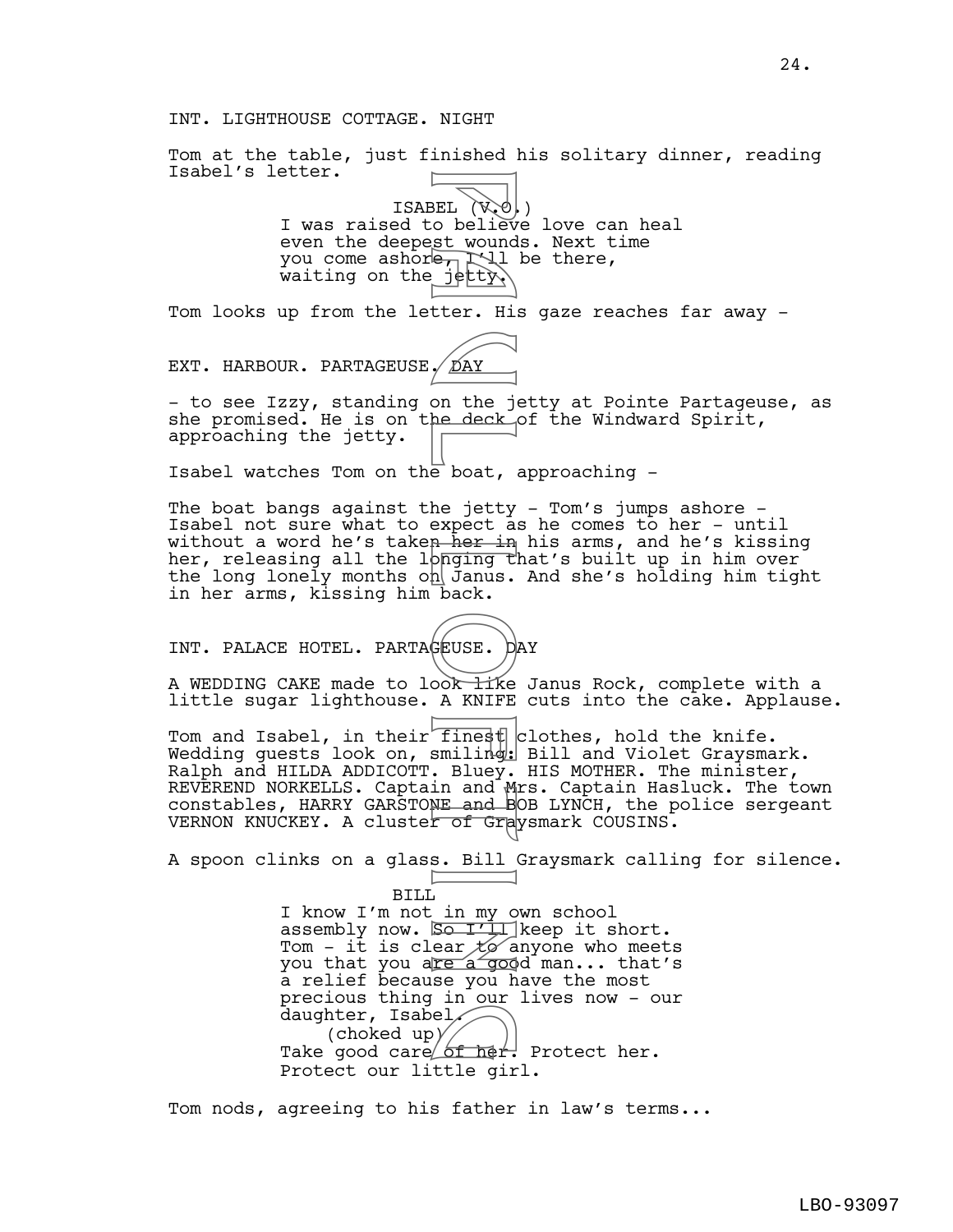BILL (CONT'D) Violet and I are proud to call you our son. And who knows, maybe one day a new generation will follow... So here's to Isabel and  $\mathbb{T}$ om. The guests raise their glasses and echo the toast. Violet gives a little squeeze  $\overline{t}$  Bill's hand - proud of him. LATER. Bill dances with  $F=4b$  while Tom dances with Violet. ON THE CAKE - The miniature lighthouse rock, now with a slice cut out of it - EXT. JANUS ROCK. EVENING. The real island stands proud in the ocean. The beam of light rotates. It sweeps around to flash - blinding... INT. BEDROOM. LIGHTHOUSE COTTAGE. BEDROOM. NIGHT Darkness. Then the beam of the lighthouse throws a brief haze of light over the bed. Tom lies with Izzy in his arms, making love. The beam moves on, and all is dark again. INT. LIGHTHOUSE. WATCH ROOM. NOON. Tom writes his daily report into the log. ISABEL (O.S.) What do you think of the new look? Tom looks up - SEES Isabel comp $H$ etely naked, with his lunch. ISABEL (CONT'D) I don't think  $\sqrt{1 + \text{need}}$  dlothes on a day as lovely as this.  $TOM \longmapsto$ Very nice. But you'll get sick of it soon enough... He takes the sandwich. Strokes her chin. TOM (CONT'D) There's some things you have to do to survive on the lights, darling  $-$ There's some things you have to do<br>to survive on the lights, darling -<br>stay normal - eat at proper times -<br>turn the pages of the calendar turn the pages of the calendar  $-$ (he laughs) And keep your clobber on. Trust me. pn will<br>
el and I<br>
lasses and<br>
lasses and I<br>
stabel ure light<br>
fabel ure light<br>
(COTTAGE of the light)<br>
of the light<br>
(CONT of Lasses and all<br>
DOM. NOOI<br>
and all<br>
(CONT D)<br>
BEL (CONT D)<br>
...<br>
<br>
Linked COTTAGE<br>
as this<br>
<br>
(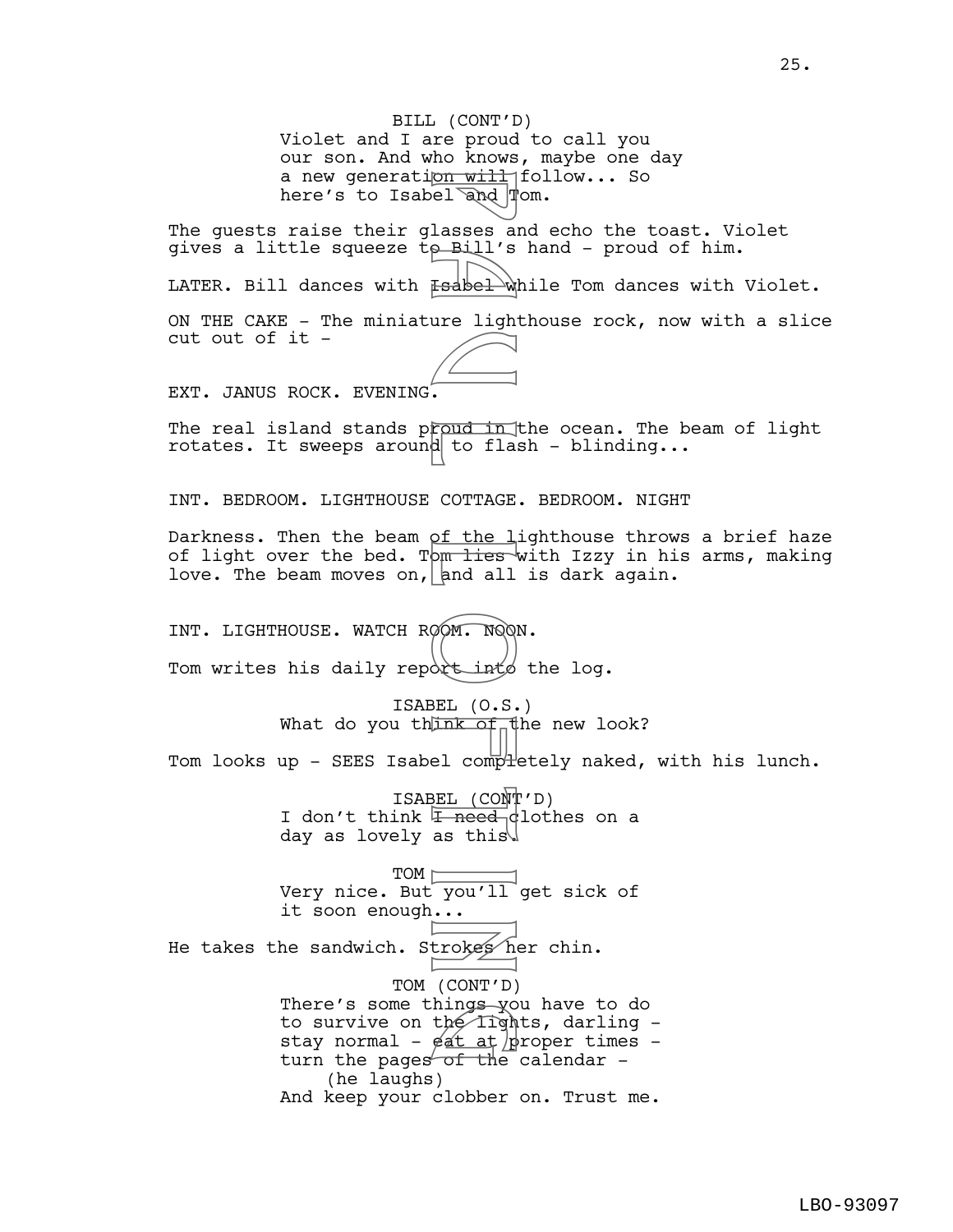Blushing, she retreats to the cottage.

INT/EXT. COTTAGE. CONTINUOUS. She dresses in several layers  $\gtrsim$  camisole and petticoat, shirt, cardigan, then heaves on Wellington boots and goes to dig up potatoes with unnecessary vigor in the sharp sunshine. EXT/INT. JANUS. VARIOUS. - Floral dresses hang out to dry next to work shirts. - IN THE KITCHEN, she peel's vegetables - a young woman playing house. - IN THE BEDROOM, she draws letters with her finger on Tom's naked back for him to guess. Laughter, light, love. The strains of Handel's *Messiah* ring in the distance. ISABEL (V.O.) Teach me something... EXT. LIGHTHOUSE. EVENING. A phonograph plays in the lighthouse and echoes in the natural sound chamber. OUTSIDE, stretched out on a blanket on the grass, Tom rests his head  $\phi$ d Isabel's belly. It rises and falls gently with her breath. TOM<sub>r</sub> You know Janus is where the word January comes from?  $\mathbb N$  and after the same god as this island. He's got two faces, back to back. Pretty ugly fellow. ISABEL What's he God of? TOM Doorways. Always looking both ways, torn between two ways of seeing things. January looks forward to the new year and back to the old. He sees past and future. And the island looks in the direction of two different oceans. **ISABEL** You are going  $\not\!\!\!\!/ \phi$  make our baby so ISABEL<br>You are going to make our baby so<br>smart. I like this version of you... Keep talking. P a u l L o f t i n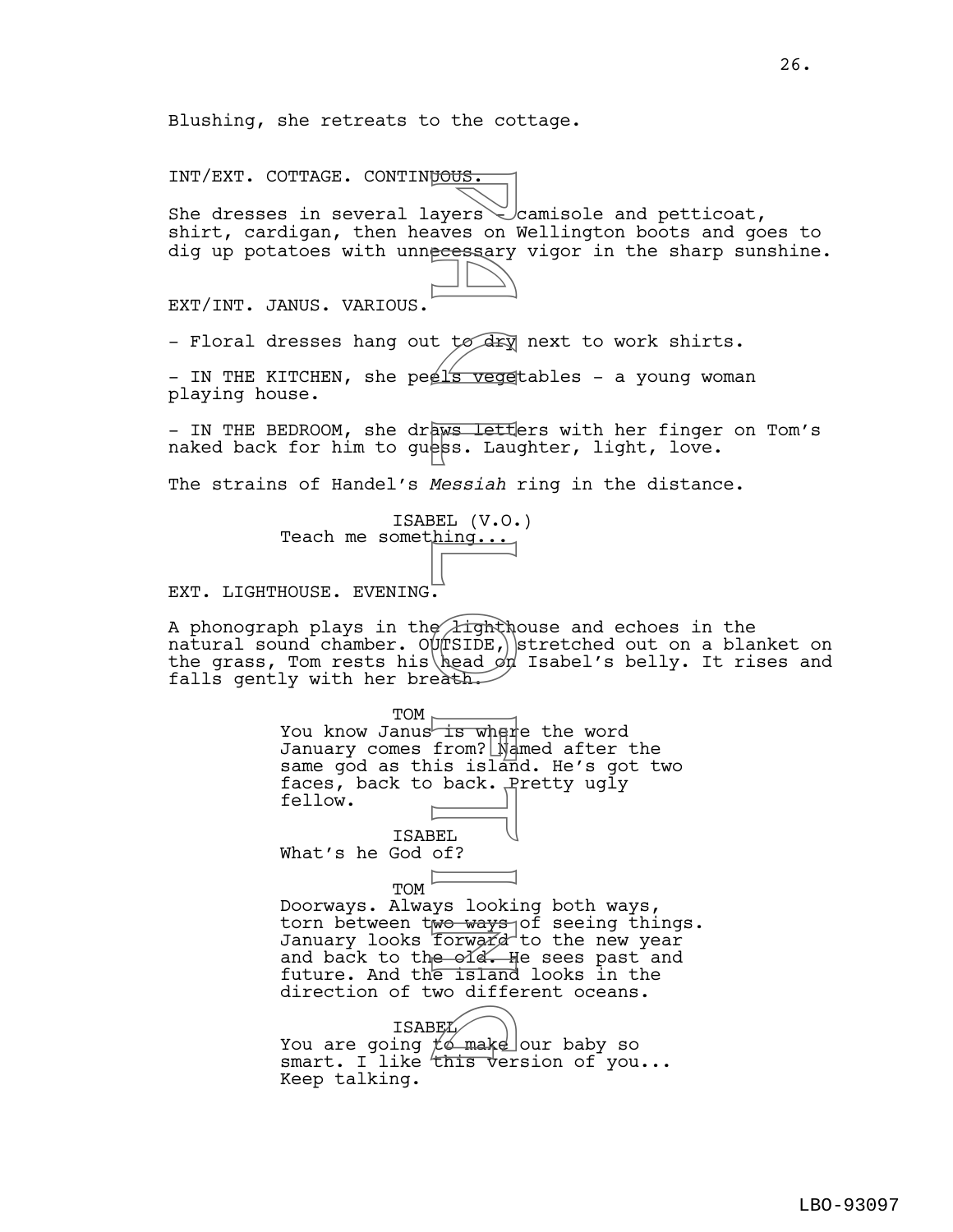TOM How do you know it's just one? What if it's twins? Or triplets? Tom turns to kiss her belly  $\sqrt{She}$  giggles. ISABEL Can you hear anything? Is it talking yet? Tom listens intently to her belly. TOM Yep, it's saying  $\cal I$  need to carry its mum to bed/before the night gets to cold. He gathers her into his arms and carries her to the cottage. INT. SHED. DAY. Tom runs his hands over a piece of wood he has lathed. He is making a rocking chair.  $ISBNL (0.5.)$ Zebedee. Tom looks up, sees Isabel standing in the doorway, her mouth twitching just a touch at the corners. TOM What? ISABEL Zebedee. That's my  $\frac{1}{2}$  at uncle's name. Zebedee Zanzibar Graysmark. TOM Zebedee Zanzibar...?  $\sharp$  ard enough that he's going to live in $\vert$ a lighthouse. Let's not lump him with a name that'll make him a laughing stock... He goes back to his lathe. ISABEL But I promised grandma on her deathbed that  $\overline{{\mathbb{H}}\; {\mathbb{I}}}$  ever had a son I'd call him after her brother. I can't go back on my promise. TOM I was thinking of something a bit g more normal. Figures and<br>BEL nything?<br>BEL nything?<br>Ing *T* nee<br>A per below<br>arms and<br>a piece<br>arms and<br>a piece<br>arms and<br>Le standing<br>Le standing<br>in with the conditions in with<br>live in within with<br>live in within with<br>the conditions in with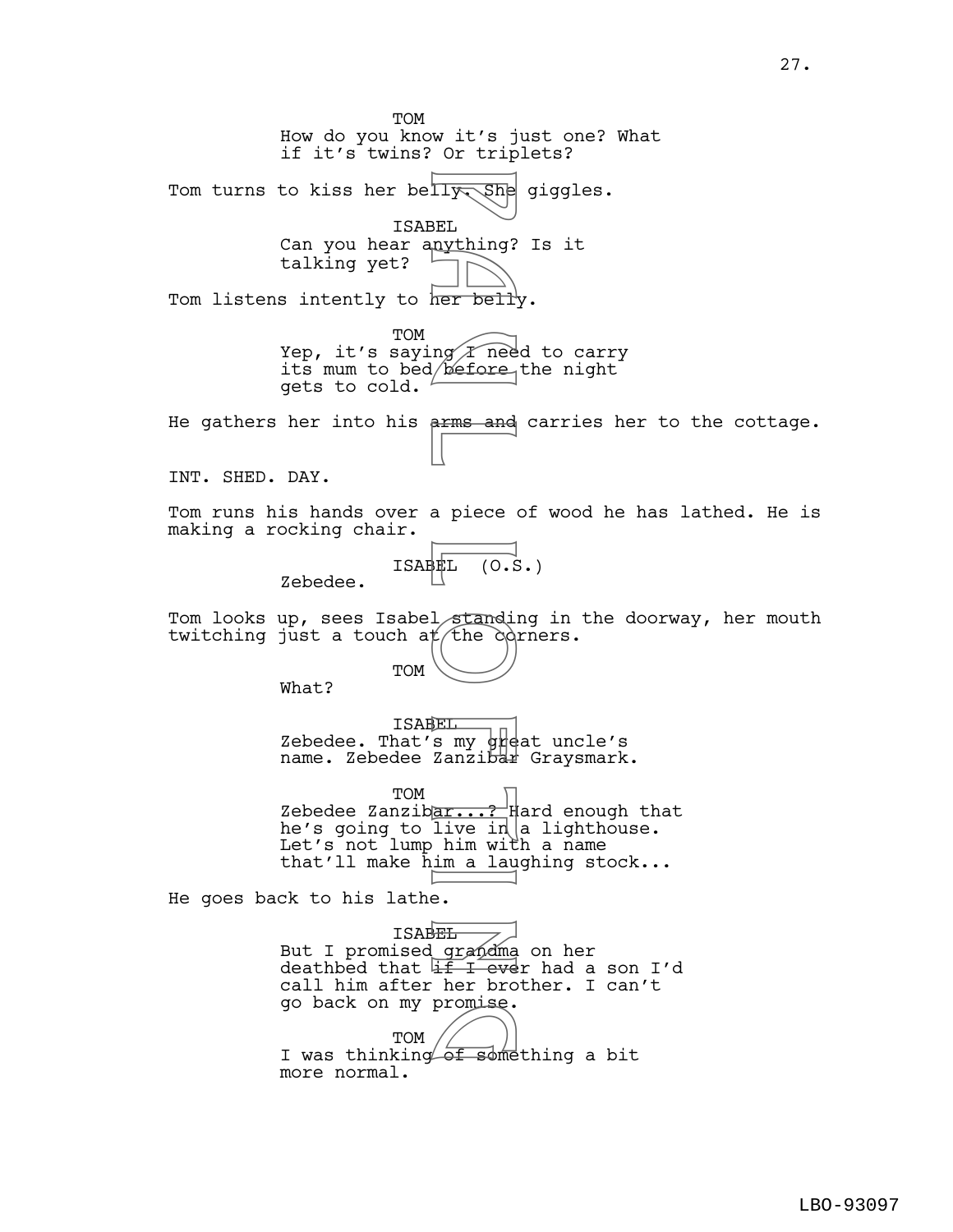ISABEL Are you calling my great-uncle abnormal? He stops working, looks up at her. She can't contain herself any longer - she bursts out laughing. ISABEL (CONT'D) Got you! Got you good and proper! Tom puts down his tools, comes after her. **TOM** Little minx! You/1 be sorry you did that! He chases her out of the shed into the landscape. He catches up, tortures her with tickles. She begs for mercy. INT. COTTAGE. NIGHT. In bed, Tom rubs her feet as she reads *The Australian Mother's Manual of Efficient Child-Rearing*. ISABEL Did you know that a baby's kneecaps aren't made of bone? TOM I didn't know that. ISABEL How old do you think babies are when they can take  $f$ ood from a teaspoon? TOM No idea... ISABEL Oh, you're no fun! **TOM** You're having a baby, not sitting for an exam. She kicks her foot out of his hand, playfully... Then replaces it with her *other* foot. He stares at it - she wiggles it, demanding the attention of his hands. Smitten, honored, he begins massaging her other foot. EXT/INT. COTTAGE. STORMY  $\cancel{\text{A}}$ ATE DAY. p at he<br>self (CONT)<br>BEL (CONT)<br>Self our prood<br>comes a<br>shed in<br>ckles. Self that a base?<br>FL think b<br>self that bone?<br>(that bone?)<br>FL think b<br>food from in the start of the start of the start of the start of the start of the st LATE DA

OUTSIDE, Tom ties up the goats, puts chickens in their pen.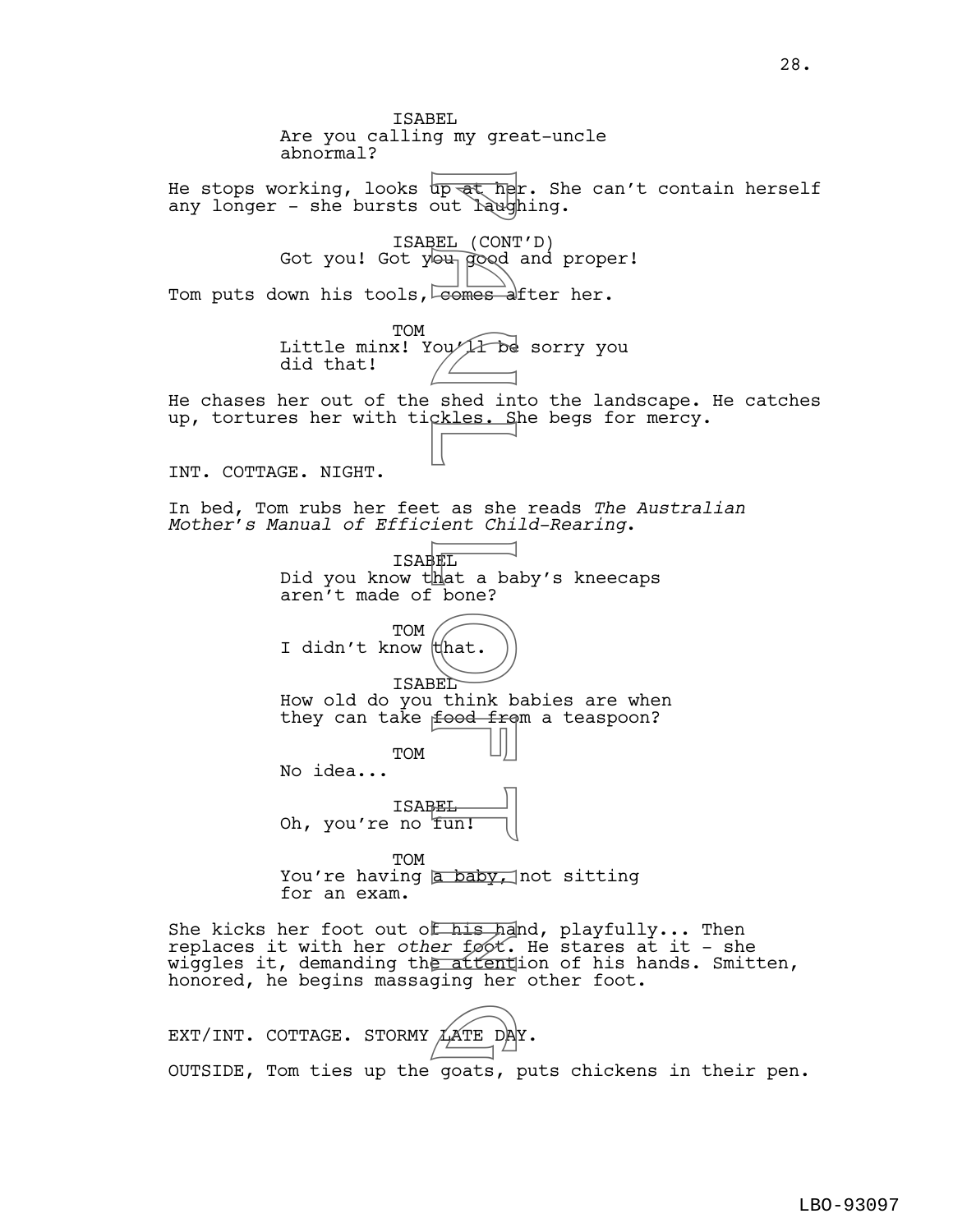INSIDE, Isabel washes dishes, looks out the window - the sky is ominous. Tom comes in, holds her from behind, his hand finding rest on her belly which is just starting to show. **ISABEL** What are you doing with the chickens? TOM  $_{\sim}$ Don't want them to blow away - storm looks like it'<u>s not kidding</u> around... Worry flushes across her face. TOM (CONT'D) You'll be safe/ $\angle$ He kisses her, then makes his way to the door. ISABEL Where are you going? TOM ...Need to stay with the light. ISABEL All night? TOM Just through the storm... ISABEL Can't I come with  $y \circ u$ ? **TOM** Safest place is here. On low ground. He comes close, looks into her eyes. TOM (CONT'D) You'll be all  $right.$   $\parallel$  promise. OK? She puts on a brave face, nods. TOM (CONT'D) Keep this door locked. He leaves her alone in the cottage. INT/EXT. LIGHTHOUSE. NIGHT. The ocean hurls itself at  $\Delta t$ he island, sending spray right INT/EXT. LIGHTHOUSE. NIGHT.<br>The ocean hurls itself at the island, sending spray right<br>over the top of the ligh<del>thouse</del>, biting pieces off the cliff. The SOUND is a ROARING BEAST whose anger knows no limits. P a u l L o f t i n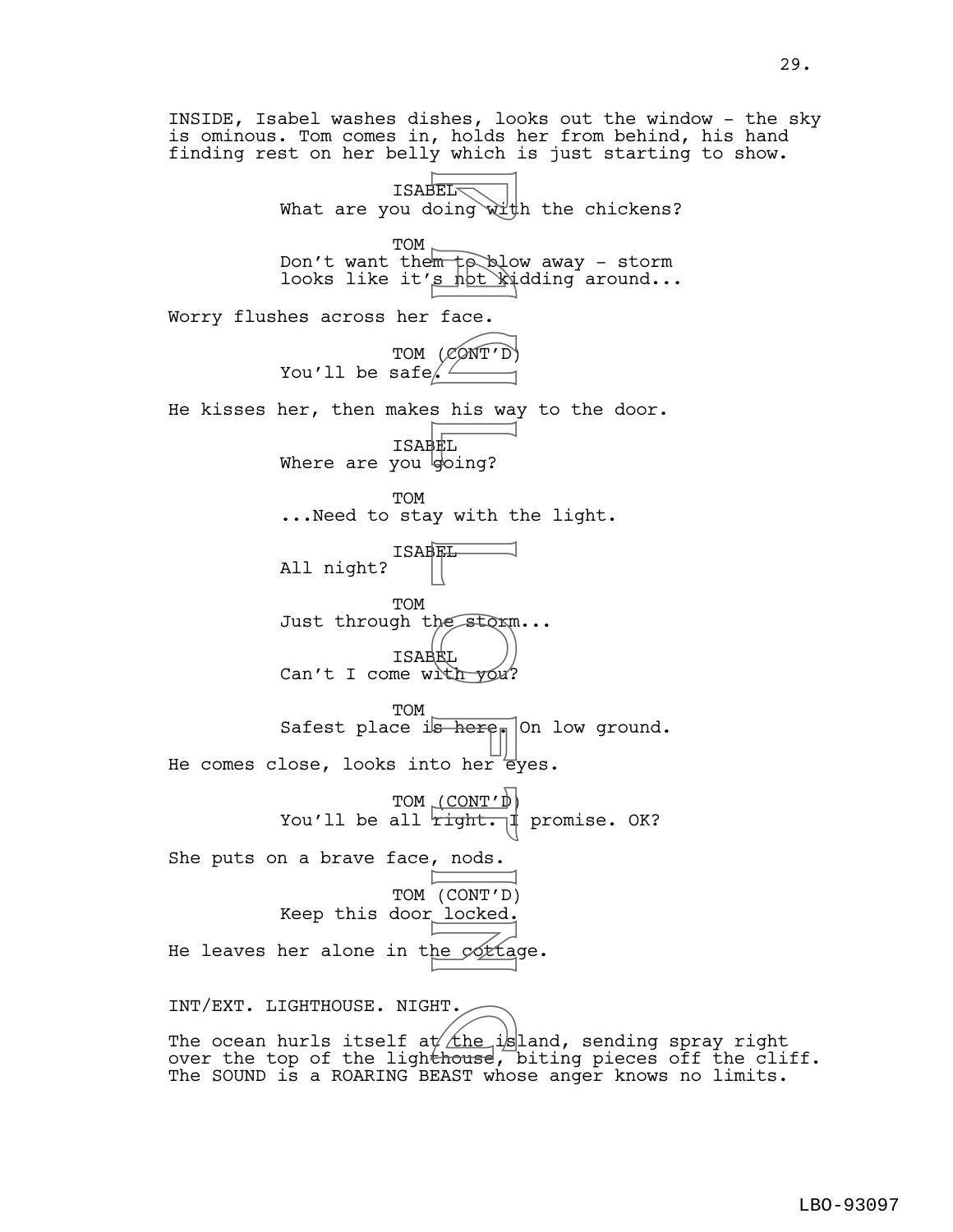Tom sits in the gallery, protecting the light that protects so many. Pencil and notebook in hand, he adds up figures. His annual salary is \$327. Minus - clothes, schoolbooks, doctor bills. He calculates where he could save a bit more...

He looks out over the cottage  $\searrow$  lit's like a bunker in the storm: sturdy, solid, safe.

INT. COTTAGE. NIGHT. CONTINUOUS.

Isabel stands by the window, doing dishes. She looks out at the towering lighthouse standing strong in the raging storm. She feels a cramp in her abdomen. She breathes though it and it's gone. It's probably  $\frac{1}{100}$  ives. She continues washing.

The cramp returns, this time more painful. She places her wet hand against her belly,  $\frac{1}{2}$  the isolate the nagging pinch inside. She imagines the worst. After a moment, it subsides.

She goes to sit down at the table. Almost as soon as she does, another wave of pain washes over her - even stronger this time. She gets back up, walks back to the sink. Her hands grasp the counter,  $t$ trying to absorb her discomfort into wood. It is no use. Something's wrong. Franchischer (tage)<br>
Thulous, doing abdomen<br>
dow, doing abdomen<br>
dow, doing abdomen<br>
dow, doing abdomen<br>
down the mericing of the table<br>
the the investment of the base<br>
alimeted (locked)<br>
sets in:<br>
Mith to dusband<br>
econds

She feels a wetness between her legs. She touches for it and her fingers come back stained red - blood. She washes her fingers, checks again. Mote red. She tries to stay calm. She looks to the door - it's  $\left(\frac{\cos\theta}{\cos\theta}\right)$  she looks up to the lighthouse. Desperation sets in.

EXT/INT. JANUS/LIGHTHOUSE. NIGHT.

TOM!

Isabel uses all her strength to open the cottage door. Determined to get to her husband, she pushes through the wind and the rain. Every 30 seconds a wave of pain cripples her.

By the time she gets to the base of the lighthouse, she is drenched and exhausted. With what little strength she has left, she pulls open the metal door and collapses on the floor.

ISABEL /

And high above her, 130 feet up, her husband sits, keeping his watch over the raging seas... And the storm thunders about the light, deafening him to any other sound that night deafening him to her cries below. g seas.<br>ng him t<br>es below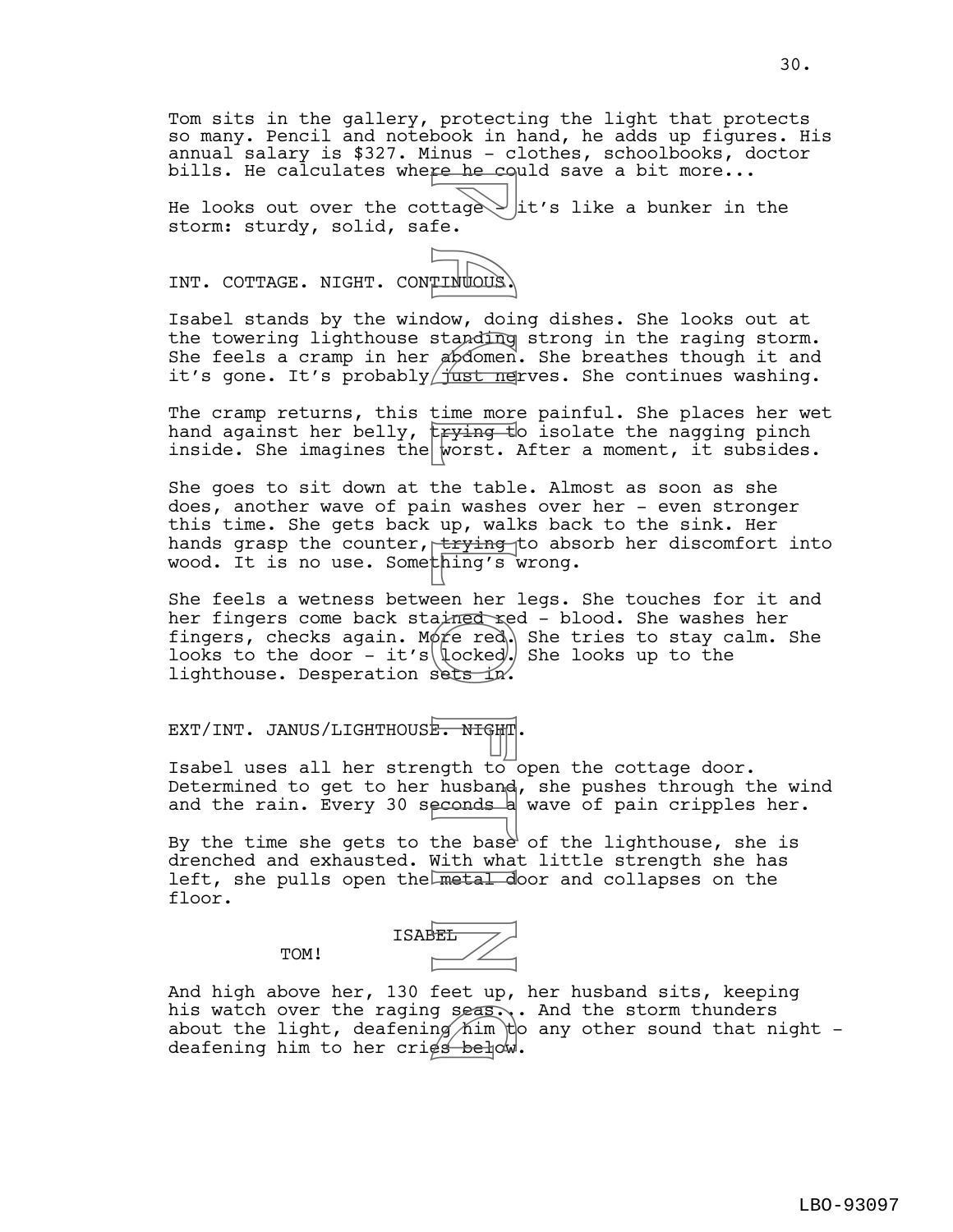The last of the storm has passed. Tom shuts down the light, trudges down the 184 stairs, his body begging for sleep. As he descends, he hears a gentle banging of the metal door at the base of the lighthouse. He looks down, 40 feet below, SEES the door opening and closing in the wind. Strange, he remembers closing the dopr behind him last night.

As he continues down, th<del>e spira</del>ling staircase reveals a figure doubled up on the floor, clothes stained with blood - Isabel.

He sprints down as fast as he possibly can until he's with her and she's in his arms. Desolation in her eyes.

> ISABEL I'm so, so, sorry.

A wave of pain grips her and she groans, pressing her hands to her belly. Tom scoops her up into his arms.

EXT/INT. COTTAGE. BEDROOM. NIGHT.

Tom comes into the room with a cup of tea. She doesn't want it now. He sets it on the night stand.

ISABEL Other women have babies as easy as falling off a  $\mu$ og... TOM Izzy Bella, stop... It's not your fault... It's no one's... Fraction is the spiral described to the spiral design to the spiral design of the spiral design of the spiral design of the spiral design of the spiral design of the spiral design of the spiral design of the spiral design

Her gaze wanders, suggesting  $d\Delta$ bitterness that Tom wasn't with her last night.

> TOM (CONT'D) I'll send word to Ralph to bring a doctor.

**ISAREL** What's the point in a doctor? The baby's gone.

TOM Well... There's you to consider.

ISABEL Please, no - it's  $m\phi$  too embarrassing –  $\not\!\!\!\!\Lambda/\!\!\!\!\Lambda$  just hopeless. t's much<br>I'm jus

He draws her into his chest, kisses her hair over and over.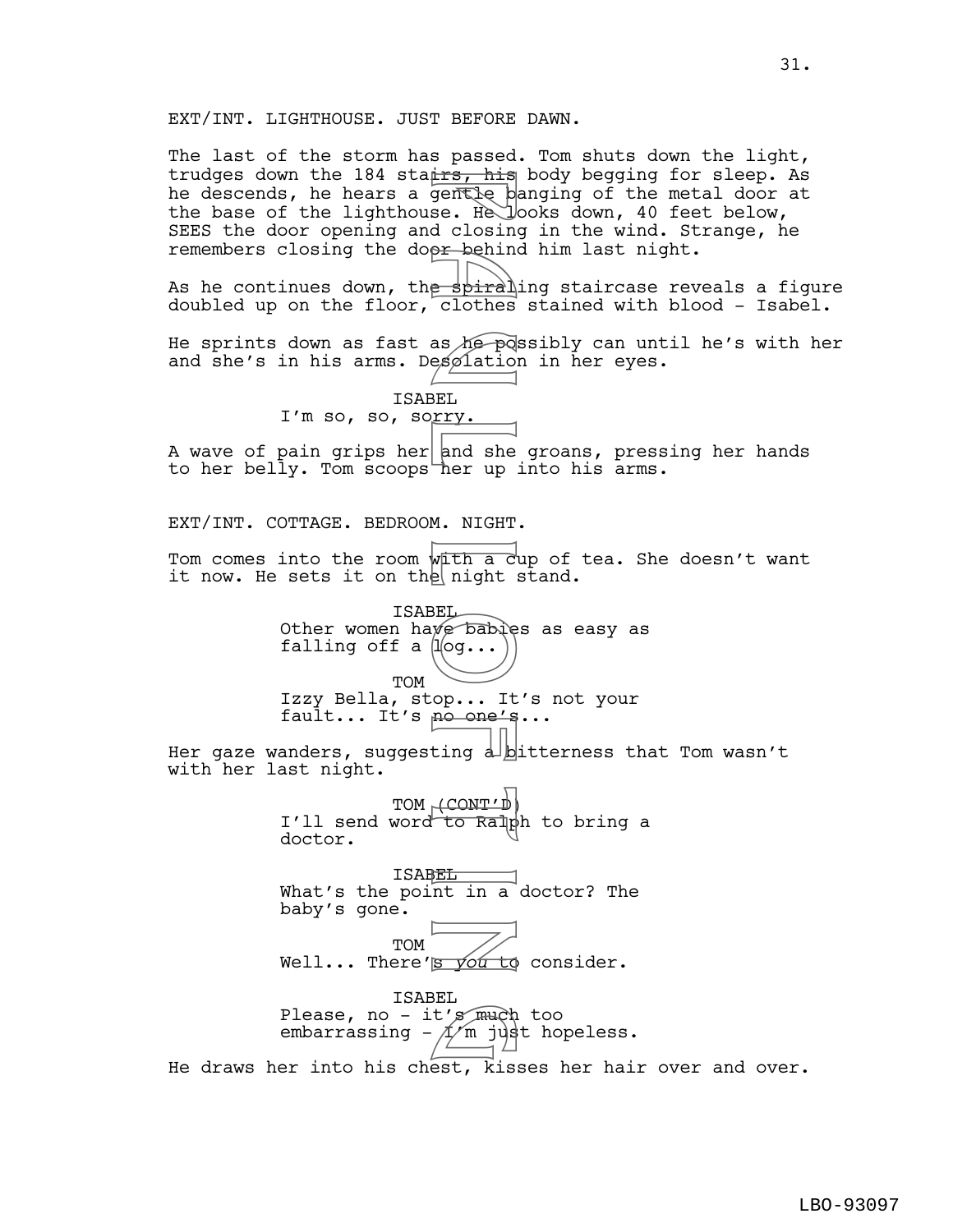TOM One day when we've got five kids running around and getting under your feet, this'll all feel like a dream. INT. COTTAGE. SOME DAYS LATER. DAY. Isabel is out of bed for the first time since the miscarriage. She walks on weak legs into the lounge room. She sees her wedding photograph sittling on the old piano everything is covered in a veil of dust. She opens the piano. The walnut keys are split  $\nu$  places - no one has played it in years. She presses middle $/ \mathscr{L}$ , so slowly that it makes no sound. She strokes it agath, with more force... The wood hits against the base of the keyboard, where the felt has worn away, making <del>a muf</del>fled "CLACK." She hits it again... "CLACK... CLACK..." EXT. CLIFF SIDE. LATE DAY. Tom hammers a small cross he has made from some driftwood, until it is secure, in the ground. "CLACK..." Carved into the cross -  $\sqrt{31}$  May 1921. Remembered always." "CLACK!" He finishes, wipes his hands on his pants, then places his hand on Isabel's shoulder with a little squeeze. TOM We can try again... She says nothing - just gazes into the unknown. EXT. JETTY. WEEKS LATER. MIDDAY. The *Windward Spirit* docks. The gangplank is lowered down. Ralph and Bluey disembark, followed by a THIRD MAN who carries a black bag. High up on the cliff above, is abel watches - betrayed! Tom walks a good 40 paces ahead of the other men, leading them to the cottage. Isabel intercepts his path.<br>
ISABEL ISABEL How dare you! Example 12 and the first density of the first density of the first density of the site of the site of the plane of the plane of the plane of the plane of the plane of the plane of the plane of the plane of the plane of the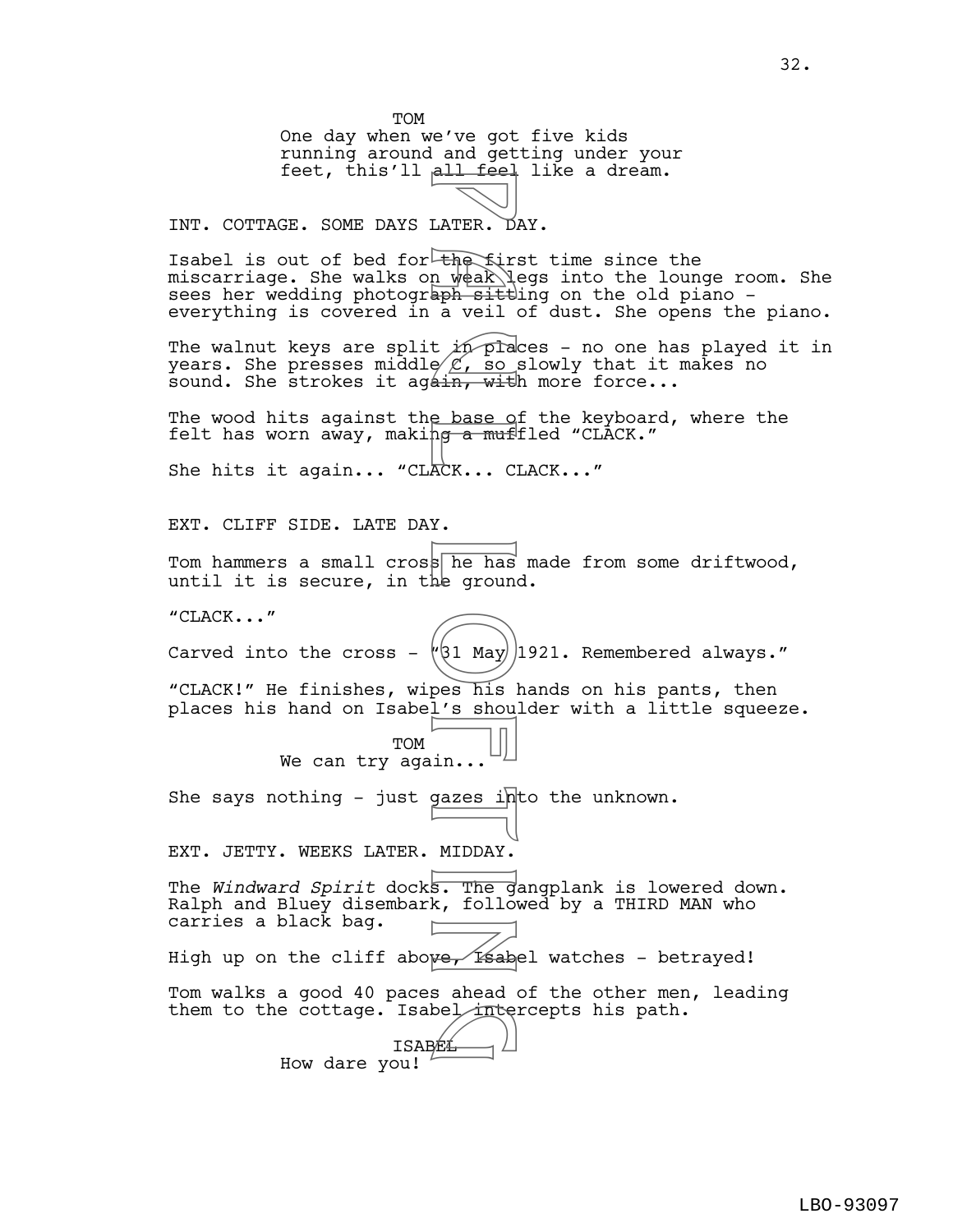TOM How dare I?

ISABEL I told you I di<del>dn(t need a doctor,</del> but you went behind my back. I'm not having him prodding and... and poking about to tell me nothing I don't already know. Don tobother letting him up here. Fidnet network to the modular to the modular to the modular to the anti-<br>always here to always a hear to always the control of the same of the modular to the modular to the modular making on the pitch of pitch of the pitch

Tom wants to laugh - she always looks like a child when she's angry. His grin infuriates her even more. She stomps off.

> TOM Isabel... wait<del><sup>4</sup> It's n</del>ot...

But she is too far off to hear the rest of his words. Ralph catches up to Tom first.

> RALPH How'd she take it? Pleased as punch, I bet!

Tom stuffs his fists inte his pockets.

TOM Looks like I'm making sandwiches for lunch.

EXT. COVE. LATER IN THE BOUSTERY DAY.

Isabel sits in the grass, seething, feeling trapped by this place - a prisoner of this man. She HEARS all the different pitches of WIND and WATER and BIRDS. Two gulls land nearby to squabble over fish.

Then, A FOREIGN SOUND: an INSIS $\overline{\mathbb{P}}$ ENT NOTE, SHORT, REPEATED. She looks around for it's origin - the light? The cottage? She hears it again, this time at a DIFFERENT PITCH.

She goes back to her mulling, until she is arrested by an unmistakable sound carried on the shifting air. It is a SCALE: imperfect, but the pitch getting better each time.



Isabel's fury drives her up the path, ready to banish the intruder from her home.

intruder from her home.<br>She passes the OUTBUILDINGS, where Tom, Ralph and Bluey are<br>stacking sacks of flour stacking sacks of flour.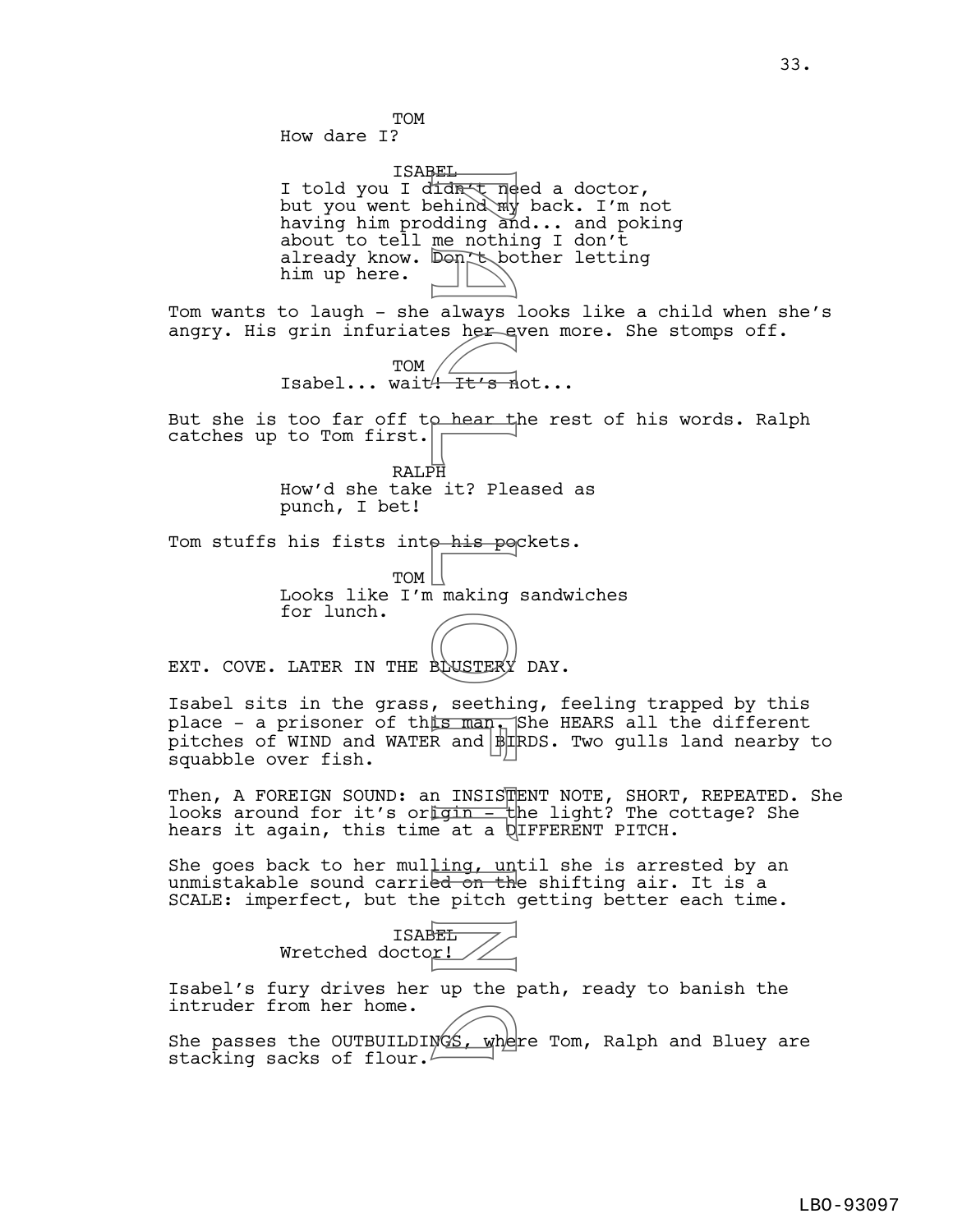RALPH Afternoon, Isab-But she marches past them and INT. COTTAGE. LOUNGE ROOM. CONTINUOUS. - barges into the house.<sup>1</sup> ISABEL If you don't mind, that's a very delicate instru-She is flummoxed by the  $\sin \theta$  the piano completely stripped down, a box of  $\overline{\text{tools}}$  open, and the stranger turning the nut above one of the brass copper wires with a tiny spanner as he hits it's corresponding key. THIRD MAN Mummified seagull's your problem. That and a good twenty years worth of sand, salt and God knows what. He continues to tap the  $key$  and turn the spanner. THIRD MAN (CONT'D) Dead rats. Sandwiches. I could write a book about the things that end up in a piano, though  $\sqrt{2}$  couldn't tell you how they get there. I'm betting the seagull didn't  $f\ddot{x}$  in by itself. Isabel is so taken aback that she can't speak. She feels a hand on her shoulder, turns, sees Tom. She flushes deep red. TOM So much for surprises, eh? They stand, forehead to forehead, and break into laughter. *We HEAR Bach's Goldberg Variations begin.* EXT. JETTY. EVENING. *Piano music continues.* Tom and Isabel wave adieu to their visitors, Ralph, and Bluey, and the Piano Tuner. INT. LIGHTHOUSE. GALLERY. NIGHT. *The music continues.* Tom watches the lights of the *Windward*  g *Spirit* disappear over the horizon. He writes in his logbook, in the remarks column for Wednesday, 13 September, 1921, "*Visit per store boat: Archie Pollock, piano tuner. Prior approval granted.*" M. CONTINE THE CONTINUM CONTINUM CONTINUM CONTINUM CONTINUM CONTINUM CONTINUM CONTINUM CONTINUM CONTINUM CONTINUM CONTINUM CONTINUM CONTINUM CONTINUM CONTINUM CONTINUM CONTINUM CONTINUM CONTINUM CONTINUM CONTINUM CONTINUM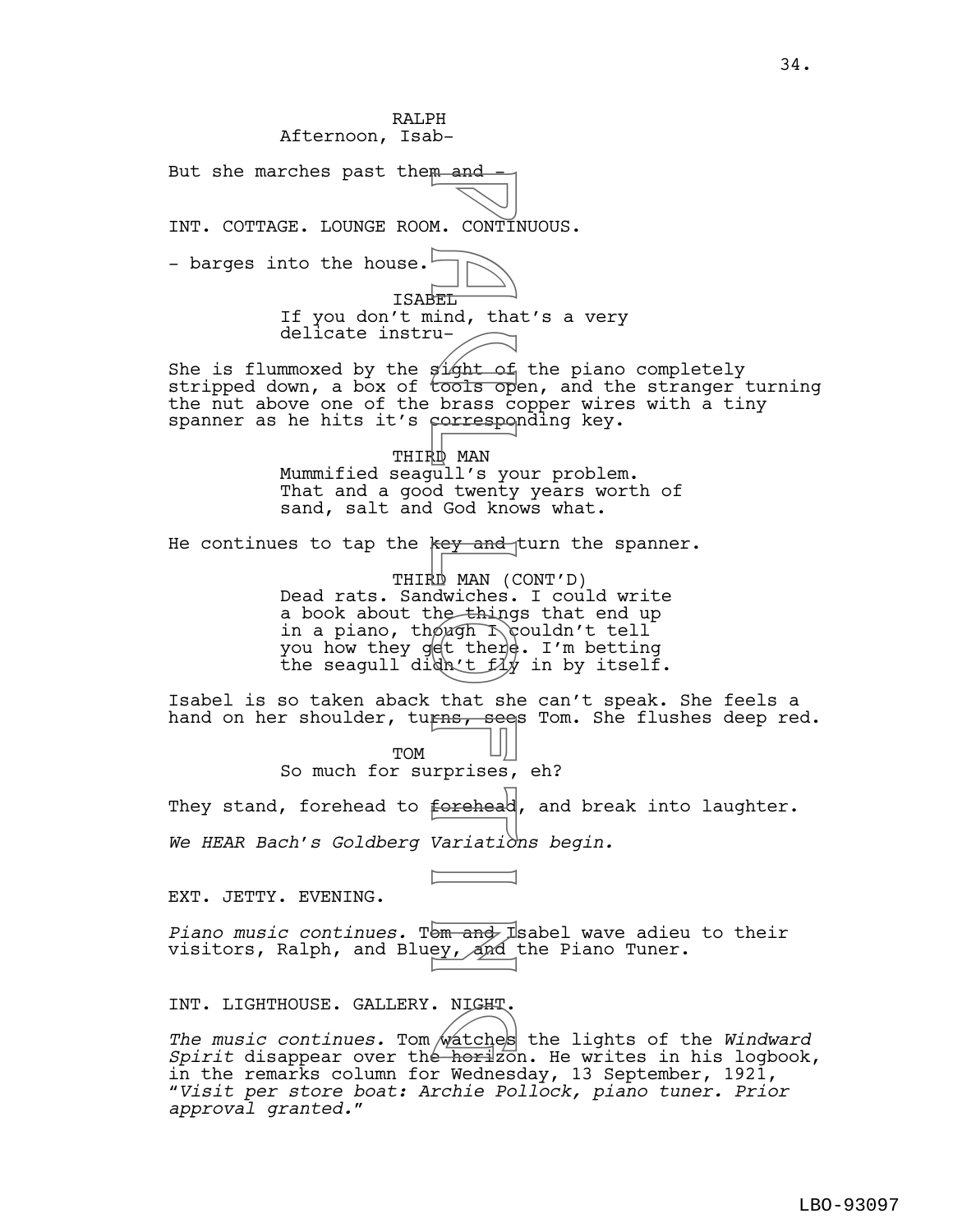They kiss in bed. Slowly make love.

EXT. JANUS. VARIOUS.

*Music continues.* Time passes... Tom and Isabel live together an idyllic time, full of love and light and life and laughter. - Isabel hikes around the island with Tom, wearing an old pair of his trousers, rolled up more than a foot, cinched with a leather belt, over one of his collarless shirts. - She feeds the chickens. She milks the goats. - We begin to notice Isabel has a bump on her belly... - Tom's logbook tells the tale of their lives with steady pen. INT/EXT. COTTAGE. LOUNGE ROOM. MONTHS LATER. LATE AFTERNOON. *Isabel plays Bach on the piano*. She looks to be about 7 months pregnant. Tom reads a book in his chair, enjoying the music, the home, *his life*. She hits a false note. *"The Goldberg Variations are tough to master*," Tom thinks. Soon, she continues. He goes back to his book $\setminus$  few bars later and the music stops again. He looks up from his book - time for a pep talk.  $TOM$   $\vdash$ That sounded beautiful. You just need to keep - Her palm slams the keys, trying for balance. Her whole body tightens - trying to not let go. Tom stands up, drops his book t $\delta$  the floor. ISABEL Oh no... Ohhh. It's coming! She sinks to the floor beside the piano, groaning. Unbearable pain. The sounds coming from her are primal, guttural. ISABEL (CONT'D) I just - Oh, Jesus, Tom, it hurts! He kneels down beside her $/$  puts  $\vert$  an arm under her armpit. She pants, battling pain for  $\epsilon$  ach breath. **TOM** Let me help you up... Sess...<br>
Forecalled up in the familied up in the familied up in the familied up in the fact of the fact of the fact of the families of the fact of the families of the fact of the fact of the fact of the fact of the fact of r<br>The puts<br>Leach br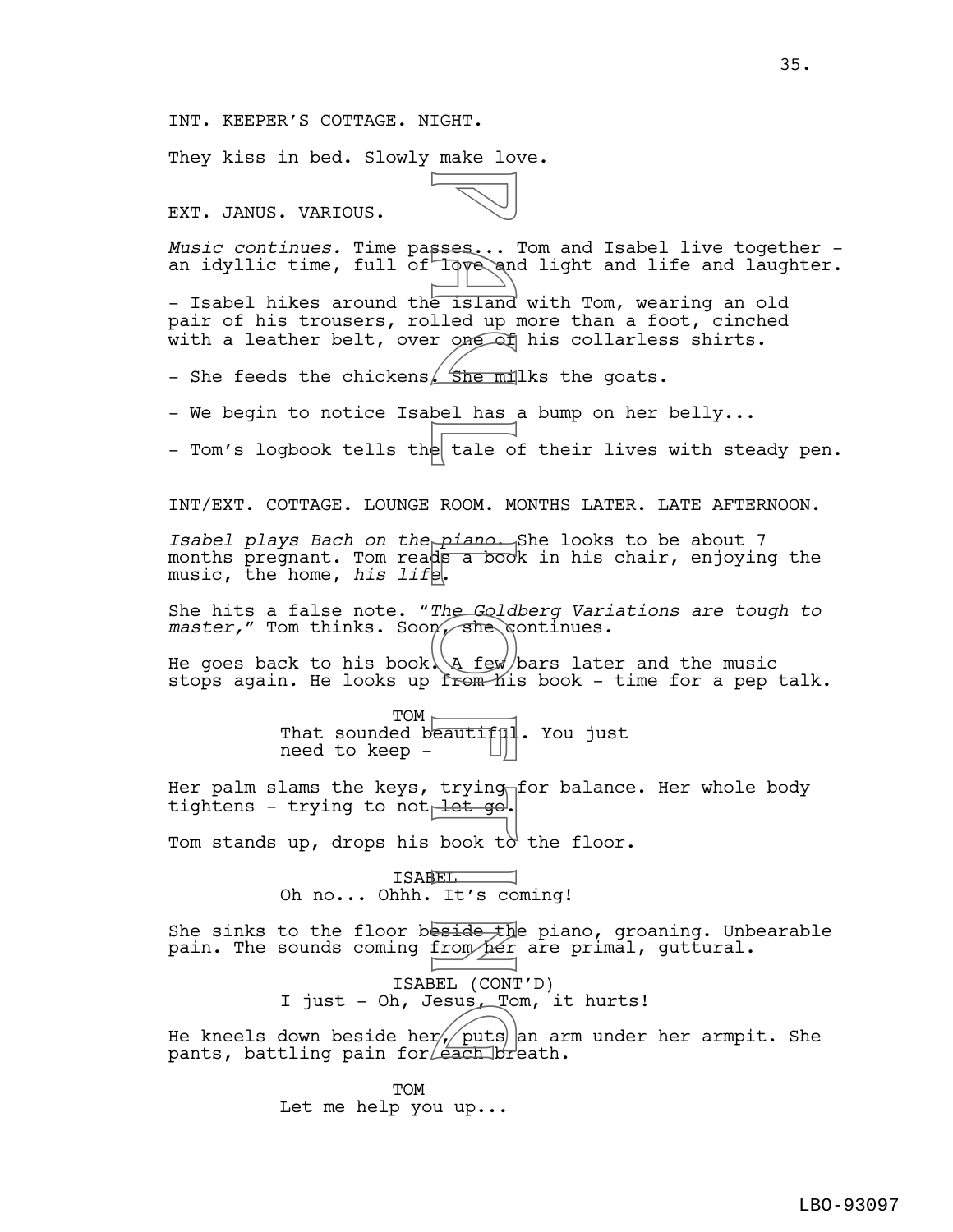ISABEL No! Don't move me! It hurts too much. Her groans stop, momentarily as she notices blood seeping through her dress and onto the floor. ISABEL (CONT'D) Oh God, no! No no no no no... Stop. Please make it stop!  $TOM \nightharpoonup$ Tell me what to do, Izz. What do you want me to do. She fumbles about her clothes, trying to get her bloomers off - Tom lifts her hips and $\ell$ pu<del>lls t</del>hem down and over her ankles. She moans louder, twisting this way and that, her cries ringing out over the island. The labor is over almost as soon as it began. OUTSIDE THE COTTAGE the wind continues it's sullen howl. The falling sun shines through the window, lying a blanket of bright gold over the husband and wife and their almost baby. Tom holds his baby. It makes no movement, utters no sound. ISABEL Give her to me! Give me my baby! Let me hold her TOM A little boy... He hands it to her. TOM (CONT'D) ...It was a little boy. Isabel manages to sit up a little against the wall. She puts her finger next to the  $\bar{\text{b}}$ aby's hand - but the hand doesn't respond. She sobs at the sight of the diminutive form. ISABEL My baby my baby my baby my baby... TOM I'll get you a blanket ISABEL No! Don't leave us. No! Don't leave us.<br>Tom sits beside her, drapes his arm around her shoulders as<br>she sobs against his chest. she sobs against his chest. Figure 1<br>
BEL (CONT do LE )<br>
BEL (CONT do LE )<br>
DE CONT do LE )<br>
DE CONT do LE )<br>
DE CONT de LE DO MOND de LE DO MOND de LE DO MOND de LE DO MOND de LE DO MOND DE LE DO MOND DE LE DO MOND DE LE DO MOND DE LE DO MOND DE LE

- The officious hands of the clock click their way around.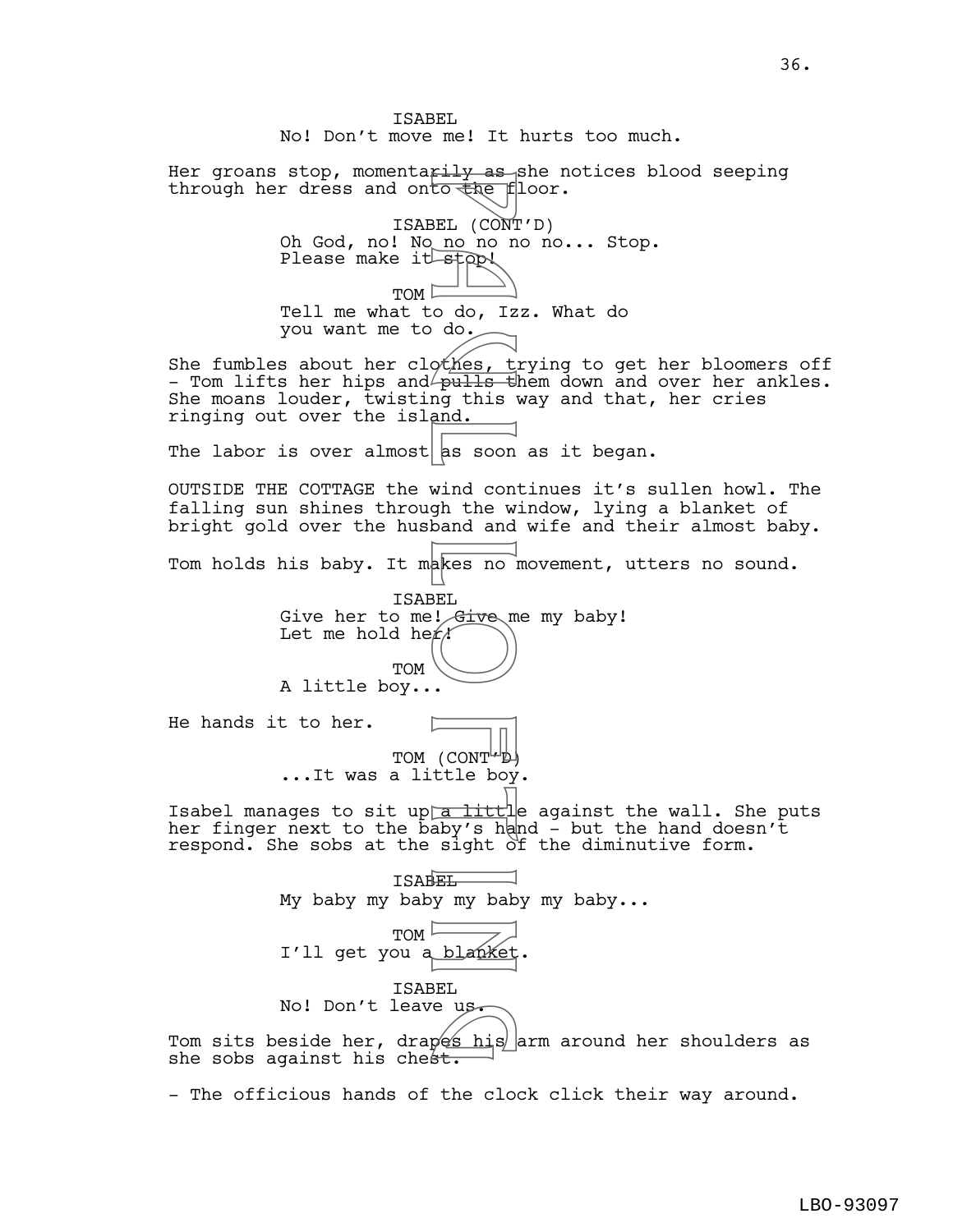- The blood starts to dry at the edges of pools on the floor. - The willow-pattern plates stand neatly in the dish drainer. - The cake Isabel made that mornling lays upside down in the cooling rack, the tin still covered with a damp cloth. INT. COTTAGE. BEDROOM/LOUNGE ROOM. NIGHT. In a clean nightgown, hatt tied back in a plait, Isabel lies in bed, eyes closed. Tom dabs her face with moist flannel. TOM Try to sleep../ Tom stares at his wife - pools of exhaustion, embarrassment, and desperation in her eyes. He looks at the floor and leaves. IN THE LOUNGE ROOM - the baby lays under an embroidered sheet on the table. Tom uses a mop to clean up the mess. INT. COTTAGE. BEDROOM. MORNING. Isabel awakens to a sound, "CLACK - CLACK." She looks out the window. Sees Tom hammering another cross into the cliff side. INT. COTTAGE. BEDROOM. NIGHT. Tom rubs her forehead with the damp cloth. TOM We'll be all r<del>lght. If</del> it's just you and me for the rest of our lives, that's enough for me. Her eyes slide up to meet his: despairing, defeated. He moves in to touch her but she draws away, shaking her head. She struggles to get up. He tries to stop her. It's no use. TOM (CONT'D) What are you doing? She makes her way out the door, doubling up for a moment from pain, before limping into the night. TOM (CONT'D) Please, Isabel, stop. You're going<br>to hurt yourself? to hurt yourself/ Matmorn<br>
ill cove<br>
ir tied<br>
dabs he<br>
pools o:<br>
pools o:<br>
pools o:<br>
pools o:<br>
pools o:<br>
pools o:<br>
pools o:<br>
pools o:<br>
mop to o<br>
ORNING.<br>
d, "CLAC another and he<br>
d, "CLAC another"<br>
d, "CLAC another"<br>
d, "CLAC another"<br>
d, "

He tries to restrain her but she struggles free.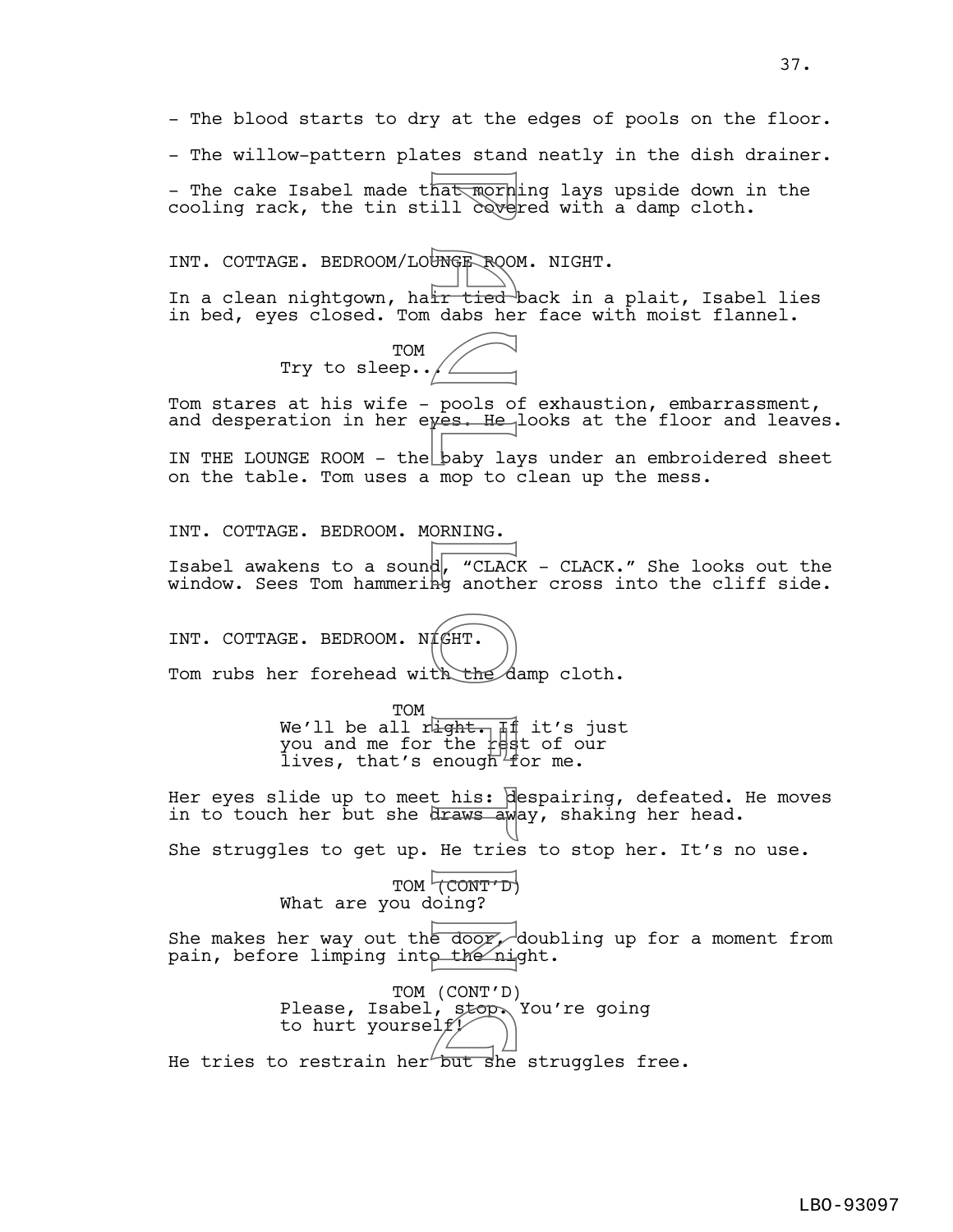ISABEL Let me GO!

EXT. COTTAGE. NIGHT.



Isabel's long white nightgown glows like a paper lantern as she runs to the cliff side. Tom rushes after her and gathers her in his arms, keeping her from the edge.

> ISABEL I can't bear it!

Her voice is so loud and shoill that the goats start from their sleep and move with  $\Delta$  jangle of bells in their paddock.

ISABEL (CONT'D) I can't bear it anymore! TOM Calm down, Izz. tgown gle. Tom<br>
de. Tom<br>
de. Tom<br>
her from<br>
EL (CONT<br>
BEL (CONT<br>
BEL (CONT<br>
LET 1990)<br>
De her from<br>
desperater<br>
from his<br>
desperater<br>
from his<br>
desperater<br>
from his<br>
desperater<br>
from his<br>
desperater<br>
from his<br>
desperater<br>

ISABEL (screaming) I don't want t<del>o be her</del>e anymore! Let me go! Let  $m$ e go!

She tries furiously and desperately to pull away from him. It is all he can do to keep her from breaking from his embrace and hurling herself over  $t$  he cliff. He holds her until she hasn't the strength to fight.

The light scythes a path far above, leaving them untouched by it's beam. He carries her in his arms, back to the cottage.

INT. COTTAGE. DAYS LATER.

Chores don't stop... Isabel, pale lips and downcast eyes, puts fresh sheets on the bed. She places her hand fondly on her stomach. It's flatness reminds her it is empty.

EXT. CLIFF SIDE. LATE DAY.

She kneels near the smal<del>l, newly</del> made driftwood cross and plants a rosemary bush. She søftly prays, "Our Father..."

She HEARS the SOUND of an INFANT'S CRY. She looks instinctively to the new grave, panicked for a moment by the illusion that the baby had not been stillborn early, but was living and breathing. Log $\not\!\varphi\!\not\!\in\!\mathbb{N}$ s her it can't be true – the illusion dissolves but the cry does not... Impossible. ad not b<br>g*ic* tell<br>he cry d

She stands up, backs away from the grave a step...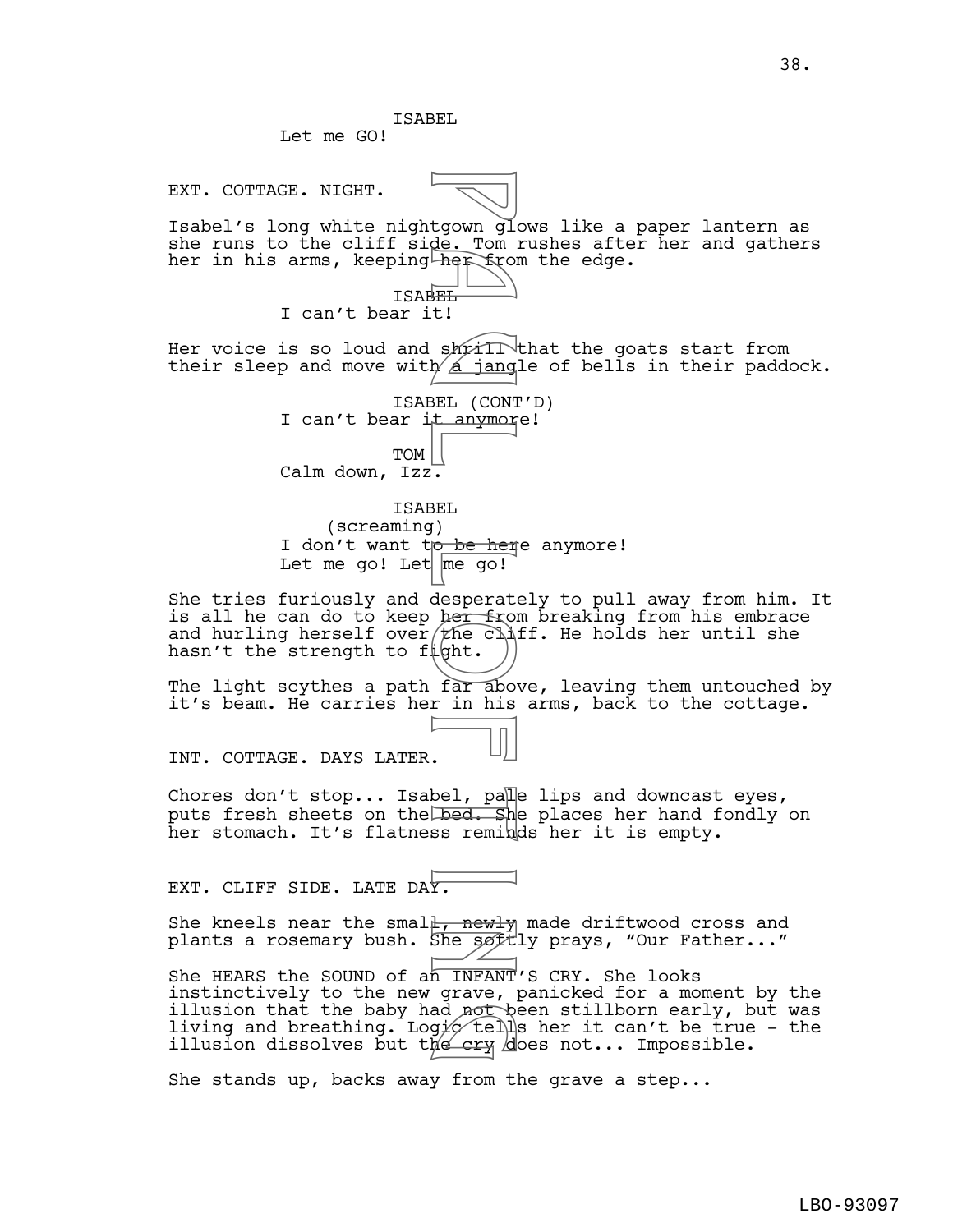## INT. LIGHTHOUSE. LATE DAY.

Tom replaces the vapor tube on the lantern. Something catches his attention. He goes to the windows - catches sight of something. He grabs binoculars to get a better look.

SEES - A rowing boat, swept on the water.

EXT. CLIFF SIDE. LATE DAY.  $\downarrow$  ONT INUOUS.

The door of the lighthouse clangs in the distance.

Isabel looks up, SEES - Tom's tall frame appear on the gallery as he scans the  $i$ sland with binoculars. He yells something to her but she  $\overline{can't}$  hear it. He points to the sea.

She looks out, sees a boat being swept to the shore. There seems to be someone IN the boat. She HEARS another BABY'S CRY. She looks down at the grave, then back to the sea. "Oh God..."

She moves as quickly as she can toward the shore. Up ahead of her, Tom exits the base of the lighthouse. She yells to him.



He runs, ahead of her, down the steep path to the little cove. He gets to the beach just as the waves send the boat crashing ashore. He runs $f$ o it $\rightarrow$  pulls it higher up the shingle, so it won't be swept out again. p the wiles on the wiles on the wiles on the clange on the second on the second can't he boat.<br>In the boat, the second the boat of the second the limit!<br>Second the limit!<br>We find the second the second the second the commun

The FIGURE in the boat is motionless, flopped over the seat.



Isabel appears at the top of the path, sees - Tom bending over the boat. She hurries down to join him as he tries to rouse the man - no pulse

> TOM (CONT'D) He's dead.

give it to me!

A cry comes from a space under the bow. Tom searches the boat and hoists out a woolen bundle: a woman's soft lavender cardigan wrapped around <del>a tiny, s</del>creaming INFANT.



give it to me!<br>Instinctively, she knows how to hold the child and calm and<br>soothe it she checks for cuts and bruises - seems fine soothe it. She checks for cuts and bruises - seems fine.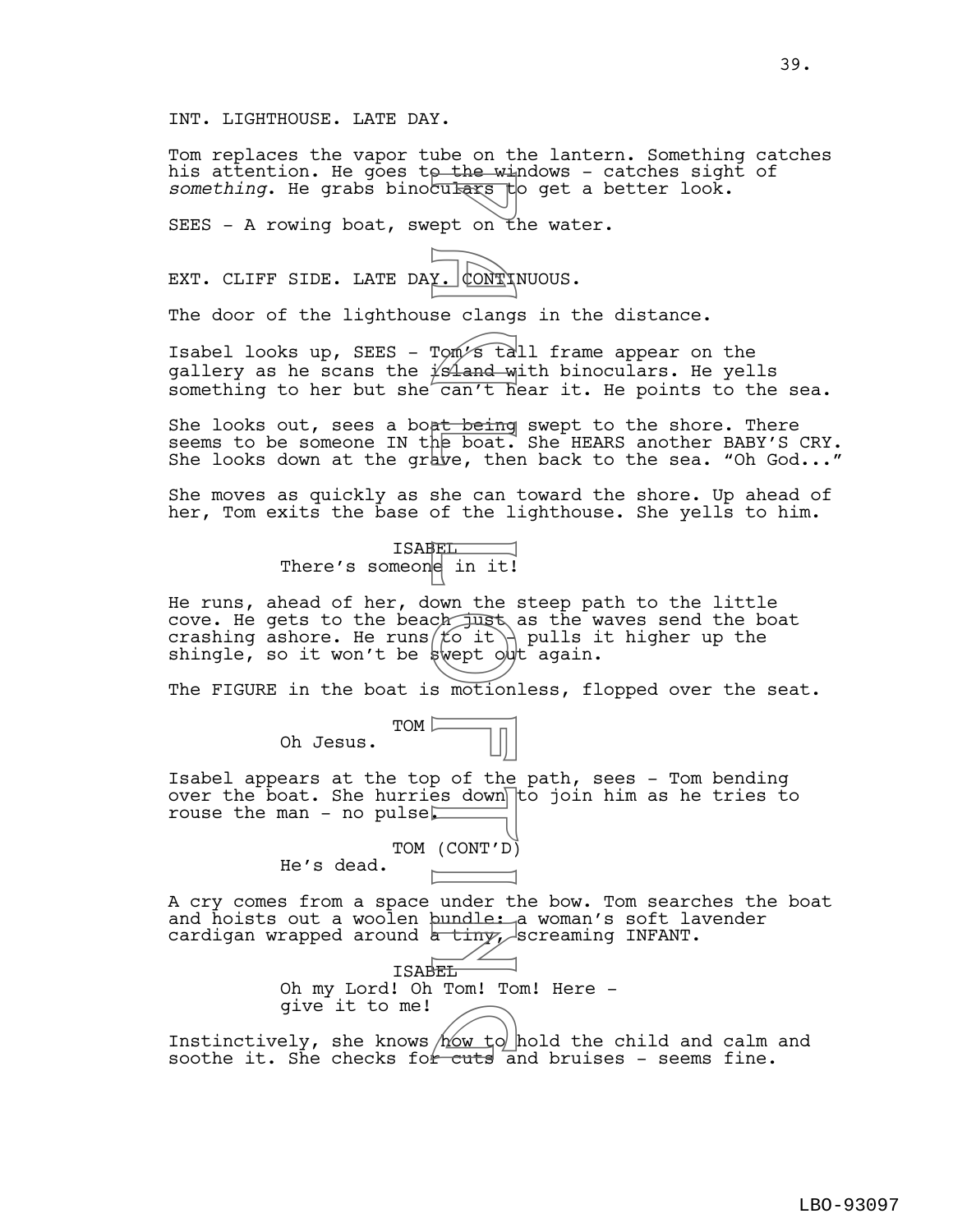ISABEL (CONT'D) Shh... You're safe now... You're safe little one... The baby, still crying, takes gulps of breath in her arms. INT. COTTAGE. KITCHEN. LATE DAY. Isabel lifts the baby from the kitchen sink like a sacred offering and lays her on<del>ta soft,</del> white towel, and dabs her dry, like blotting ink so as not to smudge it - as though if she is not careful she could erase it altogether. **ISABEL** Oh, little one. Poor, poor little one. Tom scrapes his boots slowly on the mat before coming inside. TOM I've covered the poor soul. How's the baby. He rests a callused hand on Isabel's shoulder. ISABEL It's a girl. Isabel is glowing with life, happiness. She wraps the baby up in a downy yellow blanket and sits with her at the old kitchen table. Tom takes $\vert$  bottle of brandy from the pine cupboard, pours himself  $\frac{1}{\text{measurable}}$ , downs it in one. ISABEL (CONT'D) Thank God we found her in time. Isabel kisses the baby gently  $\forall$ h the forehead. The baby follows every movement of her eyes, as though Isabel might escape if she does not hold her $\sqrt{w}$ ith her gaze. Tom puts his arms around his wite and the child. Awash with emotions: awe, at the grip of the miniature hand latching onto Isabel's single finger. He kisses Isabel on the cheek. TOM I'll go send a signal. Get them to send a boat for the body. And for Miss Muffet here. ISABEL (pain in her  $y$ oise) There's no rush to do it right this minute. The po $\cancel{\sigma}$ r man $'$ s not going to (pain in her voise)<br>There's no rush to do it right this<br>minute. The poor man s not going to<br>get any worse now. And this little chicken's had quite enough boats for E DAY.<br>
ATE DAY.<br>
OM the k o as not deray<br>
B a soft, Poor, why on Isabe<br>
Poor on Isabe<br>
Duly on Isabe<br>
B a bottly on Isabe<br>
B a bottly on Isabe<br>
B a bottly on Isabe<br>
B a bottly on a same of the signal<br>
P his with the poor

> the moment. Can we leave it a while? (MORE)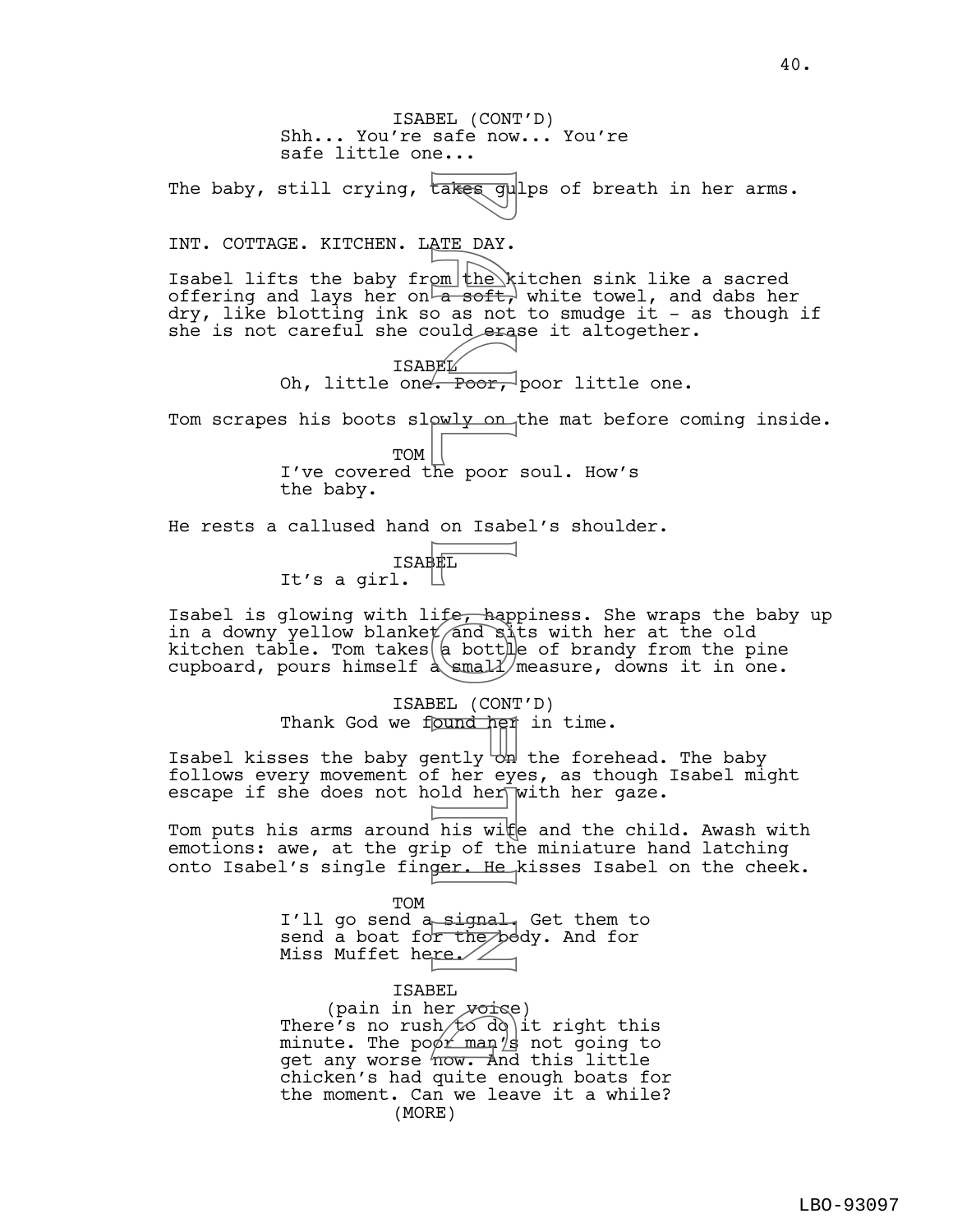At least until tomorrow? Give her a chance to catch her breath. ISABEL (CONT'D)

TOM  $\vdash$ It's all got t<del>o go in</del> the log, sweetheart. You know I've got to report everything straightaway. What if the boat's from a ship?

ISABEL It's a dinghy,  $\sqrt{not}$  a lifeboat.

TOM

Then the baby's probably got a mother, waiting somewhere, tearing her hair out.  $\angle$ 

ISABEL You saw the cardigan. The mother must have fallen out of the boat and drowned.

TOM Sweetheart, we don't have any idea about the mother. Or about who the man was. Or anything.

ISABEL Oh, Tom... infants don't just wander off from their pa<del>re</del>nts... She hasn't even been wean@d yet!\|The mother couldn't have  $\frac{1}{2}$  couldn't have  $\frac{1}{2}$ 

TOM Iz. This is serious. The man's dead. ISABEL (holding back tears) And the baby's alive. And at peace... Have a heart. For a unity of the state of the state of the state of the don't have a spectral of the don't have a spectral of the don't have a spectral of the don't have set of the don't have set of the direction of the state of the sta

TOM (with great difficulty) ...First thing in the morning, then. As soon as the light's out.

She nods, eyes full of emotion and relief. Thankful.

INT. LIGHTHOUSE. EVENING.

The light spins. Tom sits at his desk, below the lantern room, his fountain pen wa $\not\!t$ ing faithfully to report the day. The light spins. Tom sits at his desk, below the lantern<br>room, his fountain pen wa*iti*ng faithfully to report the day.<br>He writes, "27th April 1923." And then he holds his pen over a blank space. His body is compelled to write but his mind won't allow it. He looks up, catches sight to his reflection in the glass, and does not recognize the face he sees there.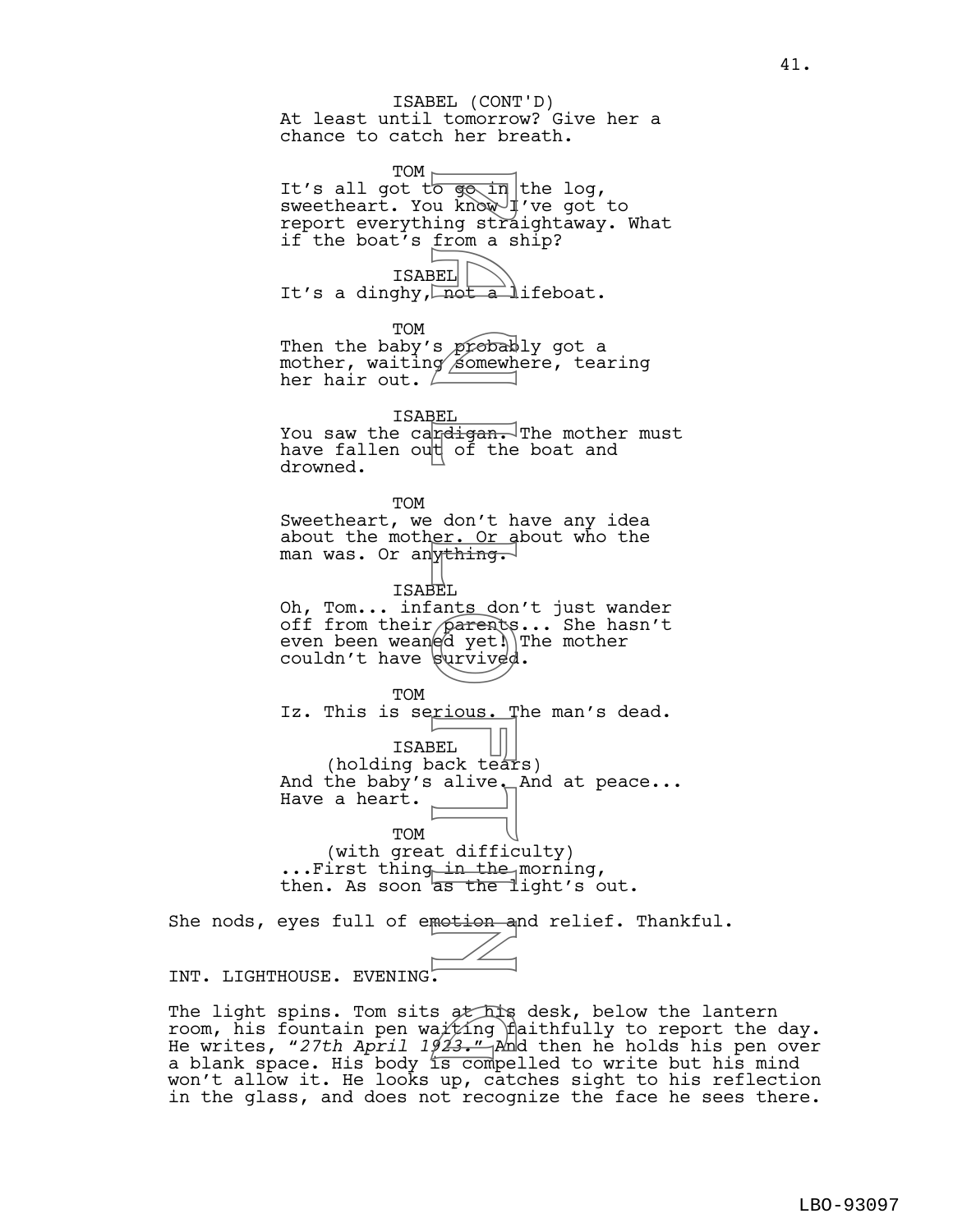INT. COTTAGE. LOUNGE ROOM. NIGHT.

Isabel attempts to hand Tom the baby. She arranges his arms.

 $TOM$ I'm not exactly an expert in this department...

ISABEL ...And you never will be if you stand around like that. I just need you to hold her while I check the bottle. Come on. She won't bite. For a mexical contract of the that<br>
For will be that<br>
For while that<br>
For while the that<br>
For while the Manufacture of the Richard<br>
Support the ne kitch<br>
With a be white to the baby to interact to the<br>
Daby to interact to

The child is barely the  $\frac{1}{2}$  of Tom's forearm, but he takes her as though he were handling an octopus.

> ISABEL (CONT'D) Keep her head  $\frac{1}{2}$  keep her head  $\frac{1}{2}$  and now she's yours for the next two minutes.

Isabel disappears into the kitchen. This is the first time Tom has ever been alone with a baby. The child wriggles as he tries to get a better grip.

| TOM TOM TOM TOM Steady on! Play fair with your<br>uncle Tom. |              |  |  |
|--------------------------------------------------------------|--------------|--|--|
|                                                              | <b>TSABR</b> |  |  |

(returns  $\text{width} a \cancel{b}$  dttle) Here.

She puts a bottle into Tom's hand and helps guide it in to the baby's mouth, but the baby  $\gamma$  won't take it.

Flustered, he hands the baby to Isabel. She tests the temperature of the bottle on the back of her wrist, offers it to the baby. But she tur<u>ns away</u>, cries, pawing at the inviting, warm nipple that touches her cheek through cloth.

> ISABEL (CONT'D) Come on, here you are, sweet thing.

Isabel shushes her and eventually gets her to take the it.

INT. COTTAGE. BEDROOM. DAWN.

Tom awakens early. Isabel is sleeping with her BACK TO HIM. He gets out of bed, quietly as he can so as not to wake her.<br>He pulls on a shirt and walks over to the wicker cot to get a

He pulls on a shirt and  $\frac{\sqrt{3}}{2}$  over to the wicker cot to get a look at the sleeping baby - it's empty. He HEARS a suckling sound, comes around to see - Isabel awake, on her side, breast feeding. She flashes red, embarrassed yet innocent.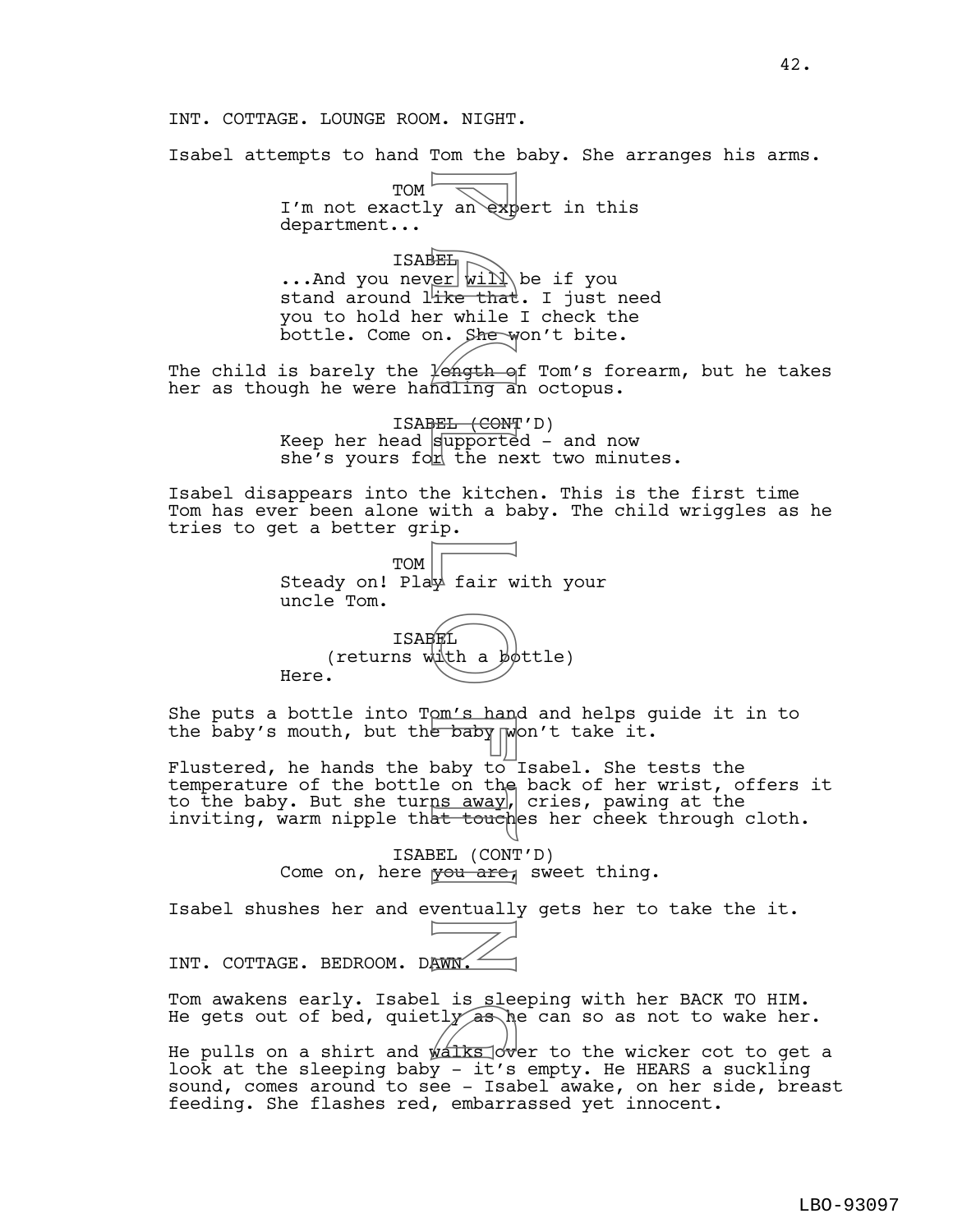ISABEL She was starving... Tom stares - uncomfortable with his wife's actions, but completely out of his depth  $H_{\text{e}}$  can do nothing but turn away. ISABEL  $(0.\bar{S})$  (CONT'D) Where are you going? TOM To send the signal back home... In the doorway, Tom turns back at his wife and the child. TOM (CONT'D) Get some sleep. It'll be a big day. He exits the room, leaving Isabel alone in bed. Her eyes tell the story of panic, desperation. She looks down at the baby  $$ belly full and sleeping. If Isabel doesn't act now, she never will forgive herself. She gets up, tucks pillows around the baby. EXT. LIGHTHOUSE. MORNING. Tom walks down the path towards the lighthouse. ISABEL (O.S.) Tom... wait. Please.. He stops, turns to see her jogging to him in her nightgown. ISABEL (CONT'D) (out of breath) It can't just be a  $c$ -dincidence that she turned up so soon after... TOM<sup>[-</sup> Careful now. She's a lovely baby, but she doesn't belong to us. We can't *keep* her. ISABEL Why not? Who's to know she's here? TOM When Ralph and Bluey dome in a few weeks, they'll know, for a start. ISABEL ISABEL<br>No one will know she's not ours -<br>they all think T'm expecting. They they all think  $I'm$  expecting. They'll just be surprised she arrived early. For With He<br>pth He<br>pth He<br>s back a<br>going?<br>gnal back<br>s back a<br>s back a<br>s back a<br>w, she numeration.<br>W, she numeration.<br>W, she numeration.<br>W, she numeration.<br>EL (CONT)<br>lease.)<br>EL (CONT)<br>lease.)<br>EL (CONT)<br>lease.)<br>EL (CONT)<br>lea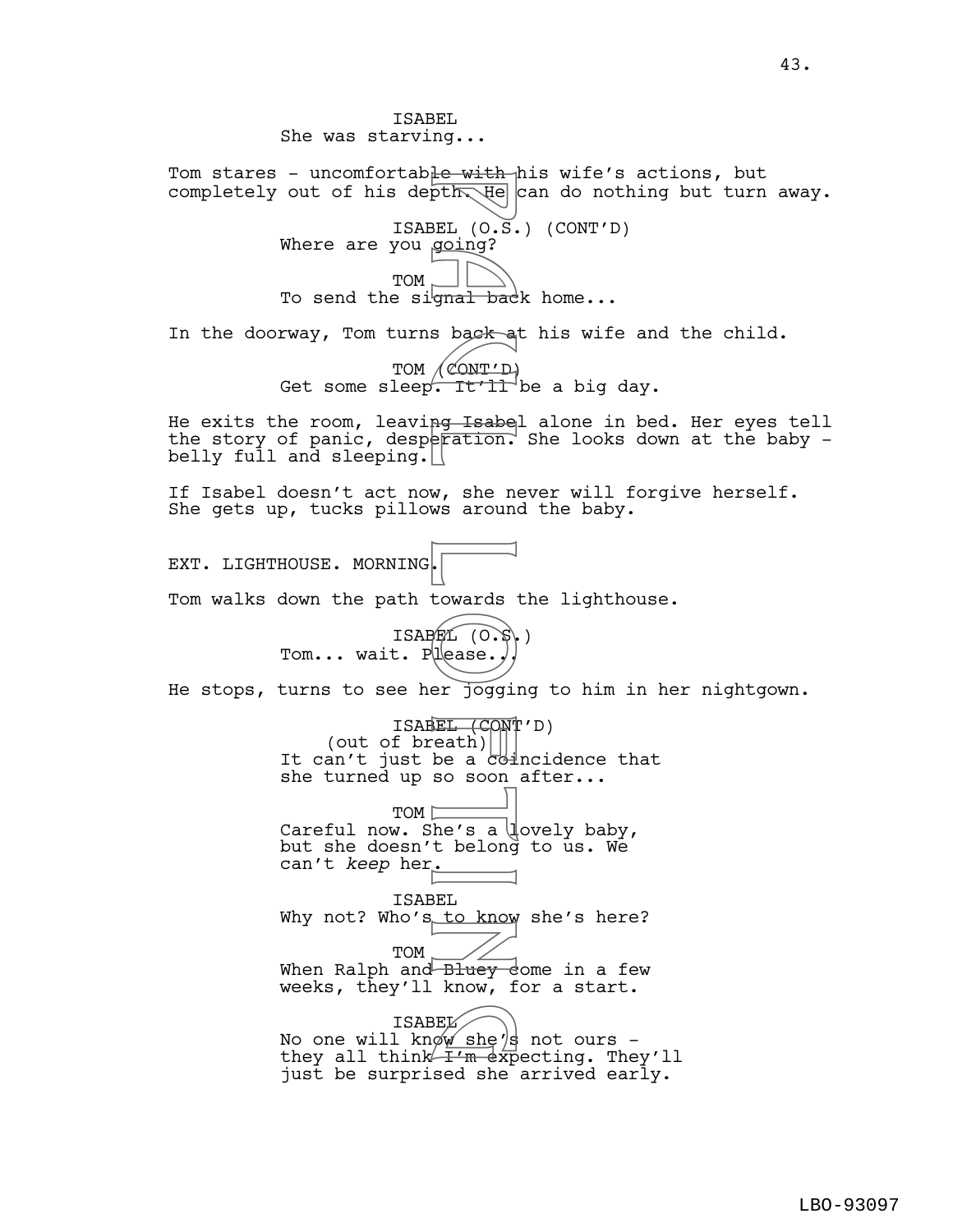TOM What about the fellow in the boat?

ISABEL Don't tell anyone about him.

Tom is speechless.

ISABEL (CONT'D) We've done not<u>hing wr</u>ong except give shelter to a helpless baby. We can give the man a decent burial.

TOM This isn't even  $\pi$  to me - I have to report it.  $4t's my$ -duty - why I'm here.

Isabel's desperation begins to crack through her calmness.

ISABEL

I know... I know how much the rules mean to you. But what are they for? They're to save lives! That's all I'm saying: save *this* life. She's here and she needs  $\mu s$  and we can help her. We are not doing anything wrong...

Once again, he senses her close to a dangerous brink...

TOM<sub>I</sub> That's just it  $\setminus$  we don't need to do anything wrong. If we report her now, we can apply to adopt her. She can be ours.

ISABEL Adopt her?

TOM Yes.

ISABEL

They'd never send a baby to a lighthouse in the middle of nowhere: no doctor; no school. No *church* will probably worry them the most. They will never give her to us. They'll pick some coup<del>le in a town</del> somewhere. And besides, it takes forever to go through the rigmarole. They'd want to meet us. You'd never get leave to go see them... We're not due back meet us. You'd nev<del>er g</del>et<br>see them... We'*re* not due<br>onshore for anøther year. Fore about<br>
Thing wrote a help<br>
hing wrote a help<br>
a help<br>
a help<br>
a help<br>
a help<br>
a help<br>
IEL<br>
wrote lives!<br>
ins to dives!<br>
ins to dives!<br>
ins to dives!<br>
ins to dives!<br>
ins ife<br>
ing anyth<br>
relose<br>
ing anyth<br>
relose<br>
in th

She puts her hand on his shoulder as if to soften him.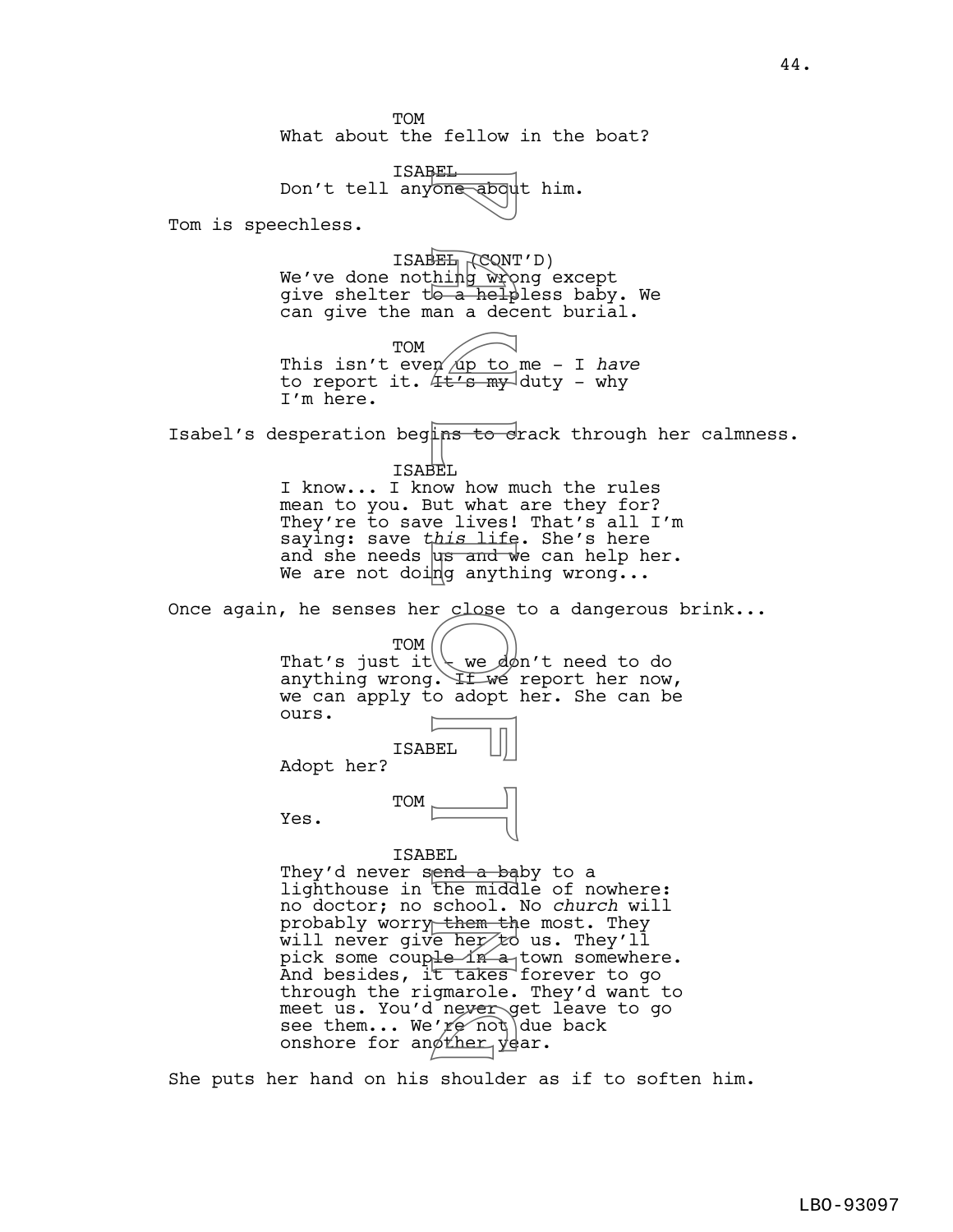ISABEL (CONT'D) *I* know we'll cope. *I* know you're going to be a wonderful father. They *don't*.<br>(she pulls away) (she pulls  $\frac{away}{ct}$ )<br>If you report it, she'll be shipped to some dreadful orphanage. Please don't do that to her. Please...

Tom is frozen in conflict. We HEAR the sound of TAPPING...

INT. LIGHTHOUSE. WATCH ROOM. DAY. Isabel holds the baby besi $\phi$ e Tom as he taps out a signal. "*Baby arrived early - took us both by surprise - Isabel recovering well - no need for medical help - little girl.*" ISABEL away)<br>
it, she've it, she've it, she've it, she've it<br>
boom. DAY<br>
side Tom<br>
ok us boom. DAY<br>
ok us boom. DAY<br>
sed at t!<br>
sed at t!<br>
HEL (CONT me. Lucy<br>
HEL (CONT me. Lucy<br>
HEL (CONT me. Lucy<br>
HEL (CONT me. Lucy<br>
HEL (CONT

"Lucy."

Tom looks at her, surprised at the ease with which the lie comes to her.

> ISABEL (CONT'D) She needs a name. Lucy means 'light,' so it's perfect.

Tom taps the keys and with unsteady fingers: "*L-u-c-y.*"

EXT. LOW GROUND. NEAR BEACH. DAY.

An inquisitive gull watches Tom wrap the body of THE MAN in canvas. It is hard to tell who the man was in life - he is slight, blonde, and has a scar  $\overline{b}$  his left cheek.

He hoists the man's body into a grave.

MOMENTS LATER, the shovel gasps  $\det$  each contact with the sandy soil. He fills the grave.

MOMENTS LATER. Tom drags the boat back to the water. He gives it a heave, HEARS a JANGLE. The SUN GLINTS off of something a RAY OF LIGHT pricks his eyes. He peers into the hull. Something shiny is wedged under the rib of the bow. He pulls it out - jangling: A SILVER RATTLE, embossed with cherubs.

He thrusts it in his pocket, and returns to the task at hand sending the boat off into the ocean, making sure it catches<br>the southerly current. the southerly current.

A tiny purple sand crab  $\overline{b}$  ventures out from under a ledge to pincer little pieces of a dead blowfish into his mouth.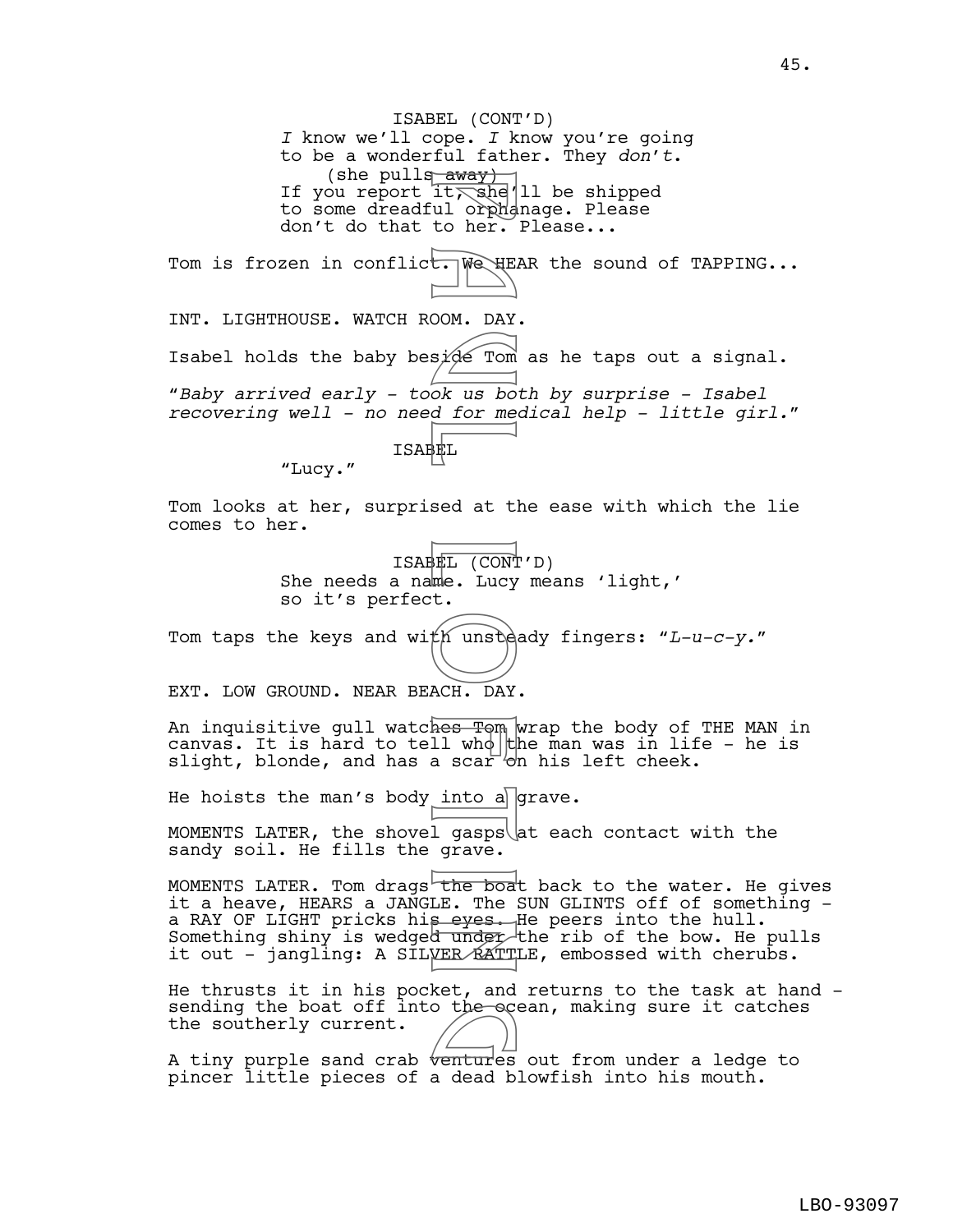We HEAR the sound of a LULLABY come up.

say about that  $\angle$ 

INT. COTTAGE. LATE DAY.  $\square$ Isabel holds Lucy, pacing, singing a lullaby to put her to sleep. Tom stands in the distance, watching. EXT. JETTY. MORNING. WEEKS LATER. The *Windward Spirit* arrives on it's quarter-annual visit. This time - it's packed with  $q$ ifts. Ralph strides off the gangway and grabs Tom, who secures the line, in a bear hug. RALPH Congratulations, son. Just marvelous. Bluey is walking off the  $\frac{1}{\pi}$   $\frac{1}{\pi}$  carrying a crate of fruit. BLUEY Yeah, good on you both. TOM (takes the crate) Thanks boys. Appreciate it... They hike up the path. Isabel is silhouetted against a washing line of nappies. Strands of hair escape from the roll she pinned in. Ralph holds his arms out to embrace her. RALPH Well can't you just tell, hey? Nothing makes a girl bloom like having a littl<del>e one. J</del>ust like my Hilda used to get. Isabel blushes at the compliment and gives him a quick kiss. INT. COTTAGE. KITCHEN. DAY. They sit at the old table, strewn with gifts from Isabel's parents. Isabel holds up  $\overline{a}$  cottoh jumper to see the size. RALP<u>H</u> You're parents desperdtely wanted to be here... unfortunately, your father wasn't physically up for the journey. ISABEL I'm sure my mother had something to g, singlistance<br>
Wess on it distance<br>
Wess on it diffused by<br>
PH as, son.<br>
Finip, carried by<br>
PH a settle sabel is<br>
Strands his distance<br>
Strands his distance<br>
M just te girl by<br>
PH just te girl bone.<br>
PH a girl bone.<br>
PH BEL<br>ther had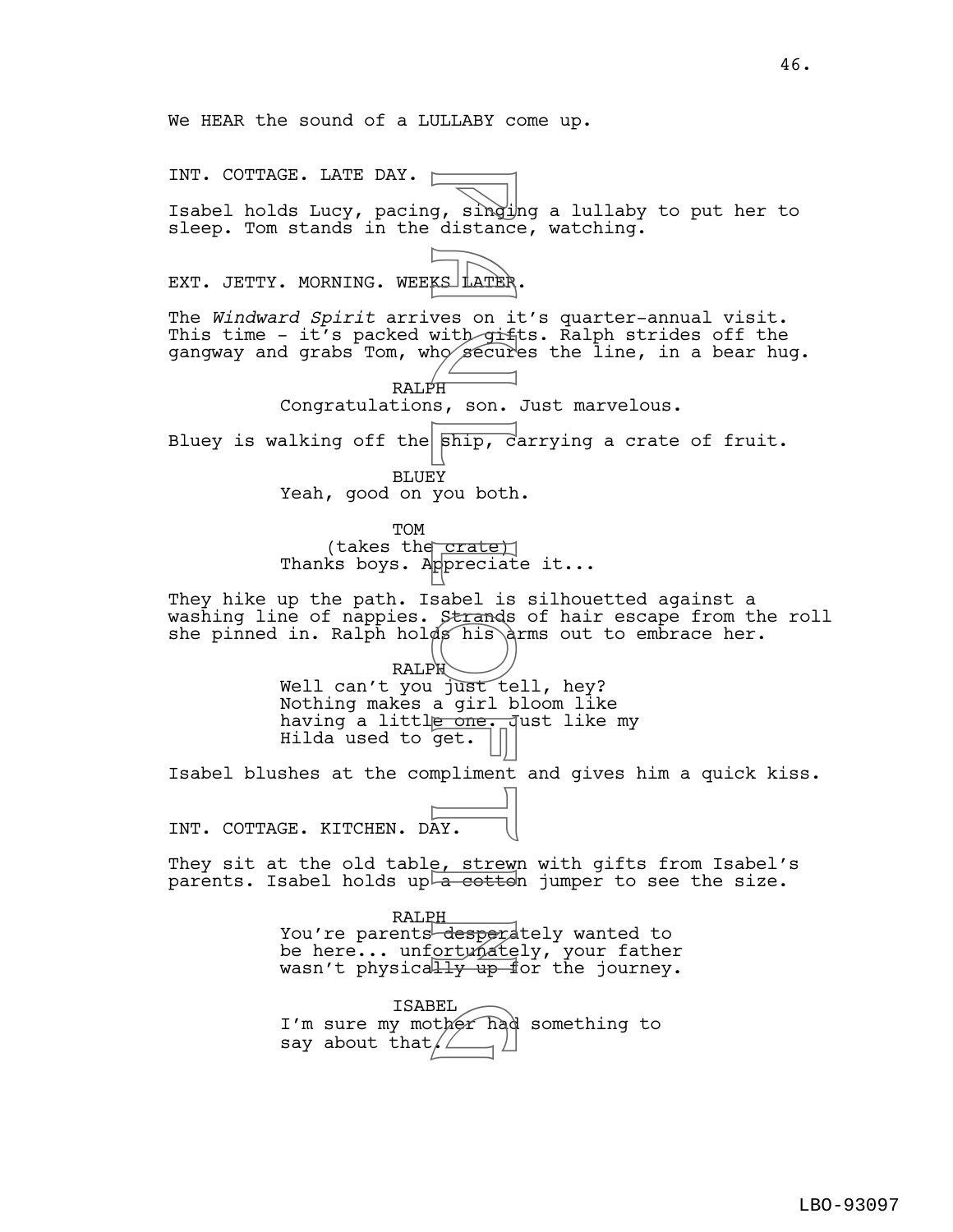RALPH Oh indeed! (laughs) You were the talk of every woman in Partageuse, having your baby on your *own*. I hope Tom wasn't too useless. The couple exchanges a look. Tom is about to speak, then Isabel takes his hand, squeezing it tight. ISABEL I couldn't ask for a better husband. Bluey is up, looking at Lucy in her bassinet - her delicate face peeps out from the  $f14$ iffy blanket. BLUEY She's a real pretty little thing. RALPH She's got Tom's nose, hasn't she? Tom is about to respond, to say, "no," but is interrupted - ISABEL Not sure Tom's  $|$  nose is what you want a baby girl to have! LAUGHTER... Ralph gets up, rinses his tea cup in the sink. RALPH Well, Mr. Sherbourne, my friend, I'll be needing your autographs on the paperwork. TOM (gets up, relieved) Right-o. To the office, Captain Addicott, sir. ISABEL Ooh, Ralph. Can you hang on a tick, I must write 'thank you's' to my parents and Hilda. RALPH Take as long as you need, my dear. Ralph kisses her on the cheek before he and Tom leave for the lighthouse. Isabel runs into her room for paper and a pen, leaving Bluey to 'coo' over the basket. He reaches for the silver rattle. He jiggles $\cancel{\sharp} \mathcal{K}$  and makes Lucy laugh. BLUEY<sup>T</sup> You're a little angel, aren't you? a k of each ving you<br>wash. Tom wash. Tom<br>pok. Tom wash. Tom<br>dudezing<br>EL for a b<br>flury in<br>Flury in<br>Flury in<br>Flury in<br>s nose, to say,<br>Hanse is nose, to say,<br>Flury in<br>a nose is ringe:<br>Flury your a<br>pourne, your a<br>relieved your verthe<br>sit and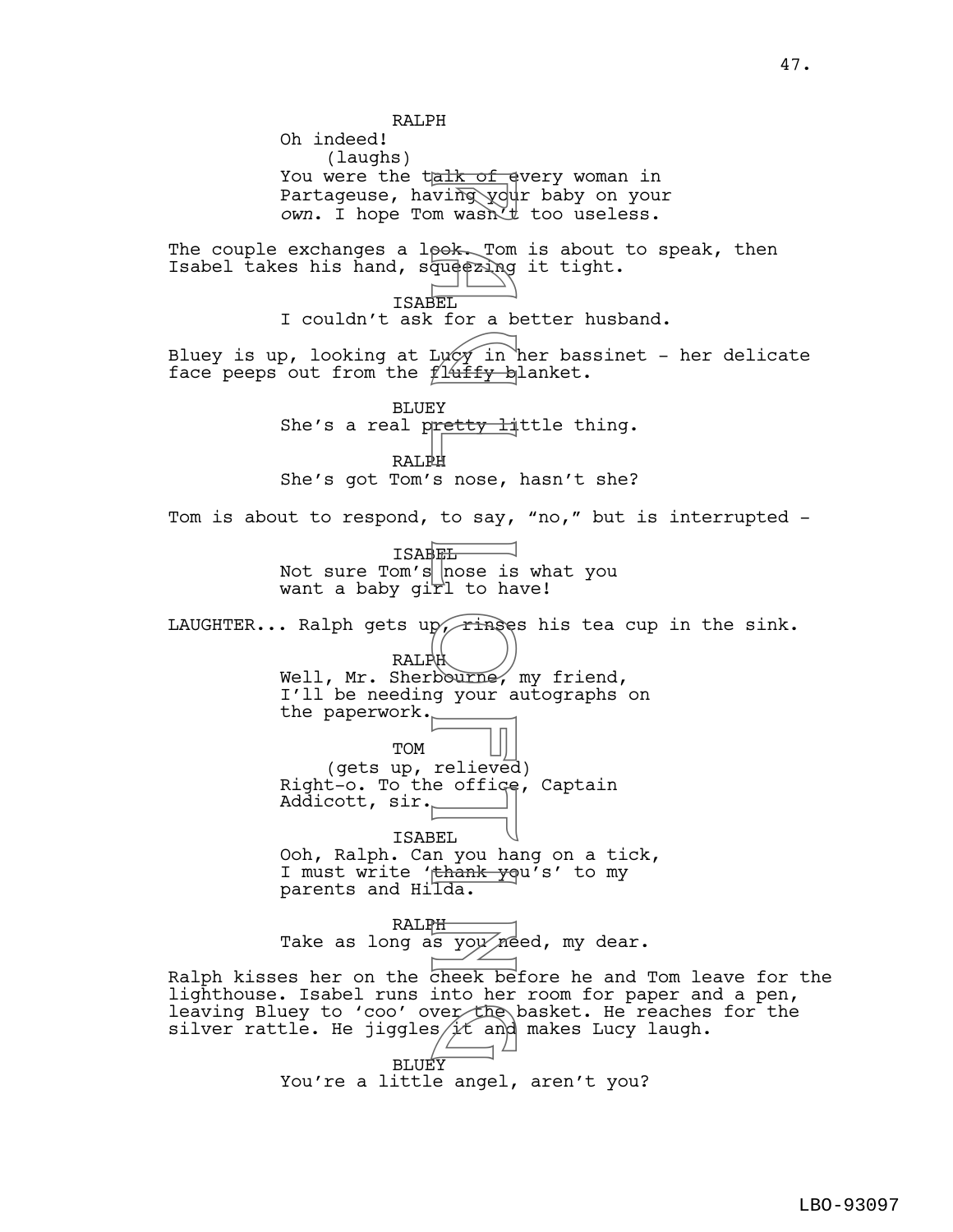The new moon is barely a crescent stitched into the darkening sky. Tom and Isabel sit together. Lucy is asleep in Tom's arms. She wakes to see Tom's face - looks directly at him. It sends a shiver through him -  $\hbar e'$ s falling in love...

EXT/INT. JANUS. VARIOUS.

*Days break and recede like waves on the beach, leaving barely a trace of the time that passes in this tiny world of working and sleeping and feeding and watching*.

- On the GRASS, Lucy start's to crawl.

- On a FAMILY PICNIC Tom picks different leaves for Lucy to smell and chew, pulling faces at the strange sensations.

- On the BEACH, he shows Lucy the shimmering scales of a blue mackerel he's caught.

- In the BEDROOM, Isabel carefully folds away some of Lucy's earliest baby things - first dresses, a tiny pair of booties.

- In the WATCH ROOM, the Logbook changes from 1923 to 1924 in mid-page. He turns back to the page from "*27 April 1923*."

- In the WORKSHOP, Tom hammers metal hinges. He strikes with more and more force unti $1/t$ he metal snaps. Rage.

- In the LOUNGE ROOM, Lucy opens presents from her 1st birthday celebration.

- A STILL NIGHT, Tom reads  $\frac{L}{L}$  the story of the 3 WISE MEN.

EXT. WINDWARD SPIRIT. GREAT SOUTHERN OCEAN. DAY.

The boat cuts through the sea. Isabel holds Lucy tightly on her lap. She talks to her, preparing her for all the people she will meet on Partaguese. pogether<br>
om Tack in - he's<br>
im - he's<br>
ke waves<br>
and Wat<br>
faces and Wat<br>
faces at<br>
faces at<br>
tucy the careful<br>
Lucy the careful<br>
Lucy the metal<br>
(the metal<br>
(the metal)<br>
(the metal)<br>
(the metal)<br>
(the metal)<br>
(the metal)<br>

EXT. POINT PARTAGEUSE. JETTY. DAY.

VIOLET At long last!  $\vdash$ 

Violet takes Lucy out of Isabel's arms and inspects every inch of her. PURE RAPTURE. She weeps, smiles, and laughs.

TURE. She weeps<br>VIOLE<del>T (C</del>ONT'D) Imagine waiting nearly 2 years to finally lay eyes on you. (MORE)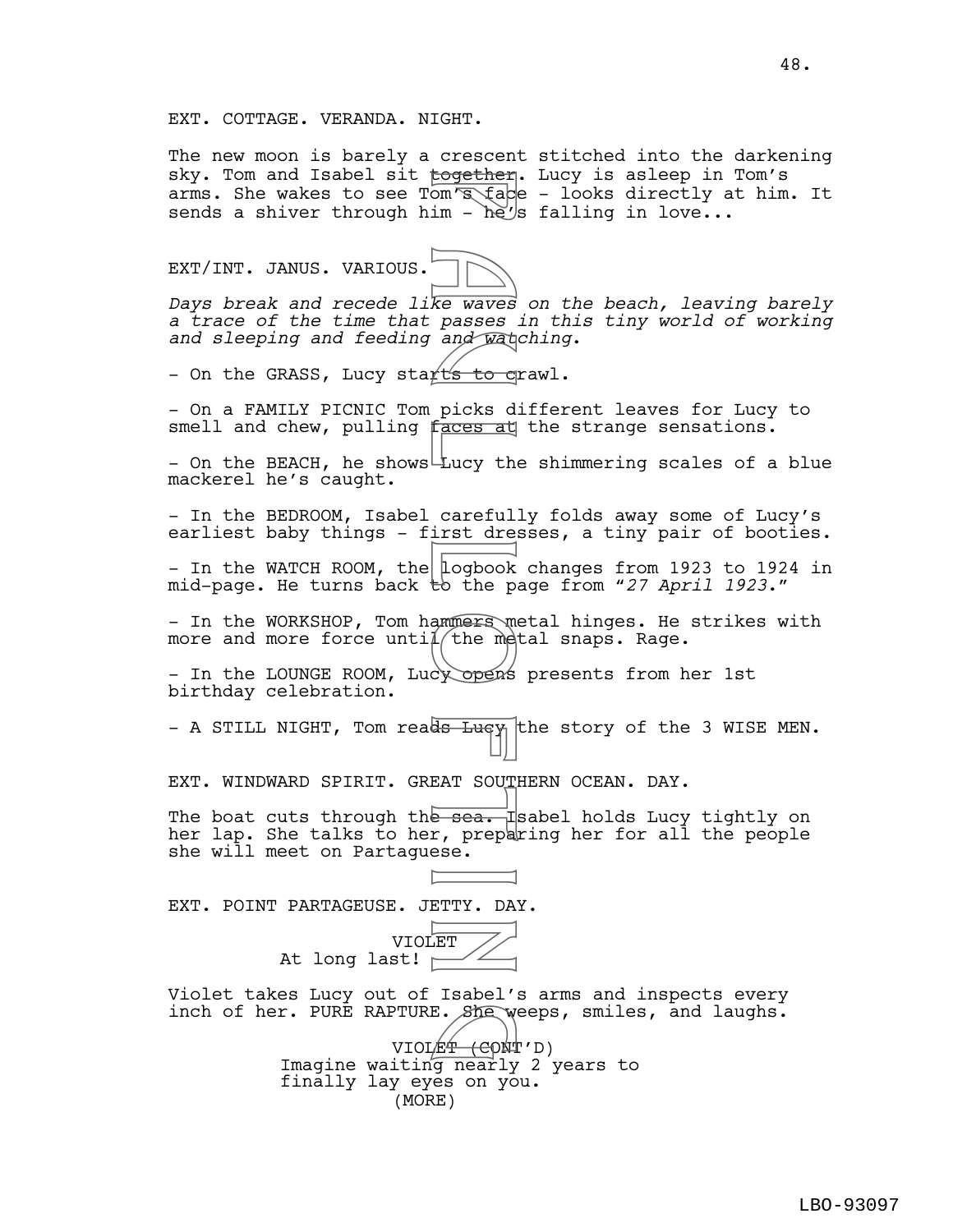Let me get a good look... Oh my blessed grandchild. Oh... She's an angel. Bill comes in and shakes her little hand with his finger. BILL Well hello there little one. I'm your granddad... Lucy responds with curiosity to these strange, emotional people showering her with kisses and affection. Bill pats Tom on the back.  $\sqrt{10}$  old kisses him on the cheek. Isabel watches as Lucy miraculously and instantaneously heals the lives of her parents who, for years, had been so resigned to loss. She looks at Tom, thanks him with her eyes. INT. GUTCHER'S PHOTOGRAPHIC STUDIO. DAY. In front of a canvas backdrop painted with ferns and greek columns, Lucy has her photograph taken with Tom and Isabel; Bill and Violet; and on her own, perched on a wicker chair. VIOLET I would like to get one more. Just me, my daughter, and my granddaughter. Three generations of Graysmark women. BERNIE GUTCHER frames the three for the shot. Violet is beaming. Isabel hasn't seen her mother like this in years. INT. GRAYSMARKS HOME. DINING ROOM. DAY. At Christmas lunch, the family holds hands as Bill says grace in a choked voice, thanking the Lord for the gift of Lucy. Isabel gives Tom's hand a couple of gentle squeezes. INT. DR. SUMPTON'S OFFICE. DAY. DR. SUMPTON washes up. Isabel dresses behind the curtain. DR. SUMPTON Nothing wrong, mechanically speaking. ISABEL So? What is it?  $Am I \div$ DR. SUMPTON Not at all. Just the change of life. (starts writing his notes) VIOLET (CONT'D) (MORE) The situal to the situation of the situation of the state of the state of the state of the state of the state of the state of the state of the state of the state of the state of the state of the state of the state of the s BEL<br>
? Am I B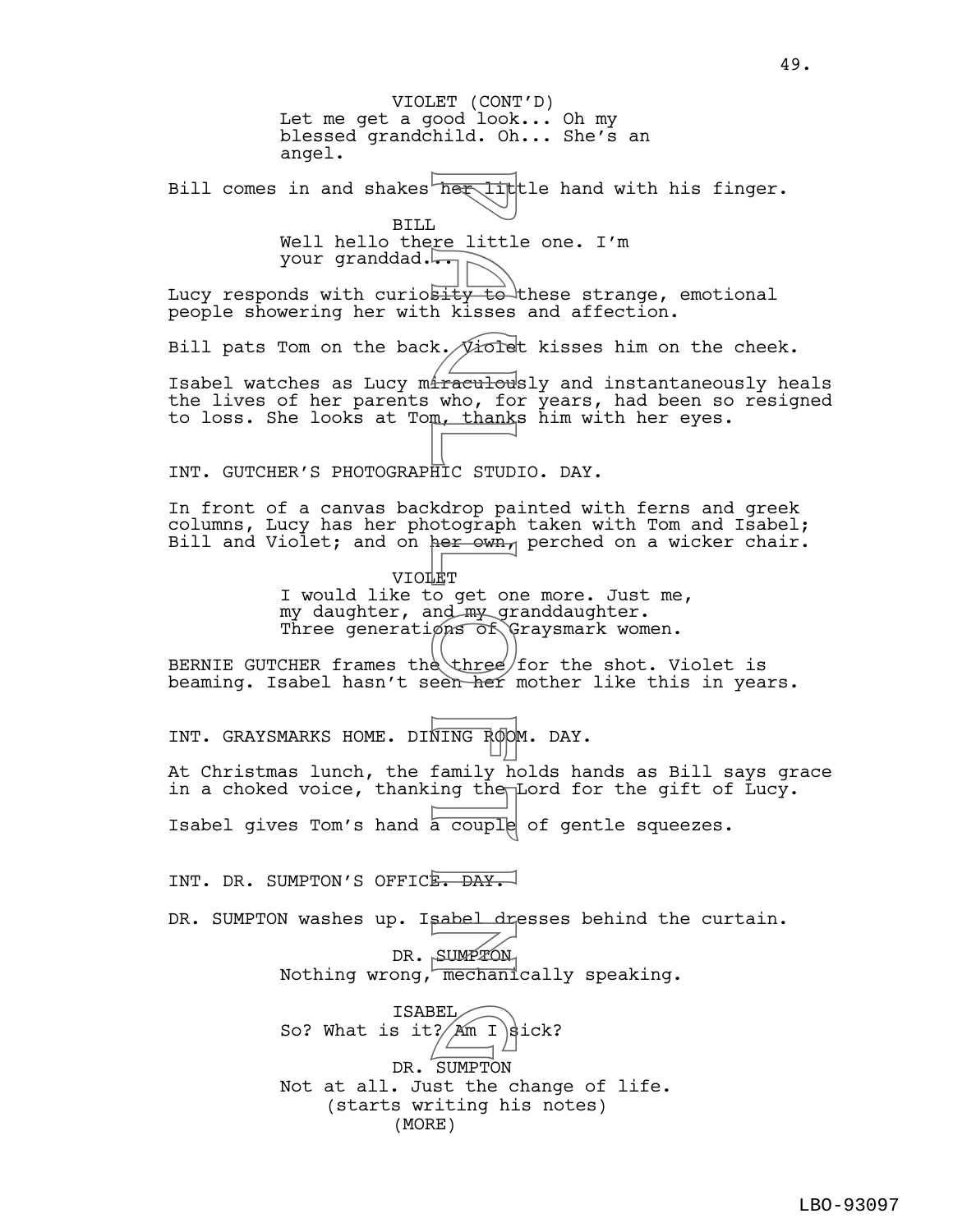## You're lucky enough to have a baby already, so it's not as hard on you as it is on some women, when it comes early like this. DR. SUMPTON (CONT'D)

Isabel tries not to cry. She has Lucy. She has Tom. It would be greedy to ask for anything more.

EXT. CHURCH. AFTERNOON.

A little procession makes it's way in burning sunlight from the road into the churchyard, following the path between the gravestones to the church  $\beta$ oor. Tom and Isabel and Lucy, Violet and Bill, Ralph an<del>d Hilda</del>, Bluey: all in their Sunday best for Lucy's christening. For this<br>She has<br>thing mond thing<br>ing. or, only<br>mond thing.<br>Den cond disgus:<br>P a mond disgus:<br>P a mond disgus:<br>P a mond disgus:<br>P a cross,<br>stening<br>f a mond disgus:<br>F a F uller a change of the sees one. The<br>f a mond disgus:

They reach the church dopr, only to find it's locked.

VIOLET Oh, really! Where's the vicar gone?

BILL Sleeping off the night before, if I know him.

Violet shakes her head in disqust.

RALPH Blue, son, run  $\int \sqrt{v} \, dv$  the vicar's. Tell him he's dot a dhristening and he's late.

Bluey runs off. The christening party moves into the shade of a cluster of mallee trees. Full of nerves, Tom takes out a cigarette and strolls off among the graves to smoke.

Ahead, in the distance, he sees a FRAIL YOUNG WOMAN kneeling by an ornate memorial stone. There's something deeply tragic about her, so he watches $\square$ 

She makes the sign of the cross, gets up to leave. He puts his head down so he is not seen staring at her. She passes by and he can feel the brush of death.

He makes his way over where she was grieving. Fresh daisies lay at the base of the memorial. He looks at the fresh granite stone - gold letters read:

"*In loving memory of Franz Johannes Roennfeldt, dearly beloved husband of Hannah, and their precious daughter Grace Beloved husband of Hannah, and their prec*<br>Ellen. Lost at sea. Watched over by God."<br>His eves search out the date: "April 26 1

His eyes search out the date: "*April 26 1923*" He is plunged into ice.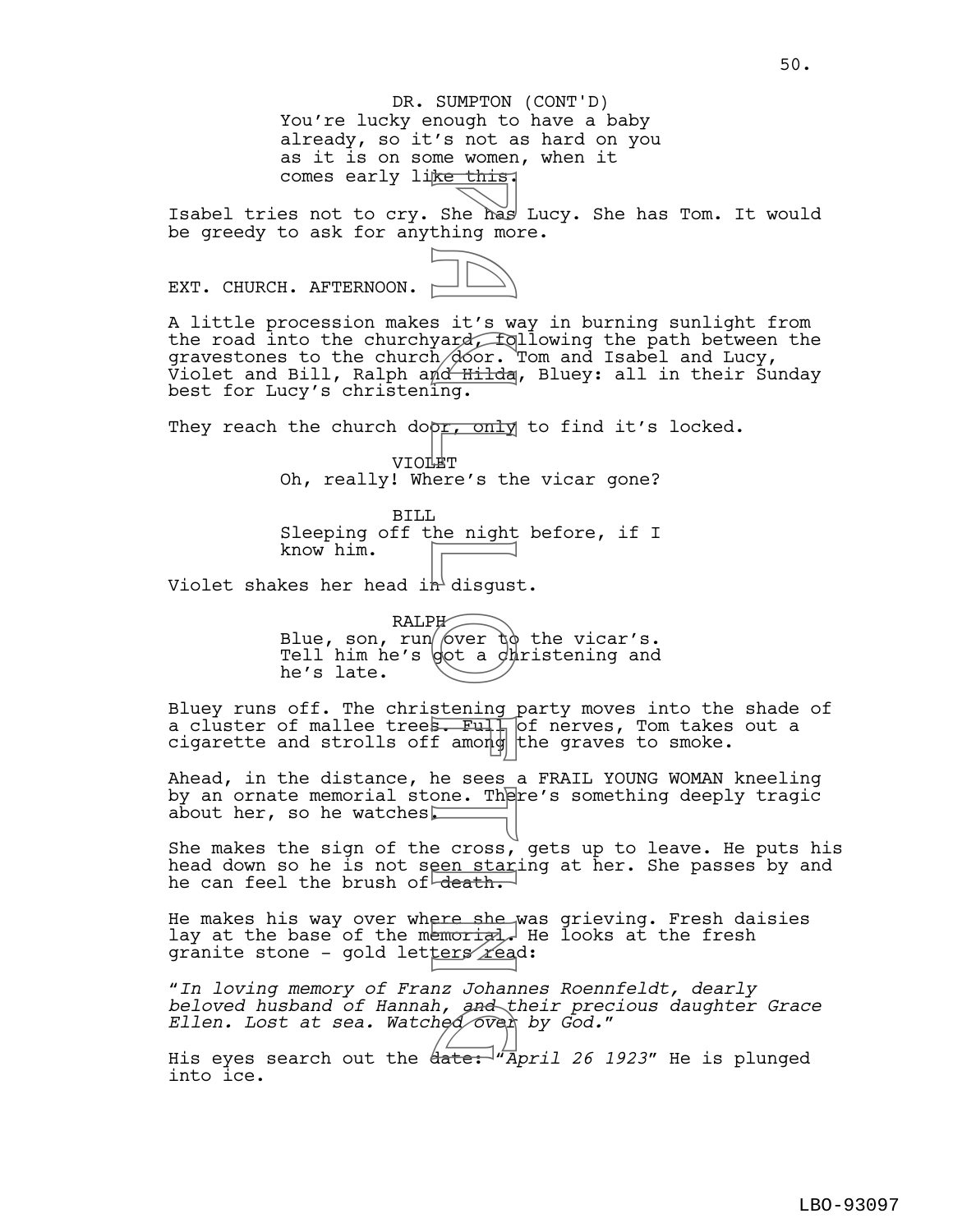RALPH (O.S.) (CONT'D)

Tom!?

Ralph spies him from around the corner.

RALPH (CONT'D) There you are. They've found him. Come on! Don't want to be late for your own daughter's christening!

INT. CHURCH. AFTERNOON.

Tom stands paralyzed beside Isabel, who holds Lucy in her arms. Across them, holding candles are THE GODPARENTS - Ralph and FREDA, Isabel's cousin. REVEREND NORKELS presides.

> REVEREND NORKELS Hath this child already been baptized or no?

> > PARENTS AND GODPARENTS

No.

The words echo off the sandstone walls.

REVEREND NORKELS Dost though, in the name of this child, renounce the devil and all his works? PARENTS AND GODPARENTS

I renounce them all.

Tom's eyes widen and dart around. Sweat beads on his lip. He wonders if it's possible for others to hear his thundering heart. He looks sternly at his shiny boots. He flexes his foot against the stiff leather, immersing himself in pain.

REVEREND NORKELS Almighty and ever-living God, you sent your only Son into the world to cast out the power of Satan to rescue man from the kund mot darkness and bring him into the splendor of your kingdom on light. We pray for this child: set her<del>free fr</del>om sin, make her a temple of your glory... PH (CONT)<br>
PH (CONT)<br>
They've<br>
want to ch<br>
ter's ch<br>
ter's ch<br>
for same and<br>
for dth is slight.<br>
REND NOF<br>
REND NOF<br>
REND NOF<br>
REND NOF<br>
REND NOF<br>
REND NOF<br>
REND NOF<br>
REND NOF<br>
REND NOF<br>
REND NOF<br>
REND NOF<br>
REND NOF<br>
REND

Lucy is mesmerized by the fireworks of the stained glass.

INT. GRAYSMARKS. AFTERNOON.

 $\boxed{p}$ 

The christening party gathers around the table, laughing and chattering. Lucy sits at a small table with some other KIDS.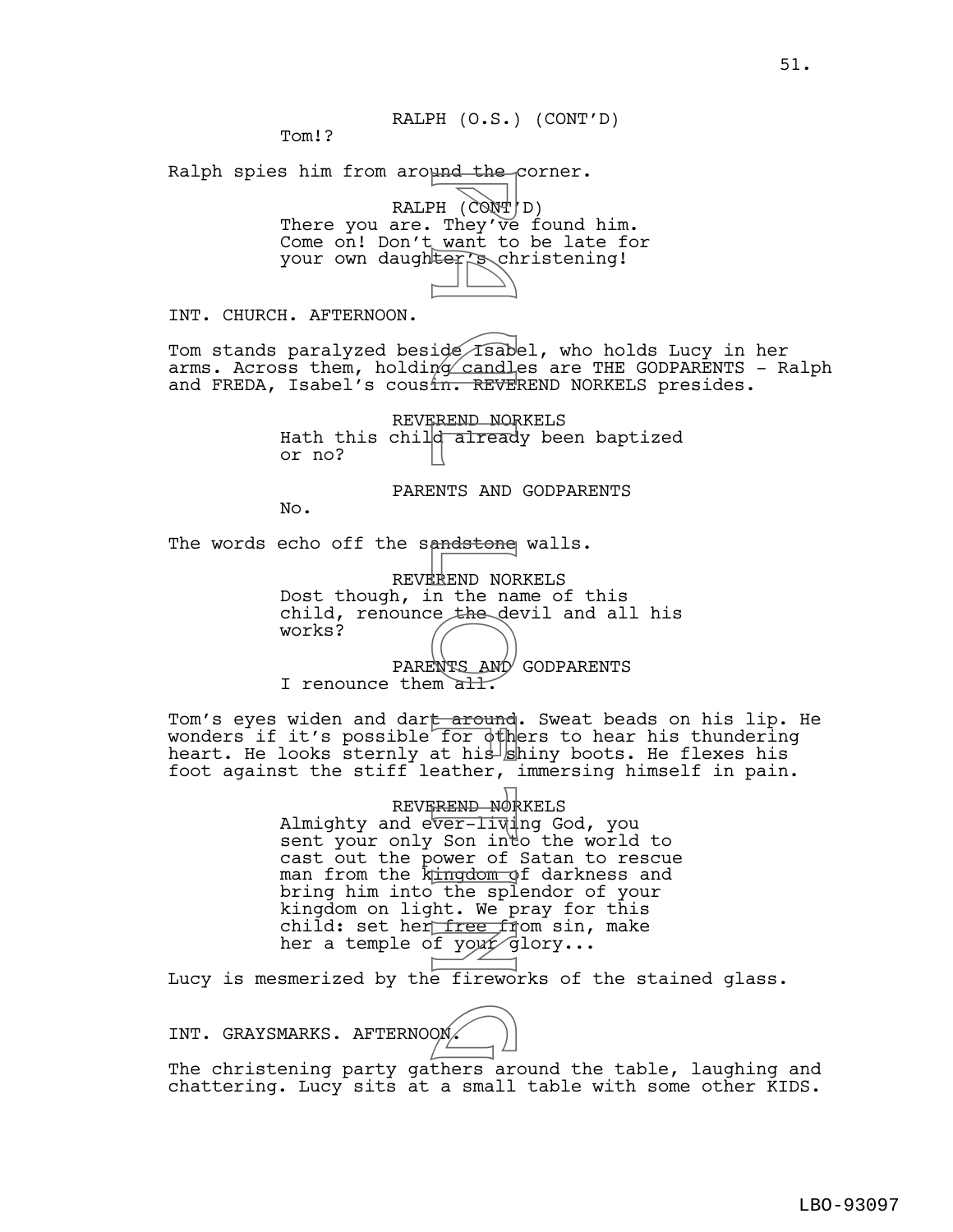Tom stands in the doorway to the garden, watches his wife - He desperately wants to talk to her. But she is surrounded by people<sub> $1$ </sub> in the midst of the celebration. She looks towards him - shoots him a look that says: "What's the matter?" Tom can't tell her now, not amongst all the people. He feigns smoking a cigarette and goes outside. EXT. GRAYSMARKS. GARDEN. AFTERNOON. LATER. Ralph comes out to find Tom alone at the far end of the garden - pacing with a cigarette. RALPH Quite a day, eh? Tom nods. Offers Ralph a  $|$ smoke. He takes it. RALPH (CONT'D) You okay, mate? TOM<sub>I</sub>  $(hesitant)$ I saw this memorial in the churchyard today... Shook me up a bit. Some German fellow and his baby... RALPH Oh... That was  $\text{terzible business...}$ Lost at sea, in a rowboat. Must be almost two years ago now. Shocking. No one 'round here talks about it much. Tom's torn between the need to  $kmv$ , and the fear of giving himself away. TOM <sup>[</sup> ...What happened Ralph? RALPH You heard of Septimus Potts - richest fella around here for miles? Tom shakes his head "no." RALPH (CONT'D) Has two girls. Raised them on his own after his wife  $\partial \mathcal{L} = \partial \mathcal{L}$  and - and has two giris. Raised them on his ow<br>after his wife died. Nannah and - an<br>oh I forget the other one's name...<br>But *nice* girls Both went to a fancy But *nice* girls. Both went to a fancy boarding school up in Perth. Never wanted for a thing in their lives - People<br>
owards<br>
?" not among<br>
?" not among<br>
?" Tom along<br>
AFTERNOG<br>
PH (CONT )<br>
PH (CONT )<br>
PH (CONT )<br>
PH a terri<br>
Led Ralp<br>
PH a terri<br>
Led Ralp<br>
PH derri<br>
PH a terri<br>
Raterri<br>
PH a terri<br>
Raterri<br>
PH a terri<br>
Raterri<br>
P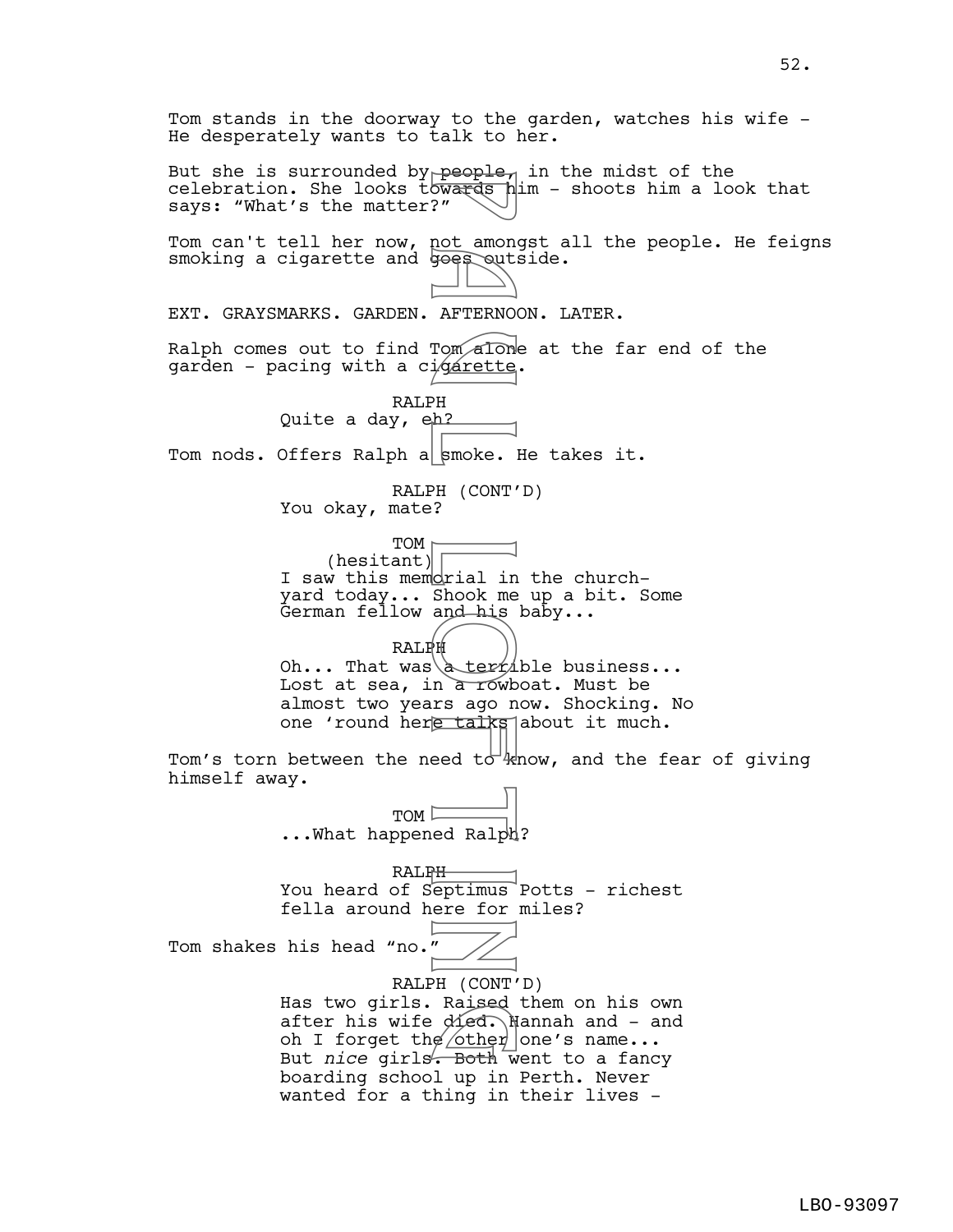In the distance, Isabel opens the door, letting Lucy and SOME KIDS run out into the garden. She interrupts the story -

> ISABEL  $(calls out  $t$  or  $T$$ Can you keep an eye on them?

It takes Tom a second to<sub>plod</sub> a response.

We CUT to Isabel's perspective  $by$  the door - aware of Tom's awkward behavior. She shuts the door, watches him through the glass as he LISTENS to Ralph's story with grave intent.

INT. GRAYSMARK HOME. NIGHT.

Violet plays a song at the piano and Lucy dances to it - a little ballerina in the making. Isabel and her father sit on the sofa, watching the performance.

Tom stands IN THE KITCHEN, scraping food off the plates. He listens as the song ends and Isabel and Bill, clap, showing their love and appreciation.

IN THE LIVING ROOM, Isabel stands.

ISABEL We really better turn in. Got to be up at the crack of dawn for the boat.

Violet hugs her granddaughter,  $n$ ot wanting to let her go.

VIOLET

You've been SUCH a good girl today. I don't know wha<del>t we'll</del> do with ourselves when you  $\frac{1}{9}$  back tomorrow.

ISABEL I promise we'll write, and tell you all her news. You won't miss a thing. (to Lucy) Go kiss Granddad, good-night. Friday to Tompassion and a reduced a reduced a reduced a reduced a reduced a reduced a reduced a reduced a maximum of the piano and Isabel and a series of dawn of dawn of dawn and the weak of dawn and the weak of dawn and

Lucy does as she's told.

VIOLET Oh, can't you <del>'just sta</del>y up all night and sleep past the alarm and miss your boat?

Isabel holds out her hand and Lucy runs to take it.<br>
ISABEL

ISABEL I wish, mom... $\ell$ (calls to Tom) Coming sweetheart?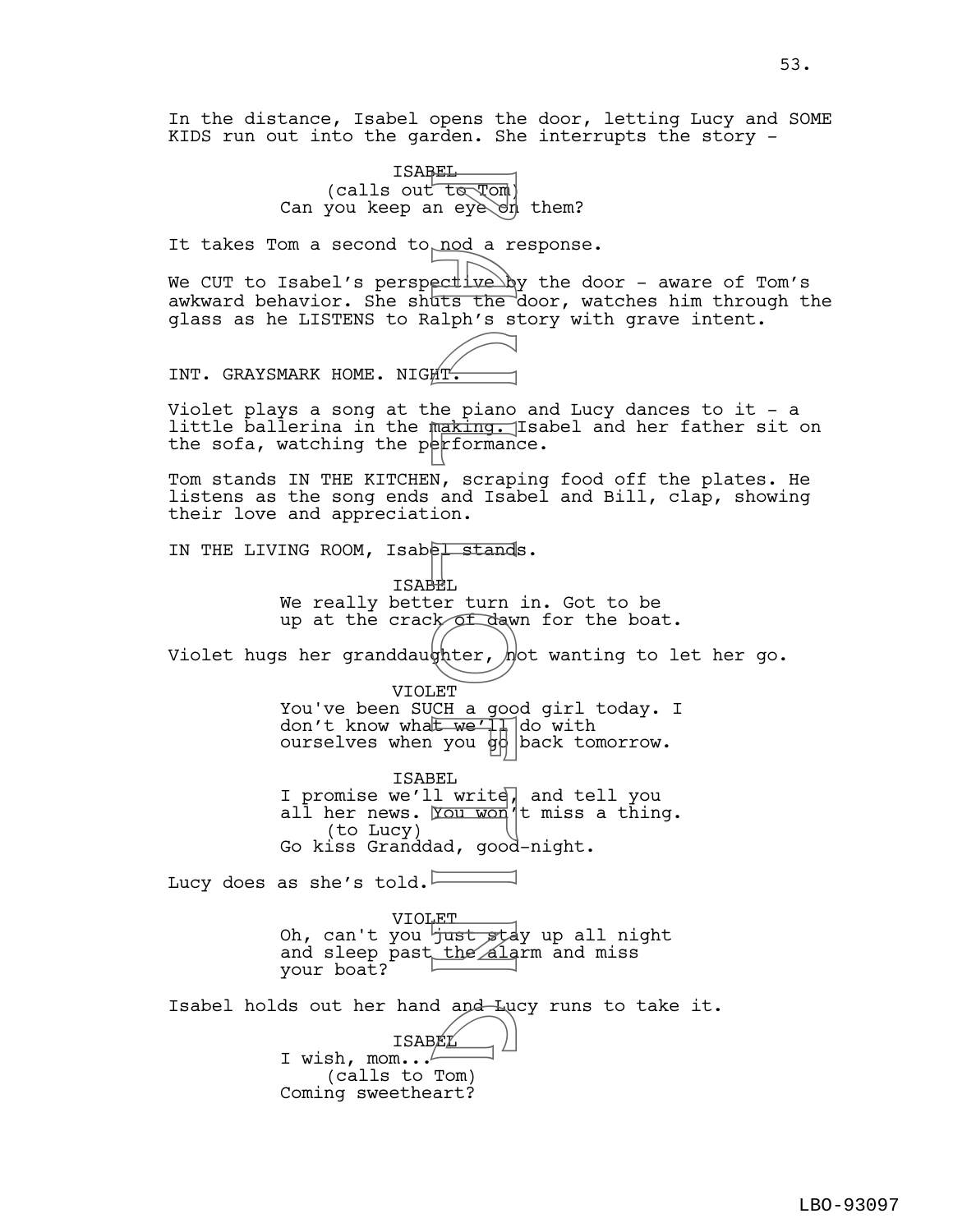Tom downs a drink, walks into the room, says "goodnight." INT. GRAYSMARKS HOME. BEDROOM. NIGHT. Isabel sets Lucy on the ground near the suitcase... ISABEL Get your book. As she digs through her suitcase... Isabel turns to Tom, puts her arms around him, talks quietly. She is as happy as he's ever seen her. ISABEL (CONT'D) Thank you... S<del>he's lik</del>e a magic tonic. I'd bet our little girl means as much to my parents as she does to us. She's given them the world back. She kisses him. No response. ISABEL (CONT'D) So, thank you. Thank you for giving me my parents back. She kisses him again. Again, nothing. ISABEL (CONT'D) What is it?  $Oh/gWeet$  heart, something's been bothering you all day. I can tell. Tom wants to tell her. But knows if he does, it will kill her. TOM Stuffy in here... I  $\frac{1}{1}$  ink I need a some fresh air. He kisses Lucy on the top of the head and quietly slips out on to the back veranda. ISABEL Where are you going? But he's already gone. EXT. GRAYSMARKS HOME. NIGHT. CONTINUOUS. Tom sits in the darkness in  $a$  cane chair, his head in his hands. He can hear Isabel and Lucy in the room... ress in a ca<br>sabel and Lu<br>LUCY (0.S.) Where's Dadda? P a u l L o f t i n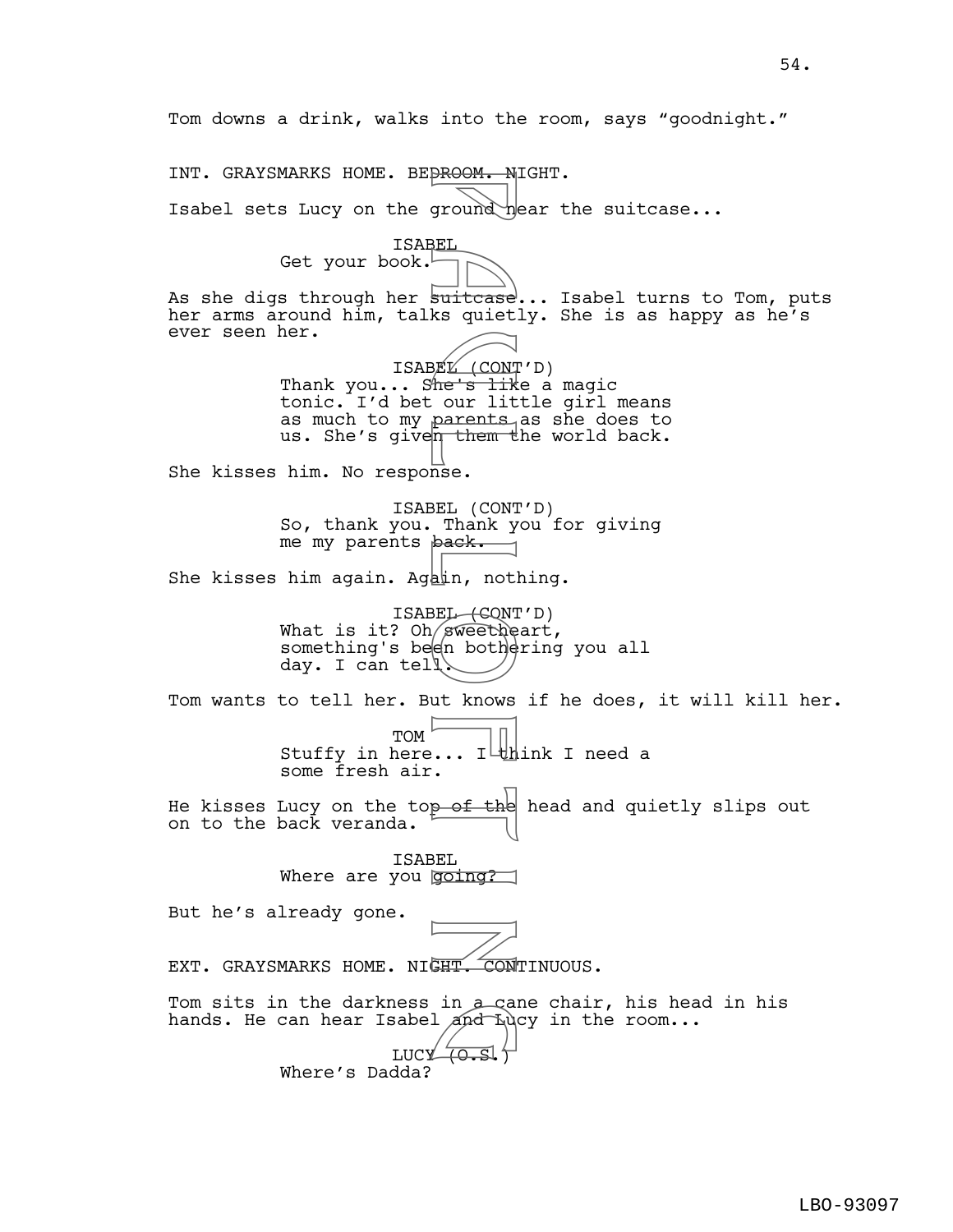ISABEL (O.S.) He needs a little walk, darling. Let's see what you picked... ooh it's a singing book. I love this one. He gets up and walks  $AWAY...$  We HEAR Isabel start to sing. ISABEL (O.S.) (CONT'D) *"Blow the wind southerly, southerly, southerly... Blow the wind south over the bonny blue sea..."* EXT. POINT PARTAGEUSE. JETTY. EARLY MORNING. Bill and Violet stand on the jetty with tears in their eyes. They wave goodbye to their family on *The Windward Spirit*. ISABEL (V.O.) *"Blow the wind southerly, southerly, southerly... blow bonnie breeze, my lover to me..."* EXT. WINDWARD SPIRIT. EAR<del>LY MORN</del>ING. CONTINUOUS. From the stern, Isabel and Lucy and Tom wave goodbye to her parents who stand, waving, on the Jetty.  $ISBNL (V.0)$ *"They told me last night there were ships in the offing... and I hurried down to the deep rolling sea..."* We close in on Tom's face as  $\frac{1}{2}$  looks back toward the shore. EXT. JANUS. LIGHTHOUSE. AFTERNOON. Tom climbs the stairs to the top of the lighthouse. He looks out over the ocean - the setting sun. His face distressed. ISABEL  $(\forall \cdot \Theta)$ "*But my eye could not see it*  wherever might be it... EXT. CHURCH. GRAVEYARD. MORNING. The sun rises, its light warming the gravestones. The same frail young woman kneels  $p\mathbf{y}'$  the monument - HANNAH ROENNFELDT. ISABEL (V.O.) "*The barque that is bearing my lover to me...*" F a u C.S.<br>
BEL (O.S. Souther<br>
B low the sea...<br>
B How the sea...<br>
ETTY. EN<br>
ETTY. EN<br>
The jet family<br>
BEL (V.O. souther<br>
MORNING.<br>
THE (V.O. The top setting<br>
F as he less the top setting<br>
BEL (V.O. The top setting<br>
HEL (V warming<br>by the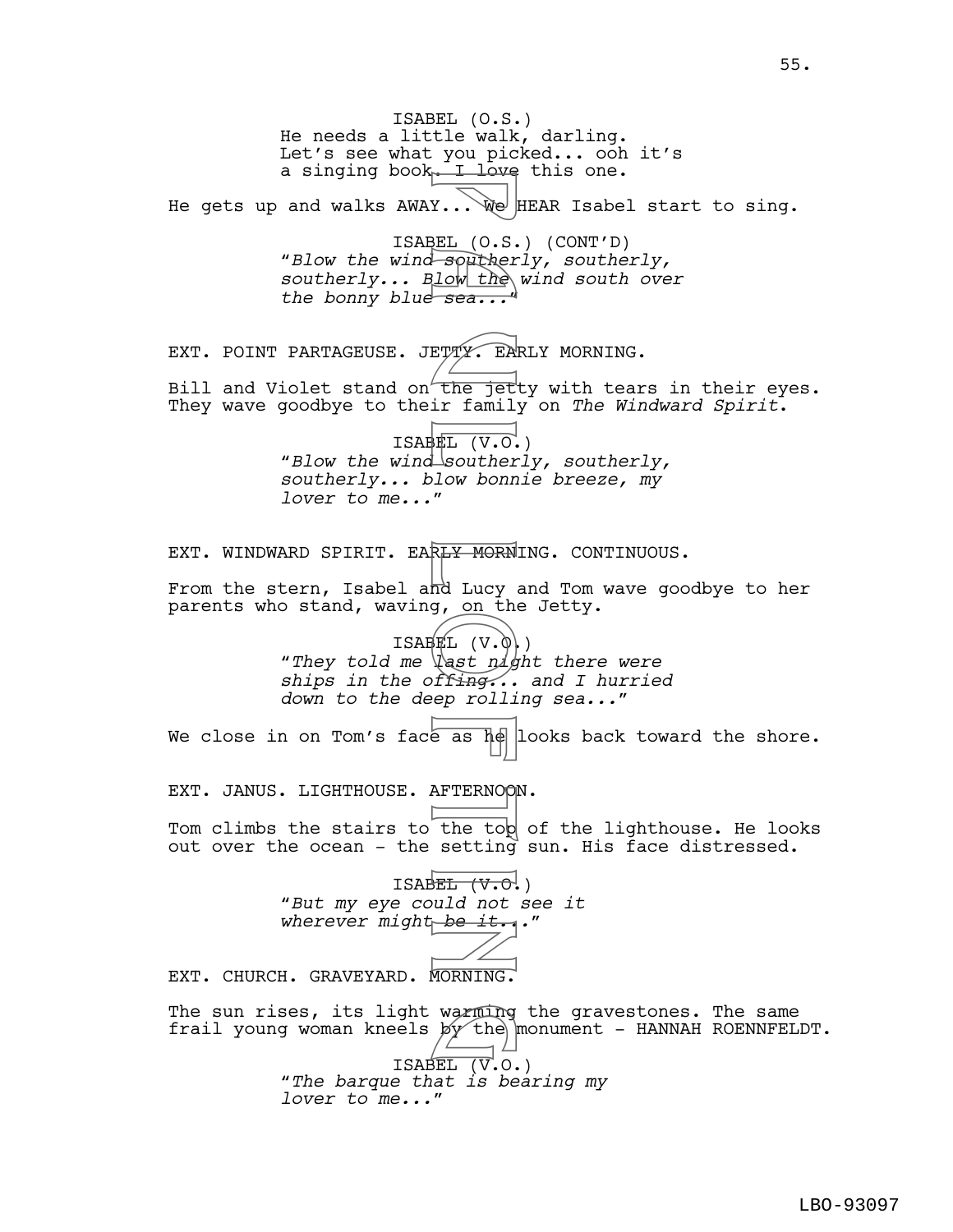She places fresh flowers by the foot of the memorial and walks away, devastated. EXT. PARTAGEUSE. STREETS. VARIOUS. She passes by a playground where children laugh and play before school starts. She is haunted by their laughter. ISABEL (V.O.) "*Blow the wind southerly, southerly, southerly... Blow bonnie breeze o'er the bonny blue sea...*" EXT. PARTAGEUSE. EDGE OF TOWN. MORNING. She walks through a lower-class neighborhood to a RICKETY CLAPBOARD HOUSE - her HOME. ISABEL (V.O.) "*Blow the wind southerly, southerly, southerly... Blow bonnie breeze, and bring him to me...*" She checks her mail. The rusty iron letter-box creaks as she coaxes it open: it's as weary and reluctant to move as she. Inside is a scrap of white paper... She blinks. A letter. INT. CLAPBOARD COTTAGE. MORNING. The house is dark, curtains drawn. Cicadas rasp in the back veranda at a ferocious pltch. At the dining table, Hannah looks at the letter - no stamp. After a beat, she takes a pearl-handled letter opener and slits the envelope, careful not to tear whatever is inside. A small, single sheet, reads: "*Don't fret for her. The baby is safe. Loved and well cared for, and always will be. Your husband is at peace in God's hands. I hope this brings you comfort. Pray for me.*" Her heart hammers at her lungs as she struggles to breathe. HANNAH Gwen? Gwen, could you come here a minute? Her sister, GWEN comes from the bedroom, carrying her embroidery. GWEN Were you calling me, Hanny? FORTON CONTROLL CONTROLL CONTROLL CONTROLL CONTROLL CONTROLL CONTROLL CONTROLL CONTROLL CONTROLL CONTROLL CONTROLL CONTROLL CONTROLL CONTROLL CONTROLL CONTROLL CONTROLL CONTROLL CONTROLL CONTROLL CONTROLL CONTROLL CONTROLL rom the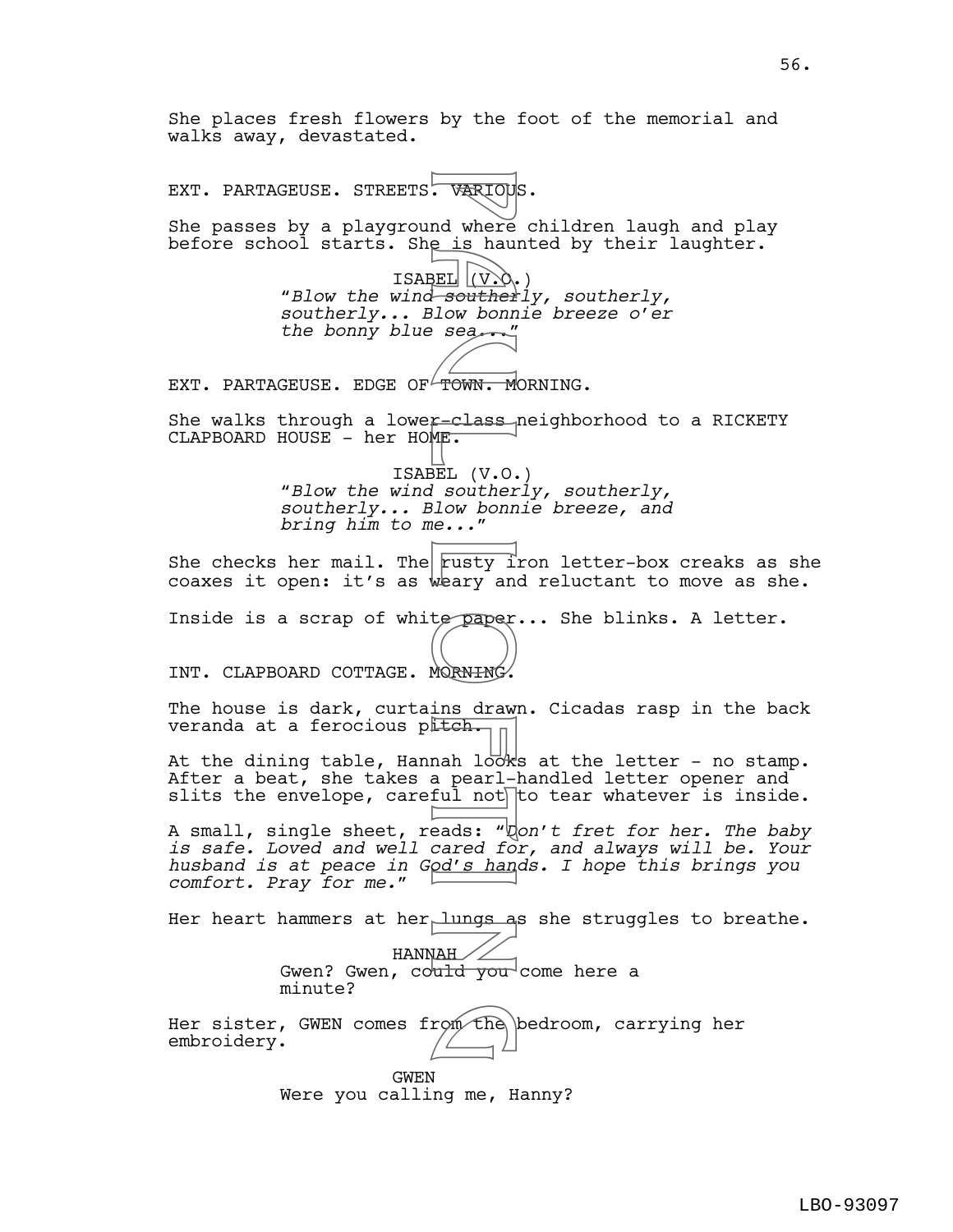Hannah does not speak, just nods toward the letter.

INT. POLICE STATION. DAY. SERGEANT VERNON KNUCKEY, the senior policeman in Point Partageuse, sits comfortably behind his desk. Across from him sits Hannah and Gwen and their father, SEPTIMUS POTTS. SERGEANT KNUCKEY (to Gwen)  $\frac{1}{2}$ And you didn't see anyone unusual around the house, Miss Potts?  $GWEN/\angle$ No one... No one comes around, usually. Knuckey jots something down. SEPTIMUS Well? Knuckey realizes that the question is directed at him. He examines the letter again. SERGEANT KNUCKEY Not much to go on, I'm afraid. HANNAH Surely it must  $\sqrt{\epsilon}$  clues... SERGEANT KNUCKEY A cruel piece of mischief-making, looks like. He hands the letter back to Hannah. HANNAH But someone knows she<sup>7</sup>s alive! SERGEANT KNUCKEY I reckon it's about time to bury the hatchet against Fritz. He stands, shows the family to the door. SERGEANT KNUCKEY (CONT'D) All a filthy b<u>usiness,</u> but there's no need for pranks like this. I'd keep it under your hat, the note. Don't want to encourage copycats. Don't want to encourage copycats.<br>He hands the letter to Soptimus, nods to Gwen. Hannah hasn't moved from her chair. the sendy behinds about the sendy behinds of their figures.<br>
THEANT KNUS are any me comes<br>
where comes<br>
where  $\frac{1}{1000}$  and  $\frac{1}{1000}$  for figures.<br>
THEANT KNUS and the sending of misch about the sender of misch about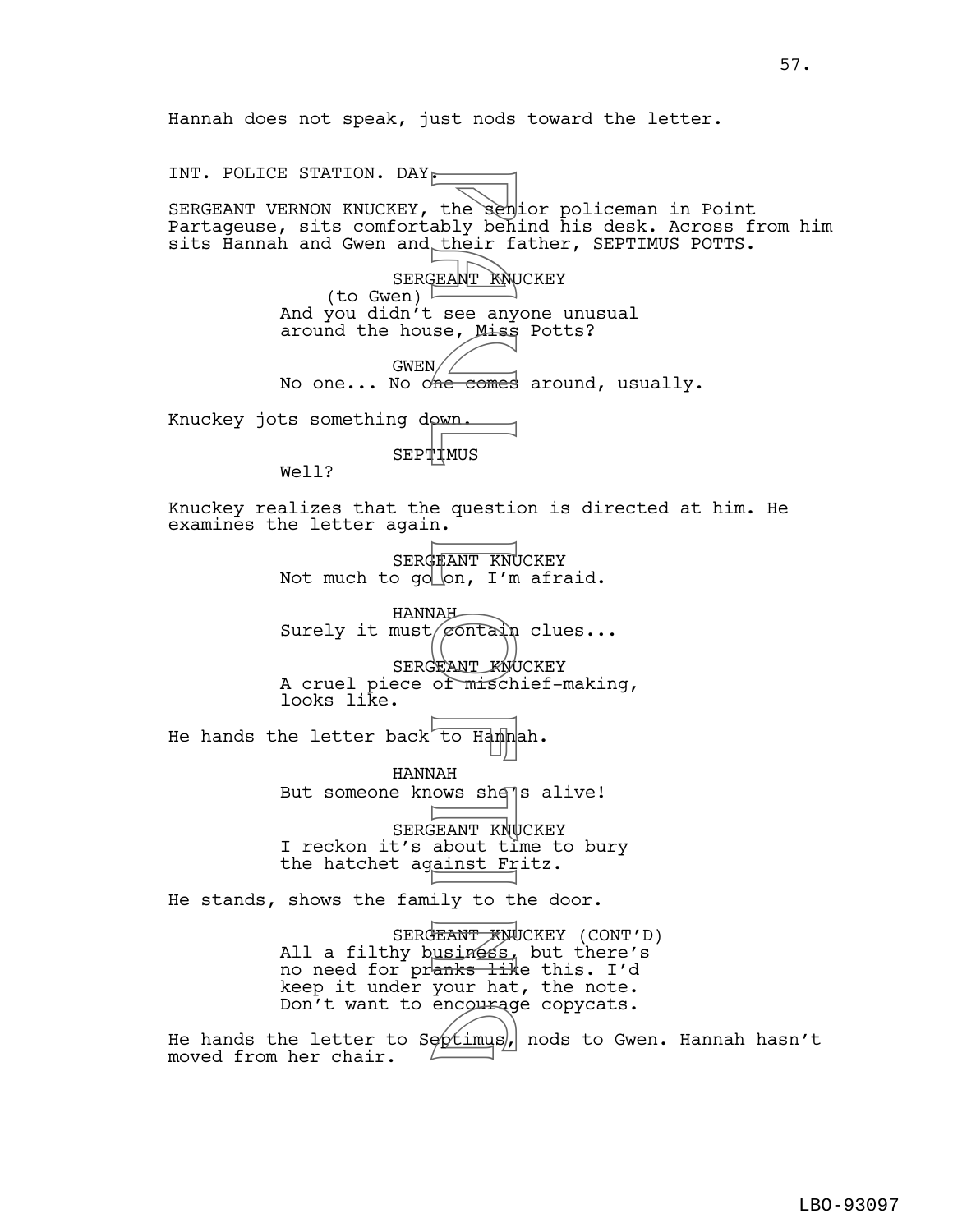HANNAH That's it...? Aren't you going to *do* anything? My little girl is alive! SERGEANT KNUCKEY Ma'am... I will file the necessary reports and let you know of any news that comes along. HANNAH News!? We have to save her! Eyes all around. Septimus puts his hand on her shoulder. SEPTIMUS Come on girlie. This  $\frac{1}{2}$ sn't over yet -Hannah reluctantly gets <u>up, take</u>s the letter out of her father's hand... EXT/INT. STONE MANSION ON THE EDGE OF TOWN. NIGHT. Hannah inspects the letter by candle light. Septimus brings a pot of tea, pours her another cup of tea. HANNAH Why would someone bother to write a note lying about something like this, completely out  $of$  the blue, if it weren't true? SEPTIMU<del>S</del> I tell you what, sweetheart, what say I double the reward? I'll make it *two* thousand guine  $\overline{\text{as.}}$  If  $\overline{\text{left}}$  anyone really knows anything, we'l $\parallel$  soon find out. At least it's something. He kisses her on the cheek and leaves for bed. Hannah turns back to the letter, reads it to herself over and over again, trying to decode it's every meaning. HANNAH "*Your husband is in God's hands.*" INT. MAISE MCPHEE'S BOOKSHOP. DAY. *YEARS AGO.* PEANT KNU<br>
EEANT KNU<br>
1 file to knu<br>
1 file to knu<br>
1 mg.<br>
1 TMUS<br>
P a puts his<br>
1 P a up, takes<br>
1 P a up, takes<br>
1 MH a up, takes<br>
2 puts and computed<br>
1 MH<br>
1 MH a swert<br>
1 File kiss<br>
2 if a computed<br>
1 File kiss<br>
2 if

There is a commotion instale the shop - a man with fair hair and blue eyes, FRANK ROENNFELDT, stands at the counter next to the owner, MAISE. They are both under attack from a angry MATRON. The door opens and Hannah, looking younger and healthier, walks in on the scene. nd Hanna<br>he scene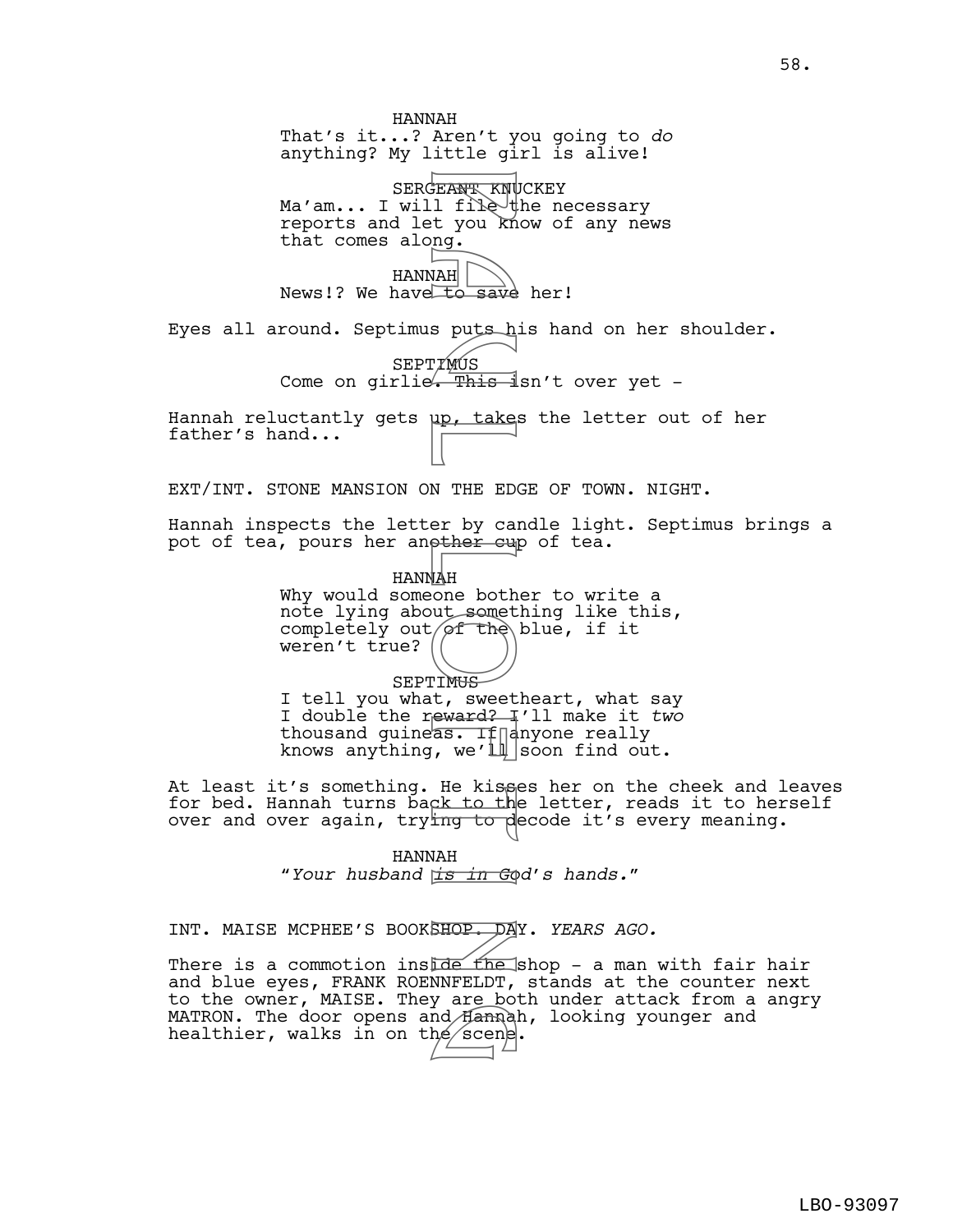MATRON The very notion that you could sell books that support the Germans - I lost a son *and* a grandson to those animals, and I don't ex<del>pect to</del> see you, sending them money like a Red Cross parcel. Maise stands speechless. Frank smiles and speaks with an accent. He holds the book toward her. **FRANK** I'm sorry if I caused any offense, ma'am. It is not Miss McPhee's fault. You see? It's only poetry. MATRON Poetry, my foot! Not a decent word ever came out of their mouths! I heard we had a  $\frac{Hun}{h}$  town working at the bakery, but I didn't think you'd be bold enough to rub it in our faces like this! And as for you... (turns to Maise) Your father must be turning in his blessed grave. FRANK Please, I am very sorry. Miss McPhee, please keep the book. I did not mean to offend anyone. He puts a ten-shilling note on the counter and walks out, brushing past Hannah without noticing her. The matron storms out after him, clacking her cane down the street. Maise and Hannah look at  $\overline{e$ ach other for a moment... Awkward. MAISE Got your list there, Miss Potts? Hannah hands her a reading list and her attention wanders to the abandoned book on the counter  $-$  a dainty volume bound in forest-green leather. She opens it: "*Das Studenbuch* - Rainer Maria Rilke." She takes put two pounds... HANNAH And, do you mi<del>nd if I</del> take this too? Maise looks at her with surprise. HANNAH (CONT'D) It's about time we all put the past behind us, don' $\not\!\!\!\!/ \times \gamma$ ou\think? She starts wrapping it in brown paper. peat to Frank side of the Frank side of the Frank side of Red Koward (K) caused of their in the I didn rub as for Maise be tu as for Maise is the conduction of the Main Counter of the Counter of the Counter of the Counter e we all<br>'*t y*ou t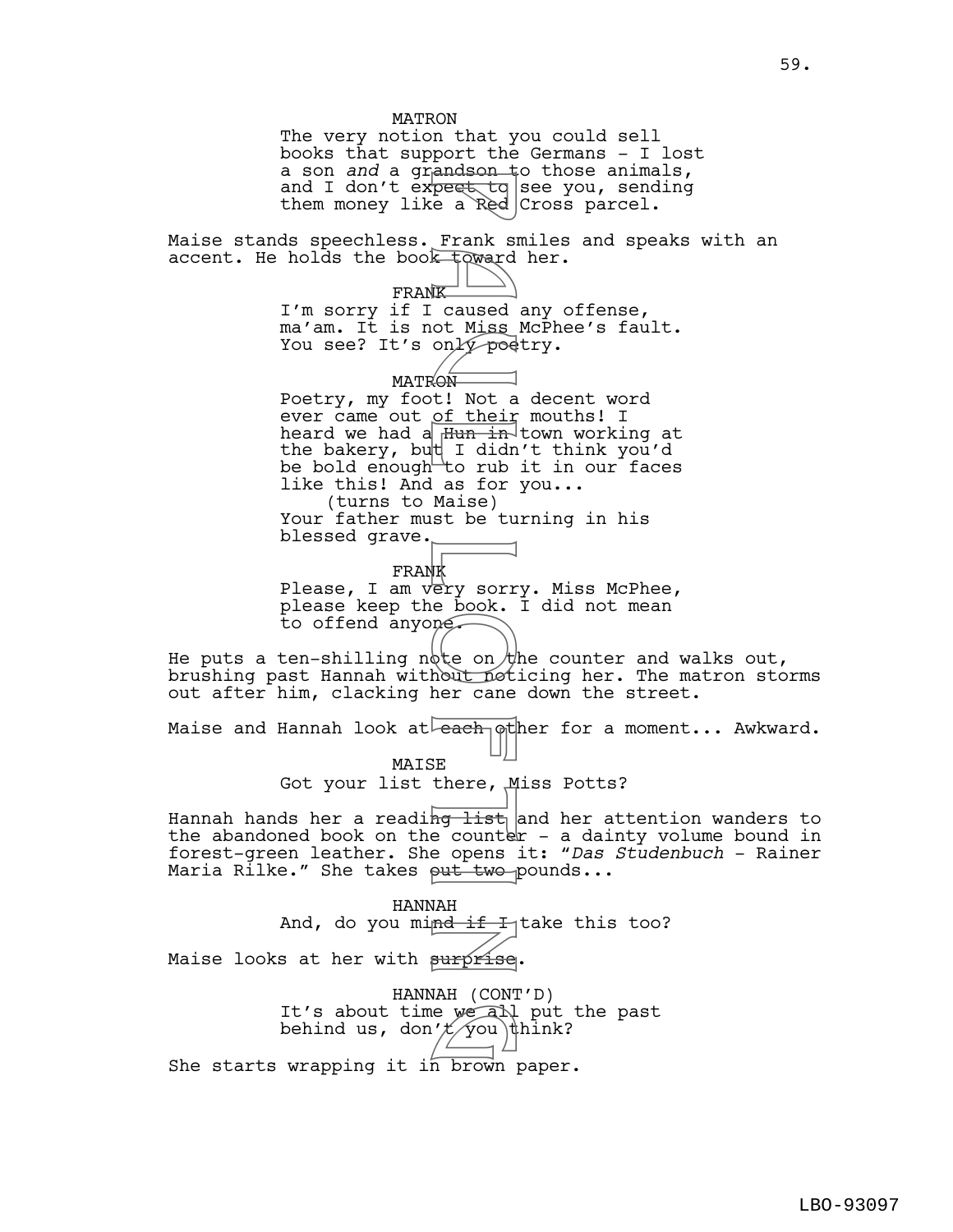INT. BAKERS. MOMENTS LATER. *YEARS AGO.* The bell above the door rings - Hannah walks in, holding the little parcel. She takes in the ultra-clean surroundings. Moments later Frank walks out of the back, tying on an apron. FRANK Good afternoon, Ms HANNAH I - I think you left this in the bookshop... Frank comes near, takes the book from her, brushing his hand against her's. He looks at her, the blue of his eyes reflecting a pool of deep gratitude and emotion. FRANK Thank you. HANNAH You're welcome. FRANK I'm Frank Roennfeldt. Pleased to meet you... HANNAH Hannah... Potts... Welcome to Partageuse,  $Mr\&\$ Roennfeldt. I hope you like it here. Eyes and hearts locked. INT. STONE MANSION. DRAWING ROOM. DAY. *YEARS AGO.* Septimus paces as Hannah sits. SEPTIMUS Are you out of your mind, girl? Marrying a German bloody baker. HANNAH He's Austrian... Not that that should make a difference anyway. SEPTIMUS Do I have to take you down to the Veteran's Home, and show you the boys gibbering like  $i$ diots because of the gas? E a ut of the book<br>
F MS out of<br>
We left t<br>
the book<br>
at her,<br>
p gratit<br>
K a fer,<br>
R at her,<br>
R at her,<br>
R at her,<br>
R at her,<br>
R at her,<br>
R and the book<br>
re,<br>
P a sits.<br>
P and bloom<br>
F and bloom<br>
T MUS your miniman bloom<br> , and sh<br>(*i*diots)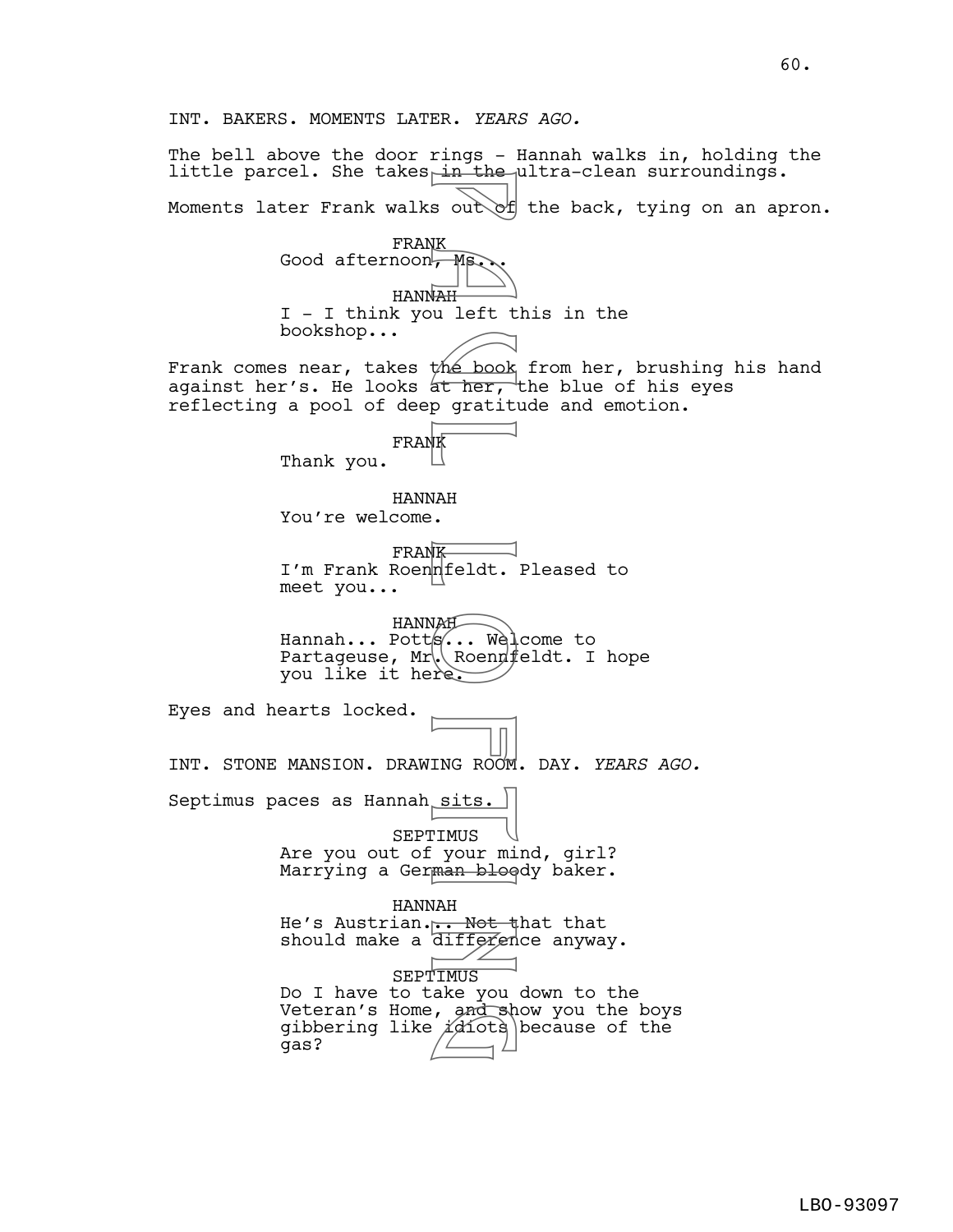HANNAH Frank wasn't even in the war - he was interned. He's never hurt a soul. SEPTIM<del>US</del> Show some sense. You<sup>d</sup>re a decent looking girl. There's plenty of fellows hereabouts - hell, in Perth or Sydney or even  $M$ elbourne – would be honored to have  $y \circ \partial s$  a wife. HANNAH Honored to have your money, you mean. SEPTIMUS I worked like a dog to get where I am. And I'm not ashamed of what I am or where I came from. But you, you've got a chance of something better. HANNAH I want a chance to live my own life. SEPTIMUS Look, if you want to do charity work you can go and live out with the  ${\small \bar{\text{n}}}$ atives on the  ${\small \bar{\text{m}}}$ ission. Or work in the orphanage for that matter. You don't have to marry it... HANNAH You can't stop  $\mathbb{R}\ldots$ SEPTIMUS Can't *save you*, you mean. (beat) (beat)<br>You may not give a damn what this will mean for me, but have care for your sister. You know how folks around here will take this. HANNAH Folks round here are hypocrites! SEPTIMUS I never thought I'd hear myself say this, my girl, but if you marry that man it will be without my blessing. And without my money. Hannah stands up, straight and very still. HANNAH HANNAH<br>If that's how you want it to be, FINES e. Your There's hours - hours - hours - hours - hours - hours - hours - hours - hours - hours - hours - hours - hours - hours - hours - hours - hours - hours - hours - hours - hours - hours - hours - hours - hours -

Dad, that's how it will be...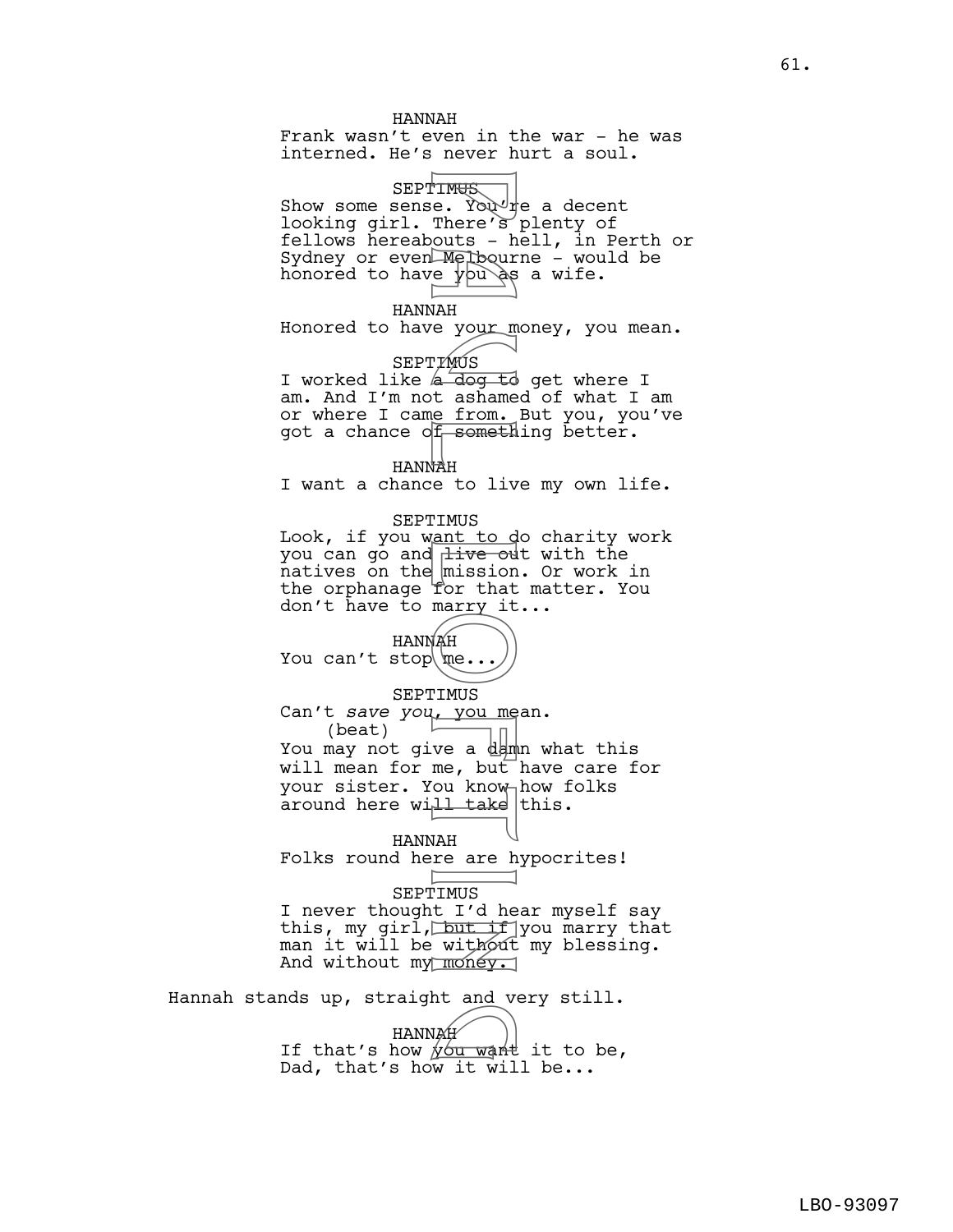62.

INT. CHURCH. MORNING. *YEARS AGO*.

Reverend Norkells resides. Hannah looks over the sparsely attended service - her father is nowhere to be seen. She looks into the eyes of her  $\frac{1}{2}$  and to be. This is her choice. And she is in love.

> FRANK (V.O.)<br>(singing in German) "Sleep, baby, sleep.\\'

INT. DR. SUMPTON'S OFFICE. DAY. *YEARS AGO.* Hannah, in the throes of  $\Lambda$ abor, gives birth to a baby girl. FRANK (V.O.) *"...The father herds the sheep - The mother shakes a little tree..."* INT. CLAPBOARD COTTAGE. MORNING. *YEARS AGO.* Frank rocks the baby girl in the cradle, sings with a lilting tenor voice - SCHLAF, KINDLEIN, SCHLAF. FRANK *"...It falls down a little dream - Sleep, baby, sleep.*" He turns to Hannah, faces glowing with love. INT. CHURCH. MID DAY. *YEARS AGO.* Norkels stands beside the font alcohol on his breath. REVEREND NORKELS Hath this child been baptized or no? Frank stands beside Hannah, who holds the baby in her arms. Across them, holding candles are THE GODPARENTS - Gwen and Frank's UNCLE CLIVE. PARENTS AND GODPARENTS No. Hannah looks around, the<sub>l</sub>e<del>húréh i</del>s largely empty, save for a handful of friends – typical. REVEREND NORKELS Dost thou, in the name of this child, REVEREND NORKELS<br>Dost thou, in the name of this child,<br>renounce the devil and all his works? ather 18<br>
er Tusba<br>
K (V.O.)<br>
Sleep.<br>
Labor,<br>
K (V.O.)<br>
Sleep.<br>
Labor,<br>
Labor,<br>
Labor,<br>
MORNING.<br>
Li*teep.*<br>
MORNING.<br>
Li*teep.*<br>
MORNING.<br>
Li*teep.*<br>
Sleep.<br>
Sleep.<br>
Sleep.<br>
Sleep.<br>
Sleep.<br>
Sleep.<br>
Sleep.<br>
Sleep.<br>
Sleep.<br>

> PARENTS AND GODPARENTS I renounce them all.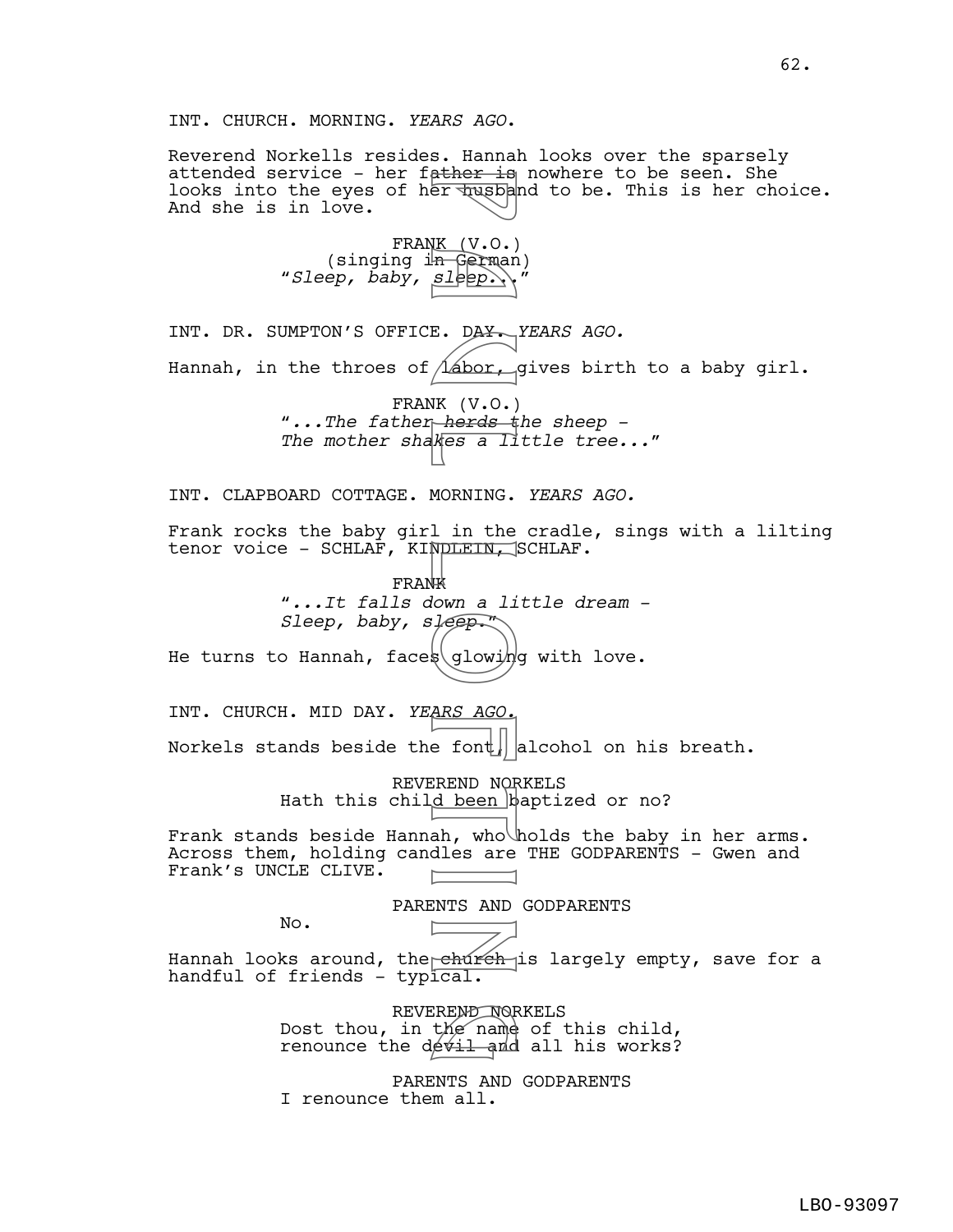sight of her father, led by Gwen, making his way slowly to kneel in the last pew. Frank whispers in Hannah's ear -FRANK You see? God makes everything work out in his own time. REVEREND NORKELS Name this child. HANNAH Grace Ellen. FRANK Grace Ellen. Septimus watches - a humbled man. REVEREND NORKELS (CONT'D) Grace Ellen, I baptize thee in the name of the Father, and of the Son, and of the Holy Ghost. GRACE ELLEN stares, fascinated, at the stained glass windows. EXT. CHURCH. MID DAY. *YEARS AGO.* Hannah and Frank pose for a picture with Grace and her Godparents. Frank notices Septimus and Gwen standing alone against the mallee trees. (He asks Bernie Gutcher, the photographer, to wait up  $\phi$  moment. He runs over to them and asks them to be in the picture Septimus hesitates but Gwen and Frank convince him. They follow Frank back into the picture. Hannah hands her father the baby, wrapped in a blanket. Frank stands in the back of the picture, filled with joy,  $\frac{1}{2}$  around his family. INT. CLAPBOARD COTTAGE. FRONT ROOM. LATE DAY. *YEARS AGO.* Out of the corner of his eye, Septimus sizes up the cracks in the plaster and holes in the rug. He pulls Hannah aside and takes out his wallet. **SEPTIMUS** Let me give you a little something  $$ now that you have  $\alpha$  little one... Embarrassed, Hannah pushes his hand back down. HANNAH HANNAH<br>It's all right, Dad. But we can manage on our own. Come visit soon. She kisses him on the cheek. WE UNEAR SEE THE MORE CREND NOR<br>
EREND NOR<br>
EREND NOR<br>
EREND NOR<br>
EREND NOR<br>
EREND NOR<br>
PREND NOR<br>
PREND NOR<br>
THE A MORE CREAM<br>
THE A MORE CREAM<br>
THE A MORE CREAM<br>
INCREAM<br>
THE A MORE CREAM<br>
THE A MORE CREAM<br>
THE A MORE CR

As Norkells continues, the door to the church creaks open in response to a tentative push. Hannah's heart lifts at the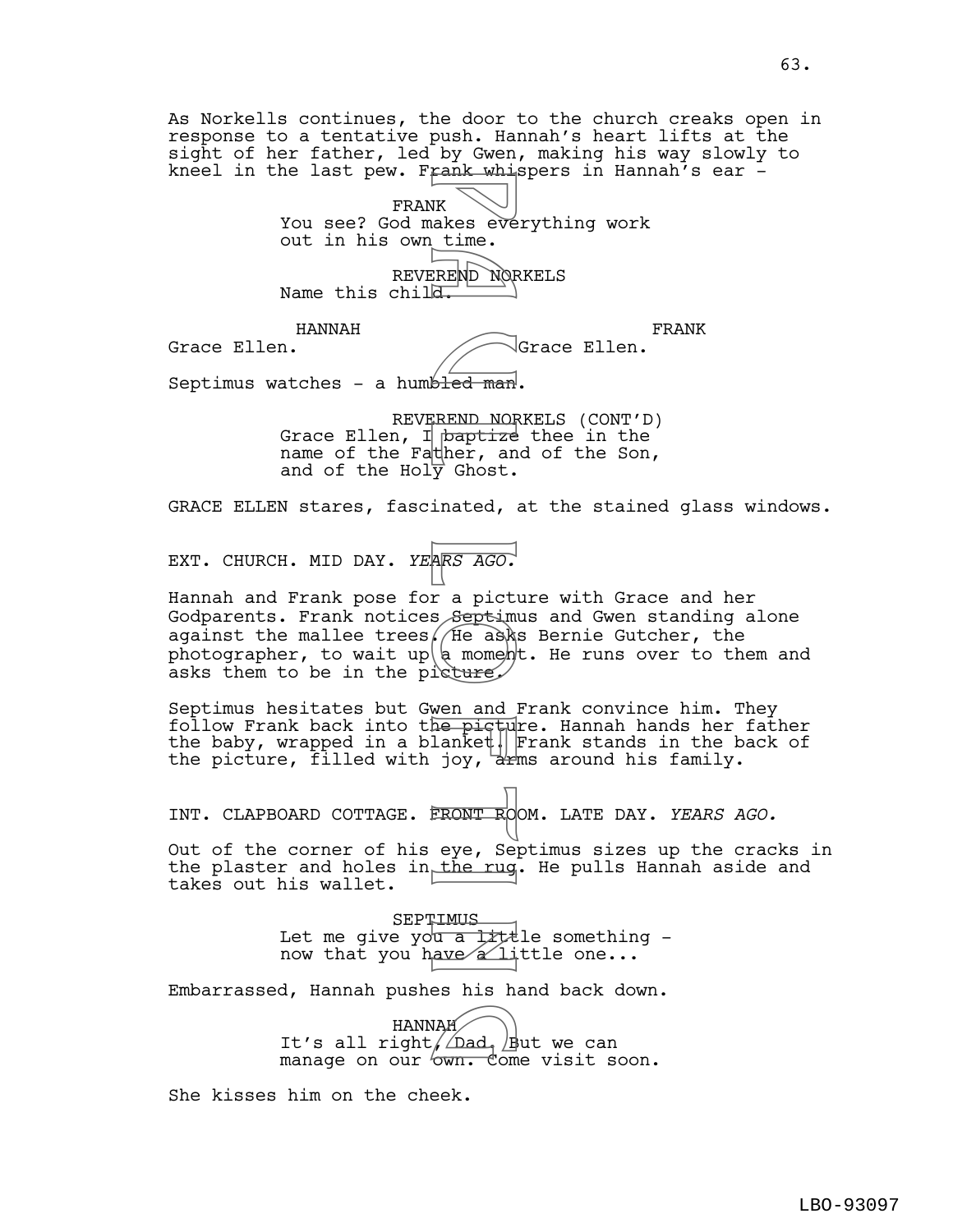SEPTIMUS She'll have the best that money can buy... Ill see to it. He leans down, kisses the baby on the forehead. INT. CLAPBOARD COTTAGE. BEDROOM. YEARS AGO. Frank lays in bed as Hannah paces in her nightgown. HANNAH Argh! He thinks he can buy me back with his money.  $/$  After what he did to you... Did you see the way he was looking at our house? Frank laughs, genuinely amused by his wife's anger... HANNAH (CONT'D) How can you laugh? FRANK Because you are adorable when you're angry. She gets into bed with him. HANNAH Seriously... You've had so much strife in your life but you're always happy. How? How do you do it? He smiles that "Frank smile. FRANK Oh, my treasure... You only have to forgive once. To resent, you have to do it all day, every day. You have to keep remembering all the bad things. That's a lot of work! (laughs, pretends to wipe sweat from his brow) We always have a choice. All of us. She leans in to kiss him on  $M$ is lips. She loves this man. EXT. BAKERY. DUSK. *YEARS AGO.* e baby<br>
BEDROOM.<br>
nah pade:<br>
MAH s he can<br>
MAH s house?<br>
amused binds?<br>
amused binds?<br>
amused binds?<br>
HAH (CONT ugh?<br>
K ugh?<br>
IK in.<br>
Im.<br>
IME dow? How? How?<br>
Life if work!<br>
Life if work!<br>
To resempt all twork!<br>
Foresempt

EXT. BAKERY. DUSK. *YEARS AGO.*<br>Frank locks up for the night, carrying two loaves of bread.

Hannah waits outside, as she always does, to greet him with a kiss and accompany him home. She holds baby Grace.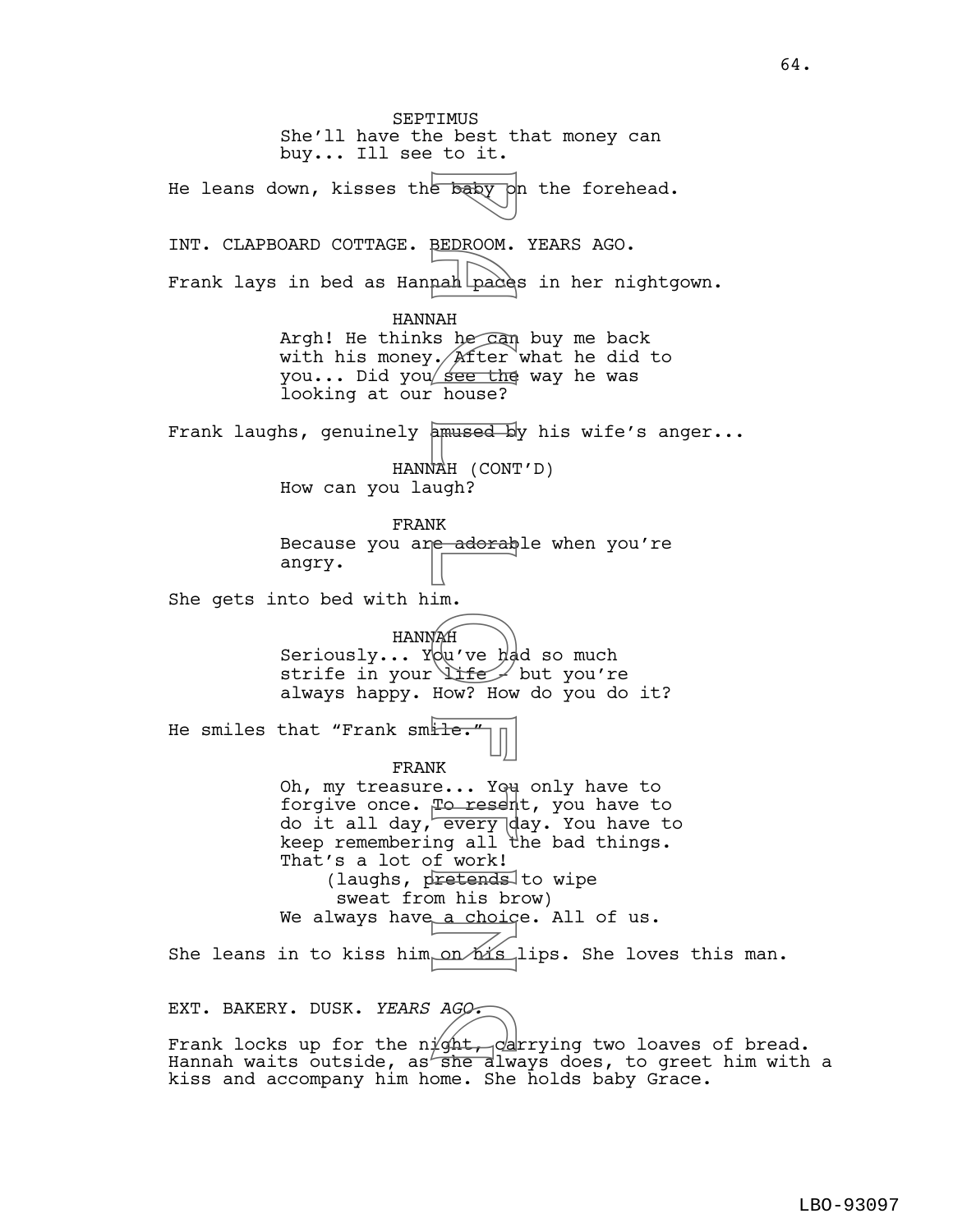Frank peeks inside the bundle, covers his daughter with kisses and warmth and affection.

EXT. TOWN STREETS. DUSK. CONTINUOUS. *YEARS AGO.*

The young family strolls home through the town streets as they always do. But tonight, it's different. It is Anzac Day.

The pubs are full - of men  $\ket{\psi h o}$  were there, or lost brothers there. The streets are bursing with an energy and an edge.

Frank wraps his arm around Hannah's waist. She carries Grace, who looks up into a darkening  $D$  who stars begin to appear.

Hannah feels safe again, fortunate to have her family - for a moment. She HEARS a WHISTLE, looks across the street, SEES a couple of BOYS standing putside a pub.

> $\sqrt{3}$ BO $\sqrt{4}$ Bloody Hun!

She stumbles on a cobblestone. Frank takes baby Grace into his arms, snatches the cardigan draped on his wife's arm to cover her, and they walk more quickly, heads down.

The boys in the pub decide this is fine sport, and spill out onto the street. The fellows from the other pubs along the main drag come out too, then one wag, JOE RAFFERTY, decides it will be a great joke  $t\varphi$  swipe Frank's hat, and does.

> HANNAH Oh leave us alone Joe Rafferty!

They keep up a brisk pace. The mob mimic's her fear  $-$ 

JOE RAFFERTY

Leave us alone!

HANNAH Go back to the pub and leave us alone.

JOE <u>RAFFERT</u>Y Bloody Fritz! <del>All the </del>same – cowards! (turns to the mob) You know Fritz used to eat babies. Roasted them ative, evil bastards! CONTINUM<br>
home this it's whome this<br>
uzzing whome this it's whome whome whome whome whome and fortuna<br>
fortuna fortuna<br>
fortuna fortuna<br>
stone. Figure 10<br>
stone The more delet his is in the more wipe<br>
de this from the more

HANNAH

Go away or we'll get the police!

She FREEZES at the sight of HARRY GARSTONE and BOB LYNCH, the police constables, standi $\not\!\!\!\!\!/\,\not\!\!\!\!/\,\not\!\!\!\!/\,\not\!\!\!\!/\,\not\!\!\!\!/\,\not\!\!\!\!/\,\not\!\!\!\!/\,\not\!\!\!\!/\,\not\!\!\!\!/\,\not\!\!\!\!/\,\not\!\!\!\!/\,\not\!\!\!\!/\,\not\!\!\!\!/\,\not\!\!\!\!/\,\not\!\!\!\!/\,\not\!\!\!\!/\,\not\!\!\!\!/\,\not\!\!\!\!/\,\not\!\!\!\!/\,\not\!\!\!\!/\,\not\!\!\!\!/\,\not\!\!\!\!/\,\not\!\!\!\!/\,\not\!\!\!\!/\,\not$ She FREEZES at the sight of HARRY GARSTONE<br>police constables, standing on the hotel v<br>in hand, smirking behind waxed moustaches.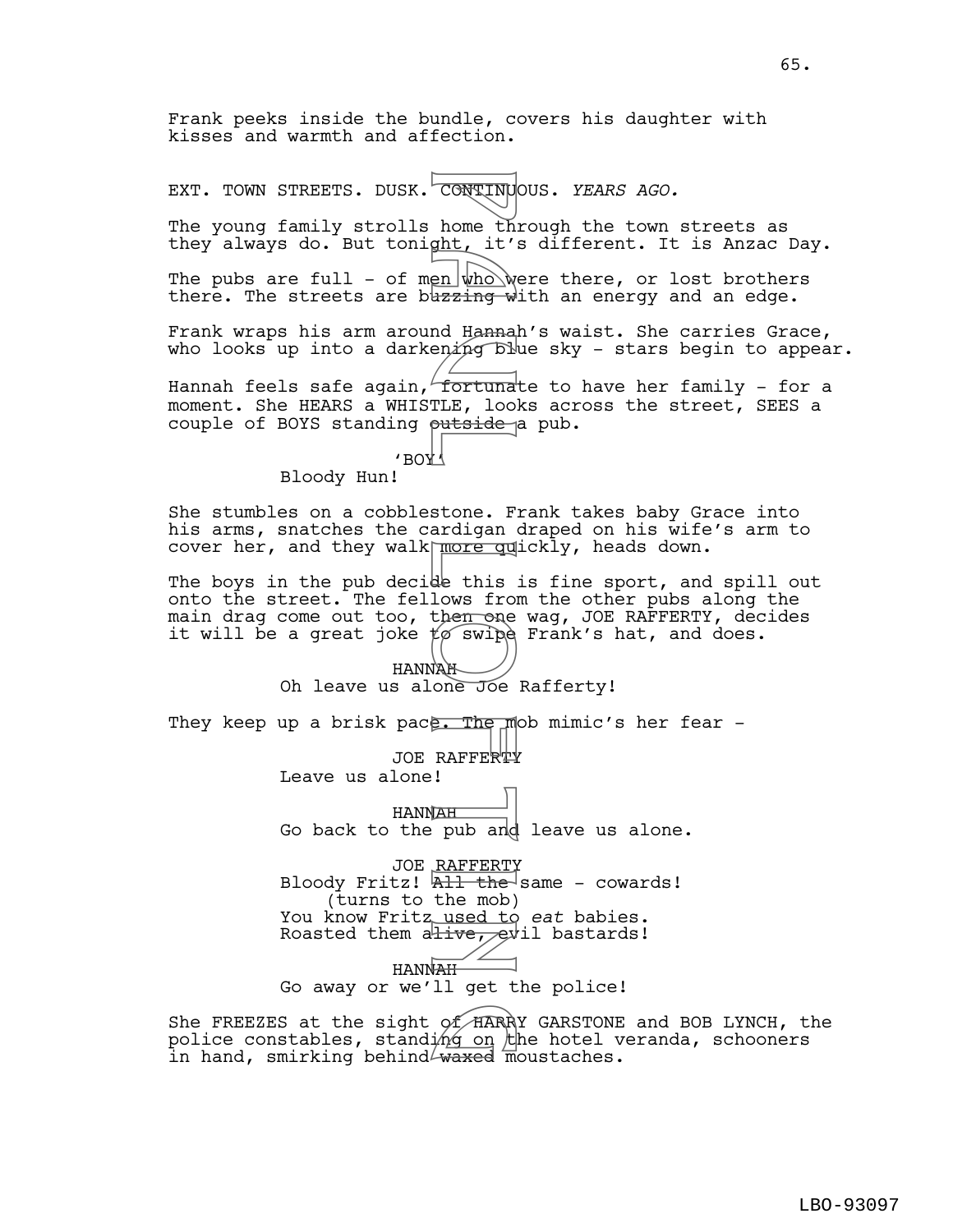MOB VOICE Come on, lads, let's have some fun with the Hun-lovers! Suddenly, like a struck mater, the scene's alight... MOB VOICE 2 Let's save the baby from being eaten! ...And a DOZEN DRUNKS are chasing the couple and Hannah is falling behind because her girdle stops her from breathing Mateh VOICE 2 fr<br>
VOICE baby fr<br>
e chasing...<br>
WAH<br>
Save Gra<br>
little bod<br>
little bod<br>
little bod<br>
little bod<br>
little bod<br>
planks<br>
he can<br>
whigh about<br>
d whipped<br>
d whipped<br>
d whipped<br>
2 rEARS<br>
2 rEARS<br>
2 rEARS<br>
DRNING<br>
ick

properly and she is screaming... HANNAH Grace, Frank! Save Grace!

...And he runs with the little bundle away from the mob who are corralling him down <u>the road</u> to the jetty, and his heart is thumping and out of rh<del>ythm an</del>d pain shoots down his arm as he runs along the rickety planks above the water and JUMPS into the first rowing boat he can find and rows out to sea...

...out to safety...

INT. LIGHTHOUSE. WATCH ROOM. MORNING.

The ocean is blustery and whipped white with foam. Tom looks out over the island from high above.

He SEES Lucy trotting happily behind Isabel as they gather eggs. She is no longer a toddley. She's grown into a real little girl now. Nearly 2 YEARS HAVE PASSED.

EXT/INT. CHICKEN COOP. MORNING.

Lucy uses two hands to pick up each egg. She puts each egg to her cheek and reports either "still warm!" or "tone cold!" When appropriate, she places them carefully in Isabel's basket. She thanks each hen for their contribution.

> **LUCY** Thank you, Daphne. Thank you, Speckle.

INT. COTTAGE. KITCHEN. DAY. Lucy cracks an egg into  $\overline{\text{bow1}}$ . Isabel is at the cupboard.

> ISABEL TSABEL<br>Chocolate or vanilla, what do you<br>think Dadda wants? think Dadda wants? LUCY Chocolate.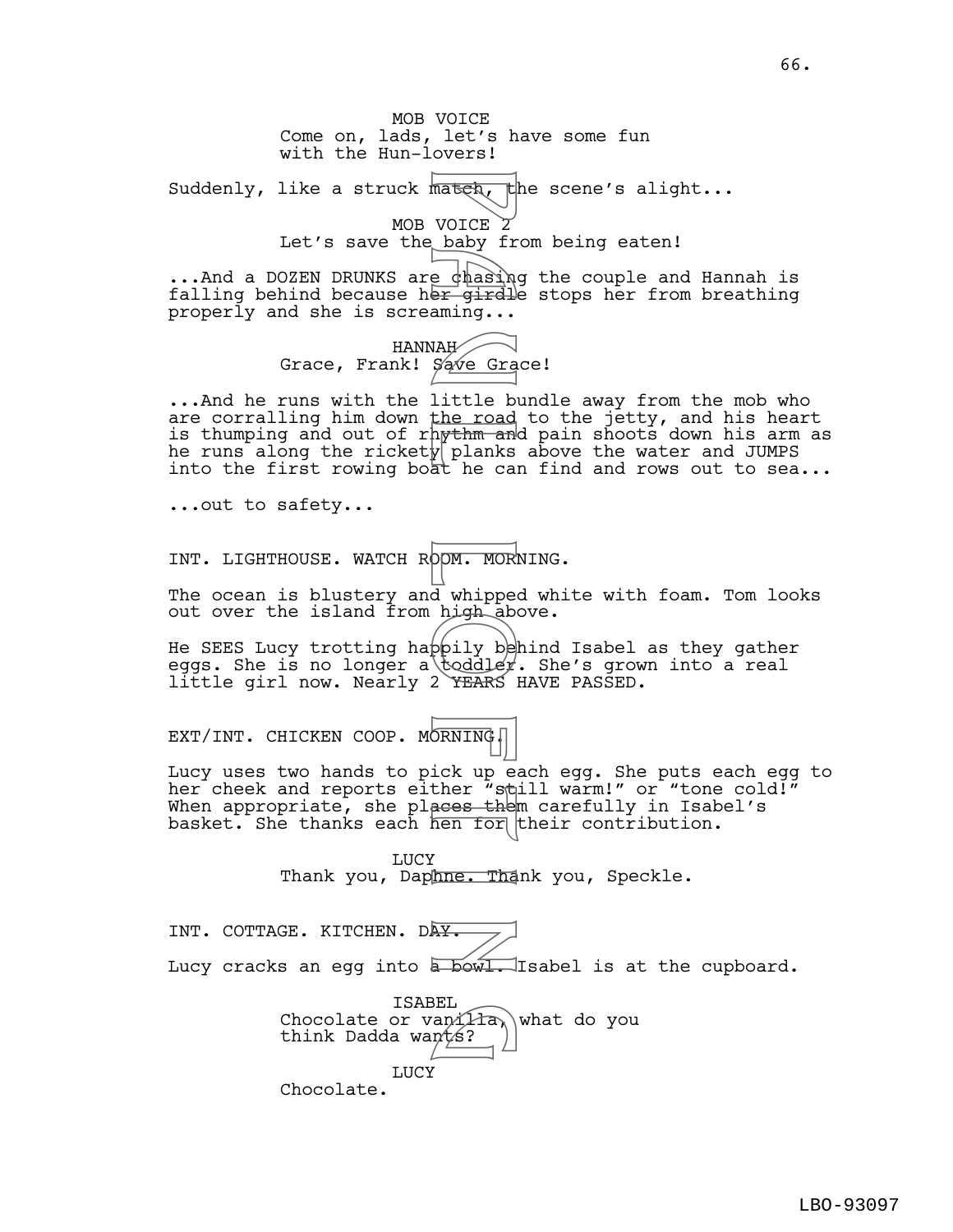She pours cocoa into the bowl. Lucy stirs with great passion and focus. As it thickens, she lets out a little groan. INT. COTTAGE. DAY. They sit at the table in  $f$   $\phi$ nt  $\delta$ f a hefty atlas. ISABEL What do you want to write in the front? LUCY For my Dadda, love for ever and ever. Isabel holds the pen, her fingers around Lucy's, to inscribe in jerky letters, as instructed... LUCY (CONT'D) More... ISABEL More what? LUCY More "ever." "Eyer and ever and ever and ever. $\sqrt{ }$ Isabel laughs, and the dedication trails like a caterpillar across the page. ISABEL What comes next? Shall we say, "From your loving daughter Lucy?" **LUCY** From Lulu Lighthouse. The little girl shapes the lettèrs with her mother until she gets bored, and climbs off her knee in mid-stroke. LUCY (CONT'D) Mamma finish it. So Isabel completes the signature, and adds, "(Per Isabel Sherbourne, scribe of the above mentioned signatory)." INT. COTTAGE. LATE DAY. INT. COTTAGE. LATE DAY.<br>Tom unwraps the parcel, a difficult maneuver with Lucy's hands over his eyes. Powled in the Windows, when the Magnetic State of the Magnetic Control of the Magnetic Control of the letter in the letter of the second control the signature of the control of the control of the control of the control of LBO-93097

ISABEL

OK! Mix it up real good sweetheart.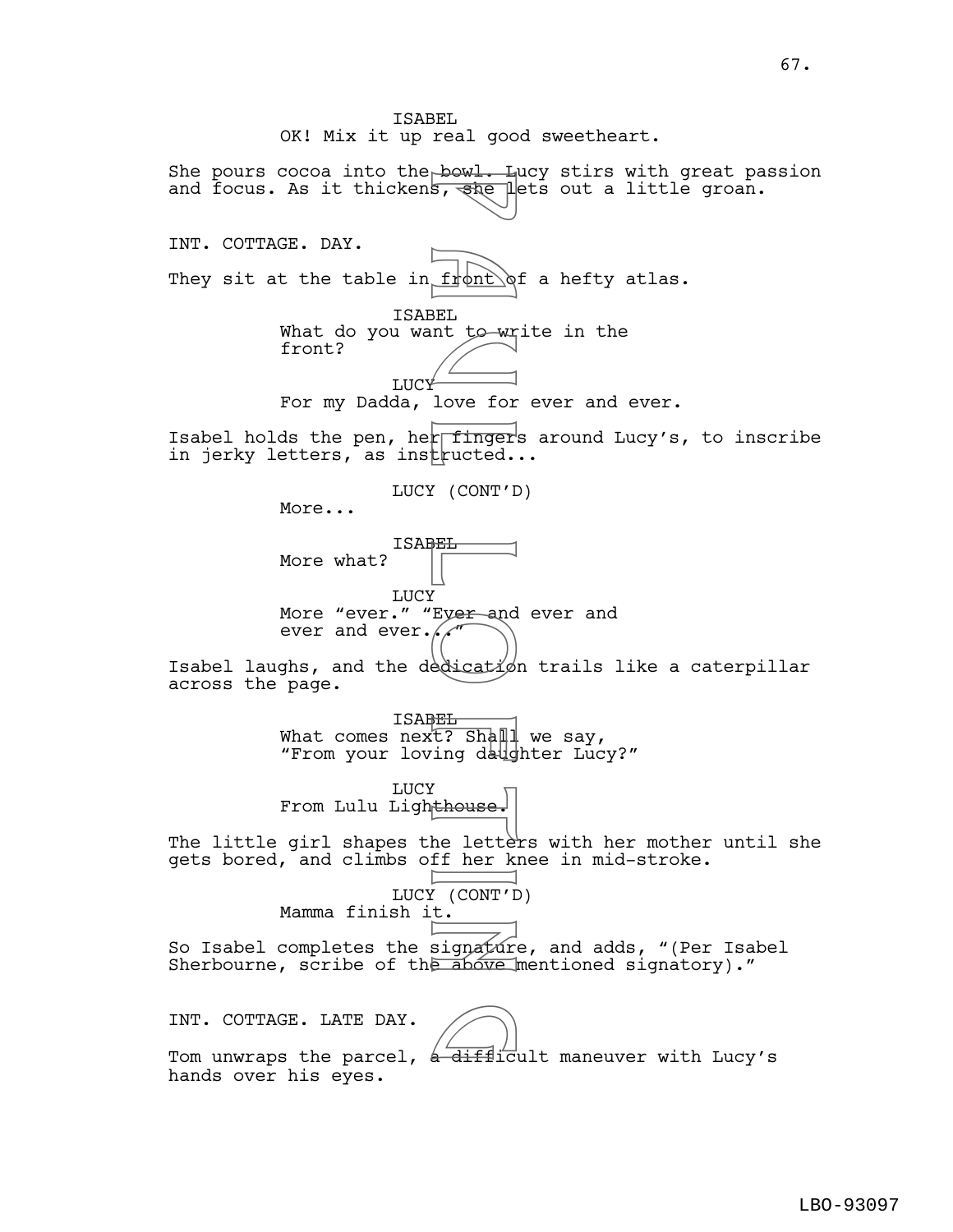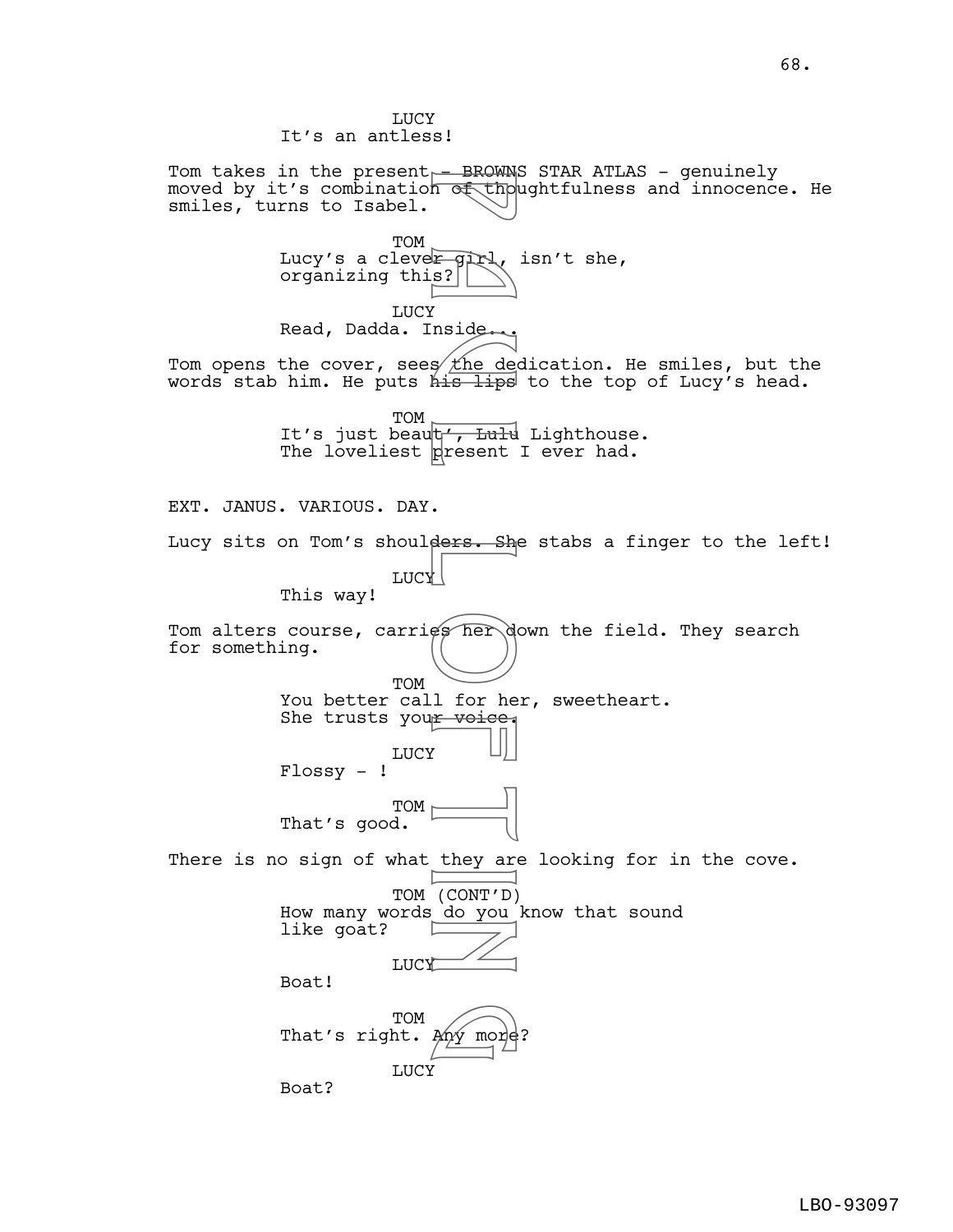TOM (laughs) What do you wear when it's cold? LUCY My jumper. TOM Yes, but what  $\overline{{\mathbb f}{\mathbb G}}$  wear when it's cold that sounds like goat? Starts with a 'kuh' sound... LUCY Coat! He reaches up and tickles  $\overline{her}$  tummy. Then he stops because he sees something. TOM Shhh. Look... down there, Luce... Tom points down to a stray goat wandering near the beach. LUCY Flossie! Let's run, Dadda! TOM Let's not, bunny rabbit. Don't want to scare her away. Let's be quiet - He lifts Lucy high over  $h$ # shoulders and lowers her to the grass. He doesn't notice, at  $f\bar{\psi}$ st, where he is setting her -TOM (CONT'D) You stay here while I go get her. Rope in hand, Tom walks up to the goat. TOM  $(CONT'F)$ Right, Flossie<del>, Come o</del>n, now, no buggering about. Stay still... The goat looks up and trots a few paces away. Tom gives chase and ends up falling on his face a few times. Lucy laughs. It's kind of like watching an old silent comedy. Finally he catches her by the collar and fastens the rope. TOM **(CONT'D)** Got you! He turns to face his daughter, smiling. And in a split second, he is washed over  $\sinh$  shock at what he sees -P a u l L o f t i n ghter,

Lucy is sitting on a slight mound, where the grass grows thick - her real father's grave -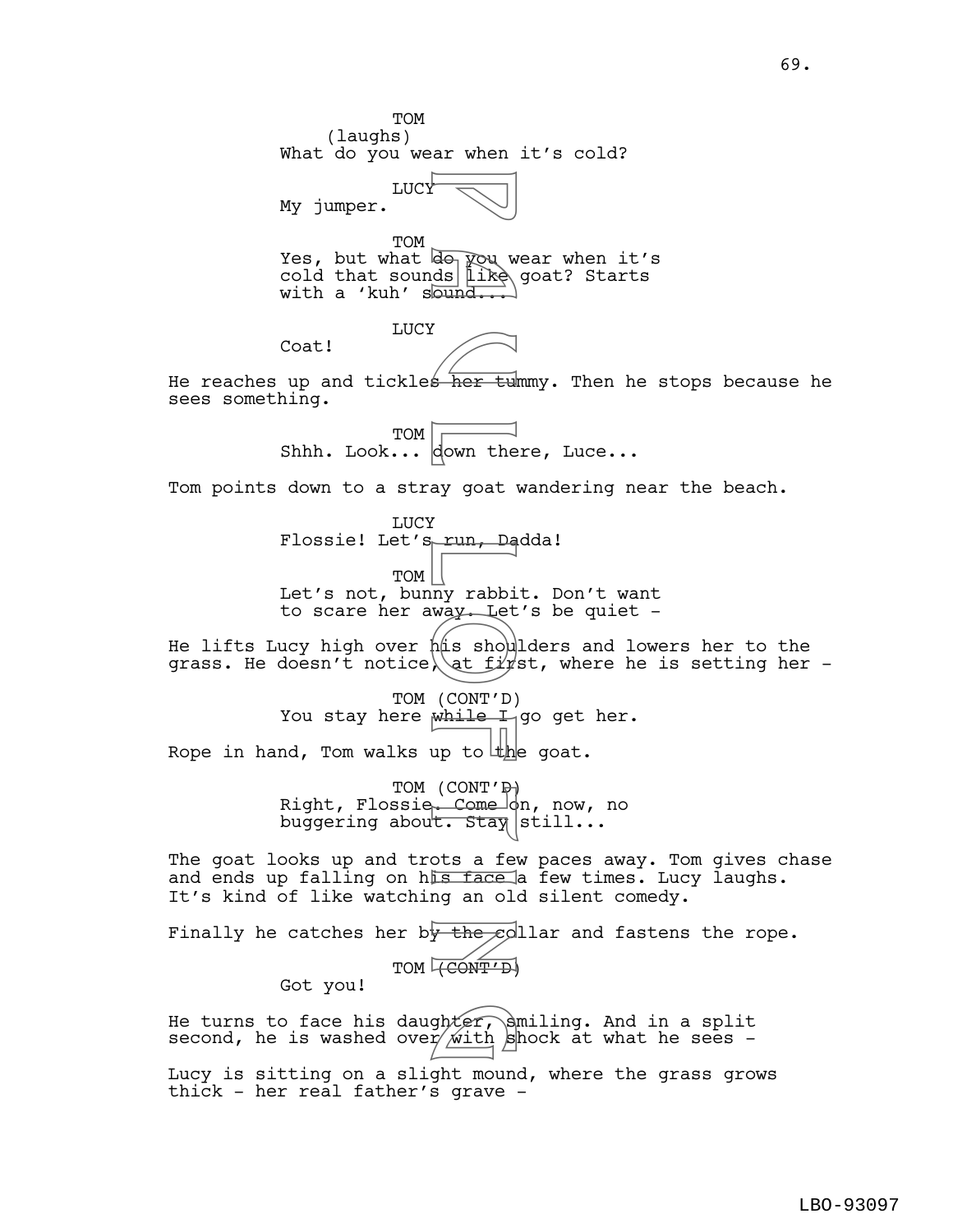TOM (CONT'D) Get away from there, now! Lucy! Off that right now! NOW! Lucy's face puckers and tears opme with the shock - she has never been shouted at before.  $He$  races to pick her up. TOM (CONT'D) Sorry, Lulu. Sorry baby. I didn't mean to scare you. This is just not a good place  $t\overline{b}$  sit, love. He holds her in his arms as she slowly settles down. He looks down at his hands and becomes acutely aware that the hands that now touch her are the hands that heaved her father into the grave. He closes his  $\epsilon$  . Feels a patting on his cheeks. LUCY Dadda! Look at <del>me!</del> He opens his eyes, looks at her in silence. TOM We should take Flossie home... Can you hold the rope? She nods and he wraps it around her hand, carrying her back up the hill on his hip. INT. LIGHTHOUSE. WATCH ROOM. NIGHT. A MESSAGE is received. Tom reads it. "SPECIAL COMMEMORATION -JANUS' 40 YEAR ANNIVERSARY - REQUEST YOUR PRESENCE -" INT. COTTAGE. AFTERNOON. Lucy sits on Isabel's knee and points to the photo album on her lap. She looks at a baby picture of herself - taken at Gutchner's photo studio a few years back. **LUCY** That's me! But I was only little then. Now I'm a big girl. ISABEL You certainly are, sweetie. Who's that? LUCY Mamma's mamma! ISABEL Yes. We call her Grandma. France Control<br>
For CONT'D<br>
Sears Control<br>
P a u l of Thi<br>
P a she with the sit, is a she with<br>
a she hands<br>
A me!<br>
a ther Flossie<br>
P a mound is a big git if was dig git!<br>
Flossie<br>
a baby pic a big git!<br>
Flossie<br>
a big git  $\bigodot$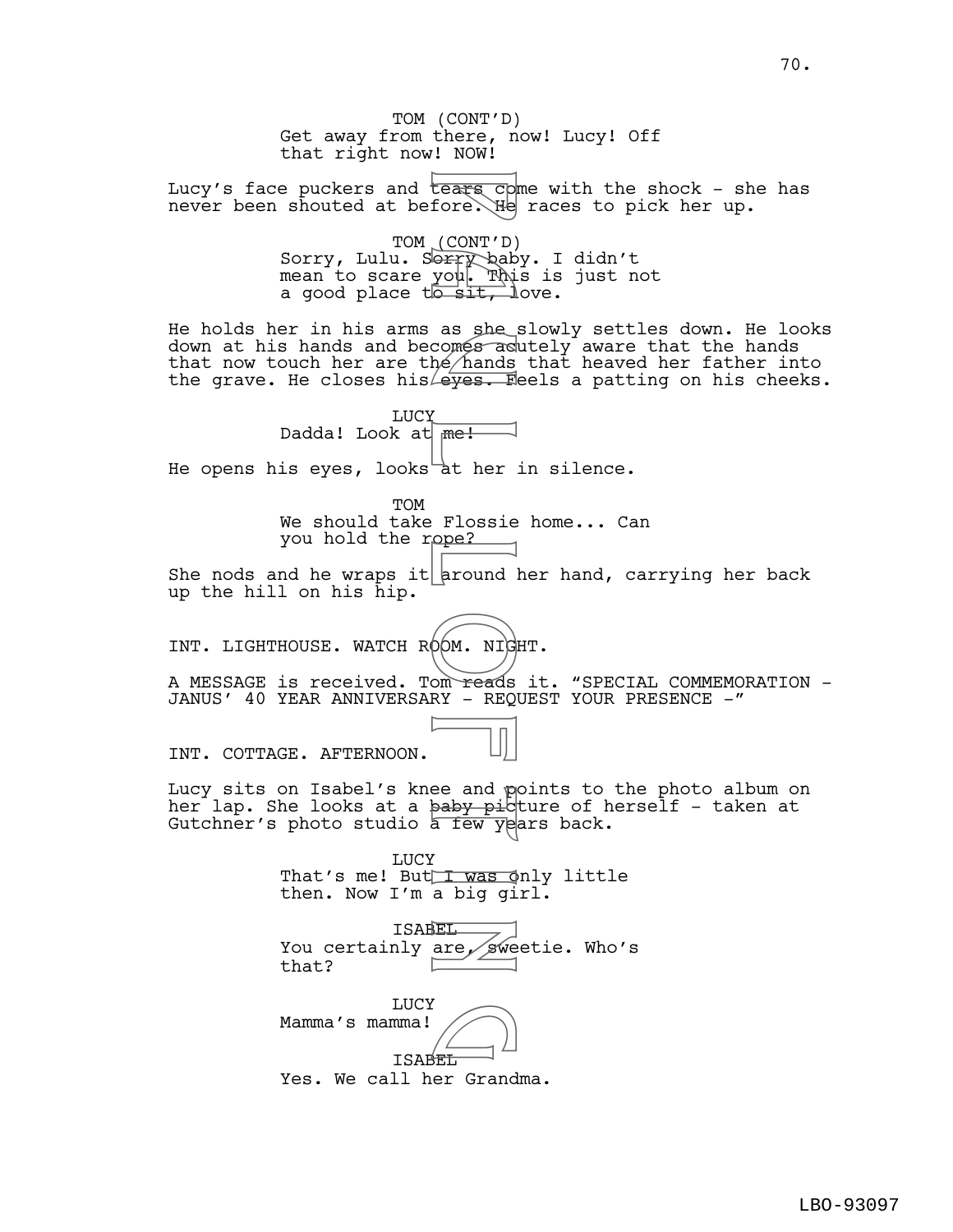IN THE BEDROOM, Tom packs his best, and only, suit. He looks DOWN THE HALLWAY at his wife and child - a child who's face is giving hints of her future self - dark hair rather than the earlier blonde shade<del>, and en</del>quiring eyes, fair skin. The physical realization of her her tage gnaws away at him. ISABEL (O.S.) (CONT'D) She's going to be very excited to see you, I know  $\downarrow \uparrow$ . INT. COTTAGE. BEDROOM. NIGHT. Isabel kisses Tom good-night, blows out her reading candle, and lays next to him in  $\cancel{\phi}$   $\overset{\frown}{\theta}$ . Tom stares at the ceiling... TOM Do you ever wonder what her real mother looks like? ISABEL (horrified) I am her real mother. Silence. TOM You know what I'm saying... Silence. TOM (CONT'D) Don't you think people are going to start to notice? ISABEL Notice what? TOM She doesn't look anything like us. ISABEL Please, Tom. Stop it. TOM Pretty soon, she's going to notice... She kicks off the covers and Leaves Tom alone in the room. EXT/INT. WINDWARD SPIRIT. DAY. Bluey does magic tricks  $f\!\!\not\!\alpha\!\!^{\prime\prime}$  Luc $\psi$  on the deck. He has her in EXT/INT. WINDWARD SPIRIT. DA<del>Y.</del><br>Bluey does magic tricks for Lucy on the deck. He h<br>stitches. Isabel watches too, though she is a bit preoccupied. She looks up at Tom, who sits with Ralph in the Fand en<br>
her her her line<br>
BEL (0.5.<br>
BEL (0.5.<br>
TGHT.<br>
ight, bl.<br>
ped. Tom<br>
mder wha<br>
ike?<br>
BEL<br>
I'm sayi<br>
(CONTP)<br>
K people<br>
EL top it.<br>
DEL top it.<br>
and Zea

bridge - another private conversation.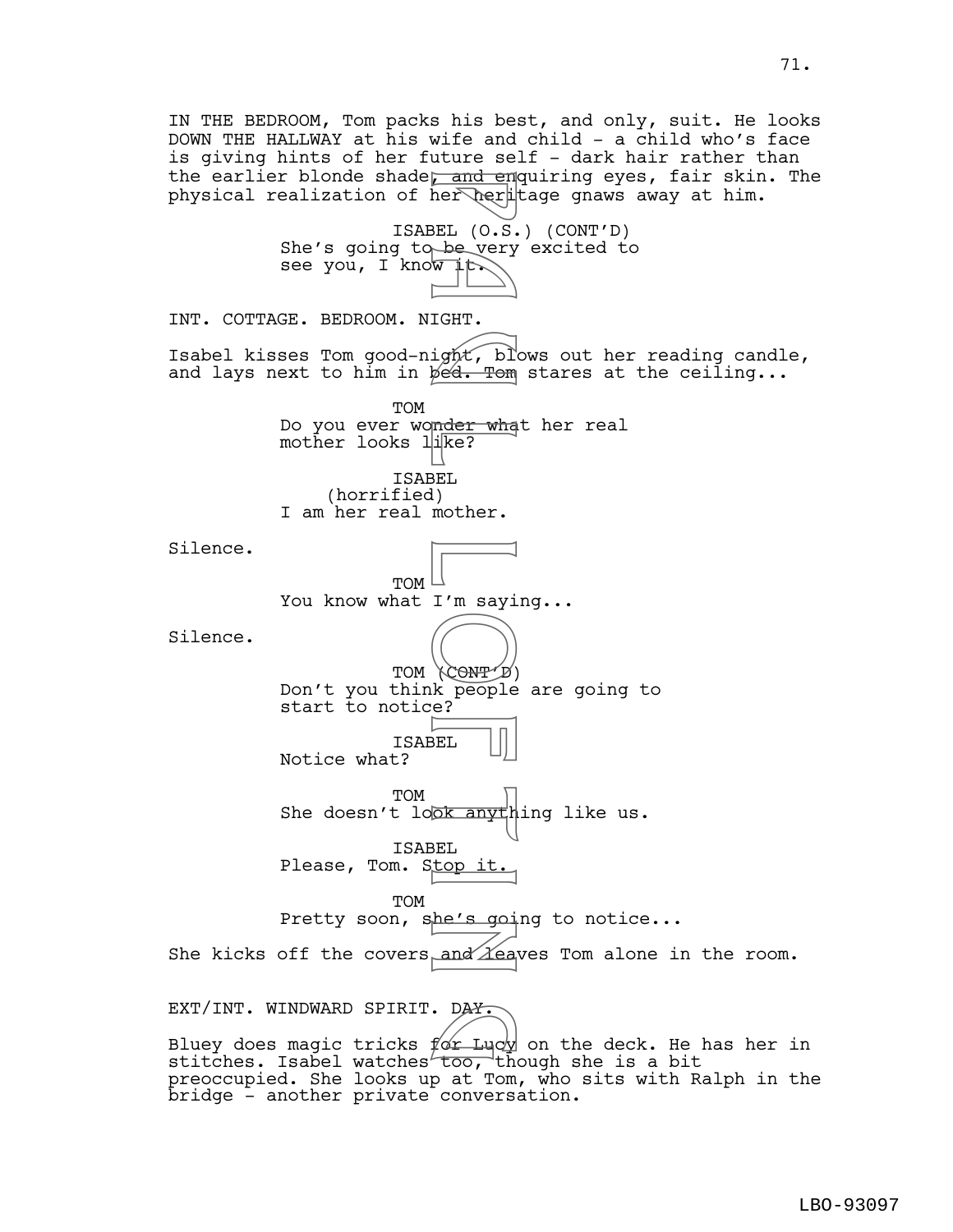INSIDE the BRIDGE. Ralph steers the ship. Tom sits next to him, watching his wife and daughter through the glass.

RALPH Don't stay little forever, do they? Tom doesn't answer - he has a question of his own. For weeks he has been anticipating this moment. He clears his throat. TOM Have you ever.  $\frac{1}{100}$  done anything wrong, Ralph? RALPH (laughs it  $of$ ff) The hell's that supposed to mean? TOM  $\vdash$ I'm talking about... putting something right. RALPH What are you trying to say, Tom? Tom is very still, sensi<del>ng the b</del>odily relief that will follow the unburdening of the truth about Lucy. He's about to speak, but then catches sight of Isabel on the deck - the pain and torment of her miscarriages comes back. TOM I'll never know their names... RALPH Whose names? Tom hesitates, poised on the edge of a chasm. TOM The men I killed. Ralph weighs his response... RALPH Well, that's what you do in a war. Kill or be killed.  $TOM$ The more time **passes**, the madder everything I've done seems. Tom feels pressed into a vice. He struggles for breath,<br>suddenly shaking. suddenly shaking. TOM (CONT'D) I just want to do the right thing, Ralph. H<br>
tle fore<br>
has a que<br>
this mondone<br>
PH<br>
done<br>
PH<br>
rying to<br>
The Letth about<br>
Figure of their<br>
PH<br>
The edge of their<br>
PH<br>
the edge<br>
ed.<br>
PH<br>
the edge of their<br>
PH<br>
the edge of their<br>
PH<br>
the edge of the state of their<br>
PH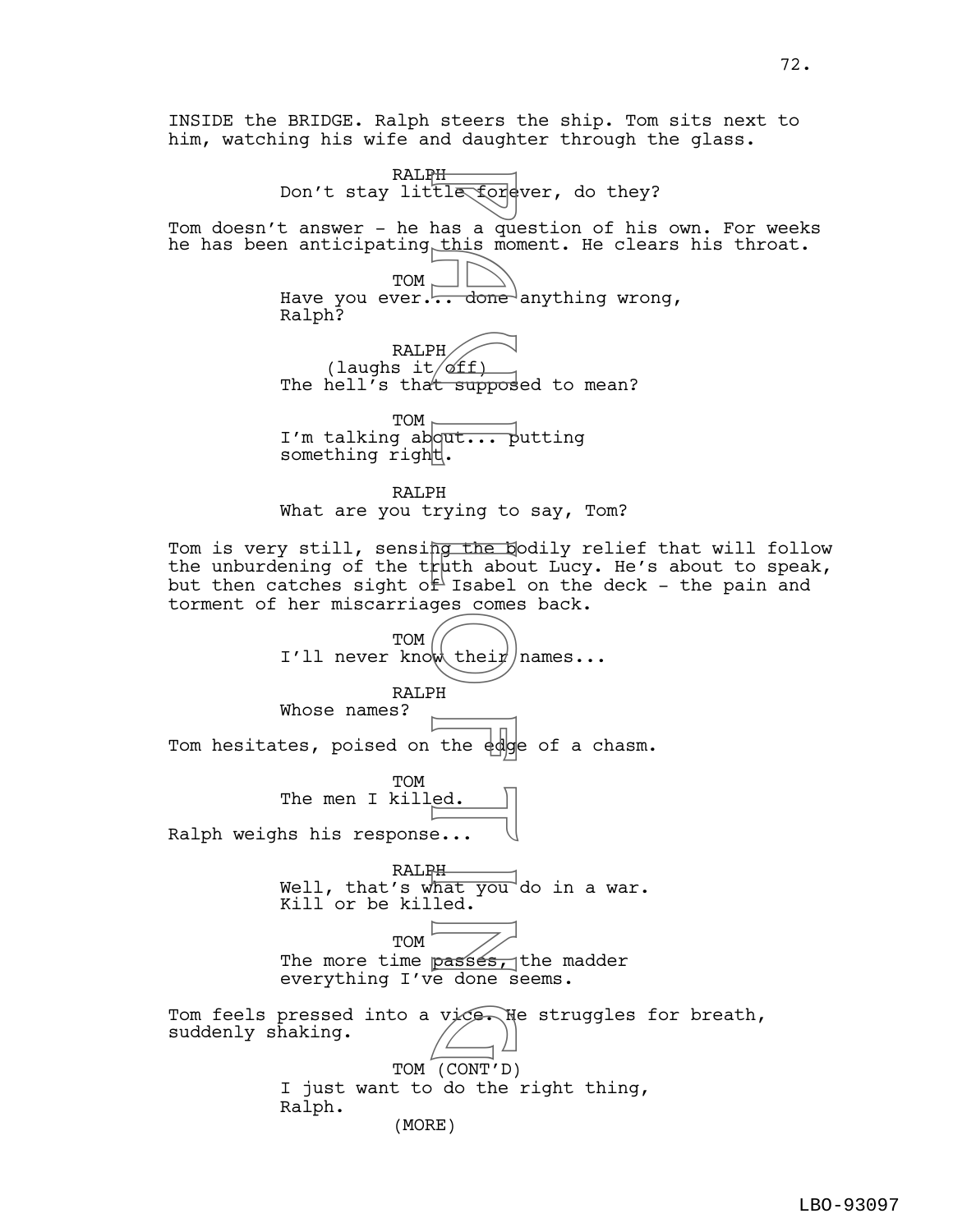Tell me what the right fucking thing to do is! I - I can't stand this! I can't do it anymore. Ralph looks at him with a  $\overline{m}$   $\infty$  of concern and confusion. RALPH Easy does it, son... Right and wrong can be like bloody snakes: so tangled up that you can't  $t$  tell which is which until you've shot ' $em$ -both, and then it's too late. Ralph scrapes at a callus  $\phi$ n his finger.  $RALPH (CONT' D)$ If I had a son, I'd be proud if he turned out hal<del>f as wel</del>l as you. Tom looks ahead at his wife and daughter, silhouetted against the setting sun. INT. CITY HALL. DAY. The Mayor of Partageuse,  $\sqrt{OCK}$  JOHNSON, stands at a podium in mid-speech. JOCK JOHNSON Forty years ago, today, Janus light was first lit.  $\lambda$ nd f $\phi$  forty years it has been a beacon of security in the face of danger, providing a mantle of safety for 30 miles. Tom sits on the stage next to MUNICIPAL ENGINEERS and HARBOR AND LIGHTS EMPLOYEES. He looks out into a crowded hall of people - Isabel sits with her parents, Lucy is on grandpa Bill's knee. She gives a little wave to her daddy - he flutters a few fingers in response... A worker unveils a replica of Janus lighthouse on the table before the podium. Polite applause. JOCK JOHNSON (CONT'D) This model was paid for by our local benefactor, Mr. Septimus Potts. I'm delighted that Mr. Potts and his two charming daughters, Hannah and Gwen, could attend our gathering today. He gestures to Septimus,  $\beta$ ittin $\rho$  in the front row next to his daughters to Septimus, sitting in the front row next to his<br>daughters - Gwen and Hannah. Polite applause from the crowd. TOM (CONT'D) a mix of<br>PH son...R<br>PH son...R<br>cody sna<br>n'itely<br>for 'em<br>s on his<br>s on his<br>F (CONT)<br>F as well<br>f as well<br>if and for beacon<br>of the day<br>nger, pr<br>son beacon<br>of and for beacon<br>nger, pr<br>ty for 3<br>xt to Mullimers are<br>ittle beacon<br>s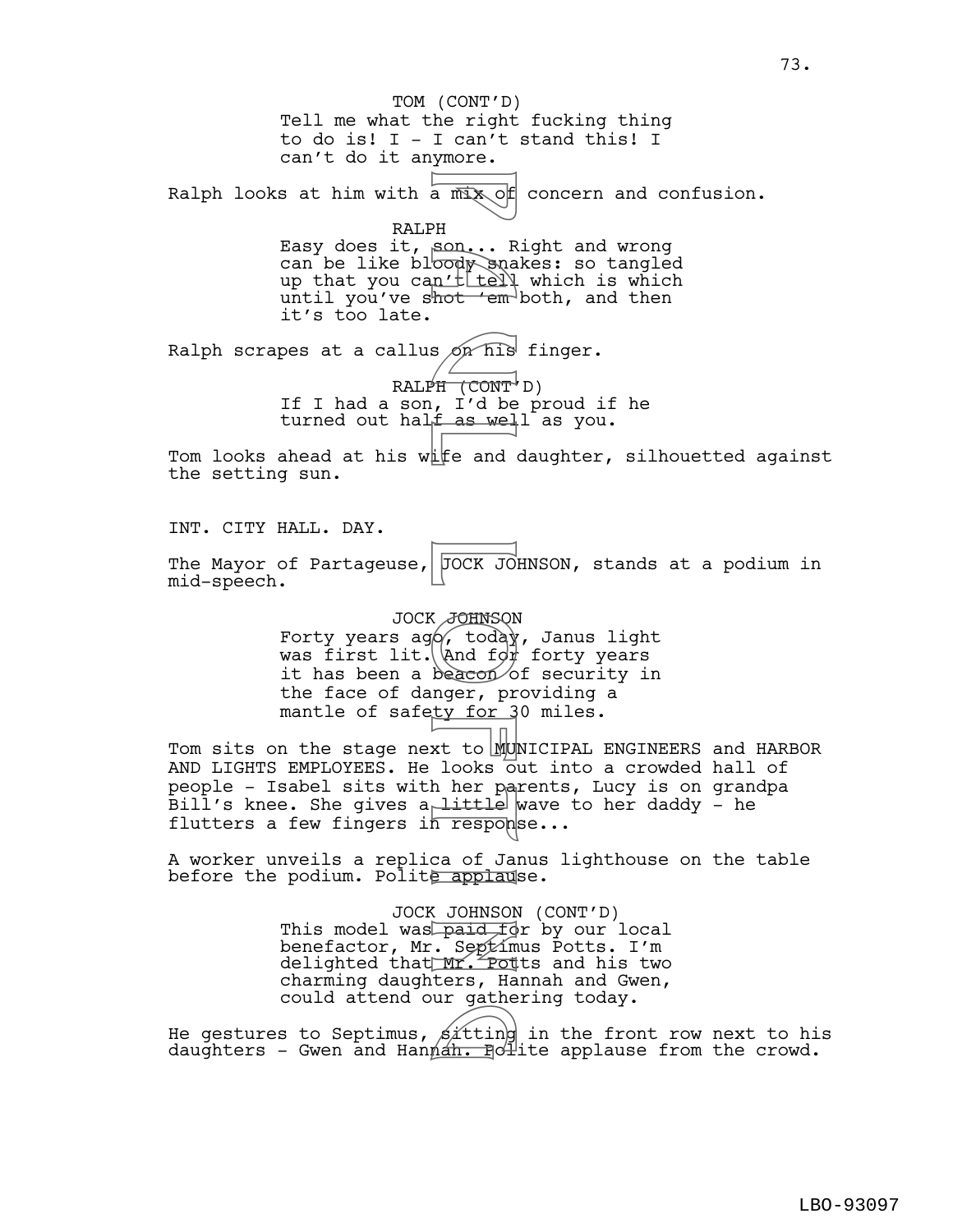It takes a second before Tom recognizes Hannah, with a sick lurch, as the girl from the cemetery. He glances at Isabel, who smiles and applauds with the rest of the audience, unaware.

> JOCK J<del>QI</del>NSON (CONT'D) And, of course we have the honor of having three of the last five lightkeepers here with us on stage including our current keeper, Mr. Thomas Sherbourne. I'm sure Tom would be delighted to say a few words about life on Janus rock today.

Tom freezes. No one mentioned a speech. The audience claps.

JOCK JOHNSON (CONT'D) Up you get, sport.

Tom gets to his feet, heart thudding, and walks to the lectern as if to the gallows.

> TOM I wasn't expecting this.

A smattering of laughter ripples through the audience. He wipes his palms on the sides of his trousers, and grips the lectern for support... Silence.

> TOM (CONT'D) Life on Janus  $t$  oday...

He looks out, makes eye contact with Hannah, then Isabel.

TOM (CONT'D) Janus light was designed by some pretty smart charact $\frac{1}{2}$ s, and built by some pretty brave ones. I just try and do them justice. Keep the light burning... There are dozens of lighthouses all around the coast -Plenty more fellows  $\frac{1}{k}$ ke me, trying to make the ships safe, keeping the light for whoever might need it, even though we'll mostly never see them or know who they are... Can't think what else to say, really<u>. Except</u> you can never tell what the <del>tide's</del> going to bring in from one day t<u>o the ne</u>xt - everything that two oceans fling at us... Fuents of the last of the save of the last of the last of the last of the say and rock tod ioned a unique section of the last lever see in a round like the same of the same of the same of the same of the same of the same o

He turns abruptly to sit down. There's a moderate applause<br>from the bemused audience. from the bemused audience. RALPH You all right, mate?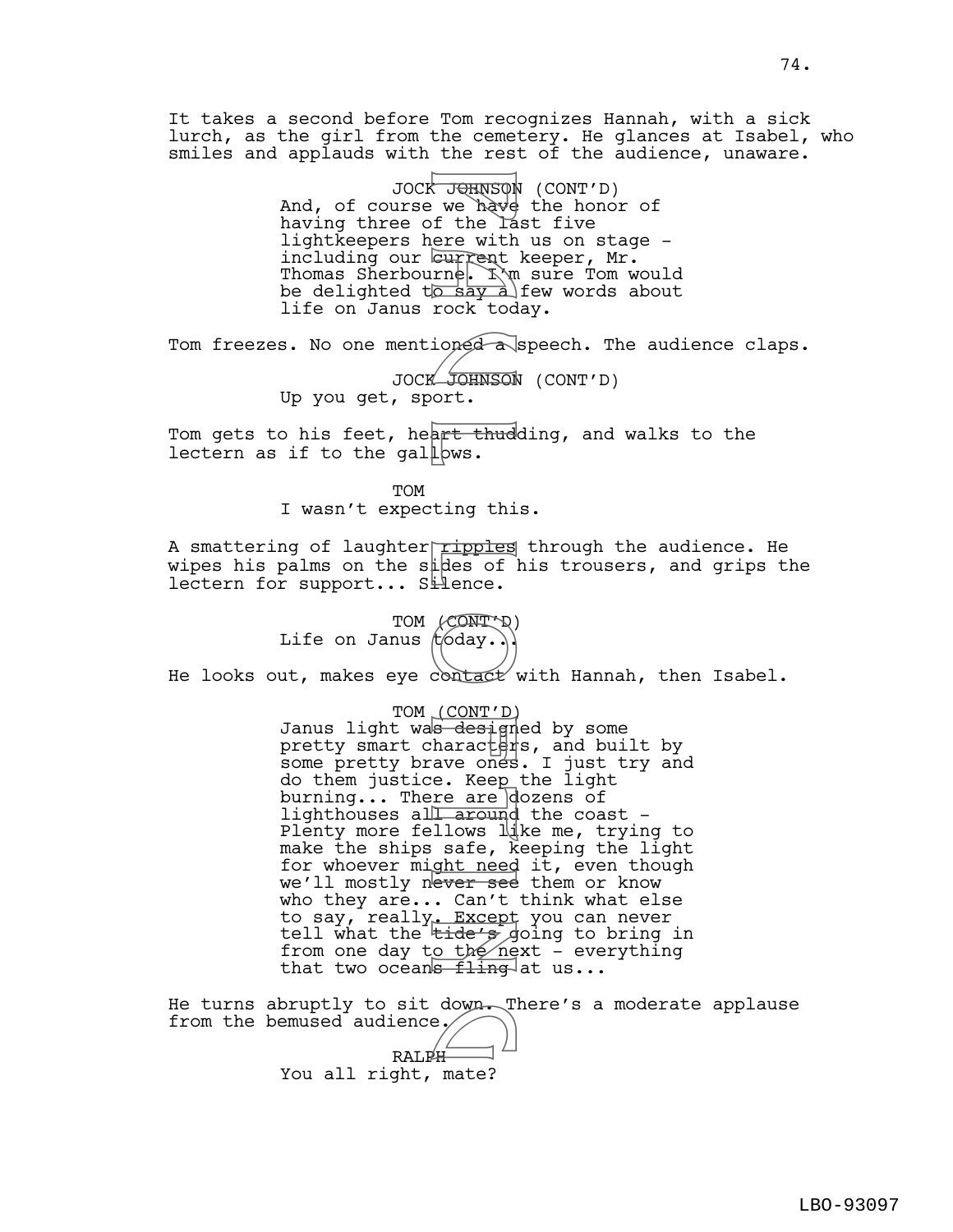TOM Not too keen on surprises... INT. CITY HALL. BANQUET ROOM. EVENING. Tom watches Hannah from across the room - she stands uncomfortably next to her father. He is busy shaking hands with many locals. When BOD Lynch approaches, Hannah walks away from the conversation, seemingly troubled. She walks over near her sister, Gwen, who is being introduced to Isabel and Lucy by Mrs. Hasluck. MRS. *CAPTAIN* HASLUCK Gwen, you know, Isabel Sherbourne, don't you? Gwen hesitates for a moment. MRS. CAPTAIN HASLUCK (CONT'D) *Graysmark*. You'd know her as Isabel Graysmark.  $GWEN$ Of course - I  $k$ now who you are. You're father's the headmaster. ISABEL Yes. Gwen gestures to Hannah a few feet away. GWEN Hannah, did yo<del>u reali</del>ze Mr. Sherbourne who gave  $\frac{1}{h}$ at speech just now is married to Isabel Graysmark? You know, the headmaster's daughter. HANNAH No, I didn't know. The gaunt face slowly turns toward Isabel. ISABEL Hello. HANNAH Nice to meet you. Her eyes dart down to the little girl in her arms - she is instantly disarmed, softened,  $\ln$  awe of the child. GWEN What's your little one's name? ROGM EW<br>across ti<br>across ti<br>across ti<br>ph sister, dealing is internally<br>in the fact of the head is<br>depth in the disable of the disable<br>dead is in gave in the head is<br>a few feeling is<br>a few feeling is in the head is in the h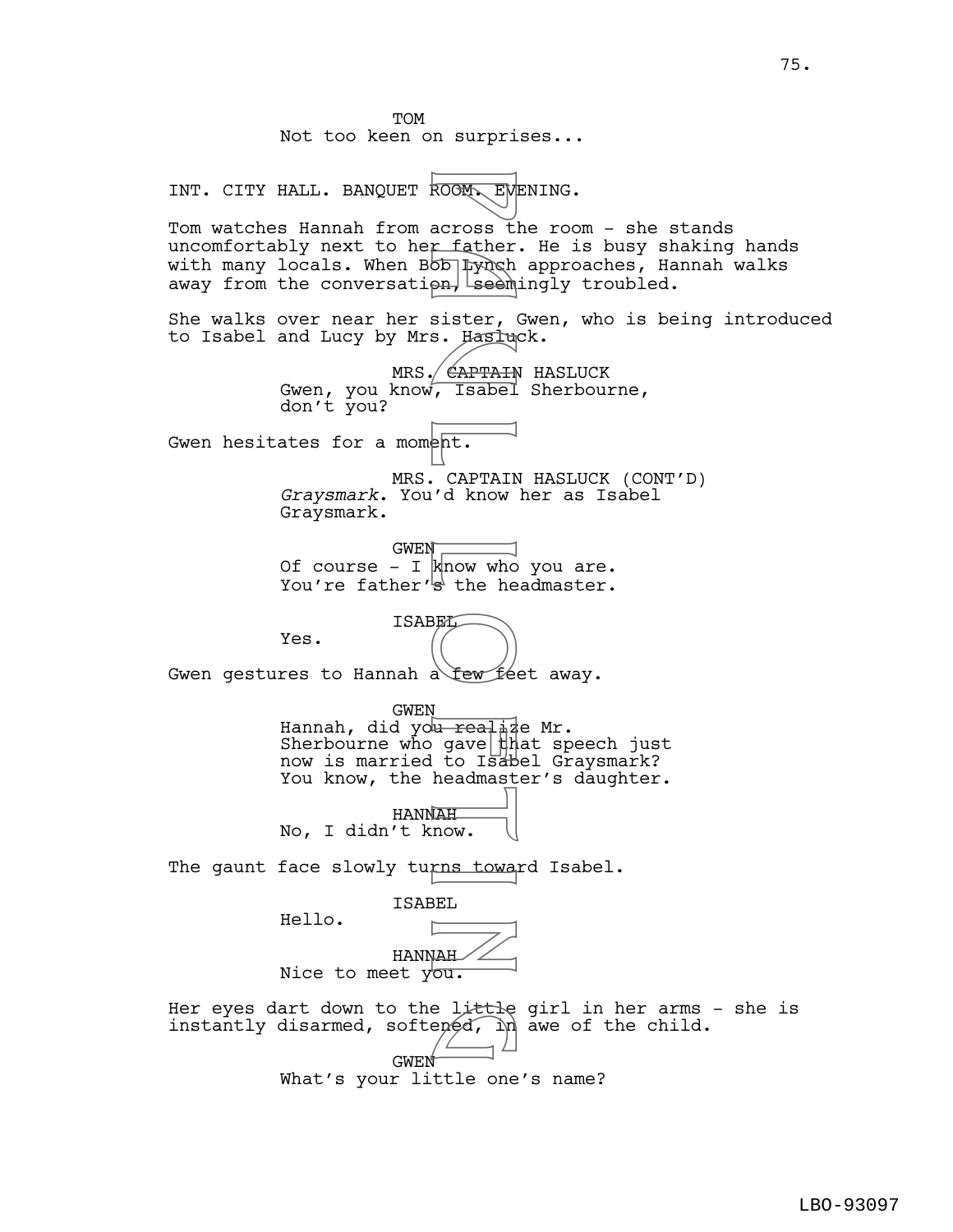ISABEL

Lucy.



Hannah reaches out to touch Lucy's arm.



Lucy is hypnotized by the woman's touch.

Mamma.

Lucy.

LUCY

Both women blink. She turns to Isabel.

LUCY (CONT'D) Mamma, I'm sleepy.

Tom approaches the group. Isabel is relieved to have him interject this awkward social encounter. She holds his arm.

> ISABEL Oh Tom, this is Hannah and Gwen Potts. Their father is responsible for this whole event. This is my husband, Tom.

Hannah finally tears her  $|$  eyes away from the child, looks at Tom directly.

HANNAH You don't remember me, do you? Tom feels sweat bead on his brow.

> TOM I'm sorry...?

HANNAH It was a long time ago now. We met on a boat. It was years ago now...

Tom registers the memory. Isabel looks anxiously from one to the other. HANNAH (CONT'D) Your husband rescued me from a fellow who - well, who was bothering me. On a boat from Sydney. (to Tom) who - well, who was bothering me. On<br>a boat from Sydney.<br>I always wanted to say thank you... When they<br>
e woman's<br>
rns to Is<br>
(CONT't epy.<br>
Is Hannah<br>
ather is<br>
event.<br>
(eyes aw)<br>
MAH<br>
mber me.<br>
(eyes aw)<br>
MAH<br>
mber me.<br>
(eyes aw)<br>
MAH<br>
mber me.<br>
his brown<br>
LIAH<br>
time ago<br>
. Isabel<br>
MAH<br>
time ago<br>
. Isabel<br>
. Isab

for helping me... You were very brave to do it... So, thank you...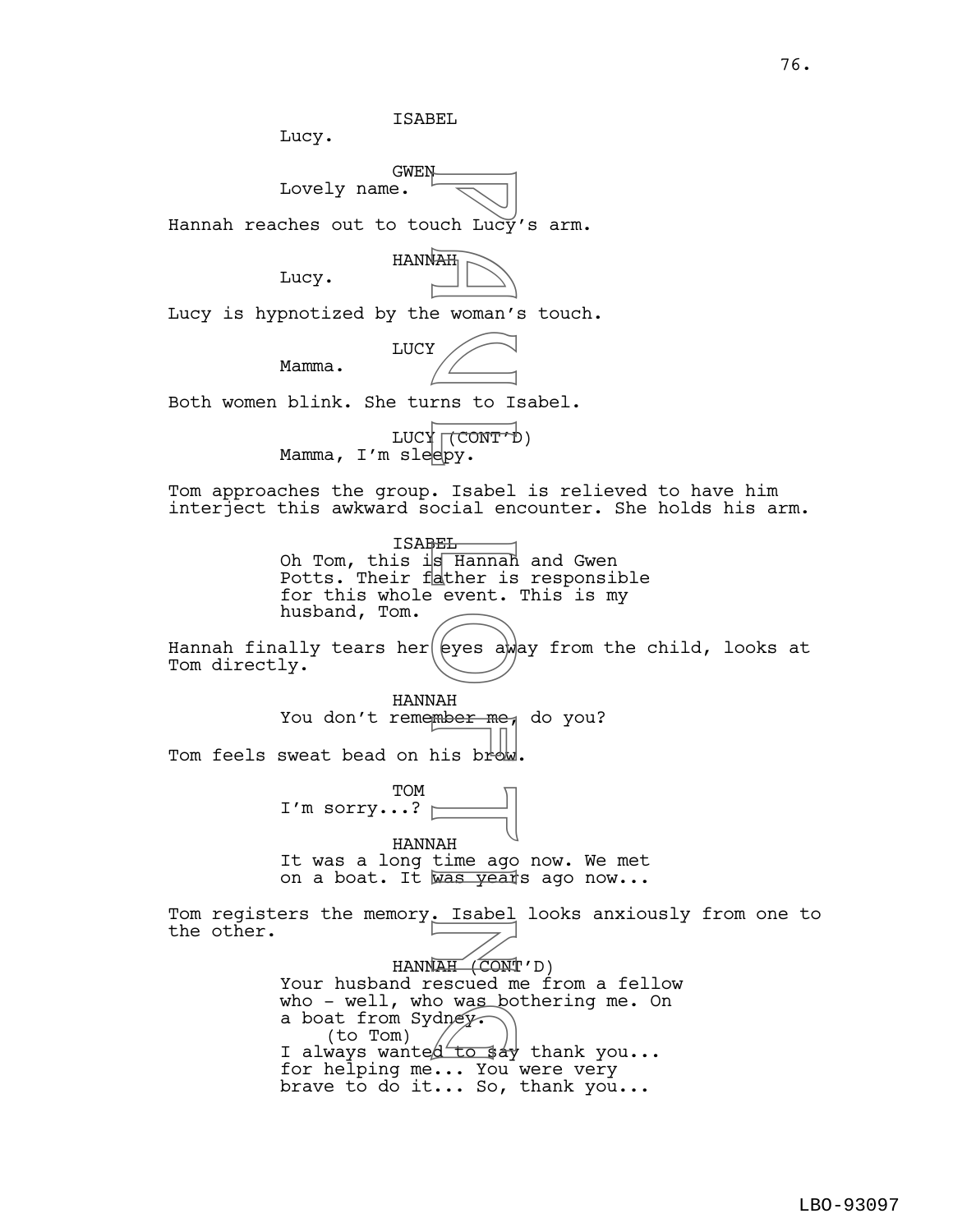TOM No need thanking me. Anyone would have done the same. There is a heavy silence. Lucy holds out her arms to Tom. LUCY Dadda. The child puts her arms around his neck, climbs onto him resting her head against his chest. She listens to the drumbeat of his heart. LUCY (CONT'D) I can hear your heart beating Dadda. Laughter. There is an awkward moment between the adults. Isabel looks to Tom - wonders what else he's hiding. HANNAH I liked what you said, earlier, about the light being there for whoever needed it. (takes a moment) Could I ask you something, Mr. Sherbourne? TOM (filled with dread) What's that? HANNAH Do ships ever reseue people far out to sea? Have you ever heard of boats being picked up? Survivors taken to the other side of the world, perhaps? I was just wondering whether you'd ever come across stories... TOM (clearing  $\frac{1}{2}$  throat) When it comes to the bcean, anything's possible, I suppose. HANNAH I see... thank you. (turns to Gwen) I think I'm ready for home. Will you say goodby<del>e tó dad</del> for me? I don't want to interrupt him. (to Tom and Isabel) Excuse me... Excuse me...<br>She is about to leave when Lucy gives her a little wave. LUCY Bye-bye... P a round<br>
P a visible of this chemical and this chemical contract<br>
P a meant<br>
P a said, g there<br>
NAH ou said, g there<br>
need in a someth<br>
P a survior the dering<br>
P survior the dering<br>
P survior the dering<br>
P to dering<br>
P t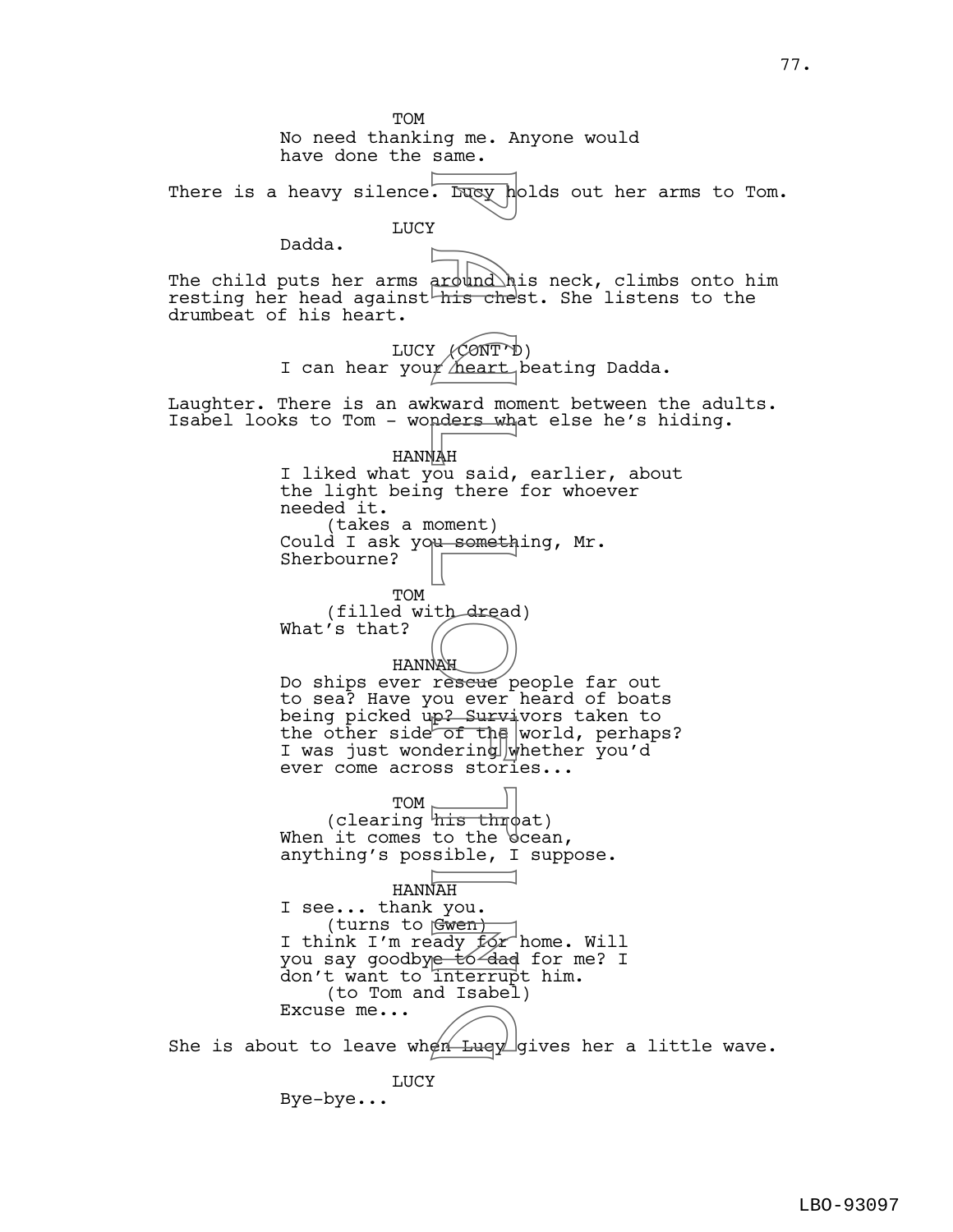HANNAH

Bye-bye. Hannah tries to smile, however, she can't hold back tears. HANNAH (CONT'D) You have a very lovely daughter. Excuse me... She hurries through the  $d$ o $\phi$ r. GWEN So sorry about that... She had a terrible tragedy  $\alpha$  few years ago. Family lost at  $\beta$ éa - her husband, and a daughter who would have been you're girl's age by now. She's always asking that sort of thing. Seeing little ones sets her off... I'd better go and  $\vert$ see she's all right. Lovely meeting you both. She hurries off, after her sister. Tom and Isabel are left alone with Lucy. They are shell shocked. Tom looks at Isabel, sees the realization, the panic, the fear build in her eyes. She hurries through the  $\epsilon$  rowd. INT. CITY HALL. BATHROOM, CONTINUOUS. Isabel retches violently  $\gtrsim$  GECKO clinging to the wall watches her in silence. INT. GRAYSMARKS HOME. NIGHT. Isabel sleeps in bed. Her mother closes the door to her room and rejoins Tom and Bill in the lounge. VIOLET Don't know what came dver her... Do you think it was the food? BILL We all ate it. I'm sure it's just sheer exhaustion. She doesn't really get a break on the island, does she now?  $\square$ Tom stays silent - not going to take the bait. INT. GRAYSMARKS HOME. BEDROOM. MORNING. OUTSIDE THE WINDOW, Lucy plays with a tea set in the grass. Wever,<br>
WAH (CONT)<br>
Wever,<br>
Wever,<br>
NAH (CONT)<br>
Vever,<br>
NAH (CONT)<br>
N<br>
Wever,<br>
Wever,<br>
Wever,<br>
Wever,<br>
P a shere in the panic,<br>
CONT)<br>
N<br>
CONT)<br>
A GECK<br>
A GECK<br>
A GECK<br>
A GECK<br>
CONT)<br>
A GECK<br>
A GECK<br>
A GECK<br>
A GECK<br>
A GECK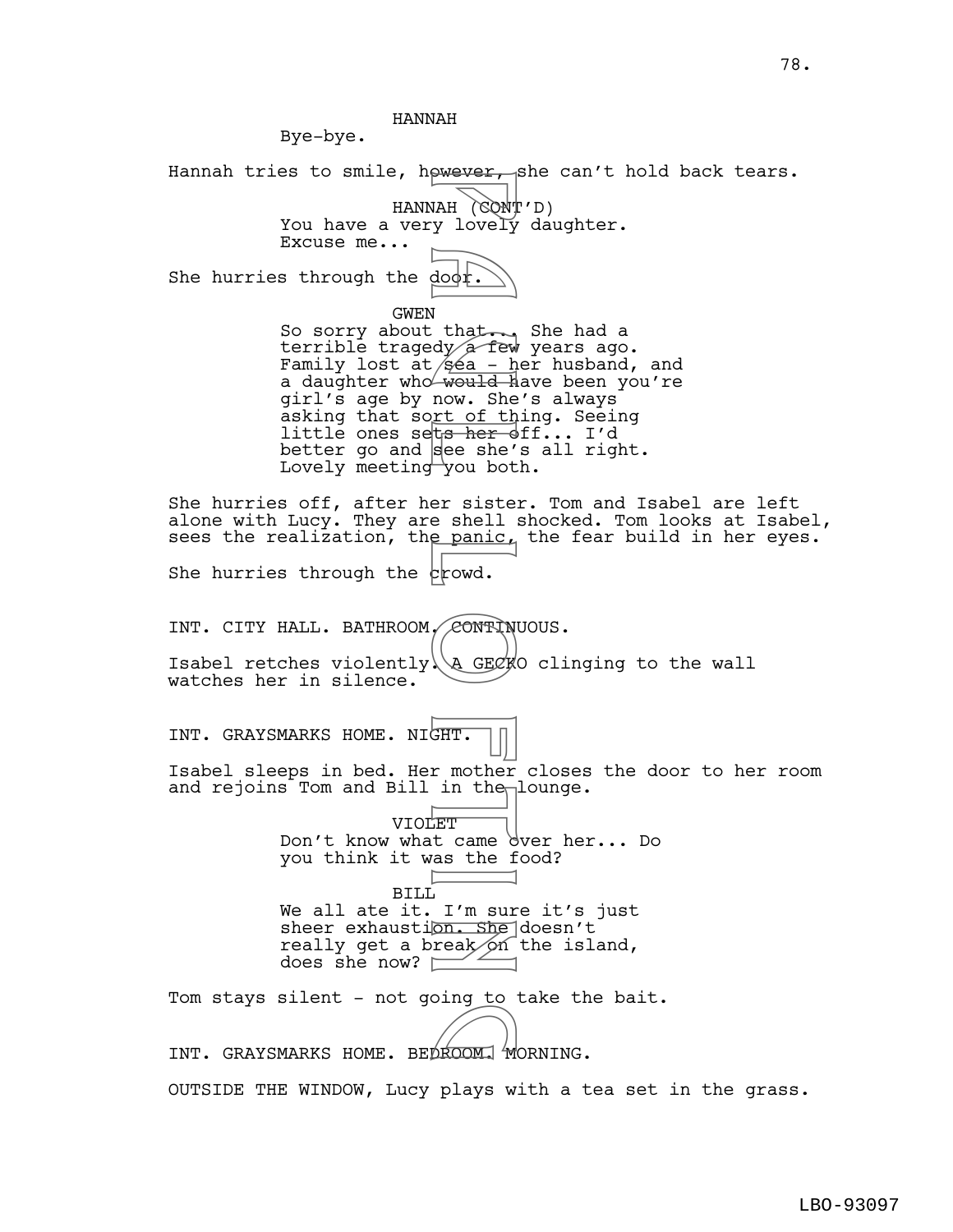INSIDE, Tom sits on the bed next to Isabel. He gently wakes her up. Whispers...

Isabel.

She opens her eyes, won't look at him directly.

TOM  $\Box$ 

TOM **(CONT**VD) Izz. We have to tell people, now.

Her eyes fill with tears.

TOM (CONT'D) ...It's over.

She covers her face with her forearm, overcome with emotion.

ISABEL It's too late.

Tom tries, unsuccessfully, to pry her arm away. She rolls to her side, attempting to disappear completely.

 $TOM$ You saw her today. You saw what we've done to her... We can't let it go on. Sweatheart, we can't  $-$  we can't do it anymore - we have to do what's right. ISABEL (lashes out) t look a<br>
(CONTTD)<br>
. (CONTTD)<br>
her for the limit of the form of the state of the limit<br>
what's revertod we can't -<br>
ave to day. You we can't -<br>
what's revertod by<br>
MIGHT. bed, state erience eeries<br>
from clang<br>
n clang

We have to do what's right - for Lucy. Not you. Not me. Not *her*. But for Lucy.

Tom and Isabel stare into each  $b$ ther's eyes - stalemate.

INT. CLAPBOARD COTTAGE. NIGHT.

Hannah lays awake in her bed, staring at the ceiling...

She HEARS - the groan of the hinges on the letter-box. She LOOKS - at the clock, whose eerie numerals signal three a.m.

She creeps out of bed, peers  $f$  and the doorway - nothing. Again, she hears the iron clang of the box, this time caught by the breeze.

EXT. CLAPBOARD COTTAGE. NIGHT.

EXT. CLAPBOARD COTTAGE. NIGHT.<br>With a storm lantern ligh<del>ting </del>her way, she ventures through the front door, careful not to wake her sister. Her pale feet make no sound on the path.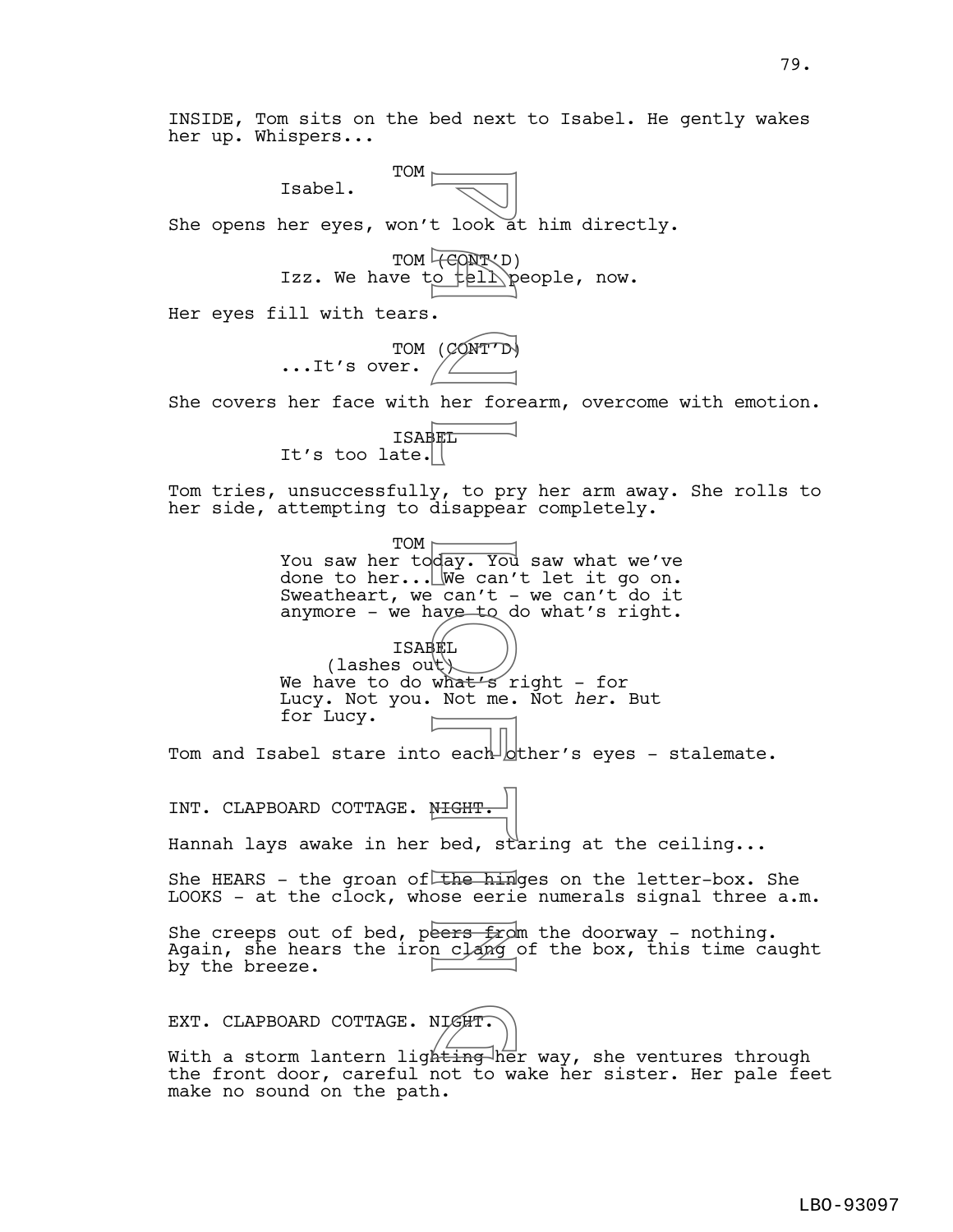The door to the letter-box swings gently back and forth, giving glimpses of a shape inside. She holds the lantern closer and the outline of a small oblong emerges - a parcel. She pulls it out - it's  $\overline{\text{host\_much}}$  bigger than her hand, wrapped in brown paper. It makes a rattling noise. INT. CLAPBOARD COTTAGE. BEDROOM. NIGHT. The package is addressed to her. She uses her sewing scissors to cut the string and open it -- It's the silver rattle. The same one her father gave to his granddaughter many years *ago.* Beneath the rattle is a note: "*She is safe. She is loved & cared for. Please pray for me.*" HANNAH Gwen! Gwen, qualck! She hammers on her sister's door. HANNAH (CONT'D) Look at this! She's alive! Grace is alive. I knew  $\mathbf{I}$ Gwen stumbles from her room, groggy, ready to hear another outlandish story. Hannah hands her the rattle, the note. Back to the wall, she slides  $t$  the ground, weeping and laughing. HANNAH (CONT'D) I told you... She's alive... Grace is alive... she's alive... Gwen touches the rattle as though it were an egg that might hatch a monster. EXT. JANUS. JETTY. LATE MORNING. Bill and Violet both have tears in their eyes as they watch the boat cast off. Deflated, Bill turns away. EXT. WINDWARD SPIRIT. LATE MORNING. CONTINUOUS. Tom and Isabel watch the shore fall away from them. They argue, each with opposin<del>g views </del>on what is "right" and what is "wrong." We see Tom's anger come out. Isabel walks away. INT. WINDWARD SPIRIT. CONTROL ROOM. LATE MORNING. CONTINUOUS. Bluey and Ralph watch the episode from high above in the control room. Not much<br>BEBROOM.<br>BEBROOM.<br>BEBROOM.<br>Leo her.<br>490. Bel<br>ed & car.<br>dago. Bel<br>ed & car.<br>MAH (CONT She's alived it!<br>oom, groom.<br>hands he groom.<br>Leo hands he groom.<br>Leo hands he groom.<br>Leo hands he groom.<br>Leo hands he groom.<br>Leo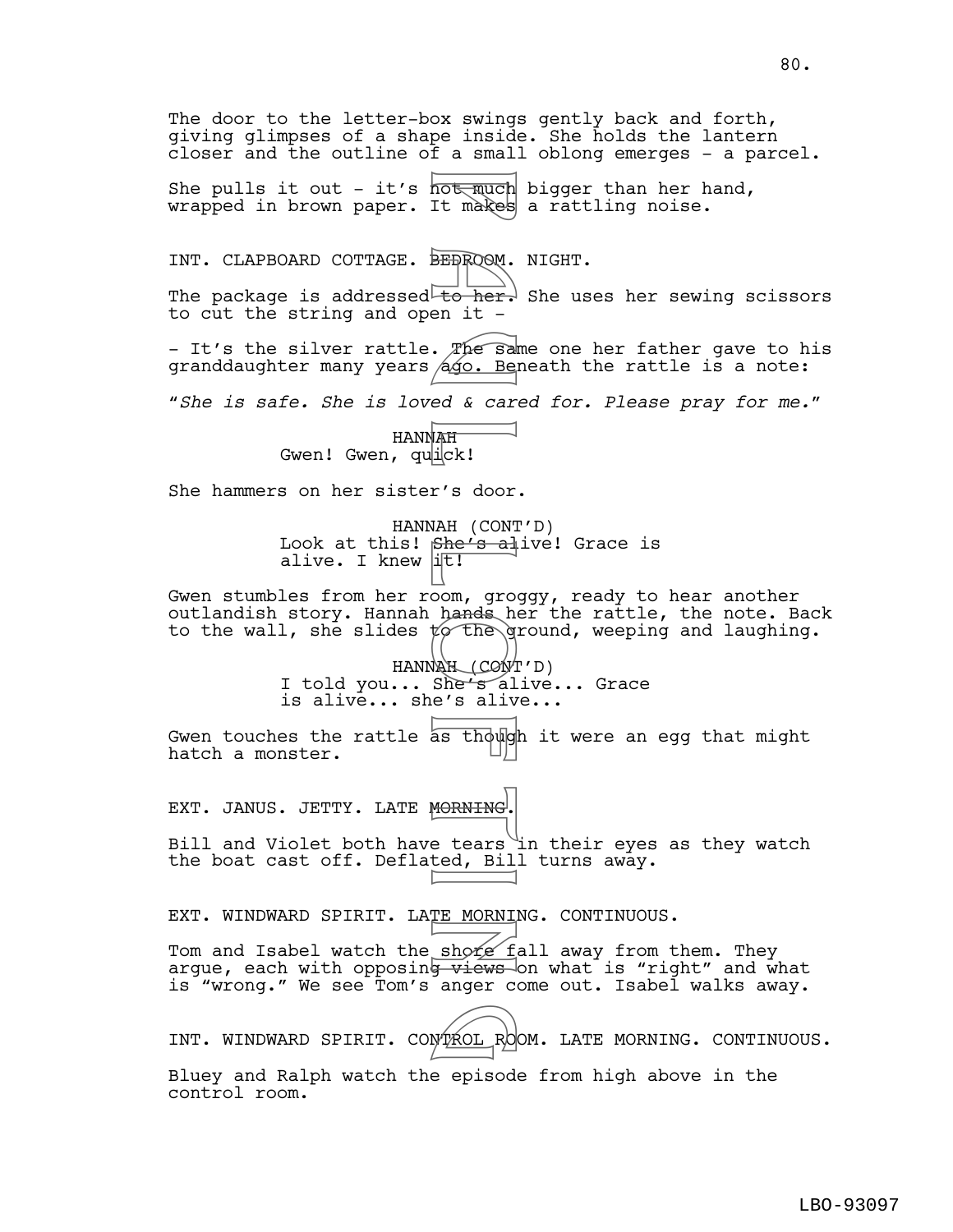BLUEY Cripes, things seem a bit frosty between them.  $RALPH =$ Piece of free advice, Blue - never try and work out what's going on in someone else's marriage. Bluey takes the advice to  $h$  $\phi$ art) gets back to work. INT. POLICE STATION. MORNING. Septimus stands before Sergeant Knuckey's desk, chin up, chest out, like a prizefighter. Hannah and Gwen sit. SERGEANT KNUCKEY Mr. Potts, we're not for a minute doubting you can recognize your own purchases. But<sup>-</sup>I'm sure you'll appreciate that it doesn't prove the child's alive. **SEPTIMUS** You must inves<mark>tigate i</mark>t! Why would someone have waited until now to hand it in? In the middle of the night? Not tried to claim the reward? SERGEANT KNUCKEY All due respect but how the bloody hell would I know? **SEPTIMUS** That's enough  $\sigma f$  than language, thank you very much - there  $|$  are ladies present! SERGEANT KNUCKEY I apologize...<del>UWe wil</del>l be investigating, I can dssure you. SEPTIMUS How exactly? INT. GUTCHER'S PHOTOGRAPHIC STUDIO. FRONT OF SHOP. DAY. CONSTABLE LYNCH stands at the counter and pulls the silver rattle from a felt bag. BERNIE GUTCHER BERNIF GUTCHER<br>Since when have you been interested in babies? PH advicert<br>
ut what marriag<br>
o heart,<br>
NING<br>
o heart,<br>
present PH and alle in the start of the start of the start of the start of the start of the start of the start of the start of the start of the start of the start of

81.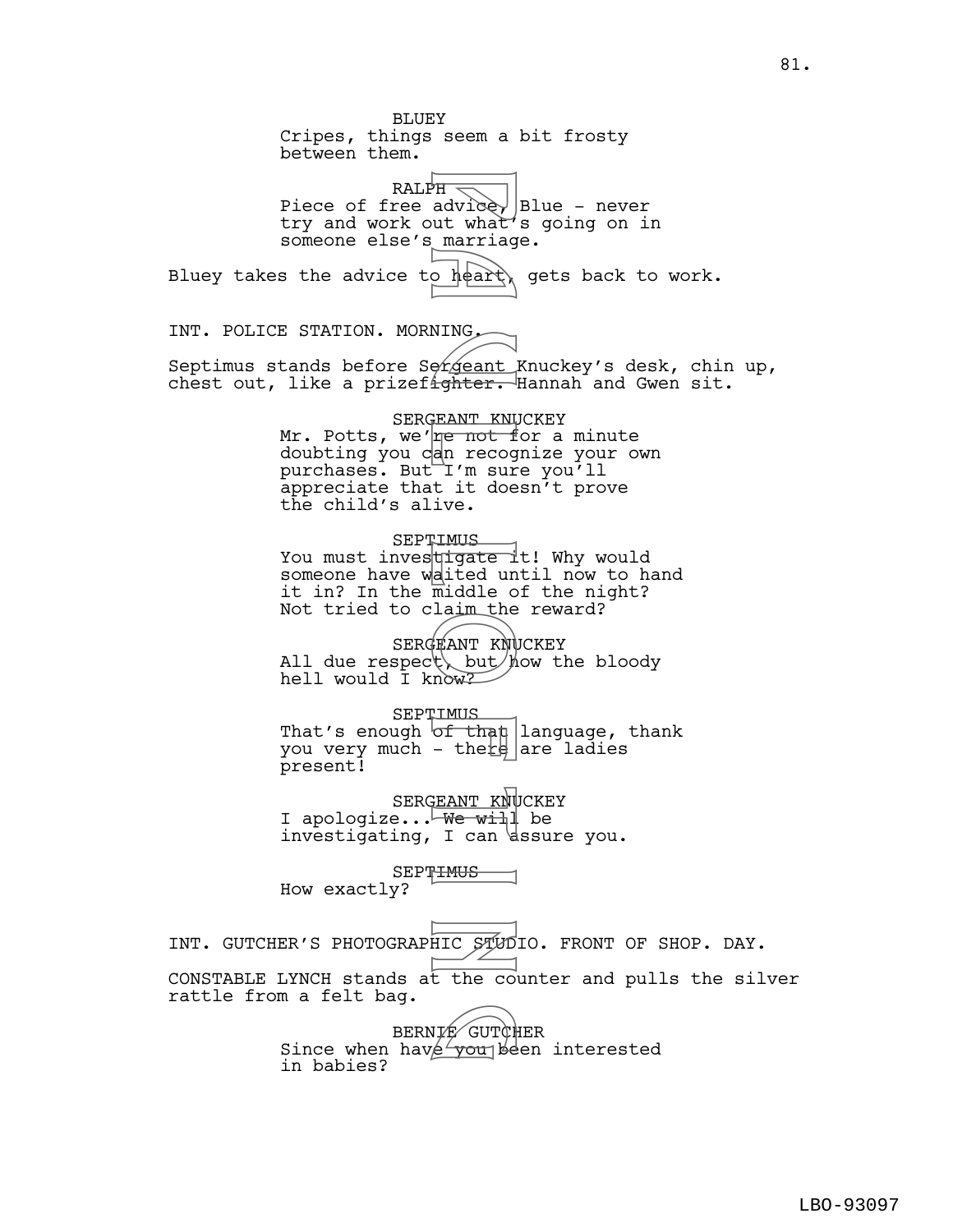## CONSTABLE LYNCH Since it was about evidence.

INT. GUTCHER'S PHOTOGRAPHIC STUDIO. BACK OF SHOP. DAY.

While Bernie sets up his shot, Lynch look around the studio at some of Gutchner's past work - portraits of the local football team, Harry Garstone and his mother, and Bill and Violet Graysmark with their daughter and granddaughter.

A FLASHCUBE POPS.

EXT. POLICE STATION. DAY.

The photograph, showing the rattle next to a ruler for scale, is pinned to the notice-board outside the police station. Beside it is a notice from Septimus Potts, announcing that the reward for information leading to the safe return of his granddaughter now stands at *three* thousand guineas. FITE STUD shot, L.<br>
st work<br>
st work<br>
stone and dawgled<br>
ein dawgled<br>
the ratt dawgled<br>
om septh<br>
om leading by the septh<br>
om leading by THE MATCH ROC<br>
stranged in three<br>
standard stranged in the sheaf of the kine<br>
corrace

Bluey, who had been passing by the police station, is stopped in his tracks - STARING AT THE RATTLE - moment of recognition -

INT. JANUS. LIGHTHOUSE. WATCH ROOM. DAY.

At first, Tom thinks he's imagining the shape of the *Windward Spirit* as it approaches. He gets out his binoculars to SEE IT - lashed over rough waters. Dread crawls up Tom's spine -

INT/EXT. JANUS. KEEPER'S COTTAGE. DAY.

Lucy plays in the long grass behind the cottage.

Isabel watches her through the kitchen window. She hears Tom's voice *calling out*, she turns and sees him come inside he's out of breath.

> **TOM** Store boat's coming. Where's Lucy?

ISABEL She's playing... She looks toward the ocean. Sees the ship - getting closer.

> ISABEL (CONT'D) Why's the boat coming? It's only<br>been a week...<br>into ber a minorial recksping been a week...

Tom looks into her – a moment of reckoning.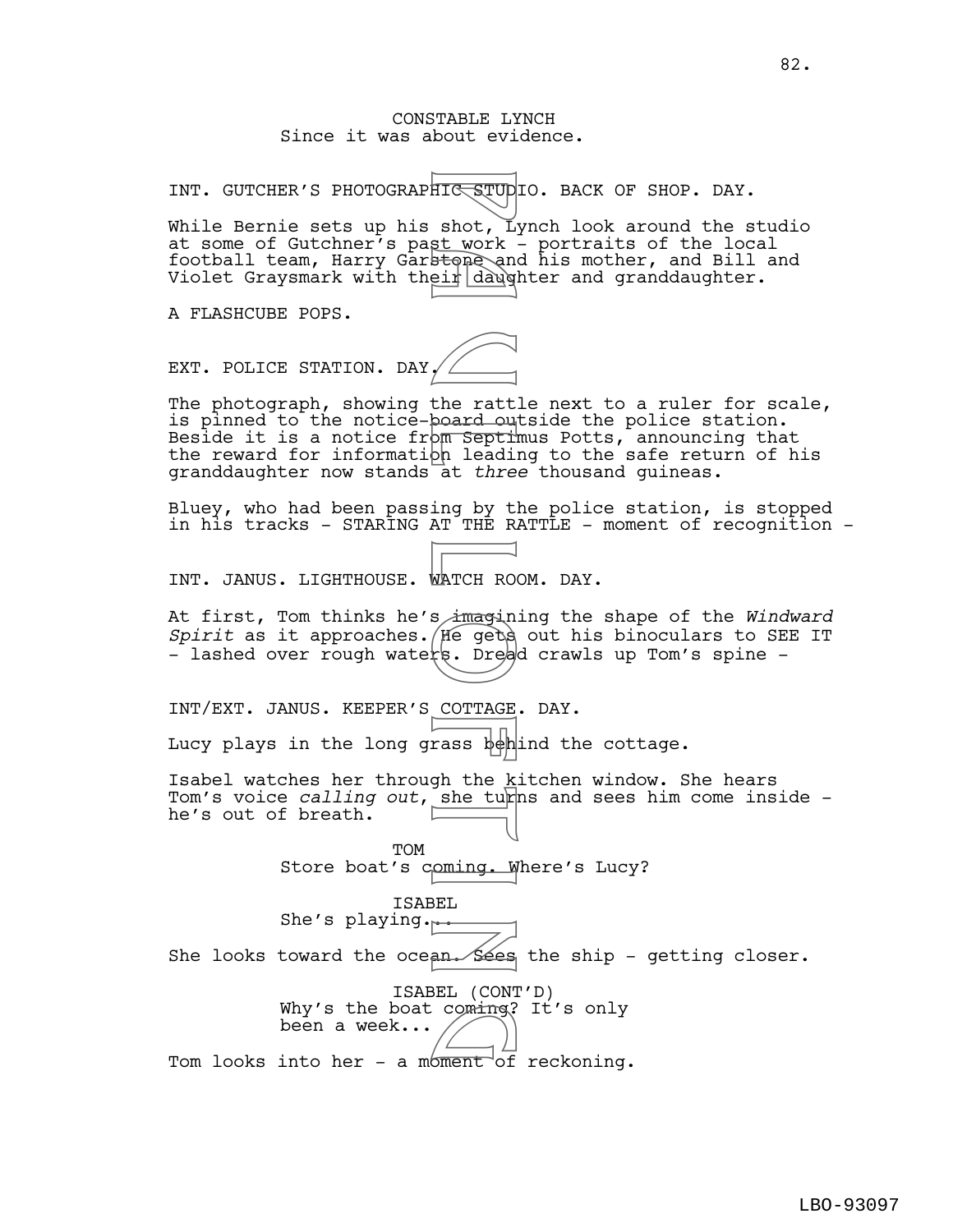Her eyes fill with terror. She backs away toward the wall. He clasps her arms, pulls her close to him...

TOM Do what I say an<del>d you</del>'ll be OK. I'll tell them it was me $\sim$  all right? That it was all my idea - and I forced you to go along with it. Isabel!? ISABEL (in denial $\overline{+}$ What are you talking about? TOM Isabel. I need  $\frac{1}{10}$  to listen to me. As long as you  $\frac{1}{90}$  along with that story no one will touch you... you'll be safe. Understand? I'll protect you. I  $\boxed{\text{promise}} \dots$ Realization sinking in - she bunches her hair in her fists. ISABEL What have you done? TOM I had to do something. She wriggles out of his grip and launches at him, her fists pounding his chest, his face. ISABEL You might as well have *killed* me! Tom stands, absorbing the words that hurt more than the repeated blows. He searches her face for some hint of her love, but she is full of icy  $\text{tuky.}$  She retreats the bedroom. EXT. JANUS. JETTY. SOME TIME LATER. The swell is treacherous - it takes all Ralph's skill of to dock without smashing the jetty. Tom makes his way down the slope to the boat, nods to Ralph. Ralph just looks down. Neville Whittnish emerges from the boat, followed by THREE POLICEMEN - Knuckey, Garstone, and SERGEANT SPRAGG. SERGEANT SPRAGG Thomas Edward Sherbourne? **TOM** That's right. and you<br>
as me, a<br>
idea - a<br>
idea - it is in the set of the set of the set of the set of the set of the set of the set of the set of the set of the set of the set of the set of the set of the set of the set of the set of t g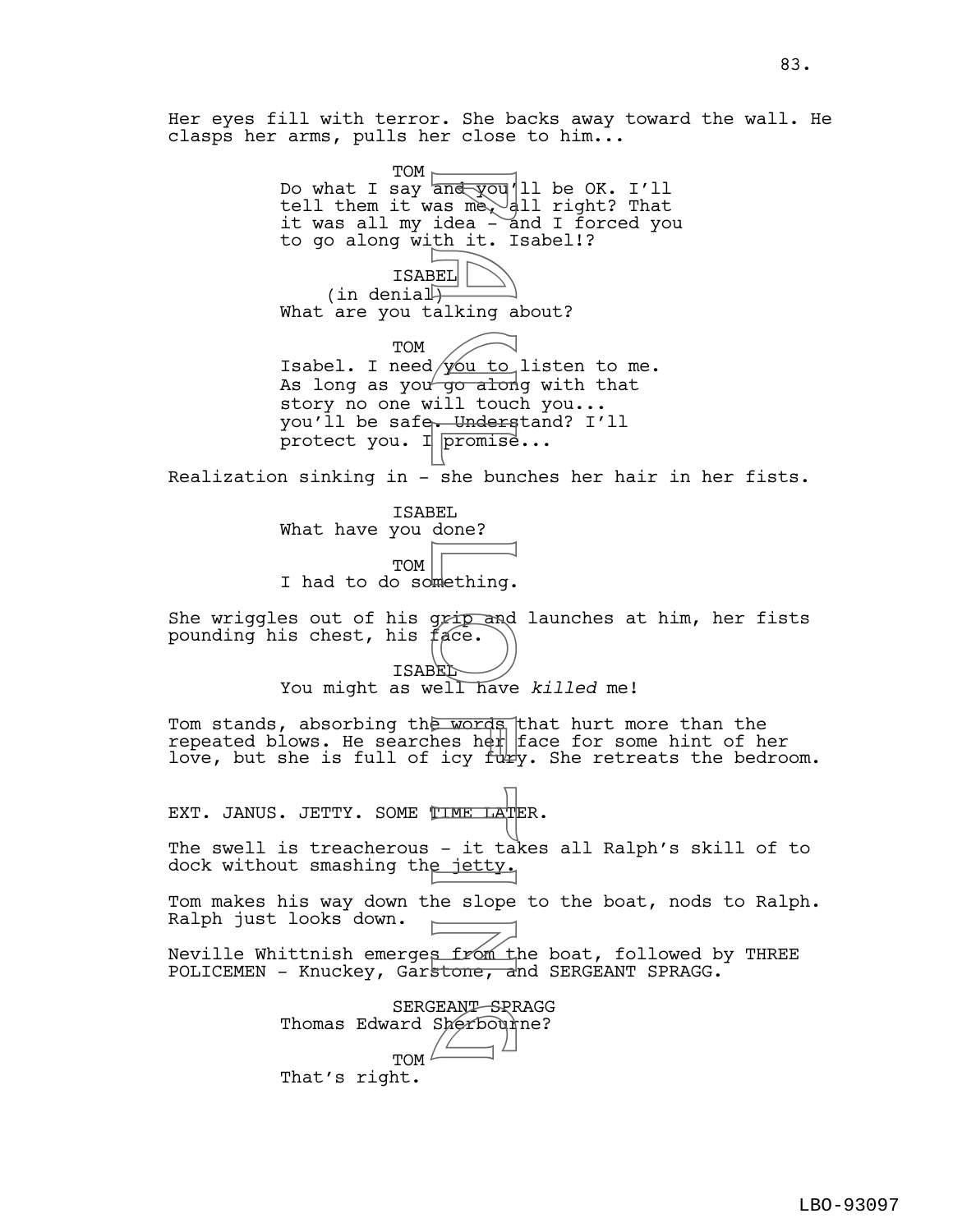SERGEANT SPRAGG Sergeant Spragg, Albany Police. We're here about Frank Roennfeldt and his daughter, Grage. It is a king-hit, knocking the breath out of Tom for a moment. Spragg fishes a piece of cardboard from his pocket. SERGEANT SPRAGG (CONT'D) Do you recognize this, sir? Pasted in the cardboard is a photograph of the rattle. Tom takes it in. He glances up at the cliff towards their cottage. He gives a great sigh, as though relieved of physical weight, and hangs his head, eyes  $c$  /  $\delta$  and a hand on his shoulder. It is Ralph's. $\angle$ RALPH Tom. Tom, son... What the hell's been going on dut here? INT. KEEPER'S COTTAGE. DAY. LATER. Tom opens the door. Spragg leads the men in. Isabel is inside. SERGEANT SPRAGG Where's the  $ch\bar{1}ld$ ? ISABEL Out back. Spragg looks out the window  $\sim$  child plays in the tall grass. SERGEANT SPRAGG Someone sent this to Mrs. Roennfeldt last week. He shows her the cardboard photograph. SERGEANT SPRAGG (CONT'D) Looks like the same person who sent her a letter getting on two years ago. Isabel looks at Tom - betrayed. TOM<sup>I</sup> She doesn't know anything about it... You need to talk to  $m$ e, not her. SERGEANT SPRAGG I'll be making the decisions around here thank you very much. er, siad<br>
ng theore of<br>
EANT SP a photograph<br>
is a photograph<br>
CLOsed.<br>
PH a though<br>
CLOsed.<br>
PH a unit here<br>
AY. LATE!<br>
SP leads<br>
HEANT SP and LEANT SP and PH and Did be the same performed.<br>
FEANT SP and photograph<br>
FEANT FIRM PIL<br>The dec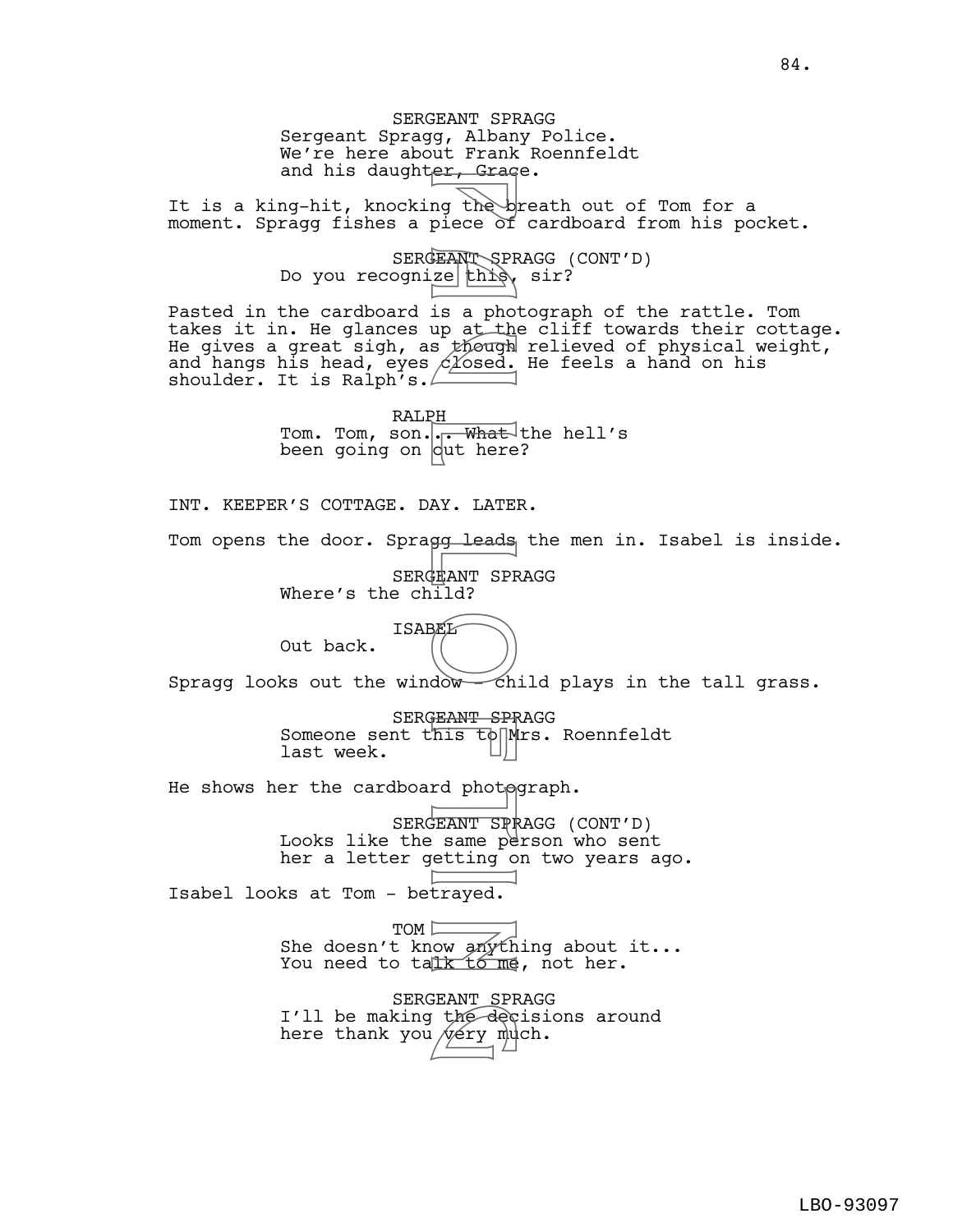SERGEANT KNUCKEY (interrupts, to Isabel) We'll want to ask you some questions once we've spoken to your husband. Spragg is visibly challenged  $\mathbb{Q}^{\mathcal{F}}$  this. SERGEANT KNUCKEY (CONT'D) Don't stray to  $f$ ar. Isabel looks to Tom. He  $\frac{\text{node} \cdot \text{Test}}{\text{height}}$  her to go. Knuckey gestures to Garstone to go outside and keep an eye on her. EXT. LONG GRASS NEAR CLIFF SIDE. DAY. Isabel sits by Lucy, as Lucy hosts a tea party for her dolls. She offers Isabel a cup, but Isabel is dazed -**TUCY** Mama... Some tea? Isabel snaps out of it, for the briefest of moments - long enough to takes a tiny cup and thank her daughter. LUCY (CONT'D) Some sugar? But Isabel is too preoccupied with the harsh realities at hand to play make believe...  $\sharp \tilde{n}$  the distance she sees Garstone standing by the cottage  $\setminus$  watch $\nexists p$  her. And in the cottage window, she sees Tom spilli<del>ng h</del>is guts to the policemen – he's supposed to protect his family, not rip it apart. She looks out over the cliff: there is so much air, yet she struggles for breath. Her mind  $r$  aces to possible escapes she could just jump. But then she remembers her daughter and mged by<br>mged by<br>EANT KNU and keep and keep and keep and keep and the<br>Lucy host Haal (CONT'L<br>ea? for the lup and tlump haily, lucy in the duming haily, lucy is<br>the watch in the duming haily, lucy here<br>ised to be takes<br>staMT

INT. COTTAGE. DAY

Tom sits at the table, interrogated by the police. Knuckey writes notes while Sprag<del>g paces</del> with malcontent.

their tea party... and she takes a sip of the imaginary tea.

SERGEANT KNUCKEY You're pretty used  $\mathcal{F}\varphi$  being the king of the castle out here, aren't you? Reckon you can get away with things... No one around.

TOM TOM<br>It had nothing to do with getting away with things.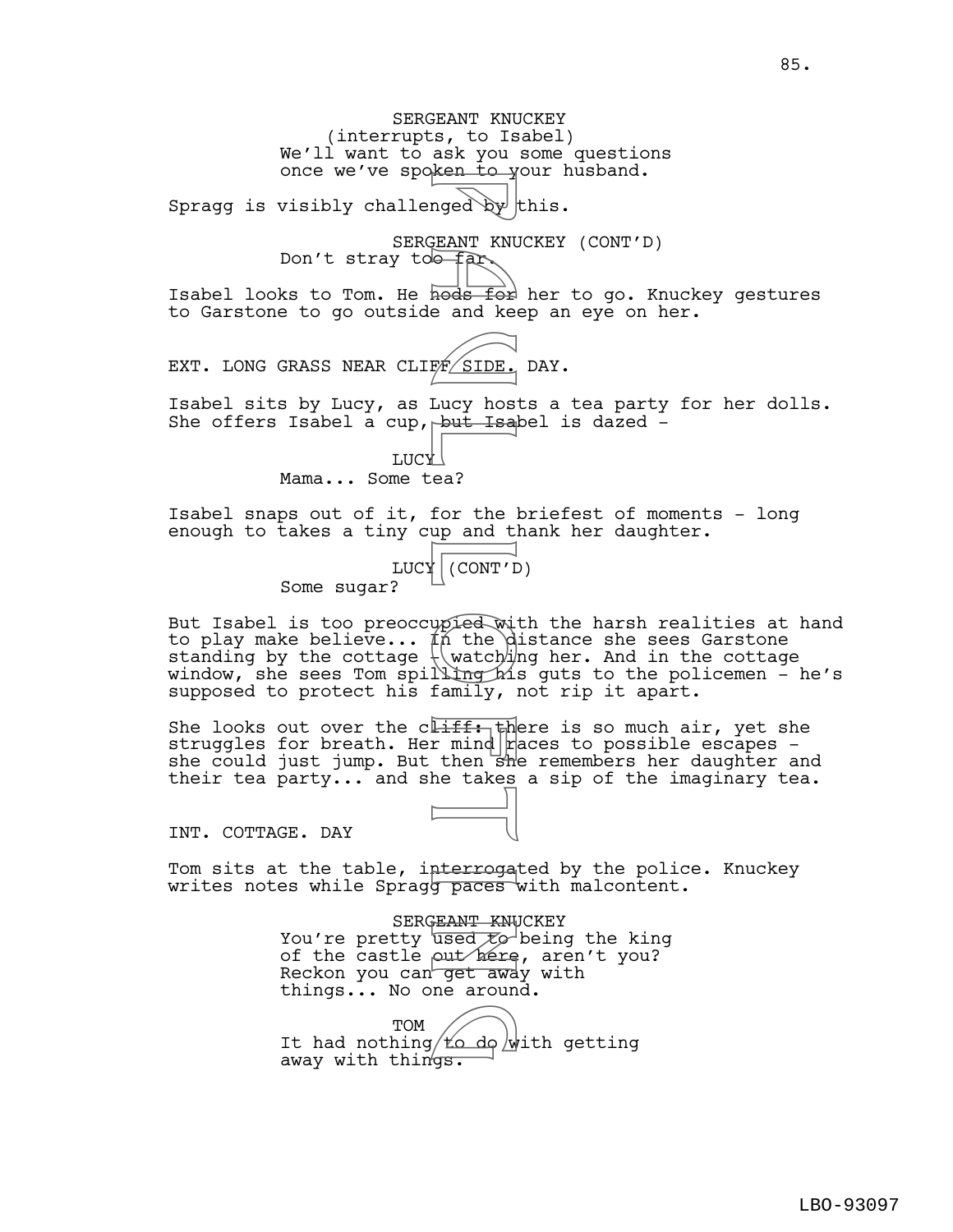SERGEANT KNUCKEY You decided you might as well keep the baby out here. Your wife had lost yours. No one would ever know. That it? TOM I told you: I made the decision. I made her go along with it. SERGEANT SPRAGG Knock your wife around, do you? TOM Is that what you  $\text{think?}$ SERGEANT SPRAGG That why she lost the baby? TOM (deep breath) Look, I've told you what happened. She tried to talk me out of it. I'm guilty of whatever you say I'm guilty of, so let's just get this over, and leave my wife out of it. SERGEANT SPRAGG Don't try to tell me what to do. I'll do what I decide to do when I'm good and ready. Knuckey pushes out his chair from the table, folds his arms. SERGEANT KNUCKEY Let's talk about the man in the boat. TOM The body? SERGEANT SPRAGG The man. Tom looks at him, sizing up the rephrasing. TOM What about him? SERGEANT KNUCKEY What state was he in when you found him? **TOM** He was dead. SERGEANT SPRAGG You sure about that? made the<br>
made the<br>
BEANT SPE<br>
BEANT SPE<br>
COUTRING TO THE MANT SPE<br>
COUTRING TO THE MANT SPE<br>
HEANT SPE<br>
HEANT SPE<br>
HEANT SPE<br>
HEANT SPE<br>
HEANT SPE<br>
HEANT SPE<br>
HEANT SPE<br>
HEANT SPE<br>
HEANT SPE<br>
HEANT SPE<br>
HEANT SPE<br>
HEANT S  $\bigcirc$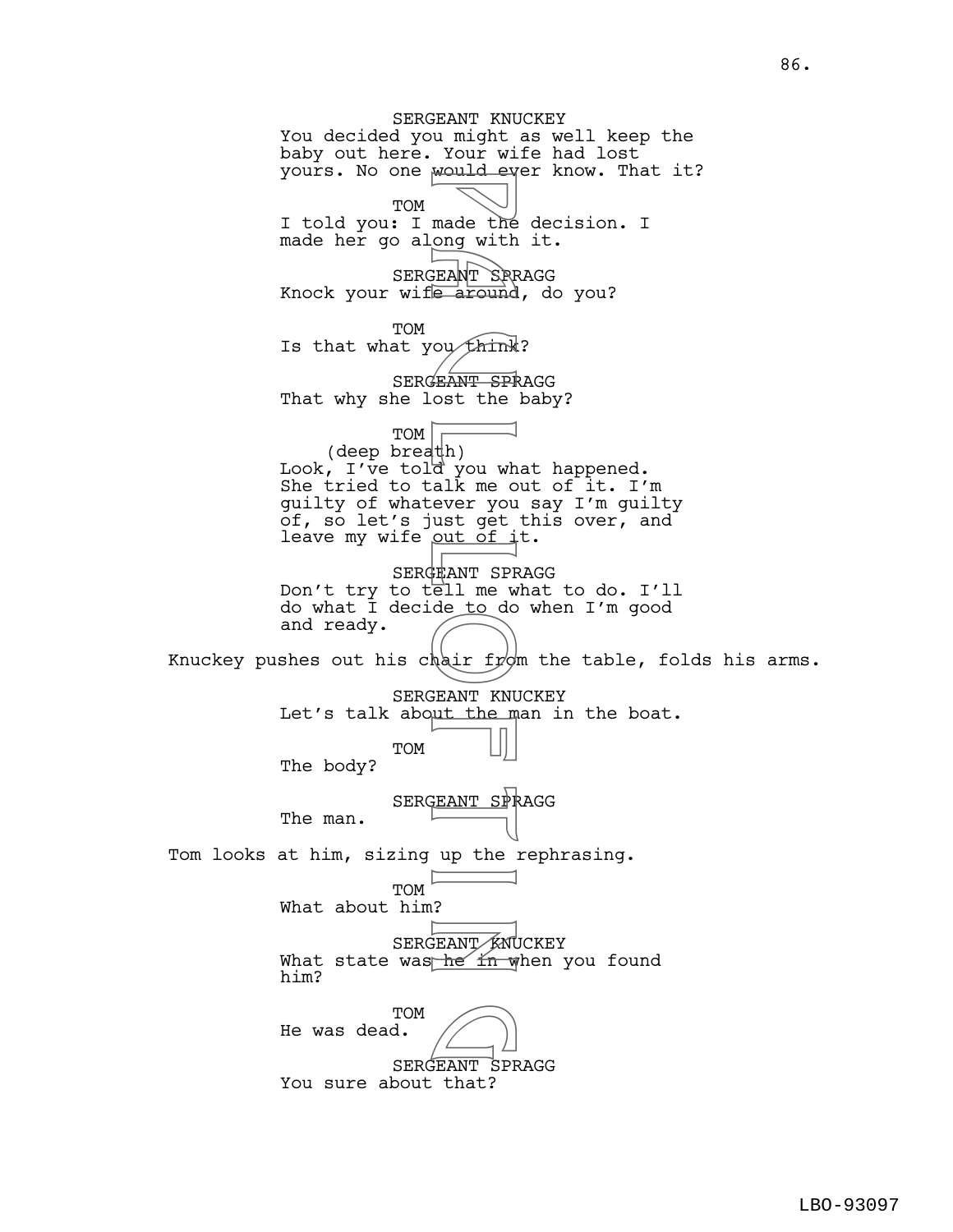TOM I've seen enough bodies in my time. Knuckey stands up, moves to the door, opens it. SERGEANT KNUCKEY Well you're going to need to see one more. Come now. Show us. EXT. JANUS. BEACH. DAY. Armed with shovels the police dig up Frank's body. Tom watches from nearby. He looks up at the cliff, sees Isabel standing with Lucy in her arms, flanked by police. EXT. WINDWARD SPIRIT. DAY. The boat pulls away from Janus. Lucy sits on Isabel's lap. LUCY Where are we going, mamma? ISABEL Back to Partageuse, sweetheart. LUCY Why? Isabel throws Tom a look. Hugs the child tighter. ISABEL I don't really know why, Lucy. But we have to go. The child climbs down from her mother's knee and clambers up onto Tom. He holds her wordlessly, trying to imprint everything about her: the smell $\overline{\mathsf{p}}$ of her hair, the softness of her skin, the shape of h<del>er tiny</del> fingers, the sound of her breath as she puts her face so close to his. LUCY Smile, Dadda... like this... The little girl grins. Tom does his best to return it to her. He then looks to Isabel, waits for her to return his glance. The island, the lighthouse, swims away from them, fading into an ever more miniature version of itself. an ever more miniature version of<br>EXT. POINT PARTAGEUSE. JE<del>TTY.</del> DAY. P a u l L o f t i n

They disembark. Spragg pulls out a set of handcuffs and strides toward Tom. Knuckey stops him.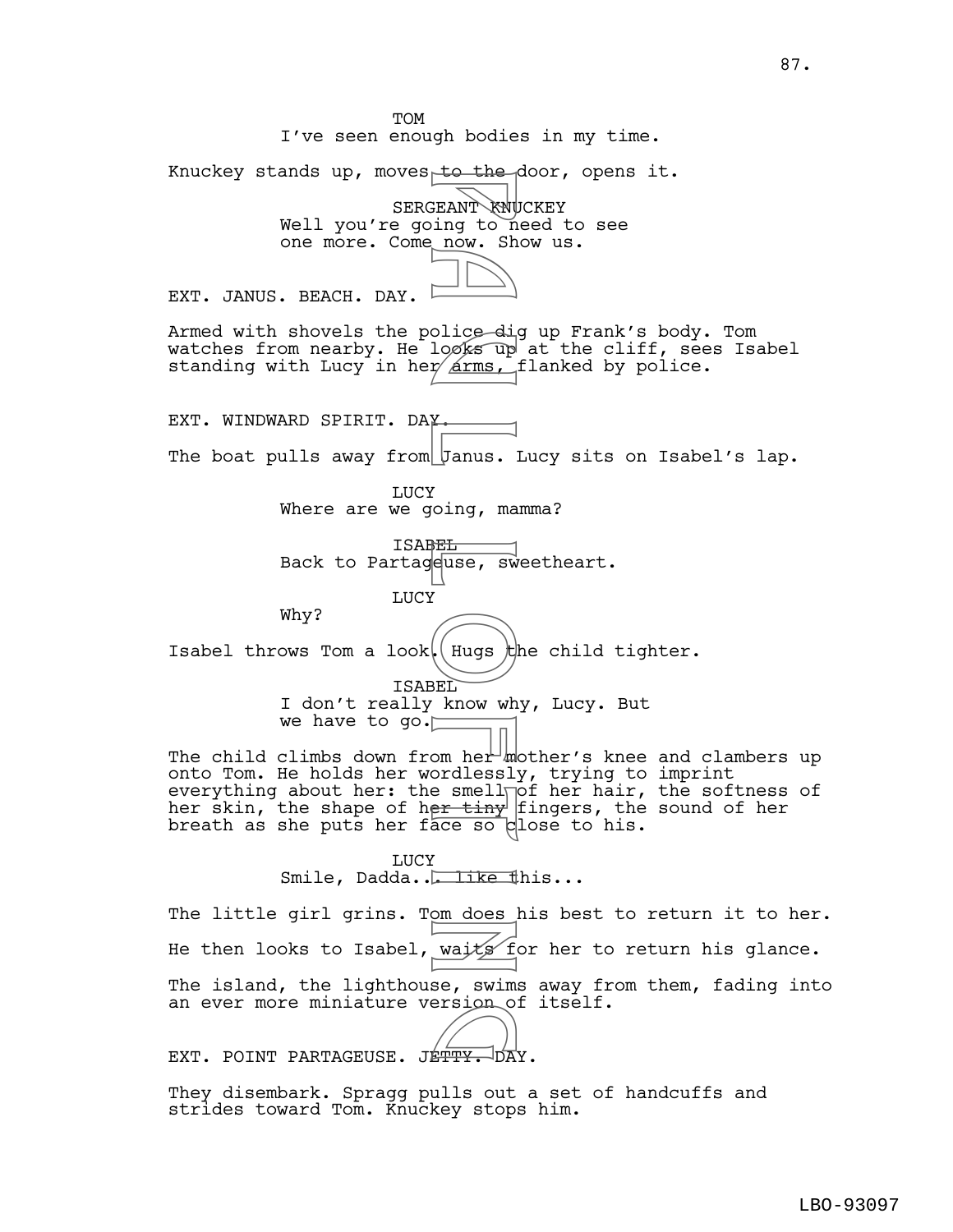SERGEANT KNUCKEY Never mind that. There's a little girl here... He nods toward Lucy - she runs to Tom, grabs his leg. **LUCY** Dadda! Dadda, pick me up! Spragg takes Tom by the elbow. SERGEANT SPRAGG Now, if you please. This way. Into the first vehicle They make their way toward two motorcars parked near the jetty, every step more awful. Lucy pursues him, arms still outstretched - naked distress. LUCY Dadda, wait for  $me!$ Her wounded begging turns into screaming panic. Tom can't go on, spins around, breaking free of the policeman's grip. TOM Lulu! He scoops her up and holds her tight. Knuckey looks at the ground and clears his throat. TOM (CONT') Lucy, Lucy, Lucy, Lucy... You're all right, little one. You'll be all right. At the top of a peppermint tr $\infty$ , a pair of willy wagtails chitter away. Tom swallows hard, tries to distract her. TOM  $\text{CONT'}$ Look, Lulu! Look at the funny birds up there. You don't see those at home, do you. Go have a proper look. Lucy shows no signs of letting go. Knuckey turns to Isabel. SERGEANT KNUCKEY Mrs. Sherbourne...? Isabel moves in, pries Lucy from Tom, trying to console the child who keeps asking for her "Dadda." Isabel confronts Tom. ISABEL Every asking for her back<br>Is this what you wanted? P a u l L o f t i n

Tom stands paralyzed at the sight of the two of them.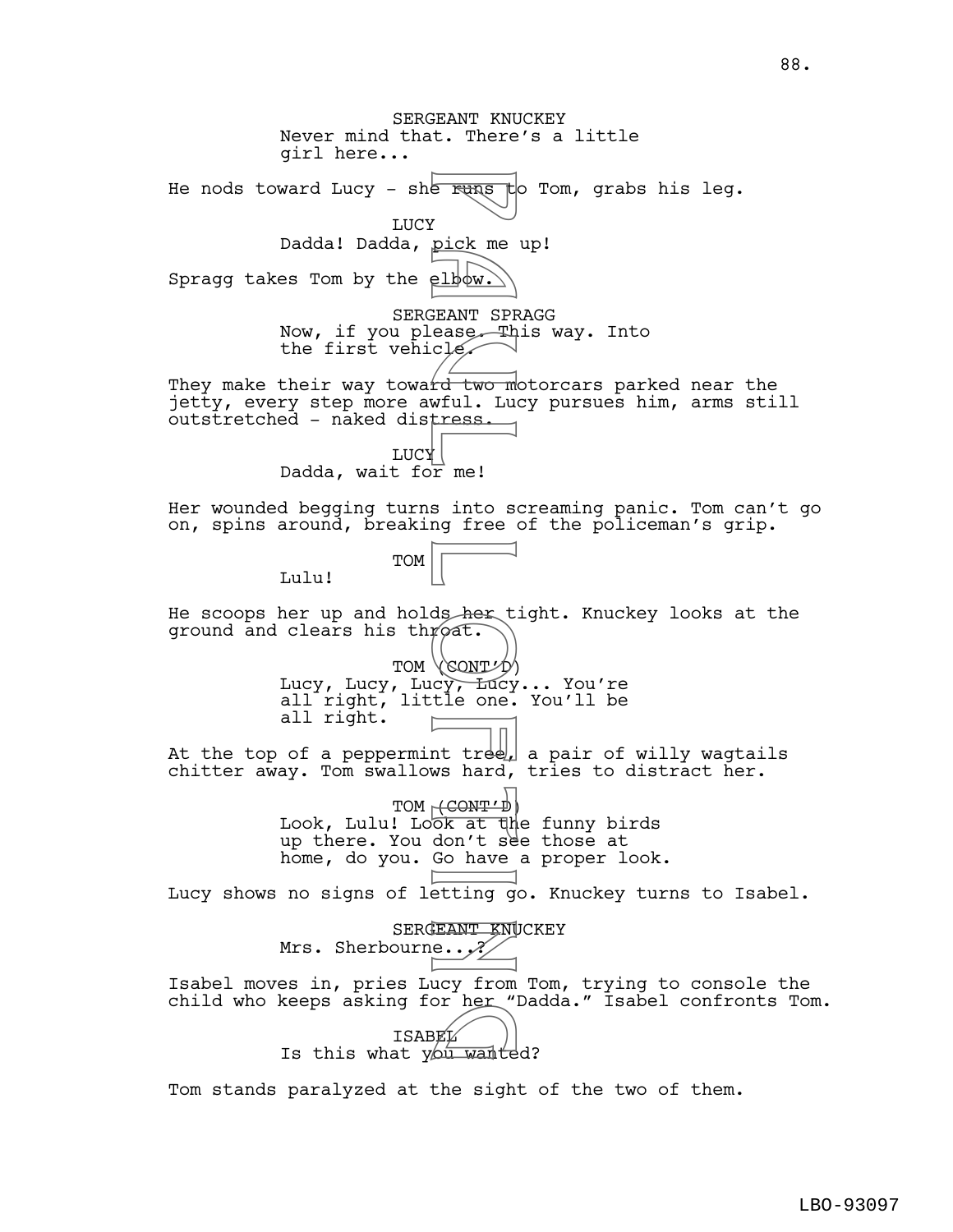Spragg has lost patience  $w$ ith all this. He grabs Tom by the arm and shoves him into the car. Lucy starts howling. Isabel tries, in vain, to console her.

Ralph watches the scene from the deck of the boat. Devastated.

INT. POLICE STATION. WAITING AREA. DAY.

Lucy sits on Isabel's knee, fractious and exhausted. Isabel is pale, her forehead set in an absent frown.

A MAN paying a fine at t<del>he count</del>er tries to tempt Lucy into a game of peek-a-boo. She buries her head into her mom's body.

Garstone and Knuckey escort Dr. Sumpton down the hallway toward Isabel. Sumpton nods perfunctorily, avoids eye contact.

SERGEANT KNUCKEY Mrs. Sherbourne, the child needs to be examined and then taken to her mother. I'd be<del>gratefu</del>l if you didn't make it any harder on anyone than it needs to be. With a<br>the car, the car,<br>le from the count<br>me count buries here.<br>per an absent KNU of the count<br>buries here.<br>EXANT KNU of the starter of the start of the start of the start of the start of the start of the start of the sta

Lucy grips Isabel as tightly as her little arms allow.

ISABEL Please don't do this.

SERGEANT KNUCKEY Don't make it worse. ISABEL

Please have some pity. Don't take my baby away.

Knuckey makes an eye to G<del>arston</del>e, who in turn puts his hands around Lucy's waist and yanks at her.

She is wrenched from Isabel, screaming. Isabel faints onto the stone floor with a resounding crack.

|  | INT. POLICE STATION. OFFICE ROOM. DAY. |  |  |
|--|----------------------------------------|--|--|
|  |                                        |  |  |

The little girl balances between a state of terror and pure exhaustion - her breathing involuntarily convulsing.

With his back to her, Dr. $\cancel{\pi}$ Sumpt $\triangleright$ n takes a little vial and a syringe out of his bag. Garstane stands in the corner. ng Invoi<br>Carstdne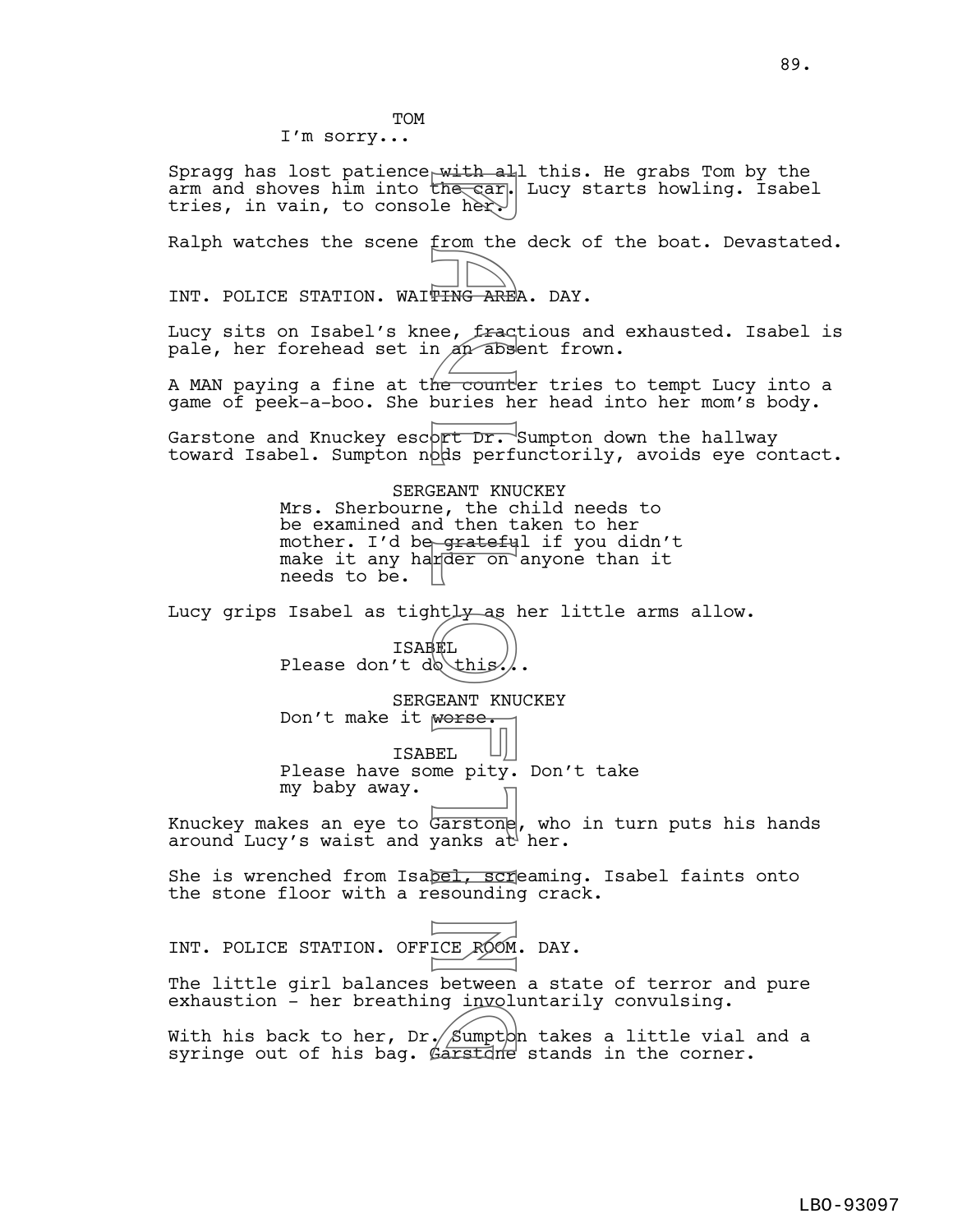DR. SUMPTON (calmly, to Garstone) I'm going to need to get this into the thigh, Constable. Garstone goes to her and pulls up her dress a bit. Obscuring the syringe in his right hand, Sumpton comes toward Lucy. DR. SUMPTON (CONT'D) I know. I know little missie. Just a little something to calm you down... Lucy sees the Dr. coming toward her, concealing something. She doesn't like this. He pokes her in the thigh -INT. POLICE STATION. CELL BLOCK. DAY. - Shrill cries ring throughout the station, reaching as far as Tom's cell, where the $\frac{1}{2}$  seem even louder as he imagines what might be happening to Lucy. He tries to break free and rescue her... but the bars are solid steel... and he is just a man... soon he is screaming to be set free... the animal inside him unleashed... but there is no one to fight in the cell... and no one to blame... no one except himself... INT. POLICE STATION. INTERROGATION ROOM. DAY. Knuckey sits across from/ $\Gamma$ sabel. He takes the cap off his pen and rests it on the paper. SERGEANT KNUCKEY He says you wanted to report the boat's arrival and he stopped you. Is that right? Isabel looks at her hands - she's a million miles away, most certainly concussed. SERGEANT KNUCKEY (CONT'D) Says he resented you for not giving him children, and took things into his own hands. In telling this lie, had Tom revealed a truth? SERGEANT KNUCKEY (CONT'D) Did you try to talk sense into him? (gently) Did he threaten you? Assault you physically? bid he threaten you: Assault you<br>physically?<br>Knuckey puts his elbows on the desk, leans forward. pulls hand, Summer and Reporters of the search of the pokes of the pokes of the pokes of the pokes of the search of the search of the search of the search of the search of the search of the search of the search of the sear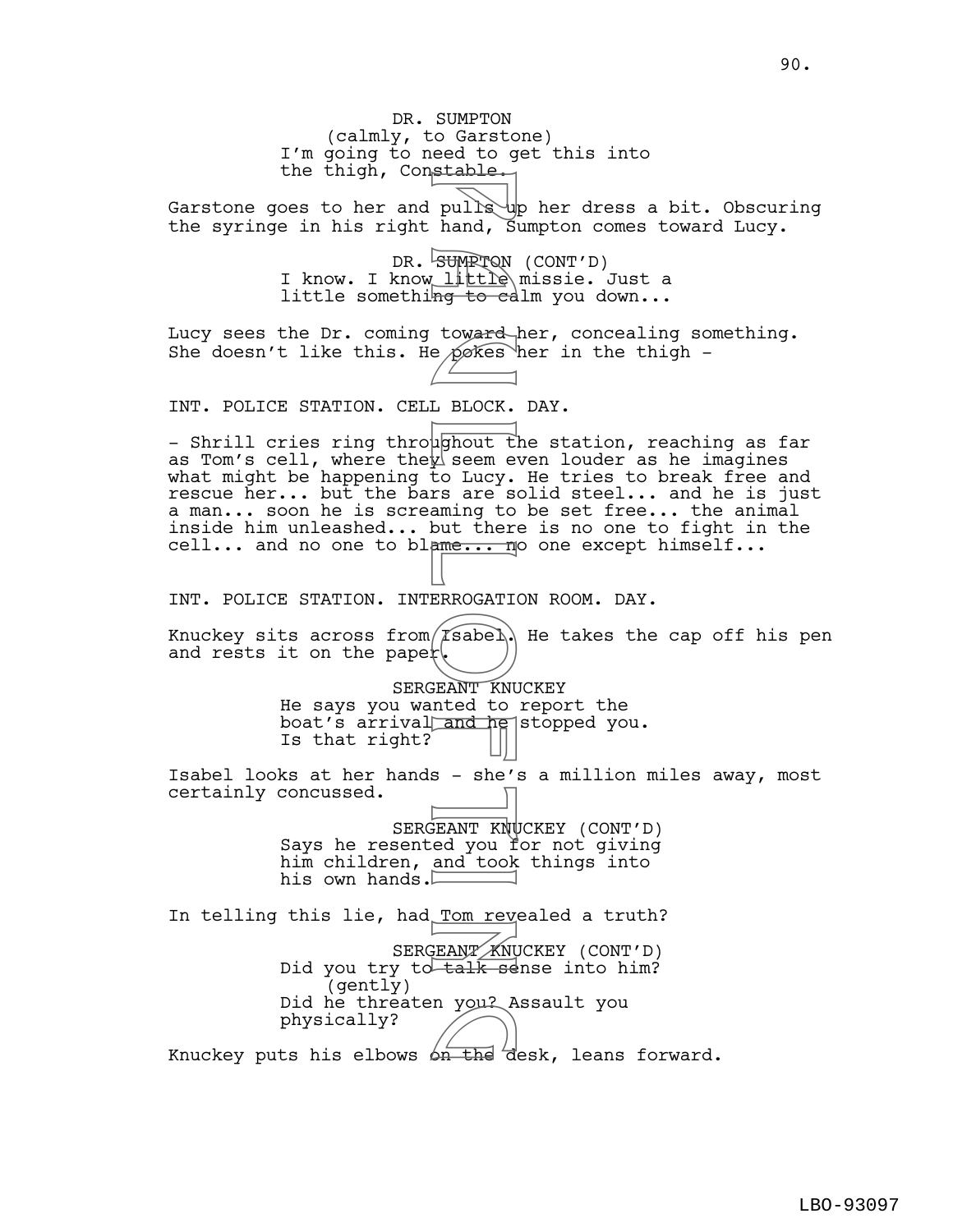SERGEANT KNUCKEY (CONT'D) Isabel, the law recognizes that a wife can be powerless at the hands of her husband. You won't be punished for his crimes<del>. Now I</del> need to ask you a question, and I want you to think very carefully. According to Tom, Frank Roennfeldt was dead when the boat washed up. (looks her in the eye) Is that true?  $\square$ She's about to respond. But before she can open her mouth, she is overcome by the loss  $\sqrt{2}$  lucy, by anger, by sheer exhaustion. She closes her eyes. SERGEANT KNUCKEY (CONT'D) Is it true, Isabel? She fixes her eyes on her wedding ring, then tears start. Knuckey gets up from the desk, goes to the door where Garstone is waiting. SERGEANT KNUCKEY (CONT'D) Let's call her parents. EXT. POLICE STATION. DAY. Hannah awkwardly poses f $f$ ont of a handful of reporters and a modest crowd as she is reunited with her child. She is obviously not comfortable with this public display. Still, pictures are taken, people applaud, police shake hands with one another. And the little girl, drugged, appears to be in a dream state - half asleep. INT. GRAYSMARKS HOME. BEDROOM. EVENING. Isabel lays on her bed, her mother stands over her trying to get her to drink - but has no luck. She places the cup on a side table next to a plate of biscuits. VIOLET Well... I'll just put it right here<br>for you, OK?  $\boxed{\phantom{\text{20mm}}\phantom{\text{20mm}}\phantom{\text{20mm}}\phantom{\text{20mm}}}}$ for you, OK? No response. Violet goes to the door. Isabel sees her father looking in from further out in the lounge room. VIOLET (CONT'D) Try to get a li $t$ tle rest... Violet walks out of the room, leaving the door open a crack. From New 1<br>
Rev 1<br>
d I want<br>
d I want<br>
. Accord<br>
. Accord<br>
. Accord<br>
. Accord<br>
. But before<br>
. But before<br>
. But before<br>
. The din desk, got in the with the spiral<br>
. The spiral<br>
. The spiral<br>
. The spiral<br>
. The spiral<br>
. ET (CON)<br>.ittle re

Isabel hears her devastated parents argue in the next room -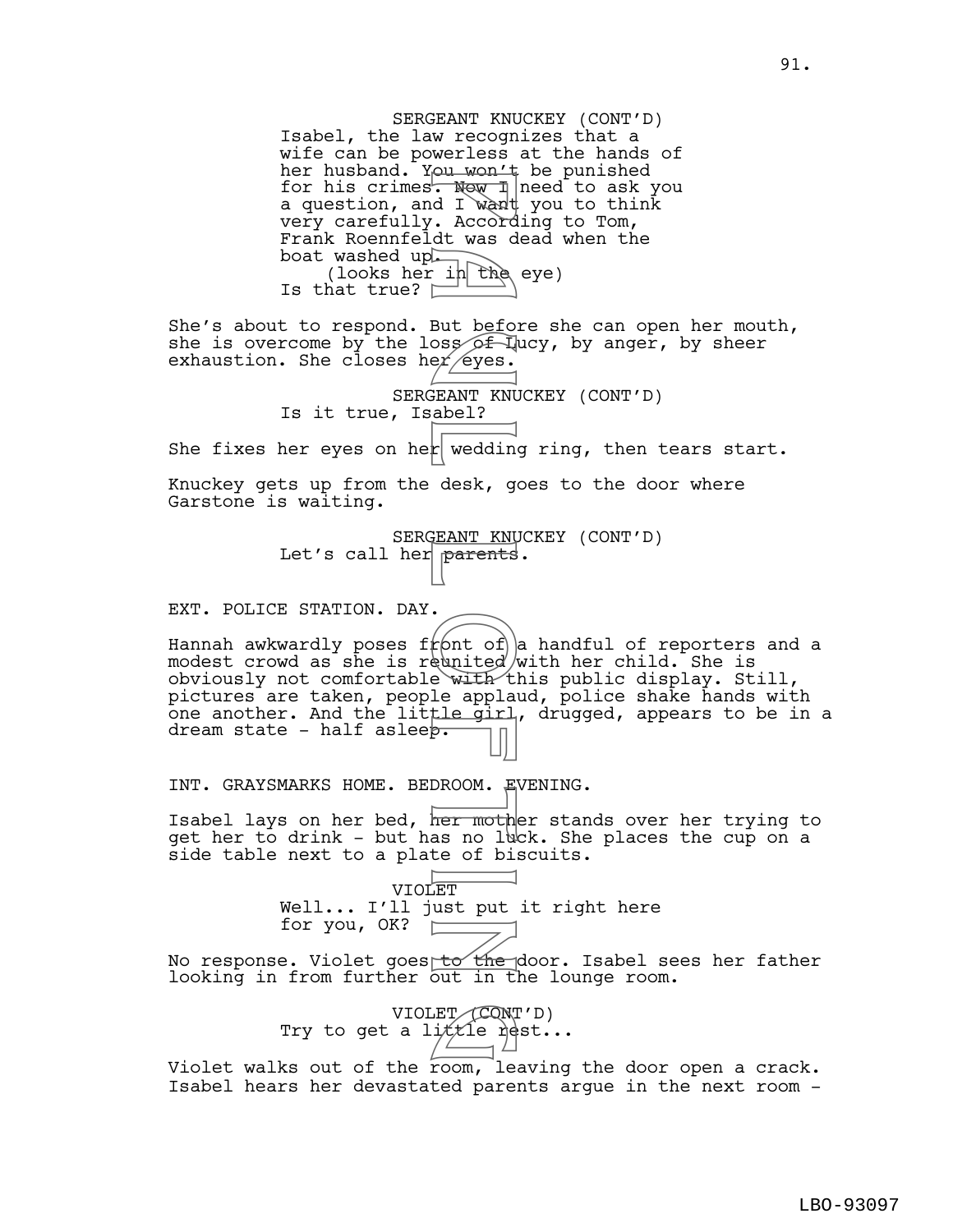BILL (O.S.) I'll never forgive that man.

VIOLET  $(0.5)$ But, Bill... we don't even know what happened... it's *Tom* we're talking about...

BILL (O.S.) Well, I never trusted him.

VIOLET (O.S.) That's simply not  $f$ air...

 $BILLH(0.S.)$ Fair? You think it's fair that our boys are buried thousands of miles away and he's walking around without a scratch? Of course it's not fair, Violet, not fair at all!

Isabel stares at the ceiling, listening to the madness.

INT. CLAPBOARD COTTAGE. MORNING.

Septimus opens the front door to Hannah's house - decorated with crepe-paper streamers. The dainty porcelain face of a new doll, sits abandoned/on a chair in the corner, eyes wide in silent appeal. The cl $\lozenge \lozenge$ k on  $\lozenge$ he mantelpiece ticks stolidly, and a music box stretches out "Rock-a-bye Baby" with a macabre, threatening air. It is all drowned out by the cries coming from the backyard. FI (O.S. trusted)<br>
FI (O.S. trusted)<br>
FI (O.S. Fair of Fair )<br>
FI (O.S. Fair )<br>
EI (O.S. Fair of Fair )<br>
MORNING.<br>
door to The a channel in the mock on the act on the act of the second<br>
contract on the and fury act in the

Through the window, out on the  $|$ grass, the child is screaming, her face puce with fear and fury. She is trying to escape Hannah, who picks her up each time she wrestles free and  $s$ creams again. Septimus watches through the window.

> HANNAH (OUT\$IDE) Grace, I'm not going to hurt you, my darling. Come to Mommy...

LUCY (OUTSIDE) I'm not Grace! I'm Lucy! I want to go home! Where's my Mamma?

HANN<del>AH (OUTS</del>IDE) I've loved you so long. So long...

As he looks on, vengeance  $\frac{\sqrt{v}}{\sqrt{v}}$  across Septimus' face.

## GWEN  $(0.5.)$

Oh Dad, what are we going to do?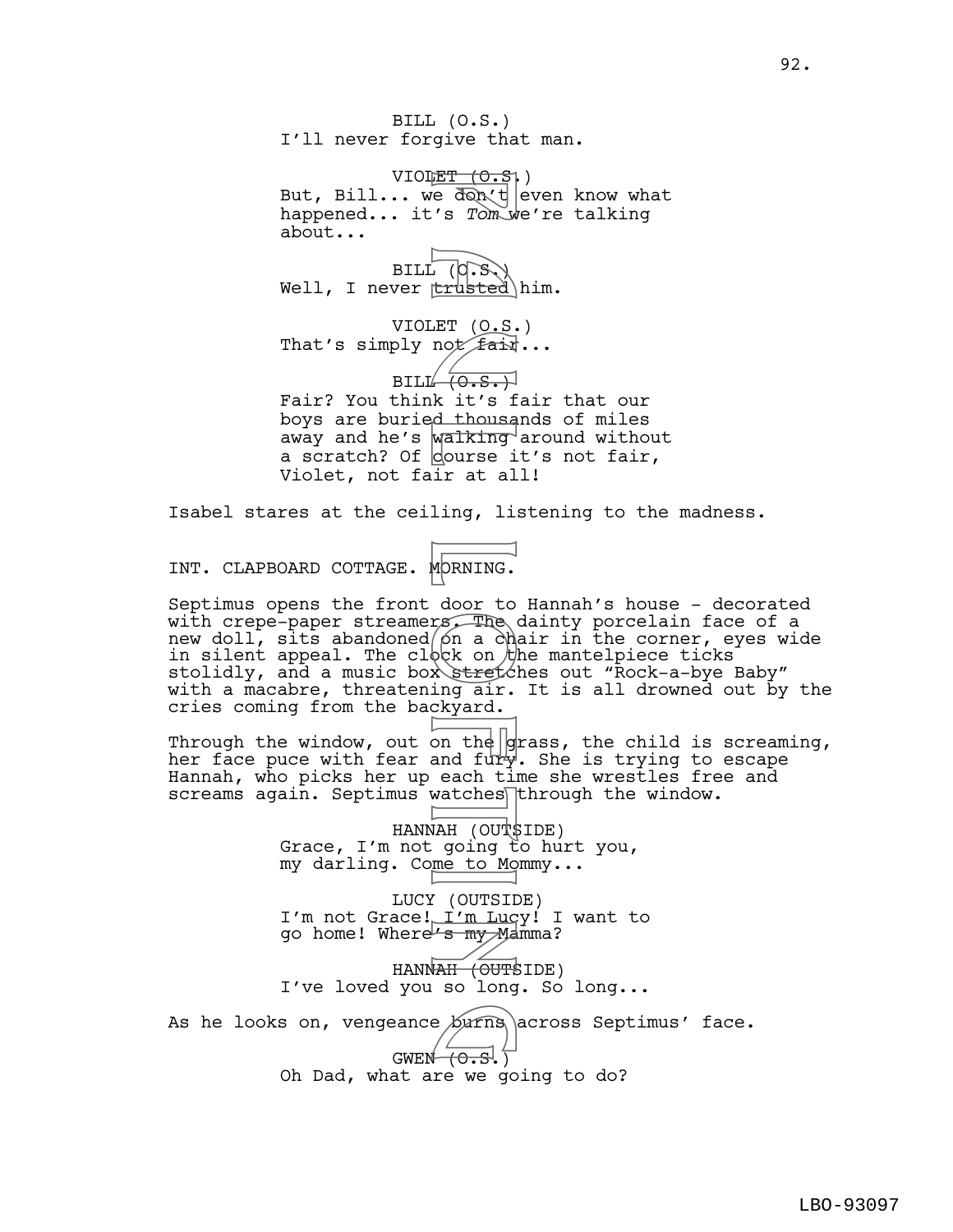He turns and sees Gwen, standing in the shadows of the passageway. He hesitates, unsure of what to do. Then his anger does the talking.

> **SEPTIMUS** I'm going to see to  $\forall t$  that that Sherbourne fellow gets what's coming to him - that's a promise.

INT. POLICE STATION. CELL BLOCK. DAY.

A lawyer, GERALD FITZGERALD sits opposite Tom, who sits slumped. The table between them is strewn with papers.

> GERALD FITZGERALD Well, they've certainly spread the net wide enoug<u>h. A rea</u>l dog's breakfast of State and Commonwealth charges. That's what I like to see.

Tom raises an eyebrow.

GERALD FITZGERALD (CONT'D) Means they're scraping around, not sure what they can get you on. Neglect of Statutory Duty - that's 2 years and a fine. Improperly dealing with a body: 2 years hard labor. Failing to report a dead body: well, that's just a  $1/0$ -pound fine.

TOM What about the - the child stealing charge?

GERALD FI**T**&GERALD

1 П

Section 343 of the criminal code: 7 years hard labor.

(reads from statute) "Any person who, with intent to deprive any parent of the possession of a child... forcibly or fraudulently takes or entices away, or detains the child..." Lucktly for you, most of the time, babies don't leave their mothers unless someone takes them away. And they don't usually find their way to barely inhabited *isla*nds. You didn't 'detain' the baby: legally speaking. And you certainly didn't 'entice her away.' And they can never prove 'intention to deprive' because we'll away.' And they can never prove<br>'intention to deprive\ because we'll<br>say you honestly believed the parents<br>were dead. So 4 reckon I can get you were dead. So 4 reckon I can get you off that one. And you're a war hero, military cross and bar. (MORE) PINGS<br>
ee tow gets<br>
low gets<br>
low gets<br>
prock.<br>
ALD sits<br>
PEDCK.<br>
ALD sits<br>
denote in the more into the wars he<br>
ware and the correct of the correct into the correct into the ward<br>
low the correct of the correct of the cor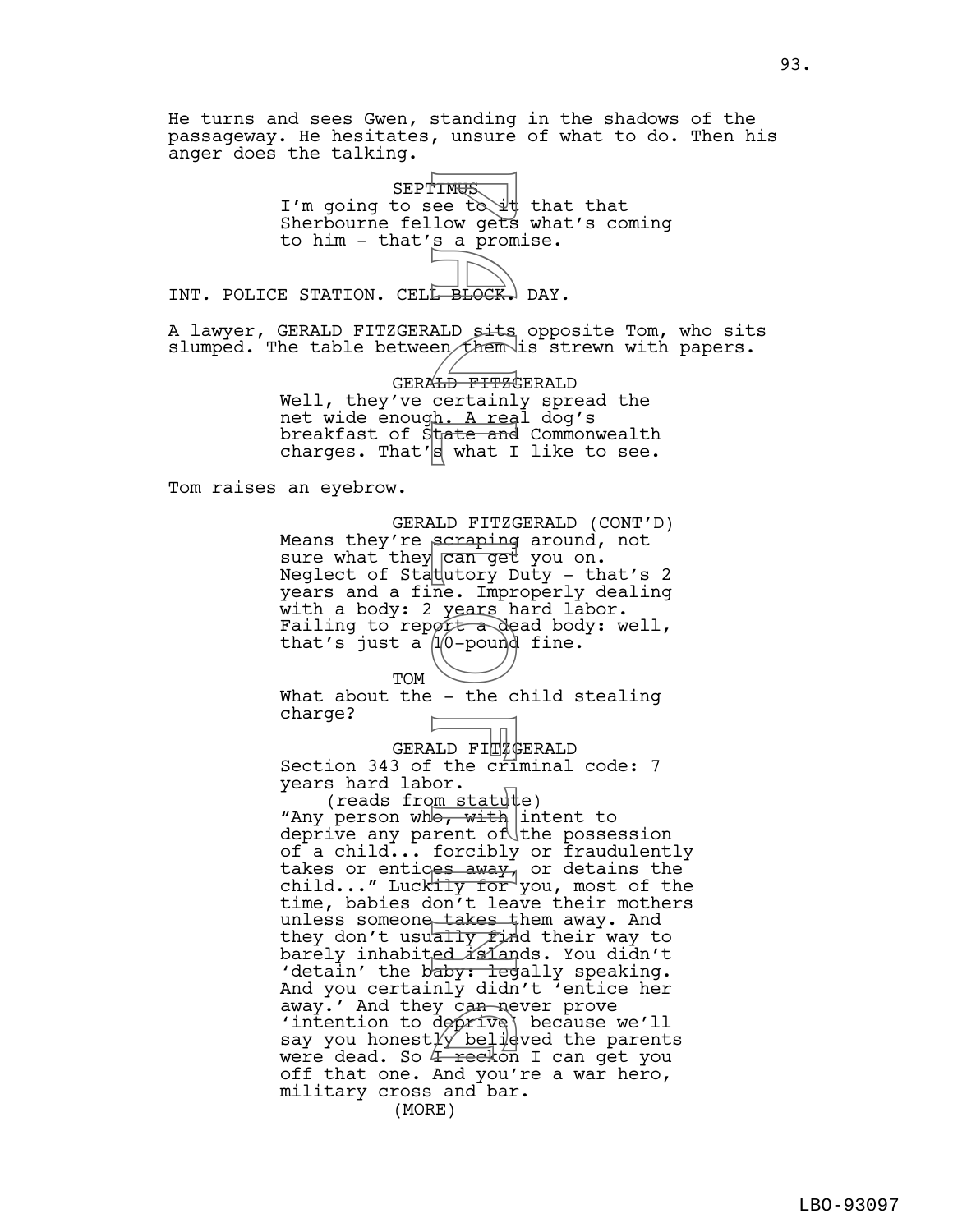Most courts will still go easy on a man who risked his life for his country. Tom's face relaxes, but the lawyer's expression changes. GERALD FITZGERALD (CONT'D) But what they don't like, Mr. Sherbourne, is  $a_1$  liar. In fact, they dislike it so much that the penalty for perjury is  $\overline{7}$  years hard labor. And if a liar stops the real culprit getting what's coming to them, then that's perverting the course of justice, and that's another 7 years. He stands up, walks to the window, gazes through the bars. GERALD FITZGERALD (CONT'D) Now if I walked into a court, told the story of a poo $\Gamma$  woman, beside herself with grief over the loss of a stillborn baby: a woman who wasn't right in the head for a bit. And if I told the story of how her husband, a decent bloke, who'd always done his duty, but who, just this once, trying to make things better for his wife, let his heart get the better of his common sense, and went along with her idea. Well, I could sell that to a $\beta$ udge. I could sell it to a jury. The  $\lfloor$  Court/s got what we call 'the prerogative of mercy' - the right to impose a lesser sentence, for the wife too. But at the moment, I've got a man who by his own admission is not only a liar, but a bully. A man who, presumably worried that people will think he's got no lead in his pencil, decides to keep a tiny baby, and forces his wife to li<del>e about</del> lit. GERALD FITZGERALD (CONT'D) The law of the law of the law of the law of the much that we see the coming the coming that's an ing that's an ing the vindow what's an ing the low as a the low as a the who was a the who was a the wind that the sorrow of

**TOM** I've said what I've said.

## GERALD FITZGERALD

Now, if you're the sort of man who really would do something like that, then, for all the  $p$  ice know, you're the sort of person who might go even a step further to get what you want... Perhaps you're the sort of want... Fernaps you le the sort of<br>man who's prepared to kill to get<br>what he wants. what he wants.  $/$ 

TOM

They haven't charged me with that.

94.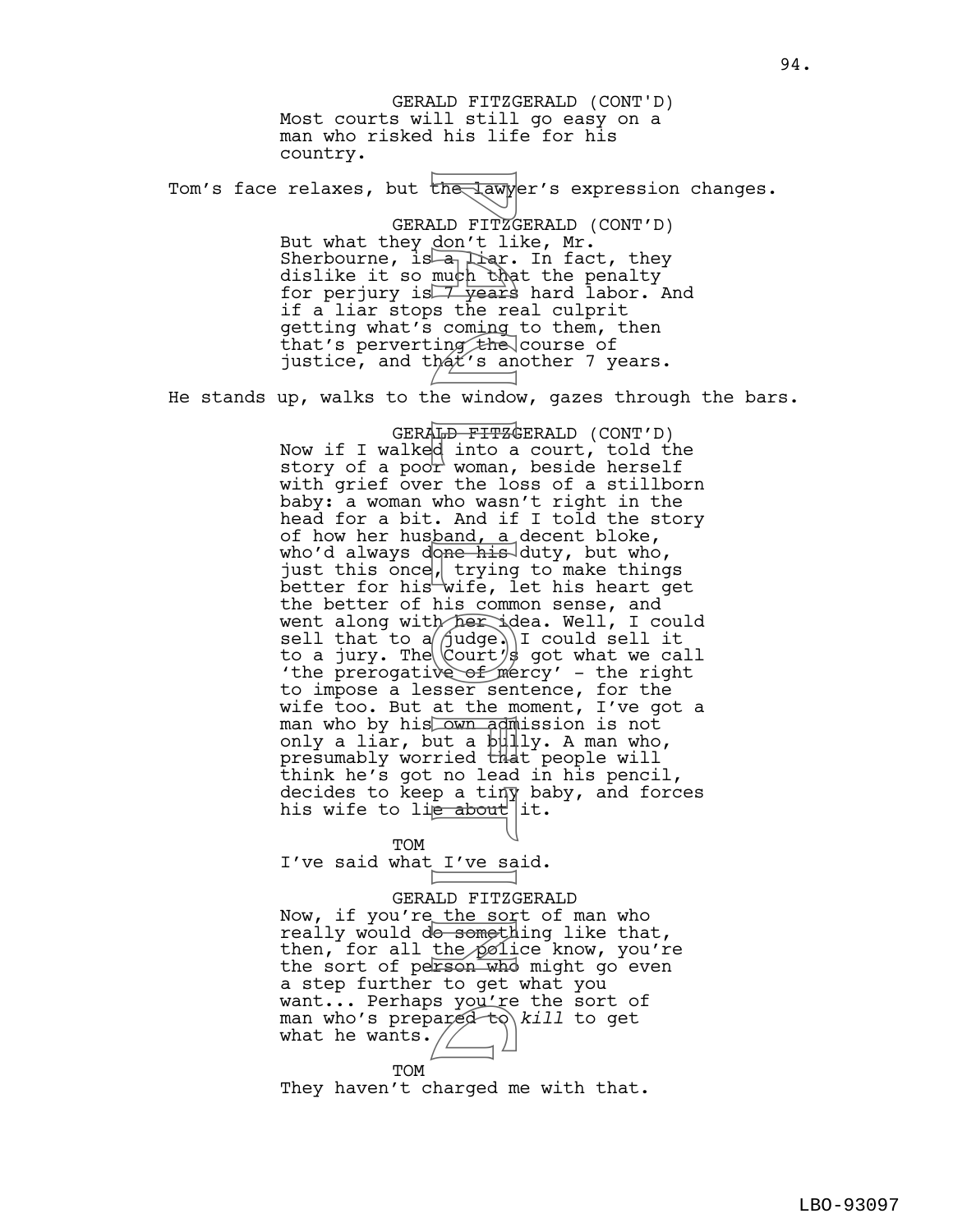GERALD FITZGERALD Not yet... But from what I hear, that copper from Albany - Spragg, is it? Well, he's ver<u>y excite</u>d your wife won't corrobor<del>ate your</del> story about Roennfeldt being dead when you found him...

TOM  $\Box$ Well, all they have  $\uparrow \circ$  do is ask her.

GERALD FITZGERALD

They have.

TOM Then they know the man was dead when we found him.

GERALD FITZGERALD They don't know anything. She refuses to talk about it.

Tom feels a hammer blow to his chest, he hangs his head - he deserves it, he knows it.

GERALD FITZGERALD (CONT'D) She must reall $\not\parallel$  hate your guts... Now, she could hate your guts because you made her lie about keeping a baby. Or even because you killed a man. But I reckon it's more likely she hates your guts  $b$ ecause you gave the game away. Fractic your<br>
nate your<br>
naple of the man<br>
HD FITZC and the man<br>
HD FITZC and the man<br>
HD FITZC hate yout<br>
hat is decause<br>
from it also because<br>
from it is decause<br>
the gout species<br>
the species<br>
HD FITZC<br>
Decause<br>
the spe

TOM If I plead guilty to all the charges say I made Isabel g $\phi$  along with me, and there's no other  $\forall$  evidence - no one can touch her: is that right?

GERALD FITZGERALD

Yes, but -

TOM Then I'll take what's coming to me.

GERALD FITZGERALD Trouble is, there  $\overline{m}$   $\overline{q}$ th be a lot more coming to you than  $\sqrt{2}$ ou've bargained for.

He gets up, puts the papers back in his briefcase.<br>
He sure any contract contract of the state of the sure of the sure of the state of the state of the state of t

INT. DR. SUMPTON'S OFFICE.

Dr. Sumpton puts the stethoscope back on his desk.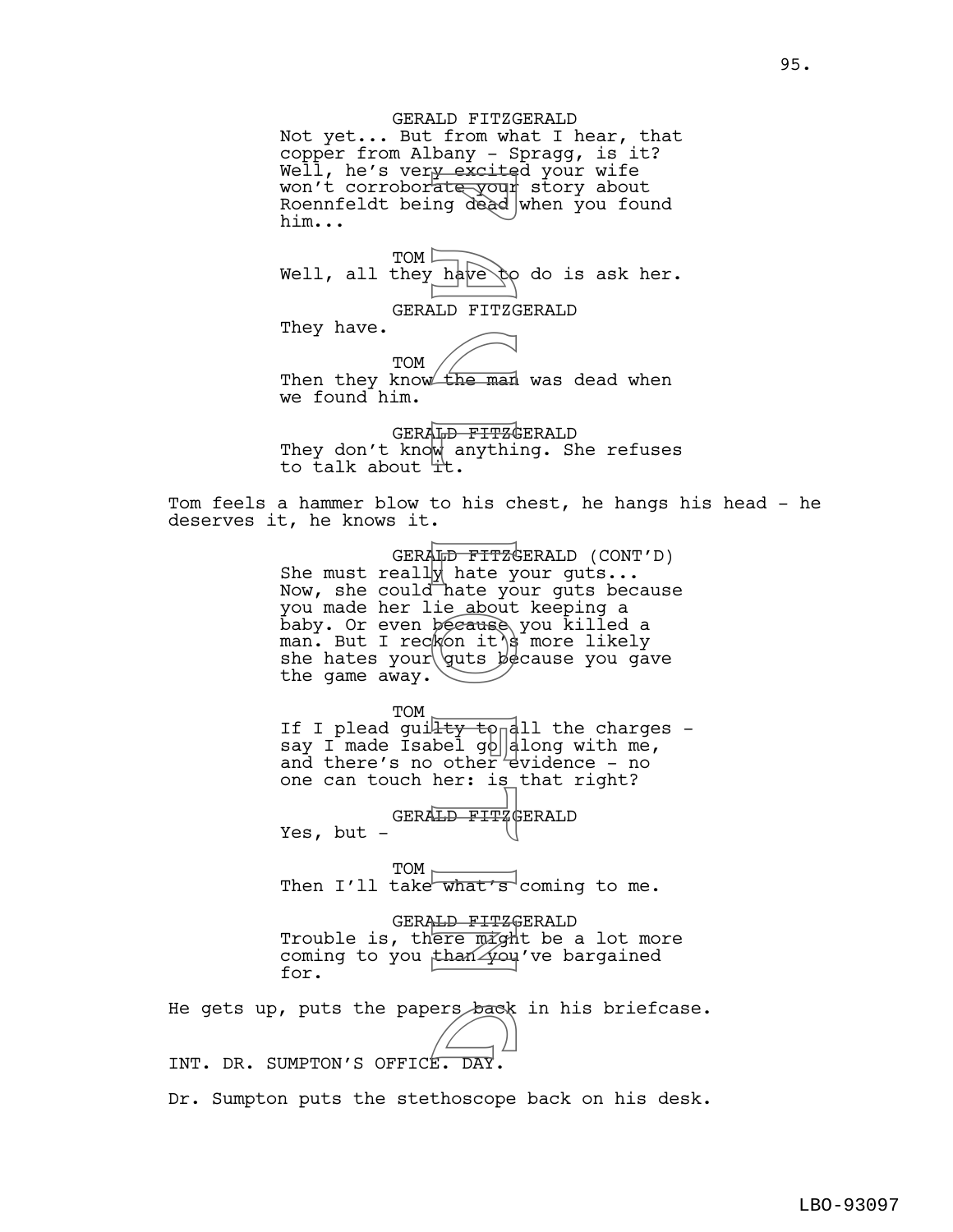DR. SUMPTON Well, she's perfectly healthy. He pushes a jar of jelly beans in Grace's direction. HANNAH Go on. Any color you like, darling. But Grace turns her head away. The Dr. rings a bell on his desk. After a discreet knock, white haired MRS. FRIPP enters. DR. SUMPTON Mrs. Fripp, take little Grace out to sit with you *while* I have a word with her mothe $\gamma$ , would you? MRS. FRIPP Come on, dear... After Grace has left... HANNAH I don't know what to do, what to say. She keeps asking for... for Isabel Sherbourne. DR. SUMPTON What have you said about her? HANNAH Nothing. DR. SUMPTON Well, you have to say *something*... HANNAH But what? DR. SUMPTON My suggestion is that you just tell her she and her husband had to go away. HANNAH Go away where... why? DR. SUMPTON Doesn't really matter at this age. Just as long as she has an answer to her question. She'<del>ll f</del>orget eventually - if there's nothing around to remind her. I've seen it often enough with adopted orphans and so forth...<br>
HANNAH HANNAH But she gets into such a state. I just want to do the right thing for her. Peans<br>
WAH or you<br>
NAH or you<br>
SUMPTON<br>
REP a UNAH or yould<br>
P a u Mailey<br>
P a UMPTON<br>
P a umpTON<br>
SUMPTON<br>
SUMPTON<br>
LAH SUMPTON<br>
LAH SUMPTON<br>
LAH SUMPTON<br>
LAH SUMPTON<br>
LAH SUMPTON<br>
LAH SUMPTON<br>
LAH SUMPTON<br>
LAH SUMPTON<br>
L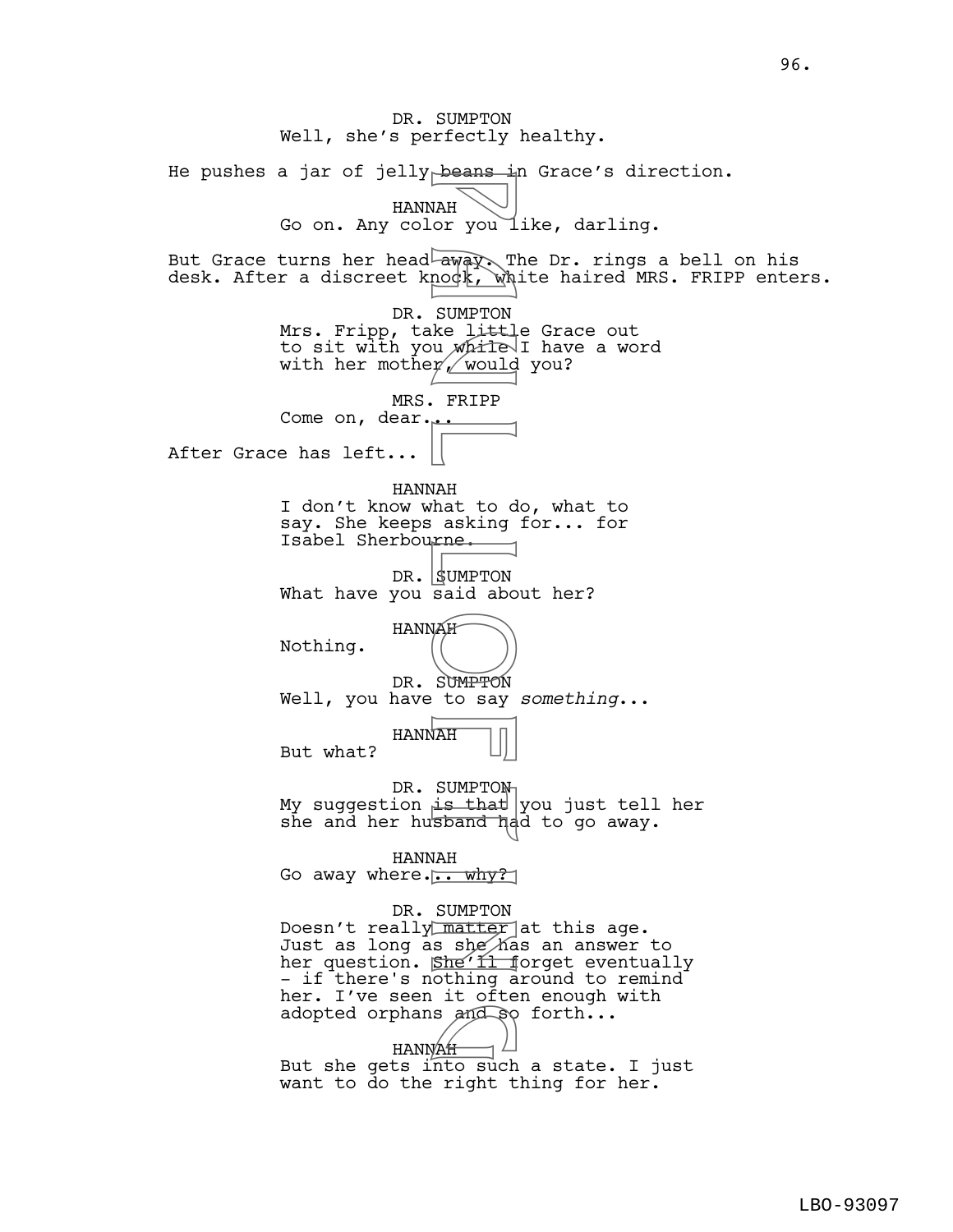DR. SUMPTON Eventually those two will fade from her mind, as long as she doesn't keep in contact with them. In the meantime, (retrieves a bottle from his drawer) Give her a drop of sleeping draught if she's too anxiqus or unsettled won't do her any harm. Hannah takes the little vial with the dropper, examines it. INT. GRAYSMARKS HOME. DAY. Violet polishes the silver frames of her sons' pictures. Bill stares off into space out the window. They have both reverted to their 'grieving selves, each doing so in their own way. ISABEL (V.O.) I thought he loved me, Mum... He told me that we were the most precious things in the world to him - EXT. GRAYSMARKS HOME. BACK OF HOUSE. AFTERNOON. Violet sits next to Isabel  $\sigma$  wicker chair under the eaves. Violet is a bit in shock. This  $\lim_{n \to \infty}$  the first thing her daughter has said since returning. ISABEL How could he have done such a dreadful thing? Isabel's physical alteration is distressing - sunken eyes shadowed beneath in gray; hair dull and tangled. VIOLET I wish I could understand - what exactly did he do, my dear? None of it makes any sense. What happened to you two? What happened out there on Janus? Isabel shakes her head repeatedly. She focuses her pain outwardly, on Tom, saving herself from a more intolerable examination... ISABEL He lied... For the windown of sleep<br>
in a bottle sleep of sleep and with<br>
vial with the windown<br>
vial with the windown<br>
BEL (V.O. due, respected to the sleep of the sleep of the sleep of the sleep of the sleep of the sleep of the sle  $\mathbb{E}$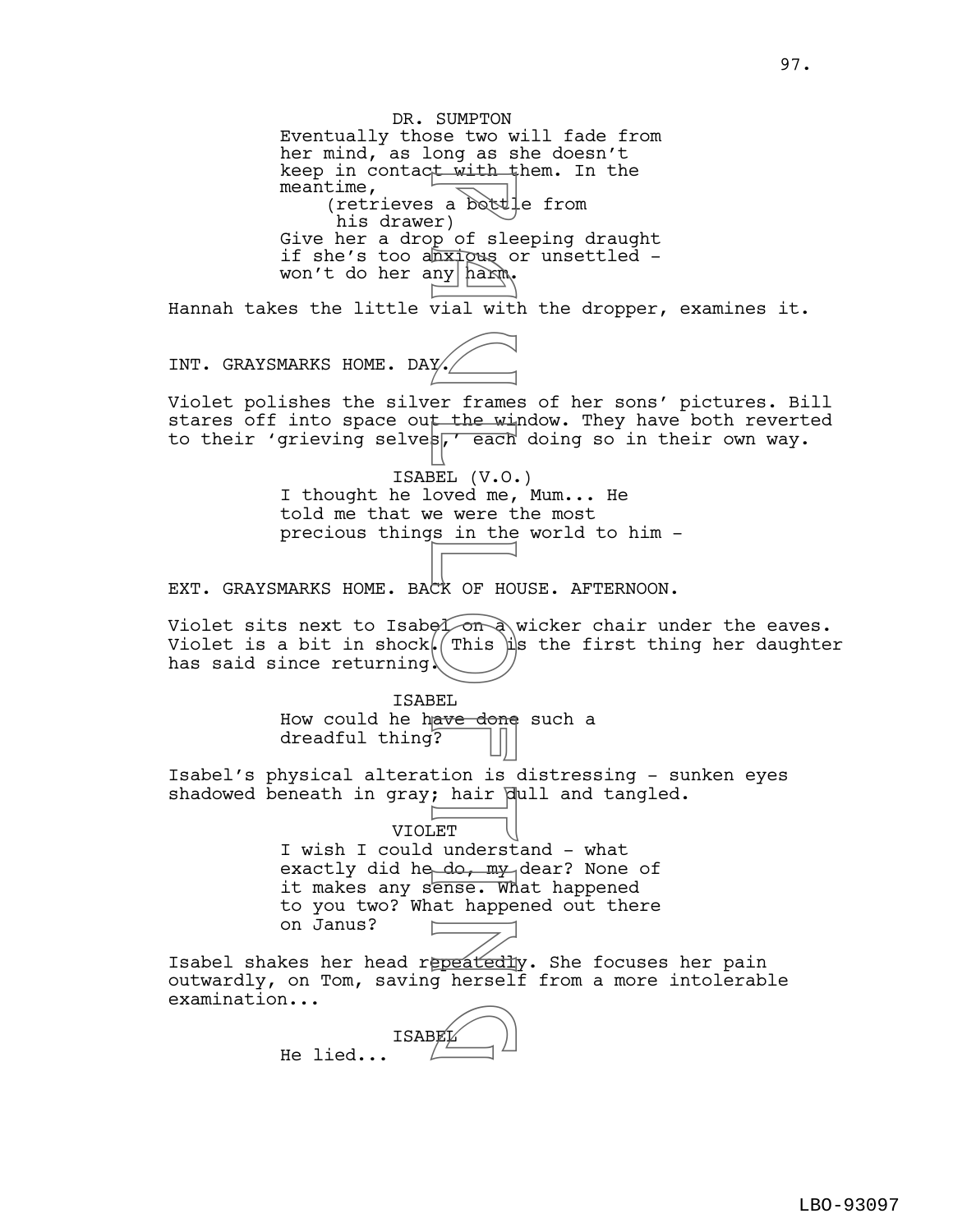VIOLET About what? what happened out there? She is overcome with emotion, thinking about Lucy. ISABEL Oh Mum... I can't bare the thought of what it must be  $\phi$  oranged to her - the poor thing won't know what on earth's going on. VIOLET I know, dear.  $\frac{1}{k}$  know. ISABEL There's never been a funeral... Everyone I've  $\sqrt{\text{last} - \text{th}}$ ey've just been ripped away - into nothing. Maybe a funera $\mathbb{H}$  would have made it -I don't know - made a difference. My babies, Ma, never had so much as a hymn sung for them. And now... Lucy. VIOLET<sub>U</sub> (carefully) Sweatheart, Lucy's not *dead*. An immense weight sinks in INT. CLAPBOARD COTTAGE. AFTERNOON. Hannah passes the nurser<u>y, hears</u> a voice from inside. She slows her pace, tiptoes eloser to the door which is ajar. She's thrilled to see her daughter playing with her DOLLS: one with a SKIRT, one with BLOOMERS, and a WOODEN CLOTHES PEG. SKIRTED DOLL Dinnertime. Grace holds up a tiny teacup to the clothes peg and made "nyum nyum" noises. SKIRTED DOLL (CONT'D) Good little girl. Now time for bed, sweetie. Ni-  $n'$ igh... The doll lifts the peg to it's lips to kiss it. SKIRTED DOLL (CONT'D) Look Dadda, Luc $y^{\prime}$ s sleeping. Figure 1<br>
BEL are doing<br>
BEL been a f<br>
BEL been a f<br>
BEL been a f<br>
BEL been a f<br>
Dast in would<br>
made a up to<br>
PRIPY's not<br>
FRIPY's not<br>
PRIPY's not<br>
PRIPY's not<br>
PRIPY's not<br>
PRIPY's not<br>
PRIPY's not<br>
PRIPY's not<br>
PRIPY's RTED DOLI<br>Cy's sle<br>Communication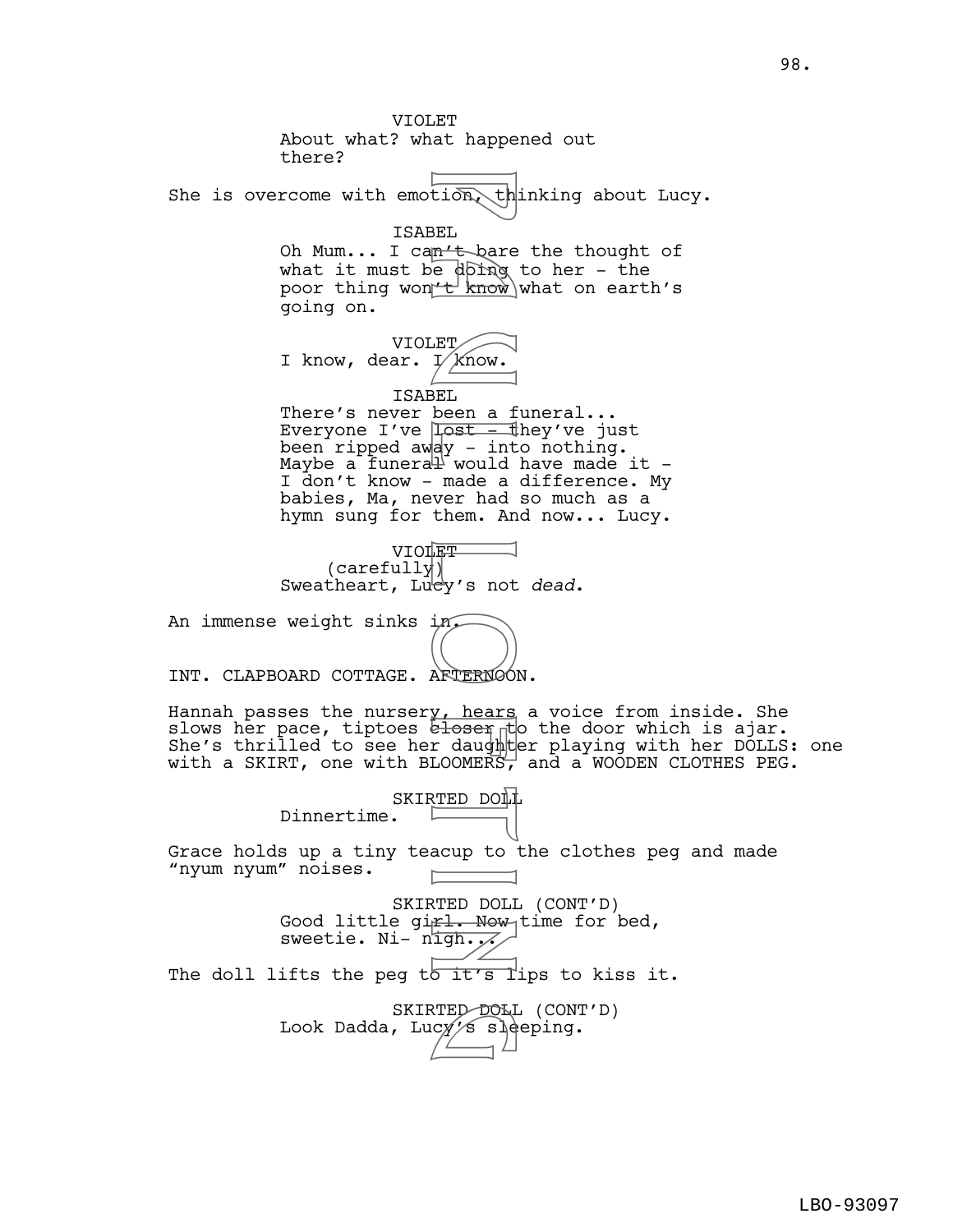BLOOMERS DOLL (deeper voice) Goodnight Lulu. Got to light up now. Sun's nearly down. The doll leans in to kiss the peq. SKIRTED DOLL Don't worry, Lucy, The witch can't catch you, I maked her dead. Her heart sinks, and before she knows what she's doing, Hannah marches in the room and snatches the dolls away tearing one of them in half. HANNAH That's enough of those silly games, you hear me? She smacks her daughter's hand. Grace's limbs stiffen, but she does not cry. Instead, she scampers under the bed where the real witch can't get to her. Hannah is immediately flooded with remorse. She begs for forgiveness. Gwen watches the tragic scene from the doorway. INT. CLAPBOARD COTTAGE. NIGHT. The child is asleep and the two sisters can talk in peace. Gwen gathers up courage  $\natural$  say what she's about to say. GWEN Perhaps you should let her see her... Isabel Sherbounne. Hannah looks horrified.  $GWEN (CONT(TP))$ I know it's th<del>e last </del>thing you want to hear. But maybe if Grace thought you were a friend of her mother's, that might help somehow. HANNAH A friend of her mothers! She storms out of the room. HANNAH (CONT'D) How dare you even say such a thing! HOW GATE YOU EVEN BAY SUCH A<br>INT. CLAPBOARD COTTAGE. BEDROOM. NIGHT. s the period of the state of the state of the state of the state of the state of the state of the state of the state of the state of the state of the state of the state of the state of the state of the state of the state o

Hannah walks into her daughter's bedroom. She cautiously approaches her bed.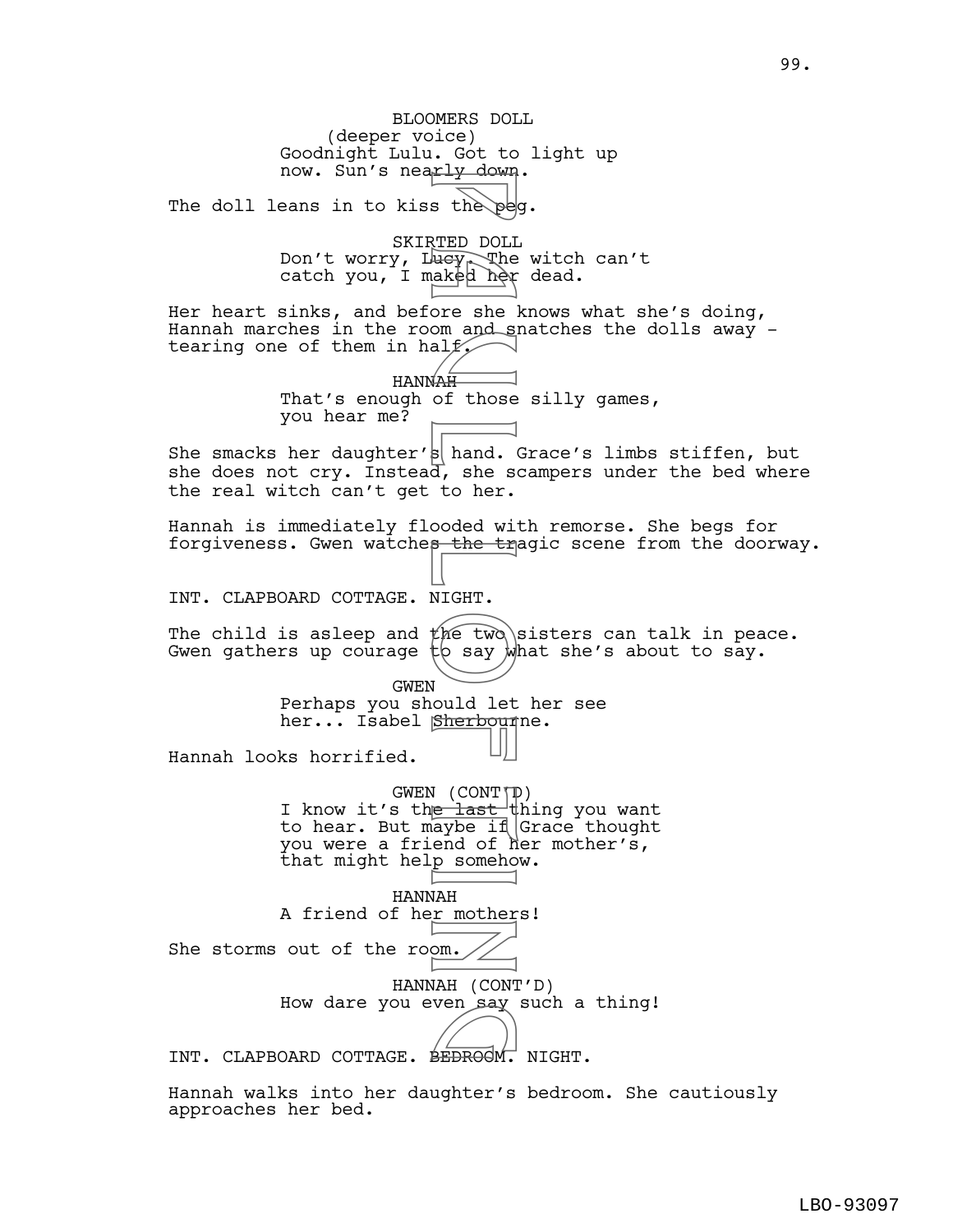By the light of a single candle, she watches Grace sleep. She can now observe every aspect of her daughter, her legacy. She HEARS the sound of *Frank whispering*... HANNAH'S POV - IT'S YEARS AGO Frank looks over a tiny figure asleep in the cot. Baby Grace. He whispers to her in German. Turns to Hannah. FRANK I'm whispering good things for her dreams. HANNAH'S POV - IT'S PRESENT DAY - Frank is gone. Hannah looks at Grace asleep in bed, kisses her on the forehead, blows out the candle. INT. POLICE STATION. INTERROGATION ROOM. DAY. Sergeant Spragg sits across from Tom, looking at his paperwork. The cicadas click shrilly in the forest outside. SERGEANT SPRAGG Quite the war hero: captured a German machine-gun nest single-handed. Carried four  $o \notin$  your men to safety under sniper fire... You must have killed a lot of people in your time. Tom remains silent. Spragg leans over the table. SERGEANT SPRAGG (CONT'D) I said 'you must have killed a lot of people in your time.' Tom's breathing remains steady. He looks straight ahead, his face expressionless. Spragg thumps the table. SERGEANT SPRAGG (CONT'D) When I ask you a question you'll answer it, understand me?!  $TOM$ (quietly) When you ask me a question, I will. SERGEANT SPRAGG Why did you ki<del>ll Frank</del> Roennfeldt? That's a question. TOM TOM<br>I didn't kill him. Fank with with the sady G<br>
S AGO C Baby G<br>
Baby G and The season of the season of the season of the season inclusive and season include the season of the season of the season of the season of the season of the season of th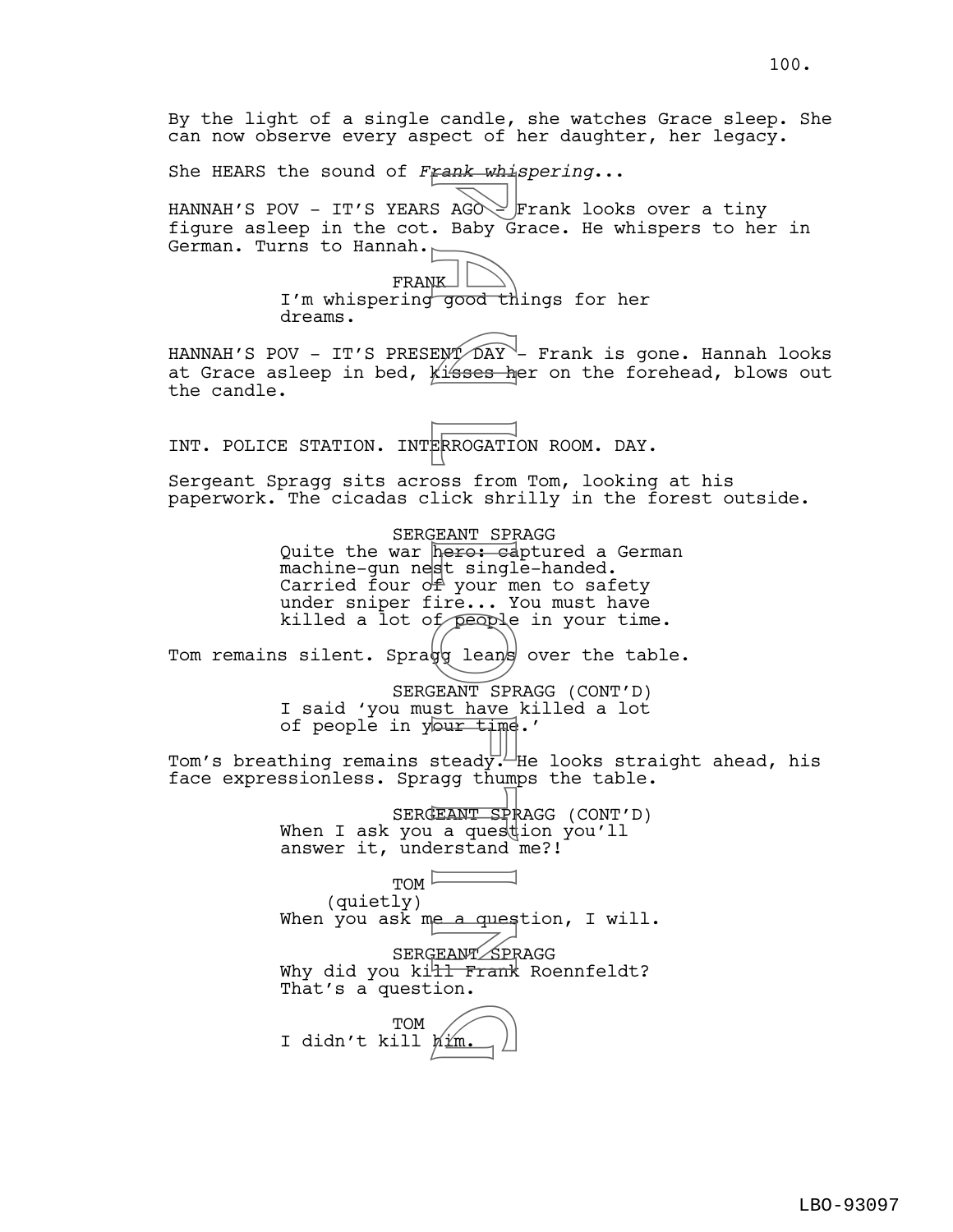SERGEANT SPRAGG Was it because he was German? Still had the accent, by all accounts.

 $TOM$ He didn't have an acednt when I came across him. He was dead.

SERGEANT SPRAGG You killed plenty of his sort before. One more would have made no difference, would it?

Tom lets out a long breath and folds his arms, choosing to remain steadfast. It riles/Spragg even more.

SERGEANT SPRAGG (CONT'D) Seven men, it says you killed in your little machine gun escapade. Looks to me like the wor $\not|$ k of a v $\overline{\text{.}}$  olent man. Of a ruthless killer. Your heroics might just be the death of you. (stands, gathers notes) Garstone! Take our war hero back to his cell. an accession. He was made would it?<br>B an accession of the would it?<br>the sessing search of the says you<br>says you ease of a<br>reference of the search of the search of the search of the monds culture<br>mends cultures of his<br>runge

INT. CLAPBOARD COTTAGE. MORNING.

Grace draws a picture of Mamma and Dadda and Lulu at the lighthouse while Hannah mends curtains.

A HORN HONKS outside. Hannah looks out the window - SEES -

EXT. CLAPBOARD COTTAGE. MORNING.

Septimus standing outside of his Model-T.

**SEPTIMUS** Thought we might go fight a mystery outing today...

HANNAH But I'm in the middle of mending the curtains. For the church hall. I promised Reverend Norkells... SEPTIMUS I'll take her by myself. She'll be right as rain.

Hannah looks at her fathe $\not\!\!\!\!/$  struck by his generosity.  $er$  $stru$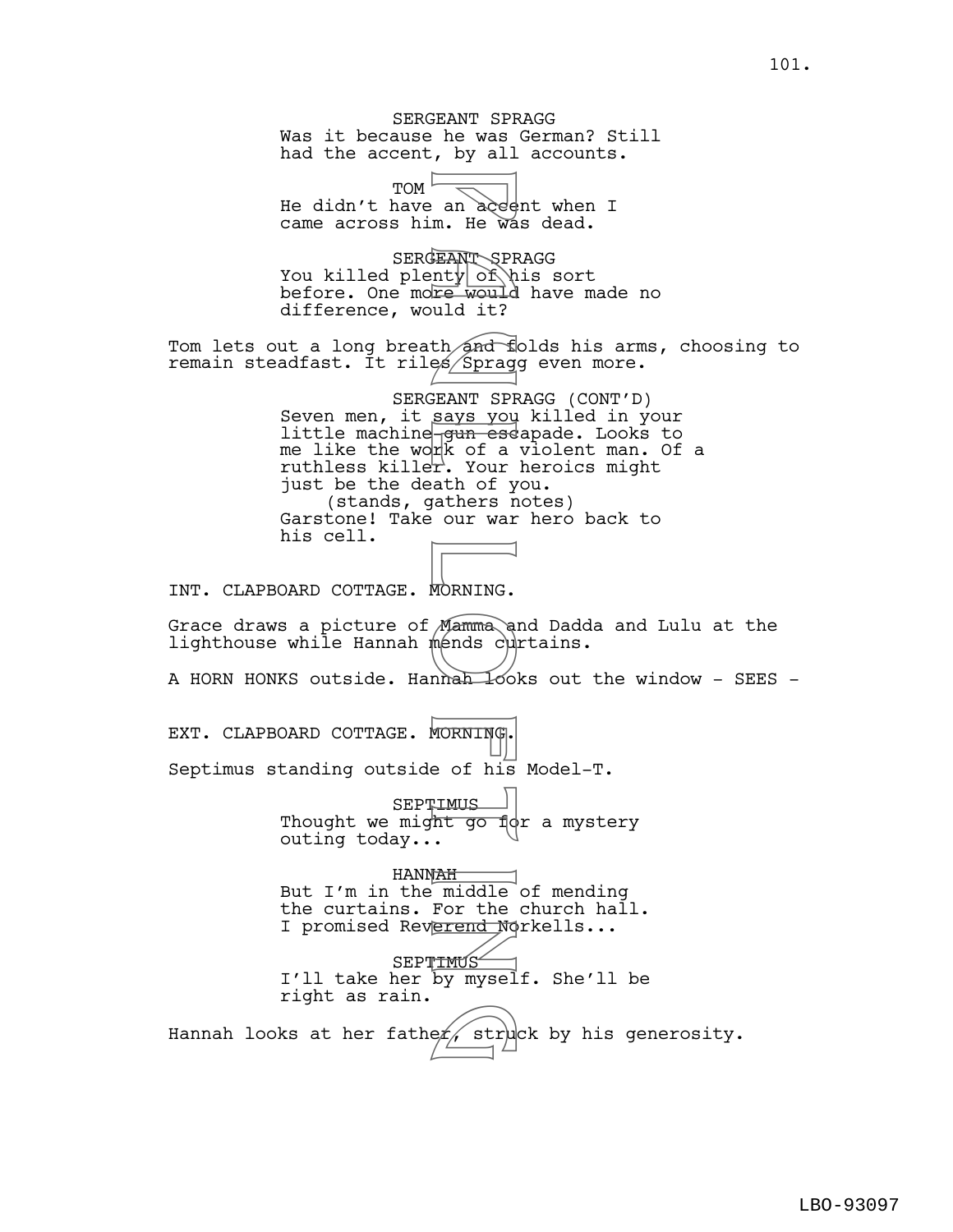EXT. POTTS'S TIMBER MILLS. STABLE. MORNING.

Grace tentatively feeds an apple to a Clydesdale.

SEPTIMUS This is Arabella...

When the horse gets close, she pulls away and the apple falls into the dirt. SEPT<del>IMUS (C</del>ONT'D) He won't bite you. Keep your palm open. Septimus shows her how to hold her palm flat. Gradually, the girl gains confidence. SEPTIMUS (CONT'D) Let's have an  $\left| \right|$  and  $\left| \right|$  shall we? EXT. FOREST. DAY. Septimus rides beside Grace along the old milling tracks through the towering karri. Graee spots a marsupial hopping slowly near the track. **GRACE** Look, a baby kangaroo. SEPTIMUS That's not a baby 'roo. That little chap's a quokka. Like a kangaroo but tiny. That's as big as he'll ever get. Grace seems amazed by this fact SEPTIMUS (CONT'D) Good to see you smile, girlie. I know you've been sad. You miss your old life. I know what that's like because, well, that happened to me. Grace gives a puzzled look. SEPTIMUS (CONT'D) I had to say goodbye to my mum, and go all the way across the sea, on a sailing ship. When I was just a little bit older than you. I came here, and got a new mum and dad, called Walt and Sarah, They looked after me from then on. And they loved me just like my Hannah loves you. So sometimes, you don't just have one family in your life. FIMUS la...<br>
e, she pi<br>
HIMUS (CC)<br>
you. Kee<br>
you. Kee<br>
you. Kee<br>
you. Kee<br>
you. Kee<br>
TIMUS (CC)<br>
TIMUS (CC)<br>
TIMUS (CC)<br>
LE angaroo,<br>
LE angaroo,<br>
LE angaroo,<br>
LE angaroo,<br>
LE angaroo,<br>
LE angaroo,<br>
LE angaroo,<br>
LE angaro d *Sarah*<br>then on.<br>y Hamnah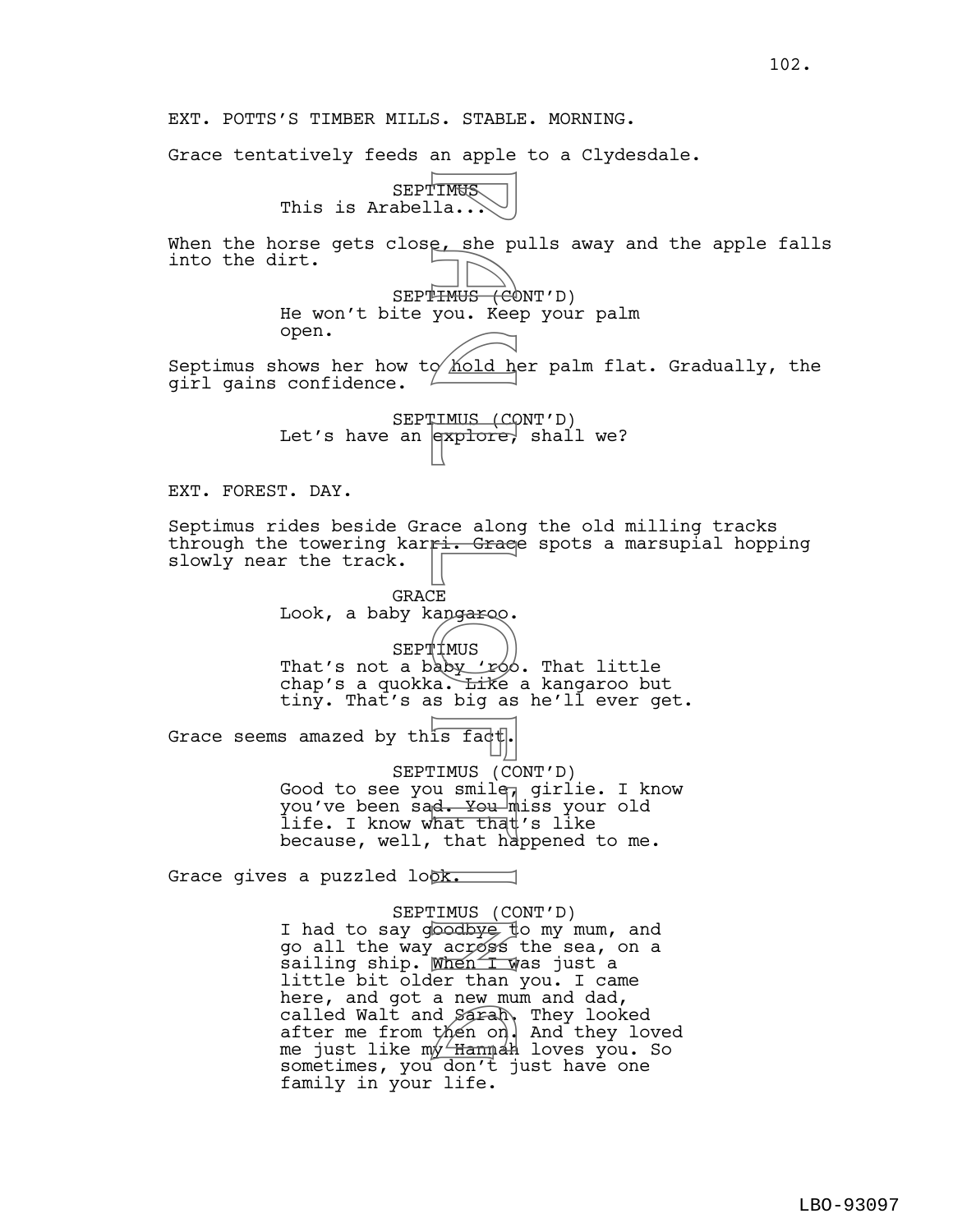SEPTIMUS (CONT'D) Free trees, the trees, the trees, the control of the set of the way of the set of the way of the set of the way of the set of the control of the control of the control of the control of the control of the control of the co Do you like the trees? Grace nods. Septimus points to some saplings. SEPT<del>IMUS</del> (CONT'D) See - little trees, growing back. We chop the big old ones, and new ones take their place. Everything grows back, if you give it time. By the time you're my age, that tree'll be a giant... This fórest will belong to you one day. It I be your forest. GRACE *My* forest? SEPTIMUS Well, it belongs to me, and one day it'll belong to your mummy and your Auntie Gwen, and then it'll be yours. What do you think of that? **GRACE** Can I giddy up the horse? **SEPTIMUS** (laughs)  $\frac{1}{2}$ Give me your hands and we'll hold the reins together. INT. CLAPBOARD COTTAGE. EVENING. Hannah answers the front door  $-$  Septimus holds Grace's hand. **SEPTIMUS** Here she is, safe and sound. She gets down to Grace's level. HANNAH Did you have a lovely day? GRACE (nods, sleepily) He gave me the forest. Hannah's heart skips a beat. She looks up at her father,<br>mouths "thank you." mouths "thank you."

Grace's face gives no clue what she makes of the talk. The

horse walks on gently through the dappled light.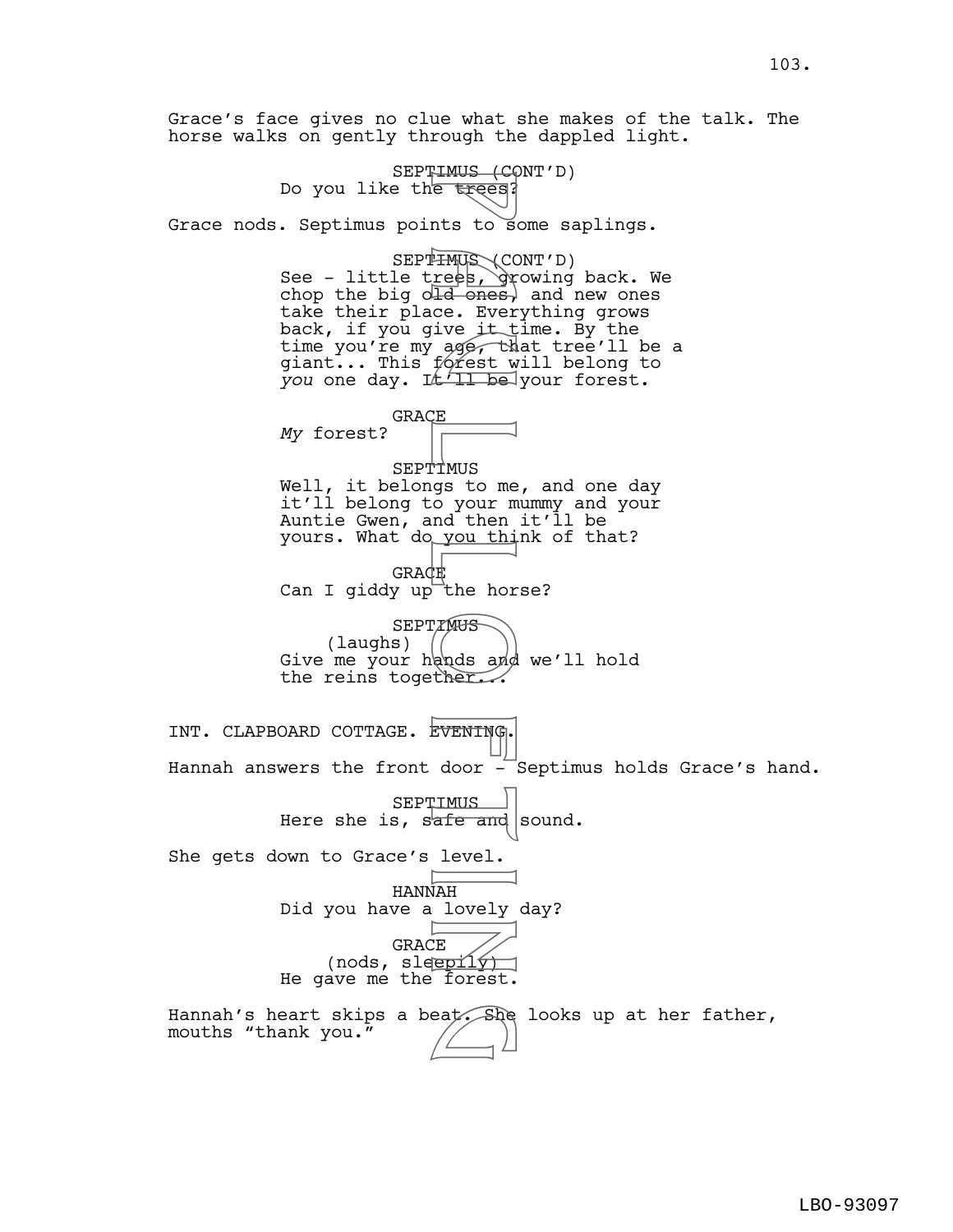Hannah sits on the little girl's bed, listening to her recount the events from the day...

> HANNAH Do you remember the horse's name?



HANNAH Arabella, that's *r*ight. She's lovely. She's got friends there too - Samson, and Hercules, and Diana. She's quite old now, but still very strong. Did Granddad show you the timber whims she can pull? The day.<br>
WAH is the hold of the hold of the day.<br>
The day, being the first of the can pandad space of the can panal is and the control of the space of the space of the space of the space of the space of the space of the s

Grace shakes her head. Hannah is filled with hope.

HANNAH (CONT'D) Oh, my darling. There's so much I want to show you. You'll love the forest, I promise...

INT. MOUCHEMORE'S HABERDASHERY. MORNING.

High up on the walls on  $\frac{1}{4}$  sides rank bolts of cloth damasks and muslins, linens and/cottons. At the far end of the store, CUSTOMERS sit at  $\alpha$  row of tables.

Hannah and Gwen sit at a table considering a bolt of pale lemon linen in MR. MOUCHEMORE'S hands. At their side, fidgeting with a rag doll, is  $\frac{d}{dx}$  ace, immaculately turned out in a pink smocked dress.

> HANNAH What do you thi<del>nk, sw</del>eetheart, do you like the yellow or the red for your new riding satchel?

Grace looks up at the linen - she points to the yellow.

MR. MOUCHEMORE Excellent choice young lady. And what kind of button  $\overline{w1}$ ll we have?

EXT. PARTAGEUSE. MAIN STREET. MORNING.<br>Violet and Isabel walk down the street Violet and Isabel walk down the street. It is the first time Isabel has been out of the house and in public since returning home. People on the street treat them as lepers, crossing the street to avoid them.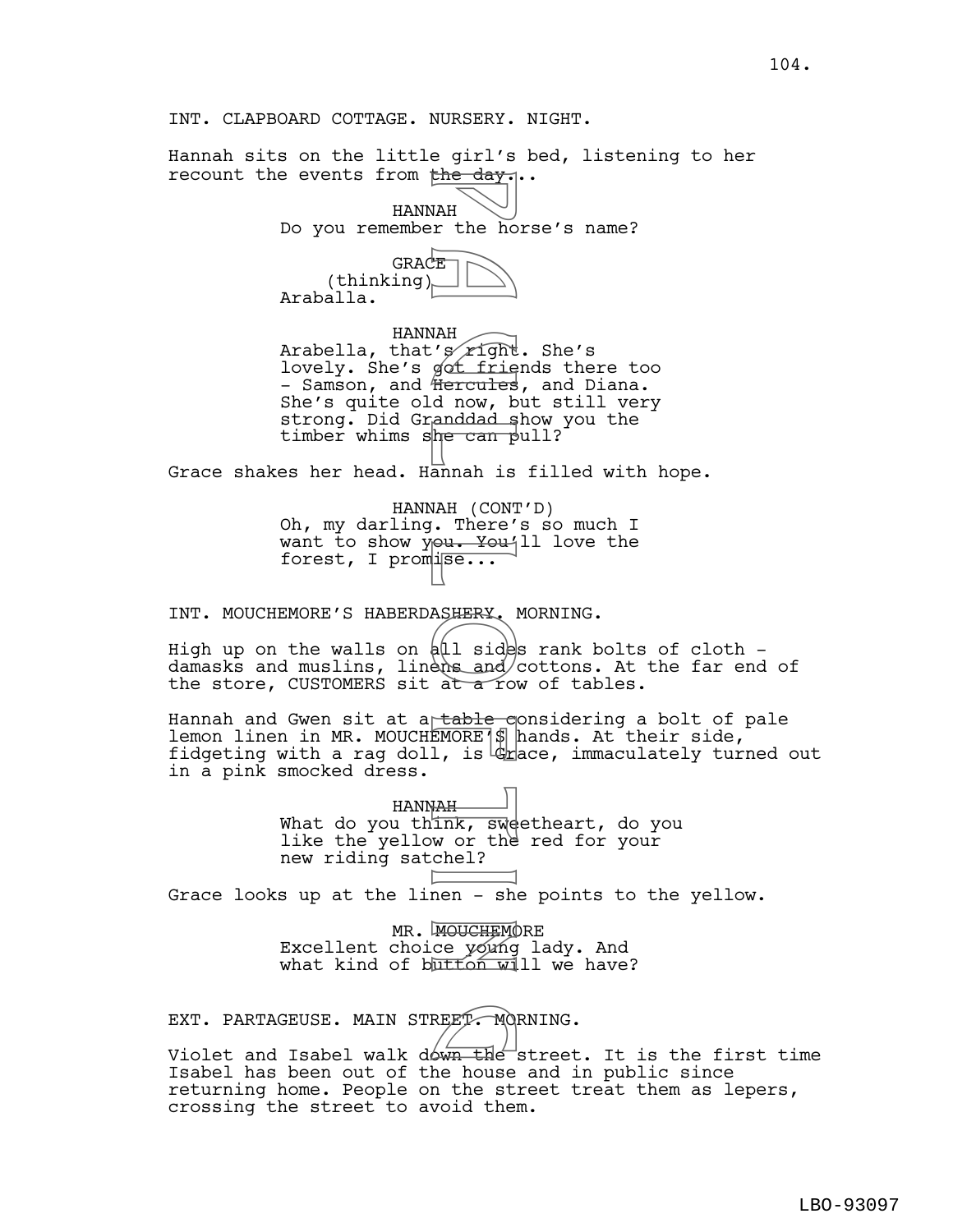ISABEL I don't really feel... Maybe I should go back home.

VIOLET<del>V</del> Nonsense. I won't have you acting like your father - stewing in the house all day. You're coming with me. This instant. Come on... ET a't have<br>
er – ste<br>
You're<br>
Come on<br>
Liest un<br>
NLEY, on<br>
NLEY, on<br>
NLEY, on<br>
NAH and her, let<br>
SEL (to any dar<br>
Piece of the lit<br>
Piece of the lit<br>
Piece of the lit<br>
Piece of the lit<br>
Piece of the lit<br>
Hadily<br>
UAH It's

They continue down the street until they arrive outside the Haberdasher's. FANNY DARNLEY, on her way out of the shop, gives a little gasp, wide eyed with alarm and relish as  $\overline{v}$ iolet and Isabel go inside.

INT. MOUCHEMORE'S HABERDASHERY. MORNING. CONTINUOUS.

The little girl's eyes drift up to see who has come in - she drops the doll, scrambles down from the chair.

> LUCY Mamma! Mamma! Mamma!

Before anyone can take in what is happening, Lucy wraps her arms around Isabel's legs and holds as fast as a crab. Isabel bundles her up and hugs her, letting the child snuggle into her neck like the final piece of a jigsaw.



Hannah watches, stricken: humiliated, and despairing at the magnetic pull Isabel exerts on Grace. For the first time, the enormity of the theft hits her... Isabel and Lucy are knitted together like a single being,  $\frac{1}{n}$  a world no one can enter.

Struggling to breathe calmly, Hannah picks up her bag from the counter and walks steadily toward Isabel.

> HANNAH Grace darling. It's time to come home.

She reaches out to touch the little girl, who screams: a full throated, murderous cry that bounces off the windows.

LUCY Mamma, make her go 'way!

THE SMALL CROWD looks on, the MEN perplexed and the WOMEN horrified. Lucy continues  $t\circ$  beg, with tiny hands on each side of Isabel's face, shouting the words at her as though to overcome distance or dea $f$ ness. Hannah finally shouts -, the ME<br>s *to* beg<br>houting<br>fness H

HANNAH

Let her go!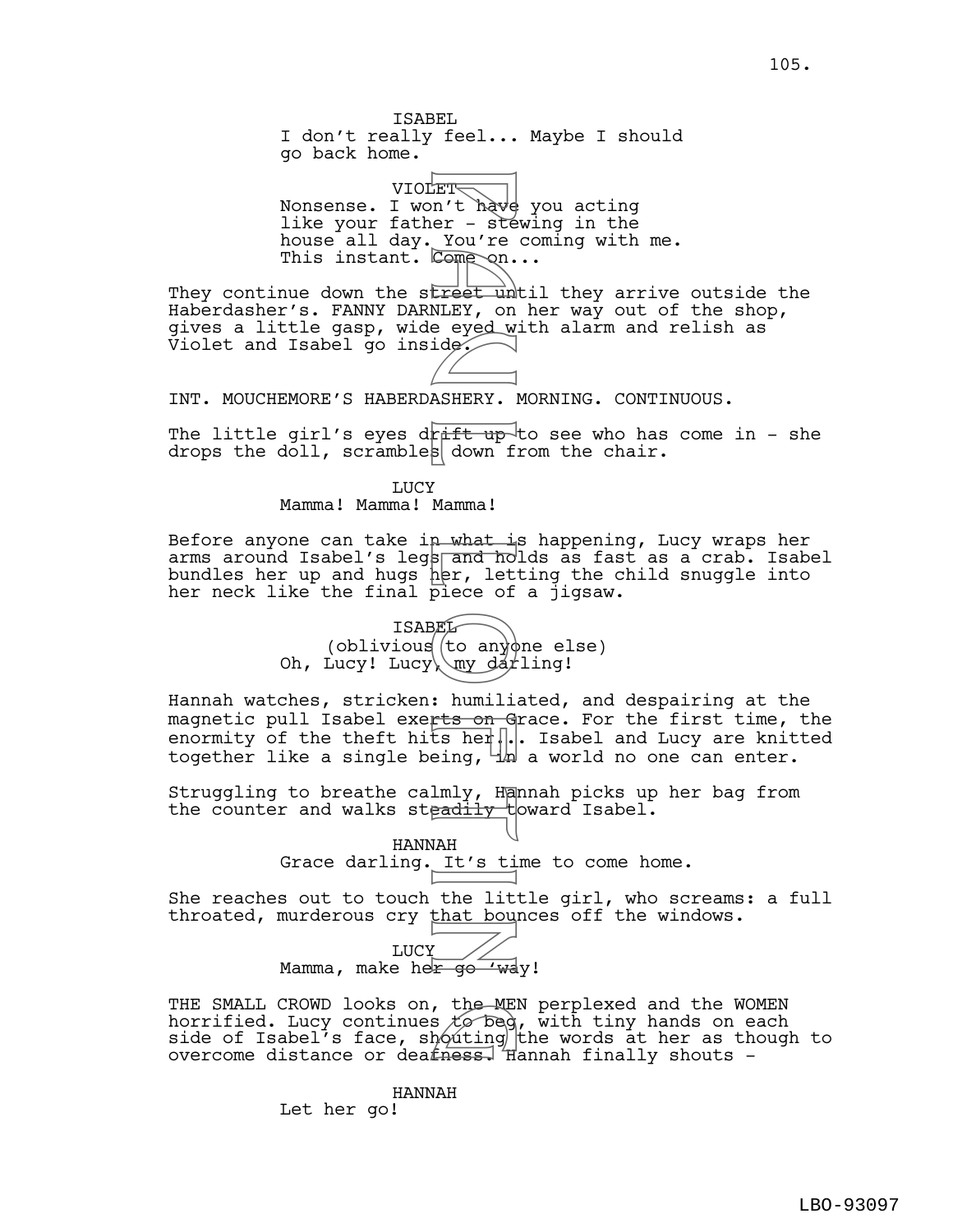Isabel remains mute. The child still clinging and begging.

HANNAH (CONT'D)

Let go of my daughter! Now! She grabs the child around the waist and pulls. LUCY (resisting, screaming) No! Let me go! I want\my Mamma! HANNAH (trying to be soothing) It's all right, darling. I know you want to stay, but we can't. Hannah is finally able to pull her away, holding her in a strong enough grip to stop her from wiggling out of her arms and running away. ISABEL How can you be so cruel? You can see the state she's in... Hannah continues to reassure her daughter on her way out the door. Gwen follows in a gentle stream. ISABEL (CONT'D) Have some common sense, if you can't have any *[kindness* to her! At the door, Gwen turns  $t_0 = \frac{1}{\sqrt{2}}$  Isabel, desperation in her eyes. She shakes her head in despair and leaves the store. For a moment, no one sti<del>rs. Isab</del>el stares into thin air, not daring to move her limbs  $\overline{\text{so as}}$  not to lose the feel of Lucy. VIOLET Come on dear... And with that, they leave. INT. POLICE STATION. CELL BLOCK. DAY. Tom eyes Ralph warily through the bars. RALPH Why are you protecting her? TOM  $S$ hould have protected her better... RALPH Nonsense! It's about time you got on your feet and did something. For Christ's sake, wake yourself up! Aughter<br>
nd the will want<br>
NAH<br>
NAH<br>
De soot darling<br>
De soot vers in op her fill<br>
De soot in the soot of the source<br>
SEL (CONT sense single soot din desperation)<br>
SEL (CONT sense single solution)<br>
din desperation<br>
FR BLOC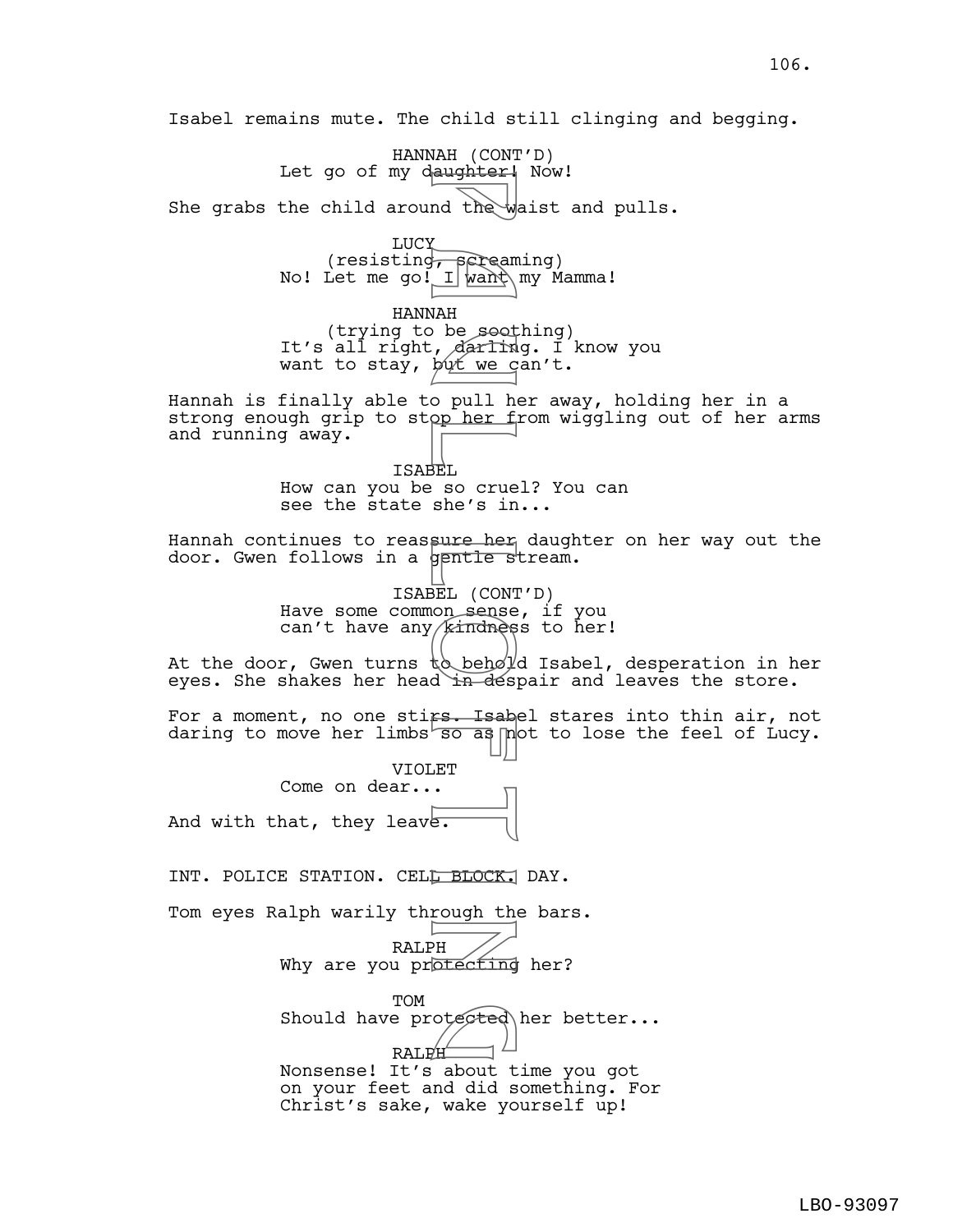TOM Ralph, I've had this coming a long time. Sins catch up with you in the end. PH e martyr<br>
ing'll be are<br>
ing'll be are<br>
uring'll be are<br>
uring take s<br>
uring take s<br>
uring the word model<br>
PH woman, T<br>
woman, T<br>
woman, T<br>
(her.<br>
PH of time of time<br>
peat)<br>
PH fleword model<br>
ing.<br>
PH fleword model<br>
ing ralph  $\equiv$ Enough with the martyrdom, son. The committal hearing'll be next week... It's your life we are talking about. TOM What are you suggesting I do? RALPH Tell the truth! TOM  $\angle$ People can only take so much, Ralph. Izzy was fine until she got mixed up with me. I should have never let her come out... RALPH She's a grown woman, Tom. They'll go easy on her. TOM They won't touch her. RALPH Tom, please... the world outside of here hasn't stopped moving... and you are running out of time. TOM (thinks a beat) Could you do me a famor? RALPH Anything...  $TOM$ Could you get me a bit of paper and a pencil. I want you to deliver her a letter. F EXT. GRAYSMARKS HOME. DAY.

Ralph stands in the doorway. Isabel takes the letter from him reluctantly, hand trembling.

> RALPH (gravely) RALPH<br>(gravely)<br>That man needs your help, Isabel.

He turns to leave.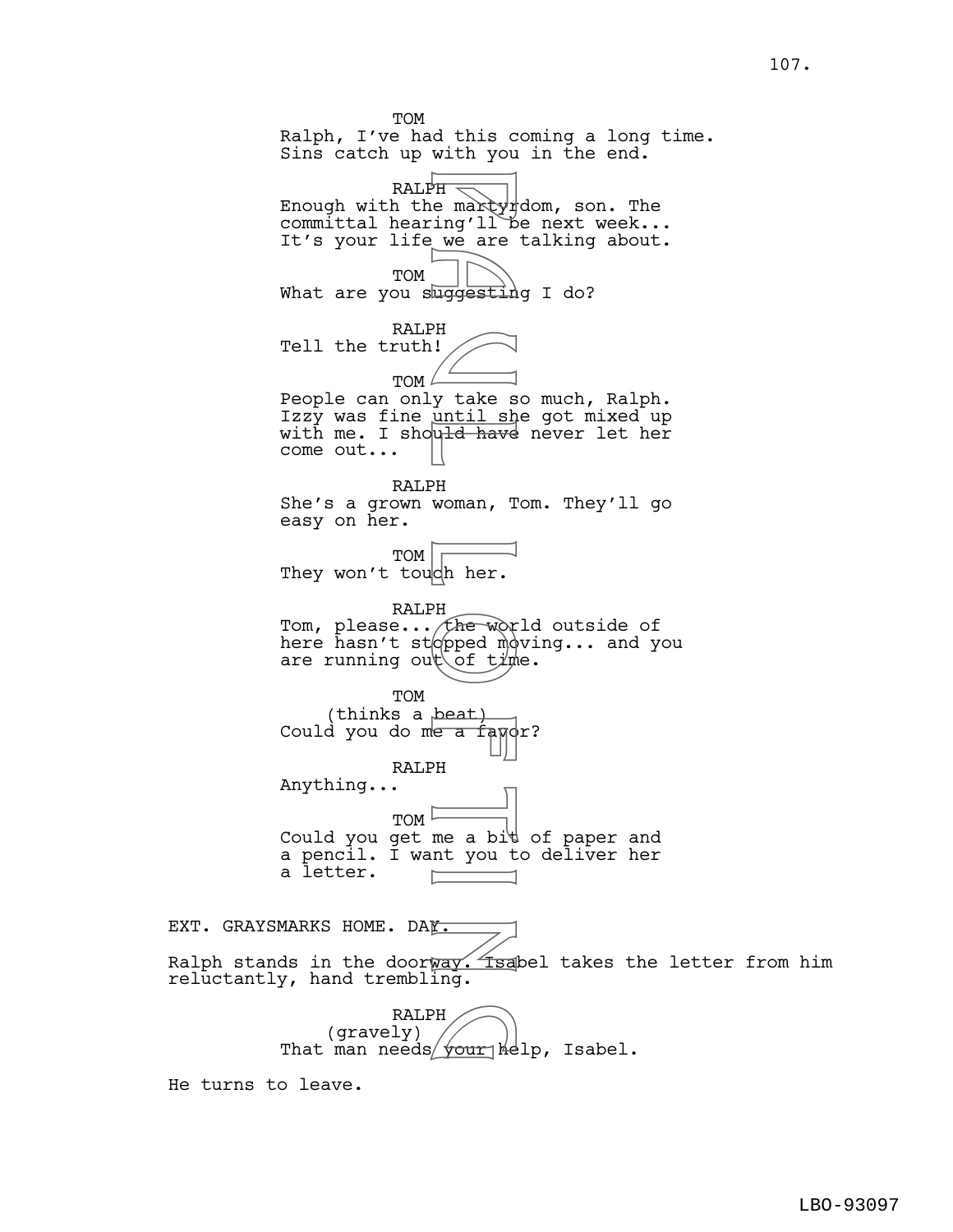He turns to see tears in her eyes. She returns inside, closing the door behind her.

## INT. GRAYSMARKS HOME. BEDROOM. DAY.

Back against her closed door, she stares at the letter. She raises it to her face to  $\frac{1+1}{2}$  - no trace of Tom. She goes to her dressing table and picks up some nail scissors and starts to slit the corner.

A thought freezes her fingers - opening this letter will let Tom back into her heart. If she does that she will sabotage any glimmer of hope that she may someday reconcile with her daughter. She must deny it and deny him. She puts the scissors down, and slips the letter into a drawer, then closes it slowly and without a sound. Next Control Control Control Control Control Control Control Control Control Control Control Control Control Control Control Control Control Control Control Control Control Control Control Control Control Control Control C

EXT. PARK. DAY.

Isabel sits on a bench, staring into the distance. The light has officially gone out i<del>n her e</del>yes.

By the edge of the park, Gwen passes by, carrying a dress. She sees Isabel and hurries past her, but she soon realizes there's no risk of Isabel seeing her: she is in a trance.

She gets an idea...

INT. CLAPBOARD COTTAGE. NURSERY. DAY.

Pages of a story book are strewh across the room. Hannah walks in, carrying a load of laundry, and sees the book -Grimms' fairy tales in German  $\neg$ torn to shreds.

> HANNAH What have you done to Daddy's book?

She sets down the basket and drops to her knees, gathering up the elaborately illustrated watercolor pages.

|                | HANNAH (CONT'D) |
|----------------|-----------------|
| How could you? |                 |
|                |                 |

Fearing retribution, Grace scrambles under her bed and curls up in a ball. But Hannah isn't angry. She's devastated.

INT. CLAPBOARD COTTAGE. KITCHEN. A LITTLE LATER.

Hannah sits at the table with Gwen. Heartbroken.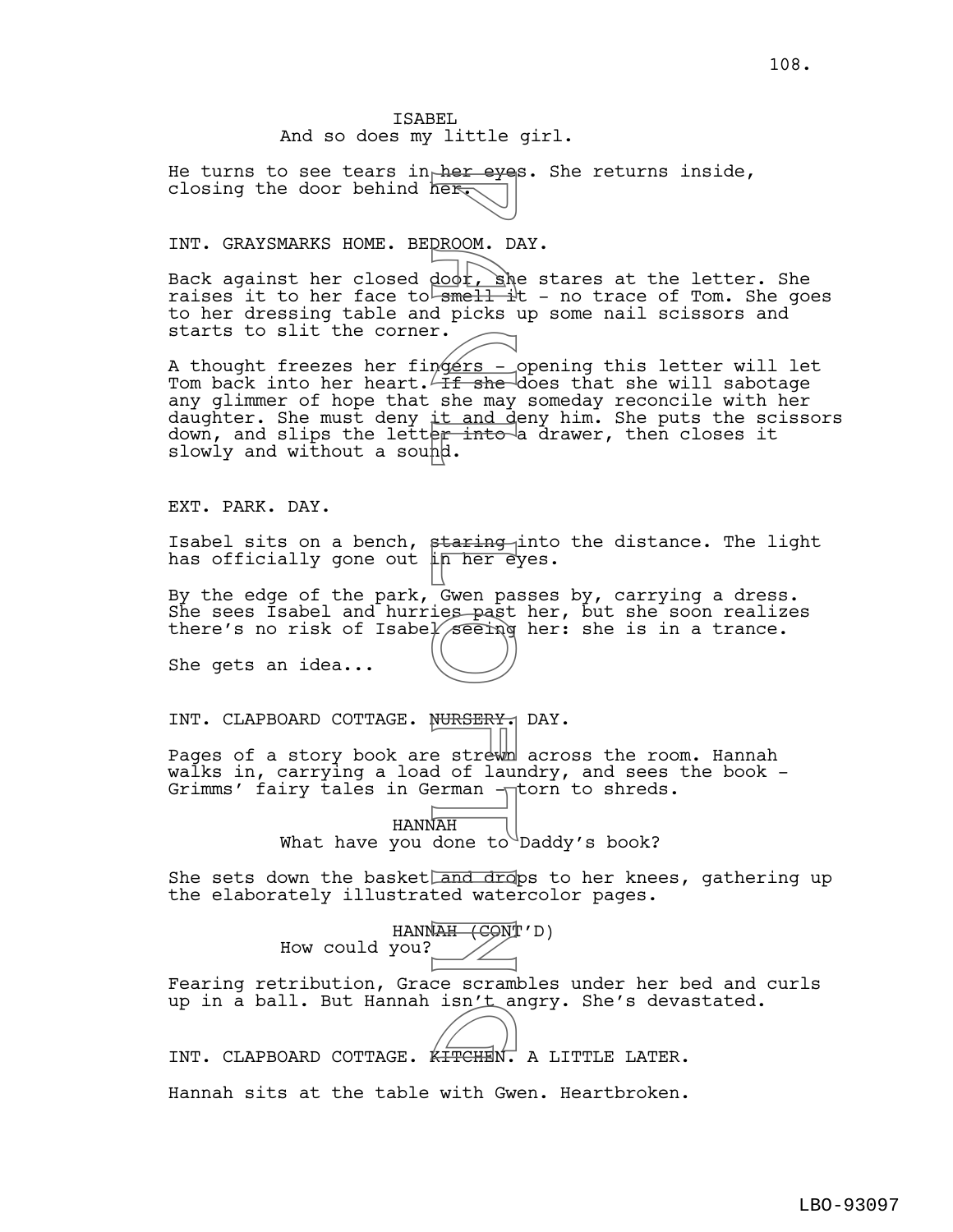HANNAH There's so little left that's Frank. GWEN I know, Hanny. I know, But Grace doesn't. She didn't do it on purpose. (touches her shoulder) Why don't you go and lie-down. I'll take her out. HANNAH She needs to get used to being in her own home. GWEN We'll just go to Dad's. He'll love it. And the fresh air will do her good. HANNAH Really, no. I don't want -GWEN Come on, Hanny. Get some rest... EXT. STREET. NEAR PARK. DAY. They walk down the street, nearing the entrance to the park. Lucy carries her satchel and licks a lollipop. GWEN Are you tired,  $\text{Lucy}$ ? The girl cocks her head to one side, noticing the name. She shakes her head, "no." Gwen sees Isabel in the distance on the same bench. GWEN  $(CONT \uparrow \bar{\mathbb{D}})$ Well your auntie Gwen needs to slow down. Why don't you run ahead to the benches and I'll follow. The child does not run, but ambies, dragging her rag doll on the ground. Gwen keeps her distance, watching from afar - Isabel, in a daze, suddenly comes back to life when she notices Lucy. She gathers the  $\sinh$  into her arms. The girl grips her tightly. Isabel Looks around to see where she came from. She sees Gwen, who nods as if to say, "go on." CLOSER IN, Isabel takes in the changes to her daughter: hair Transmider shouldn't do<br>
idn't do and 1<br>
go and 1<br>
go and 1<br>
go and 1<br>
go and 1<br>
air will<br>
air will<br>
air will<br>
air will<br>
air will<br>
air will<br>
air will<br>
air will<br>
air will<br>
air will<br>
air will<br>
air will<br>
air will<br>
air will<br>
a

parted on the other side;  $\cancel{\!}$  dress made of fine muslin; new CLOSER IN, Isabel takes in the changes<br>parted on the other side; a dress made<br>shoes with butterflies on the buckles.

109.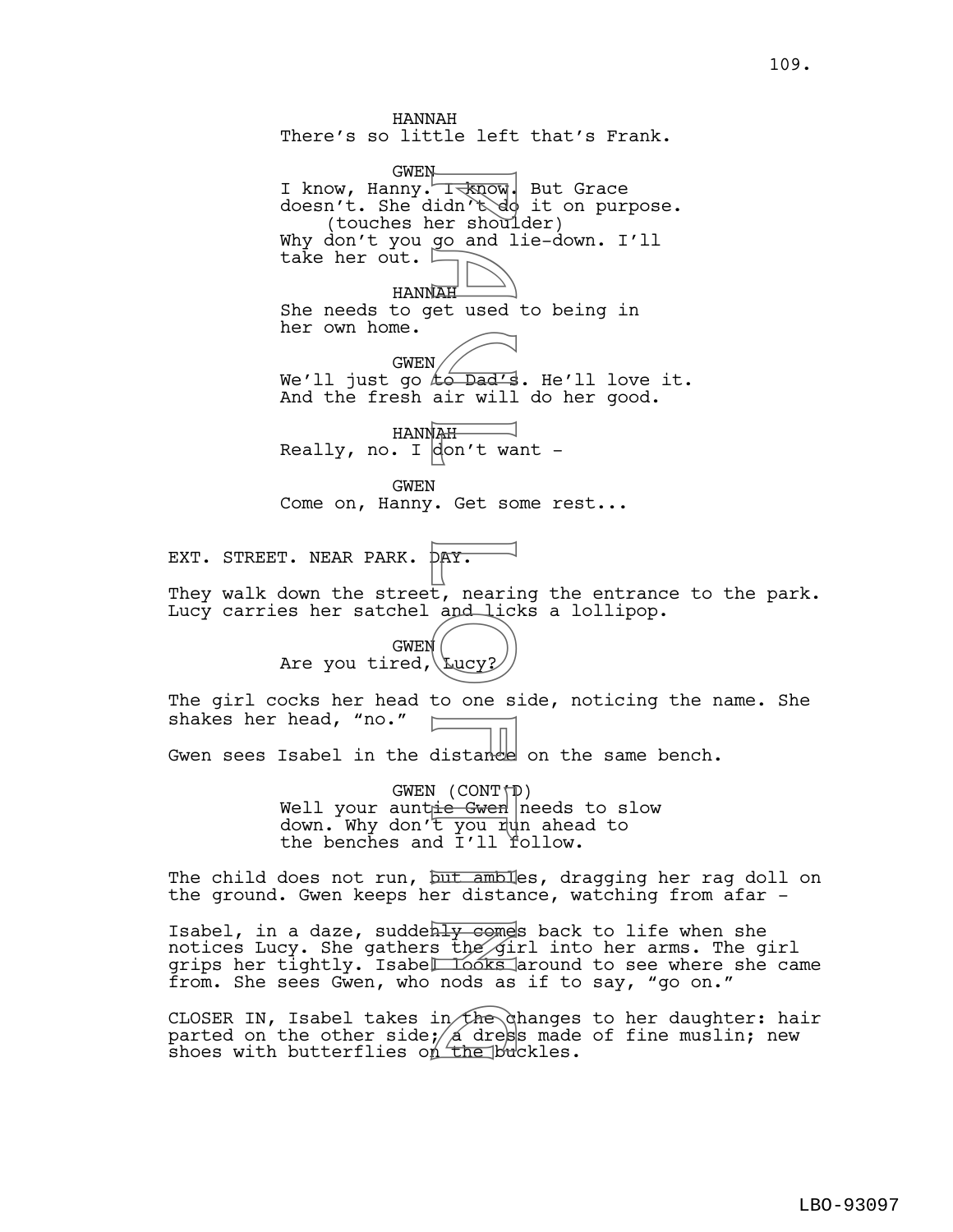ISABEL Oh, you've got thin, little one! You're skin and bone. You must be a good girl and eat. For Mamma. Gwen walks up to them - relieved to see her niece's response, as if she is watching a completely different child. GWEN I better take her now, I wasn't sure you'd be here. ISABEL But - I don't understand. GWEN My sister's a good woman, really she is. I'll try and bring her again. I can't promise. Be patient. Be patient and perhaps...  $\Delta$  but please, don't tell anyone. Hanny wouldn't understand. (holds her arms out) Come on now, Lucy. The child clings to Isabel. Some remnant of the rational stops Isabel from acting on the impulse to snatch her away. ISABEL Be good for Mamma<del>, w</del>on't you. Go with this lady/ $\widetilde{p\circ w}$ , and I'll see you again soon, I promise. Gwen smiles, pulling her carefully away. INT. CLAPBOARD COTTAGE. KITCHEN/LOUNGE ROOM. DAY. From the stove where she waits for a teapot, Hannah can see Grace sit on the lounge room fl $\beta$ or, talking to her pegs. GWEN (PEG) Lucy want a loli?  $LUCY \rightarrow \overline{(BEC)}$ (gobbling thin air) Yum. GWEN (PEG) I've got a speeial sedret. Come with auntie Gwen when Hannah is asleep. Hannah feels a cold sickness as she comes closer to the door to hear. She sees Grace  $\phi$  ver a lemon with a handkerchief. GWEN (PEG) (CONT'D) Goodnight Hannah. relieved<br>
relieved<br>
here.<br>
BEL<br>
understa<br>
BEL<br>
understa<br>
good wom<br>
here.<br>
BEL<br>
understa<br>
good wom<br>
pe pati<br>
put ple<br>
wouldn't arms ou<br>
wouldn't arms ou<br>
wouldn't arms ou<br>
wouldn't arms ou<br>
FOR The BEL<br>
BEL<br>
MOW, an<br>
BEL<br>
M ness as<br>cover a

110.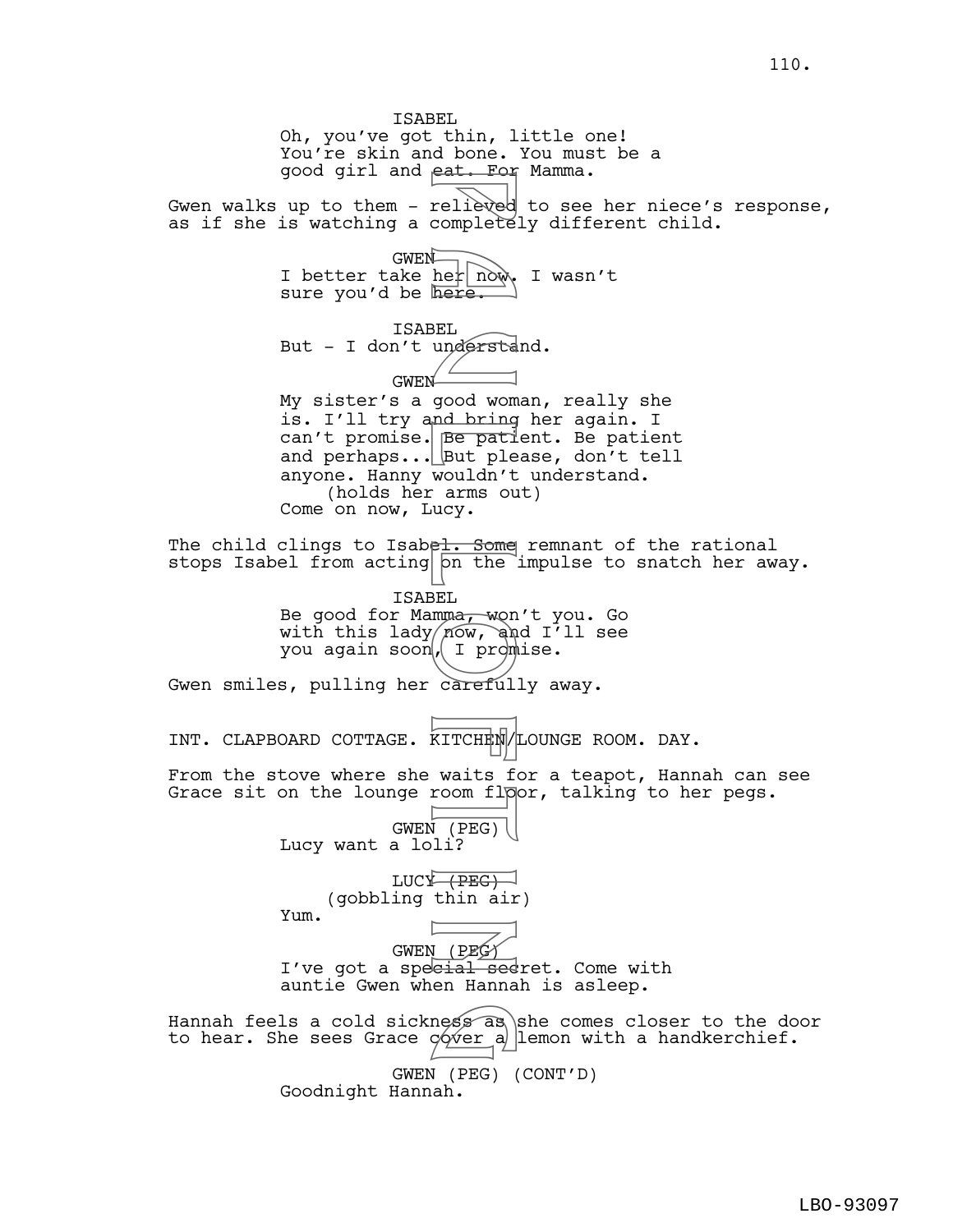LUCY (PEG) Now we get to visit Mamma in the park. "Pwoi, pwoi." TWO PEGS press against one another with kisses. ISABEL (PEG) My darling Lucy. Come on, sweetheart. Off we go to Janus... And the pegs trot along the rug The whistle of the kettle startles Lucy - she turns and sees Hannah in the doorway. She throws the pegs down and smacks her own hand. **LUCY** Bad Lucy! She then scampers under  $th$ e bed to her hiding place. Hannah's face fills with horror, then despair. She moves quickly into the kitchen and turns off the tea water, then goes outside where Gwen is taking the washing off the line. From her hiding place, Lucy can HEAR the two sisters argue outside this strange, strange house. GWEN (O.S.) ...Because I can't bare to see either of you suffer anymore... I think you should give he $\natural$  back.) For the child's sake. And for *yours* / Hanny. For yours. HANNAH (O.S.) Never! She'll never see that woman again as long  $\overline{a}$ s I live. Never! INT. POLICE STATION. DAY. Knuckey stands near the  $\overline{\text{counter}}$  in the front of the station. SERGEANT KNUCKEY It's not usual procedure to let the victim's family members see the accused, Mrs. Roennfeldt. Hannah stands across from him, holding him with a silent, steady gaze. HANNAH I want to see him. I want to look him in the eye – the  $\mod$  who killed my child. SERGEANT KNUCKEY *Killed* your child? Steady now... Fess aga<br>
BEL (PEG)<br>
BEL (PEG)<br>
DEL (PEG)<br>
the function of the function<br>
the startle throws<br>
the throws<br>
is taking the bed<br>
horror, and turn<br>
is taking<br>
we can the bed<br>
horror, and turn<br>
is taking<br>  $VQ = 0.5$ , and the pack,  $hlim_{x \to h} f(x)$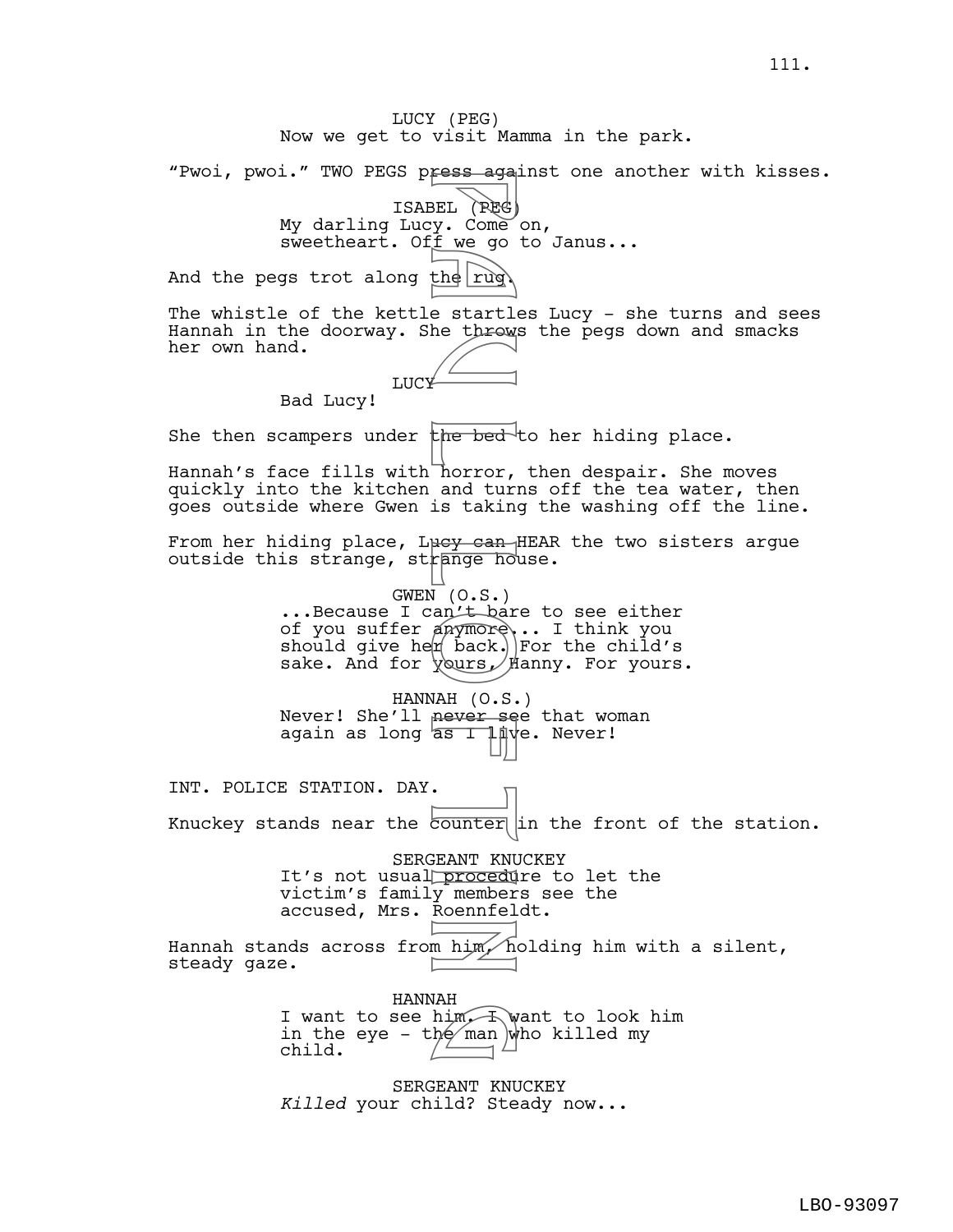INT. POLICE STATION. CELL BLOCK. DAY. Tom has risen to his feet, puzzled by the news. SERGEANT KNUCKEY You're not obliged,  $\forall f$  course. I can send her away. TOM No... I'll see\_her. Thank you. Knuckey walks away. And a few moments later, Hannah enters, followed by Garstone bearing a small wooden chair. He places it a few feet from the barg. GARSTONE I can stay here if you prefer? HANNAH There's no need. I won't be long. Garstone gives one of his pouts, jangles his keys, and marches back down the corridor. Hannah stares in silence, taking in every inch of Tom, her anger seethes. He submits to the inspection without flinching. HANNAH (CONT'D) Thank you for letting me see you, Mr Sherbourne. $\sqrt{\phantom{a}}$ Tom is shocked by the civility. He gives a slight nod. HANNAH (CONT'D) I need to know: was this really all your doing. Tom nods, slowly and gravely. Pain flits across Hannah's face. HANN<del>AH (CON</del>T'D) How could you? Tom can't answer - he can only shake his head. She is doing all she can to contain her emotion. HANNAH (CONT'D) Are you sorry for what you did? The question stabs him. H<del>e focus</del>es on the knot in the floorboard. TOM  $Sorrier than I$   $\widehat{qan sg}$ . FRANT KNU<br>
FRANT KNU<br>
iged, of<br>
a few mong a sing<br>
ars<br>
FONE e if you<br>
ars<br>
FONE e if you<br>
FONE e if you<br>
sports,<br>
a pouts,<br>
a pouts,<br>
a pouts,<br>
a pouts,<br>
a pouts,<br>
a pouts,<br>
a pouts,<br>
a pouts,<br>
a pouts,<br>
a pouts,<br>
a pouts

112.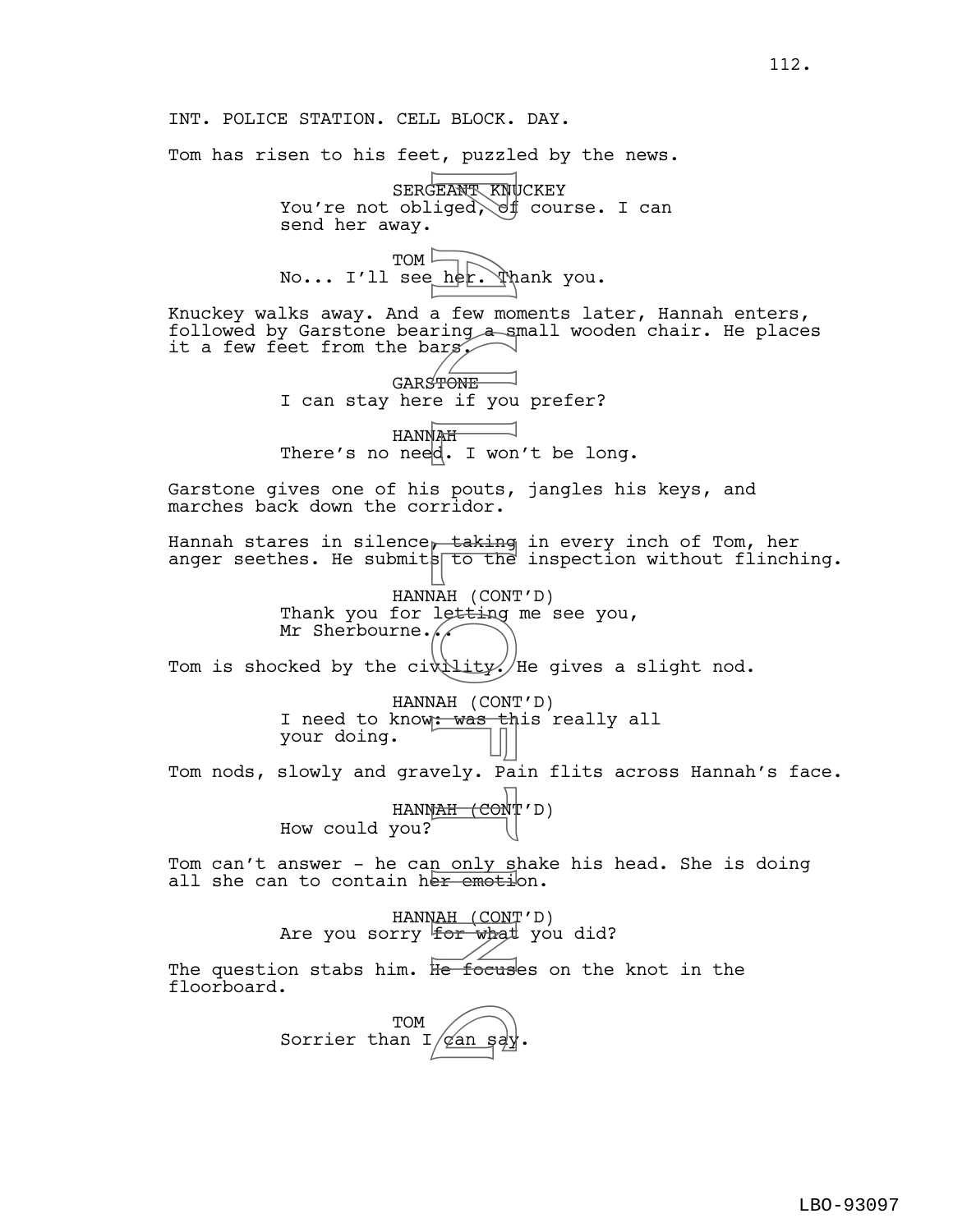HANNAH Didn't you even think for a moment that the child might have had a mother? Didn't it occur to you that she might be loved and missed? Tom's jaw is rigid. HANN<del>AH (C</del>QNT'D) Why? If I could understand why you did it... TOM I really can't say why I did what I did. HANNAH Try, please. She deserves the truth,  $\frac{1}{2}$ t there is nothing he can say to her without betraying Isabel. TOM Really, I can't tell you. She takes a deep breath, gets up to leave. TOM (CONT'D) Do what you like to me. I'm not asking forgiveness. But my wife - she had no choice.  $S$ he loves that little girl. Show her some mercy. The bitterness in Hannah's face fades to weary sadness. HANNAH Frank was a lovely man. She walks slowly back down the sprridor. EXT. PARK. DAY. Isabel sits on the same bench in the same park. Only this time, she isn't staring off into space. This time, she looks around, desperately, eyes searching. Isabel weighs her next action... then, starts walking. INT. CLAPBOARD COTTAGE. LATE DAY. Hannah stands at the stov $\phi'$ . Din ${\tt h}$ er is ready. HANNAH Grace! Dinner. For and the say why<br>
MAH (CONT )<br>
Say why<br>
MAH abel.<br>
Lell y<br>
gets up<br>
(CONT 'D)<br>
ke tell y<br>
gets up<br>
(CONT 'D)<br>
ke tell y<br>
some mess. Buy<br>
some mess. Buy<br>
some mess. Buy<br>
some mess. Buy<br>
some mess. Buy<br>
some mess. Buy<br>
so LATE DAY<br>Ve. Dinh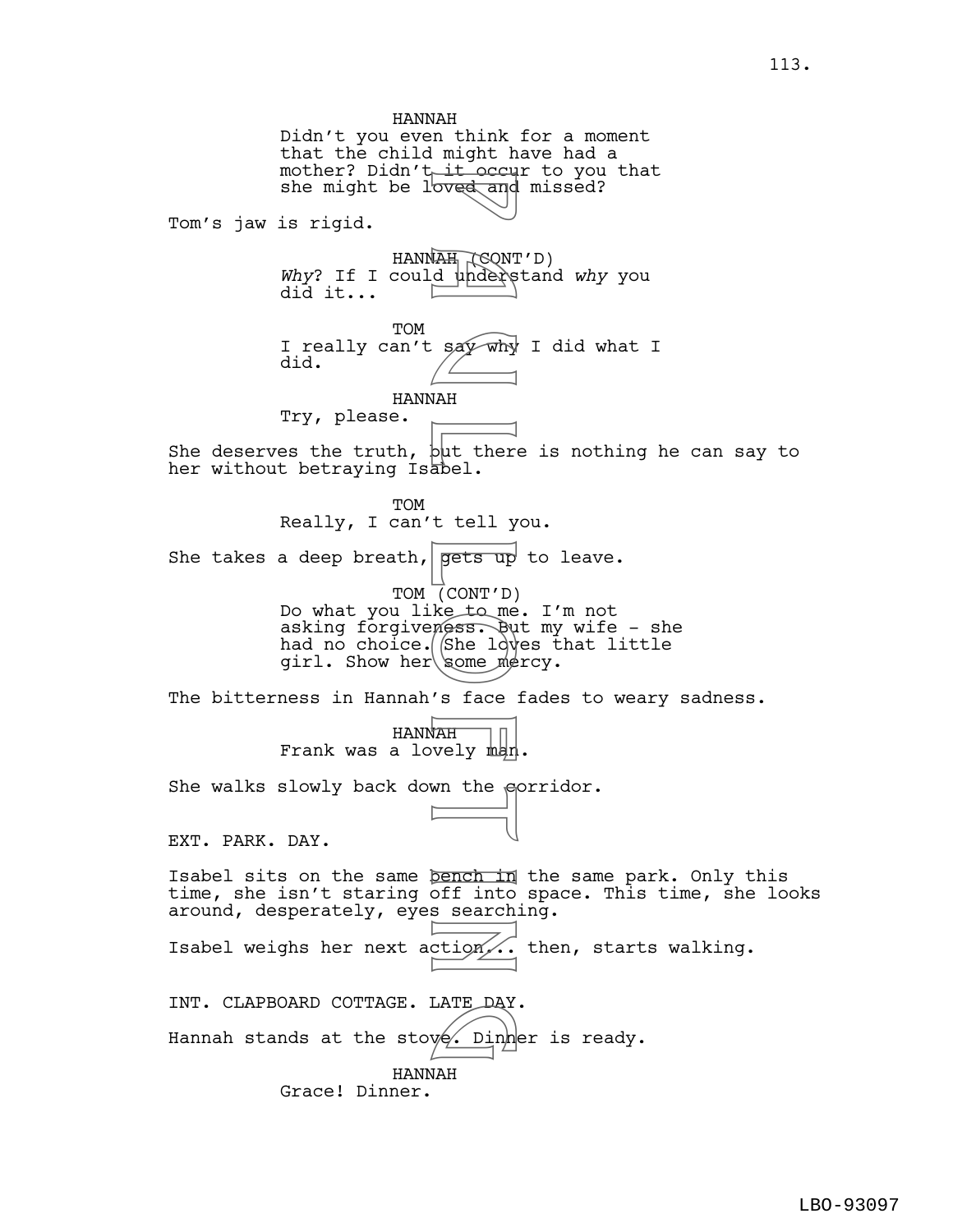No response. She goes and looks for her in her nursery, sees a couple of her clothes pegs strewn on the floor. She sees the sheets hanging over the side of the bed.

> HANN<del>AH (</del>CONT'<sup>'</sup>D) Grace. I need you to stop hiding now and come eat for mommy. OK.

Nothing.

HANNAH (CONT'D) I'm going to count to 5 then I'm going to have to come get you. 1 -  $2 - 3 -$ WARE CONT<br>
You to get for m<br>
A UNITY CONT<br>
CONT<br>
CONT<br>
CONT<br>
CONT<br>
CONT<br>
CONT<br>
CONT<br>
CONT<br>
CONT<br>
CONT<br>
CONT<br>
CONT<br>
CONT<br>
CONT<br>
CONT<br>
CONT<br>
CONT<br>
CONT<br>
CONT<br>
CONT<br>
CONT<br>
CONT<br>
CONT<br>
CONT<br>
CONT<br>
CONT<br>
CONT<br>
CONT<br>
CONT<br>
CONT<br>

She gets on her knees. Moves towards the bed.

HANNAH (CONT'D)  $-4 - 5!$  OK. Come out!

She pulls up the sheet and finds nothing under the bed. Dread washes over her -

EXT. CLAPBOARD COTTAGE. LATE DAY.

Panicked, Hannah opens the front door, searches the perimeter of her home for Grace. Calls for her. SEES her tricycle lying on it's side in the pathway. The light in the sky is falling.

EXT/INT. GRAYSMARKS HOME. EVENING.

Knuckey and Garstone hammer on the front door. Bill answers.

SERGEANT KNUCKEY Mr. Graysmark.

BILL Evening Vernon<del>. Eveni</del>ng Harry. ?

SERGEANT KNUCKEY We're looking for the Roennfeldt girl.

*Hannah*?

SERGEANT KNUCKEY No, her daughter. Grade. She's gone missing.

It takes Bill a moment to realize he means Lucy. GARSTONE Have you got her here?

BILL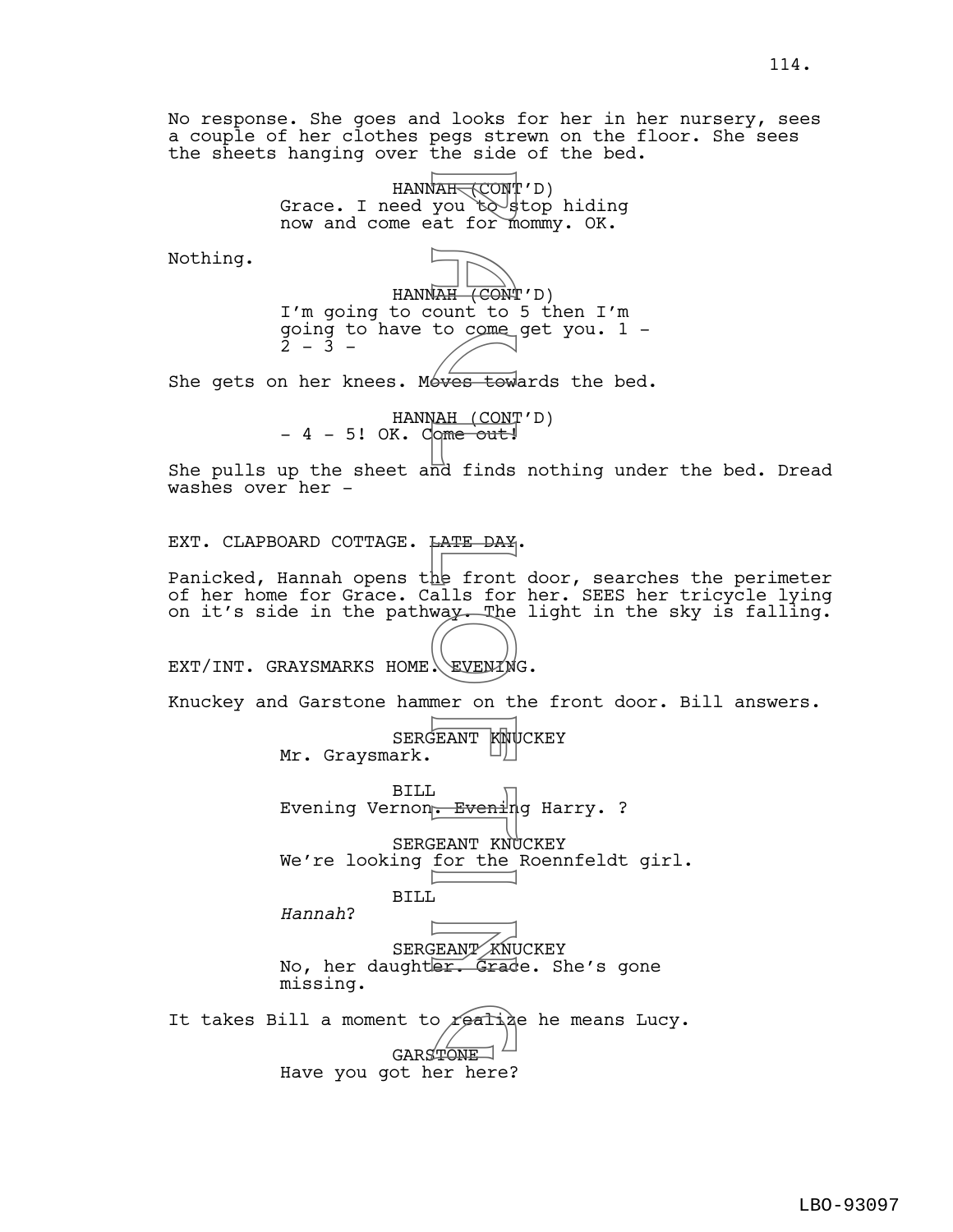BILL Of course I haven't got her. Why on earth... SERGEANT KNUCKEY Is your daughter home? BILL Yes. GARSTONE Sure? BILL Of course I'm sure. Violet comes up behind her husband. VIOLET Whatever's the matter? SERGEANT KNUCKEY We need to see your daughter, Mrs. Graysmark. Could you get her please? VIOLET Wait here...  $||$ Reluctantly, Violet goes into ISABEL'S ROOM, but it is empty. VIOLET (CONT'D) Isabel!? She hurries OUT BACK, where she finds Isabel sitting on the swinging seat. VIOLET (CONT'D) Isabel! It's the police... they are asking for you. EXT. GRAYSMARKS HOME. FRONT DOOR. EVENING. MOMENTS LATER. Isabel stands, flanked by her parents. SERGEANT KNUCKEY (to Isabel $\mathcal{V}$ When did you last see her? VIOLET She hasn't been near here since she came back... well, she did come across her, by accident... at Mouchemore's, she hash't been hear here s<br>came back... well, she did<br>her, by accident... at Mouc<br>but that's the only time... FRANT KNU<br>
FEANT KNU<br>
P TONE<br>
P MONE<br>
P MONE<br>
P MONE<br>
P MONE<br>
P MONE<br>
P MONE<br>
P MONE<br>
P MONE<br>
P MONE<br>
P MONE<br>
P MONE<br>
P MONE<br>
P MONE<br>
P MONE<br>
P MONE<br>
P MONE<br>
P MONE<br>
P MONE<br>
P MONE<br>
P MONE<br>
P MONE<br>
P MONE<br>
P MONE<br>
P MONE<br>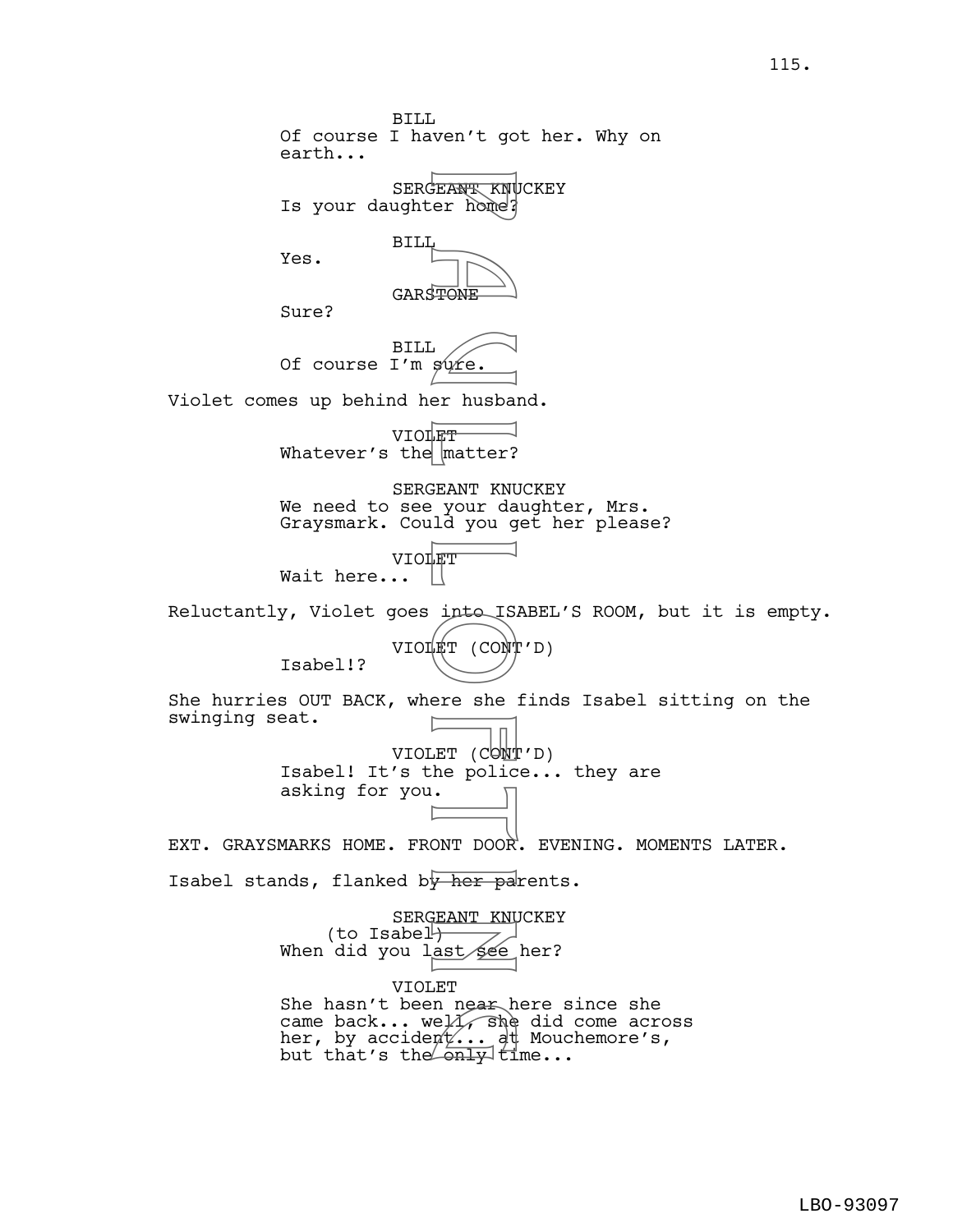SERGEANT KNUCKEY (to Isabel) That right, Mrs. Sherbourne? **BILL** Of course it's right. What do you think she - **ISABEL** (interrupts) No, Dad. Actually, I did see her. Both parents turn, confused, shocked, worried. ISABEL (CONT'D) At the park, three days ago. Gwen Potts brought her to see me... I didn't go look<u>ing for</u> her or anything - Gwen brought her to me, I swear. What's happening? Where is she? SERGEANT KNUCKEY I thought you might be able to tell us that... (to Bill) You don't mind if we search through your house, Bill? BILL Go right ahead, Garstone enters the house and  $\sharp$  and searching. ISABEL But she's not here... Garstone opens wardrobes and peers under beds. ISABEL (CONT'D) You're wasting your time! (turns to her father) Dad! We've got to find her! Garstone returns to the  $h$ allway, shaking his head. SERGEANT KNUCKEY Thank you. If you see her, make sure you let us know. They turn to leave. ISABEL Let me come. I  $\sin$  help. SERGEANT KNUCKEY You need to stay here, ma'am. Fight<br>
Fight<br>
Fight<br>
Sed, show and because in the star of the star where day<br>
ing for to sing for the paper where  $\frac{1}{1}$ <br>
FIGHT<br>
SEL (CONT might be star)<br>
SEL (CONT might be star)<br>
SEL (CONT might be star of ind hallway BEL<br>Can hel

116.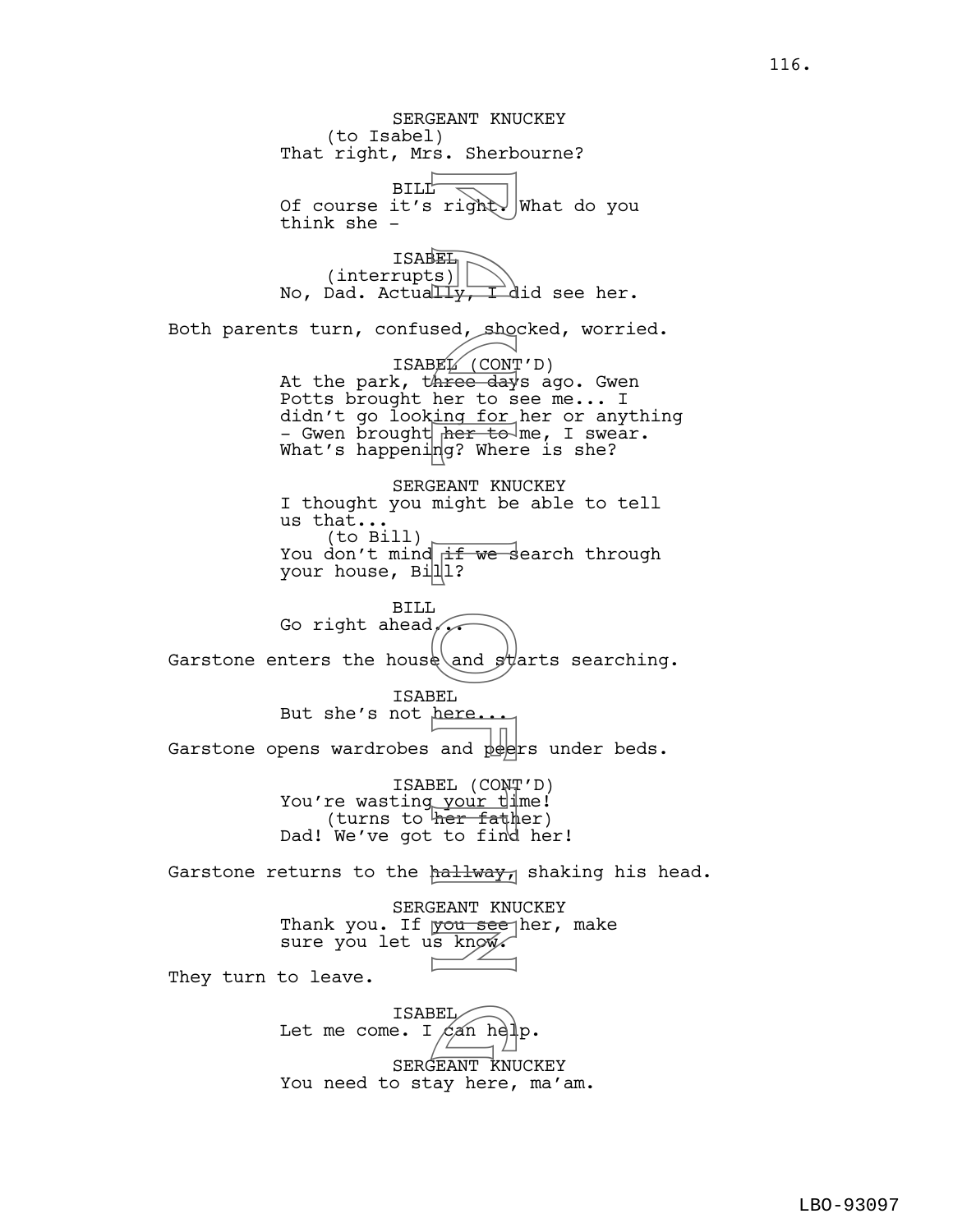The officers leave the worried family behind... Bill can't sit idle. Cane in hand, he grabs his jacket and follows.

Grace's satchel sits on the park bench next to an apple core

EXT. PARK. DUSK.

with small teeth marks. Ants have overrun the remains now. Knuckey picks up the satchel,  $\lambda$ oks out into the distance... EXT. TOWN STREETS. VARIOUS. DUSK. Darkness seeps into the  $s^k$ . Lights begin to twinkle in the gloom. PEOPLE WITH LANTERNS search the bush - not just POLICE, but MEN FROM POTTS'S TIMBER MILL, MEN FROM HARBOR AND LIGHTS. Bill is also out, holding a lantern, as is Septimus. Both "Grace" and "Lucy" fill the air, though only one child is lost. Creatures of the night awaken - the owls, the crickets, the snakes - and begin to hunt in the inky landscape. INT. POLICE STATION. CELL BLOCK. NIGHT. Alone in his cell, Tom hears voices carried on the air outside. "Lucy? Lucy,  $\text{arg}(y)$  there?" Then "Grace? Where are you, Grace?" TOM Sergeant? There is a rattling of keys, then Constable Lynch appears. TOM (CONT'D) What's going on? CONSTABLE LYNCH The little girl's gone missing. Ran off, by the looks of  $\pm t$ . TOM How the hell did that happen? CONSTABLE LYNCH No idea. **TOM** Let me help. I  $\varphi$ an't $\limsup$ t sit here. The look on Lynch's face is reply enough. the park<br>
ants have<br>
chel, boysky. Light<br>
Fill the waken - holding<br>
fill the waken - holding<br>
fill the waken - holding<br>
fill the waken - holding<br>
Fill the MOCK.<br>
ears void<br>
PERICAL BLOCK.<br>
ears void<br>
PERICAL PERICAL PRODUC  $\left(\frac{\text{carr}}{\text{carn}}\right)$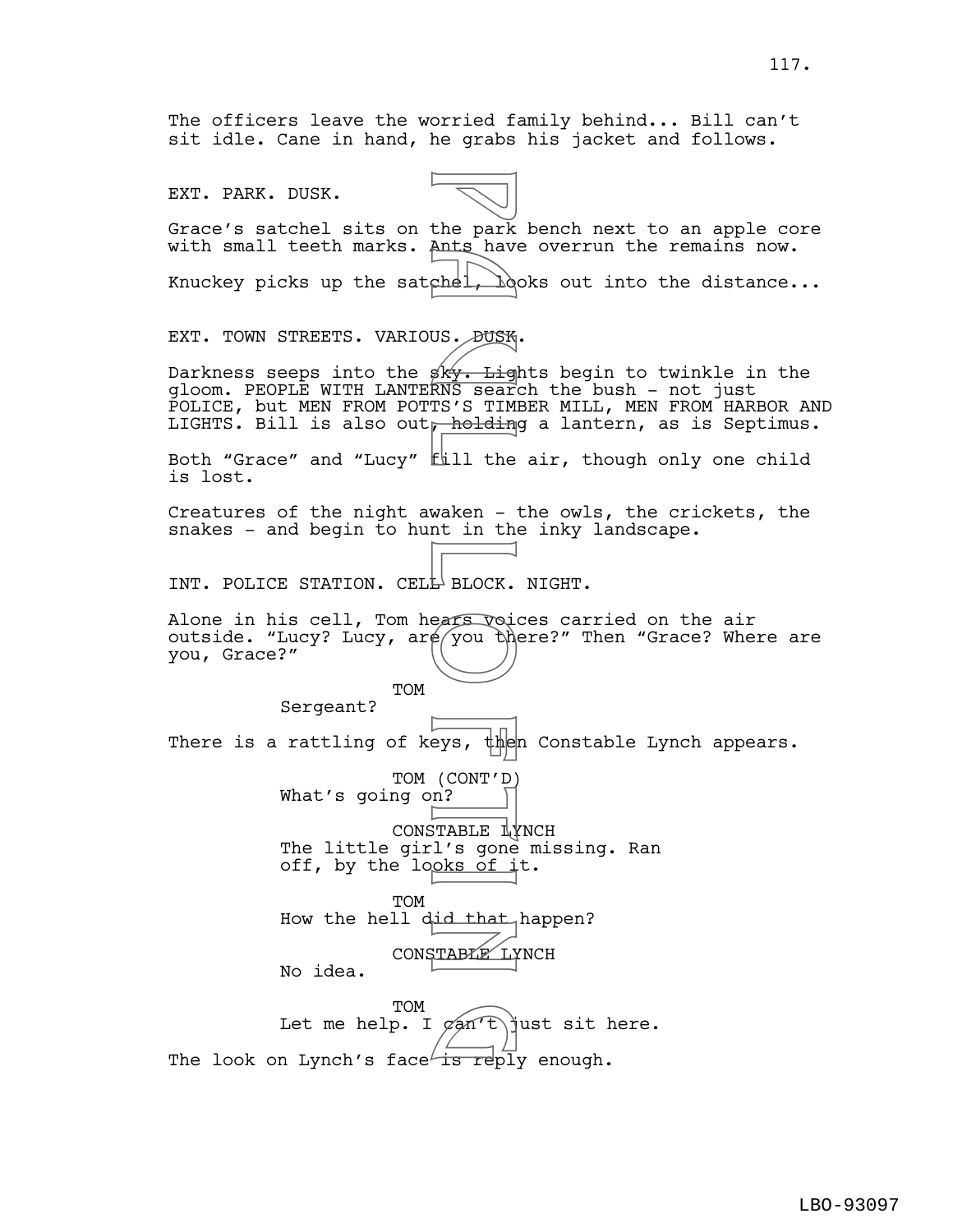CONSTABLE LYNCH I'll let you know if I hear anything. Best I can do. And he turns and leaves. TOM Oh for crying out loud! Where do you think I'm going  $\log$  Constable! METAL CLANGS and he's gone. Tom's alone again with the voices. EXT. ROCKS BY BEACH. NIGHT. Clutching her drawing, o<del>f Mamma a</del>nd Dadda and the light, the child has spotted the light of Janus, out to sea. Though there's something not quite right. The flash has a red beam between the white ones.  $\beta$ till she follows it. Down toward the water she heads, where the swell has picked up for the night and the waves have taken the shore hostage. The sound of the waves drowns out the voices of the adults looking for her. The wind picks up. The water churns. She climbs over slippery  $\sqrt{p}$  rocks  $\rightarrow$  every step takes the little girl closer to the light, out in the ocean. INT. CLAPBOARD COTTAGE. NIGHT. Hannah kneels, eyes closed, praying softly. HANNAH Keep her safe, Lord. Protect her and save her. You've saved her before. I promise you that  $1 \text{ with } 1$  put her first from now on... If you'll only save her again... I p<del>r</del>omise I will do what's right for her... I'll give her back... EXT. TOWN STREETS. NEAR JETTY. NIGHT. Vernon Knuckey searches alone, carrying his lantern, which takes a swing at the dark with each of his steps. The beam of light falls on a pale patch He almost misses it, catches it out of the corner of one eye. The beam tracks back, finds a little leg, a shoe. It's Grace - curled up as $\cancel{e}$ ep with her drawing, in a hollow of the rocks. out loud<br>
Framma<br>
He. Tom<br>
He. Tom<br>
He. Tom<br>
Still she heads,<br>
waves had picks<br>
rocks in Focks<br>
(Continued, Dray)<br>
MAH<br>
Ve saved that Lond, In Microsoft<br>
VAH<br>
Ve saved that Lond, In Microsoft<br>
Continued, Dray<br>
MAH<br>
Ve save s/eep wi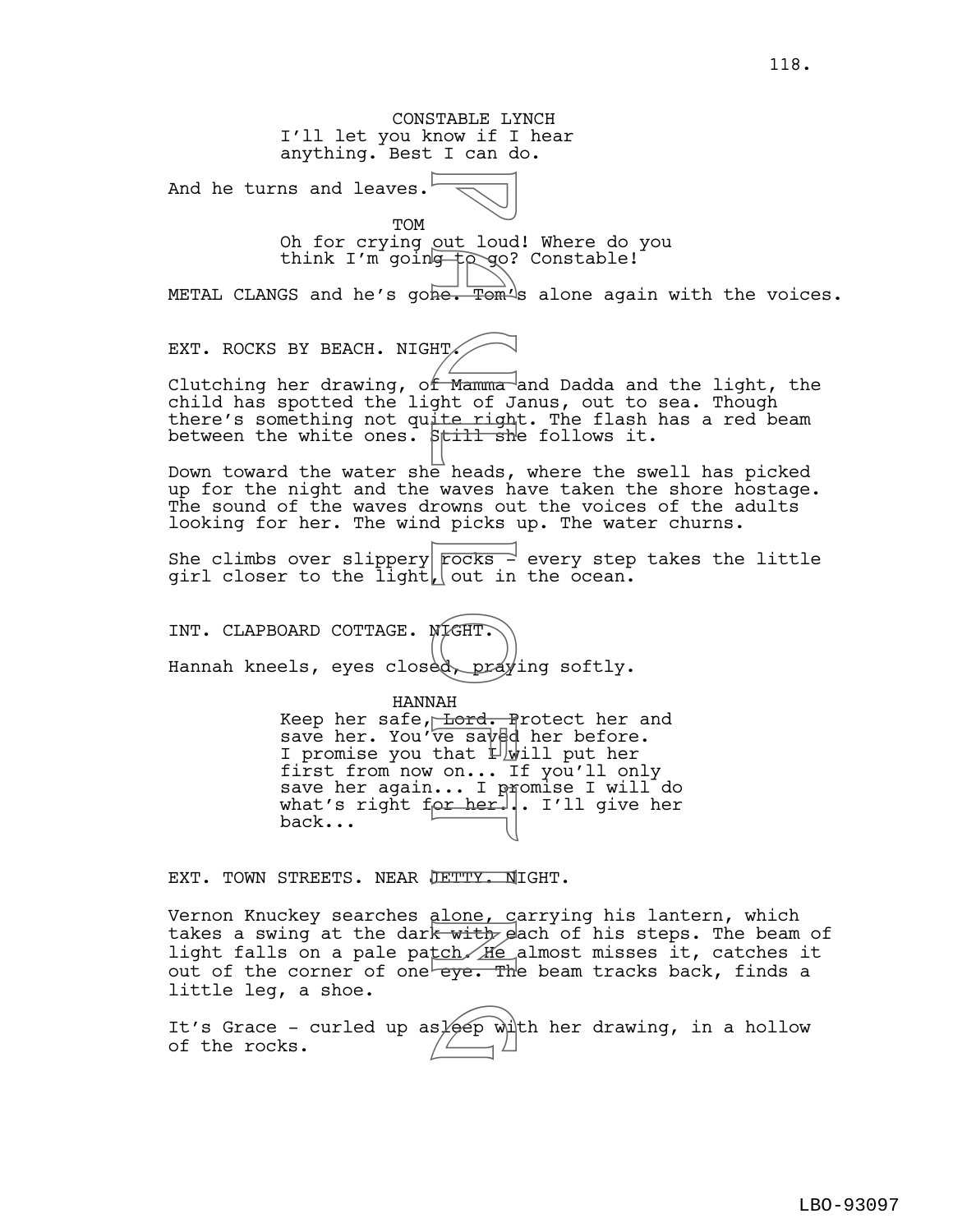A kicking at the door. Hannah opens it, eyes agape - Before her stands Sergeant Knuckey with Grace's body in his arms, her limbs floppy. Hannah Junges for her.

> SERGEANT KNUCKEY Fast asleep. Almost tripped over her down on the Point. She's got nine lives, thts one, for sure...

Hannah barely registers as she hugs her sleeping daughter.

INT. CLAPBOARD COTTAGE. BEDROOM. NIGHT.

Hannah lies beside Grace in bed, listening to every breath she makes. THUNDER CLAPS, waking the child. She looks sleepily at Hannah - a moment between them - then snuggles closer, leaving Hannah to weep silently. Final Khuck<br>
Hannah<br>
Hannah<br>
Hannah<br>
E Point<br>
L'E Point<br>
L'E Point<br>
L'E Point<br>
De REDROOM.<br>
The BEDROOM.<br>
The Second Second<br>
Descries (Heli Adil)<br>
De L'E died.<br>
A died.<br>
A died.<br>
BEL died.<br>
A died.<br>
BEL died.<br>
BEL died.<br>
B

EXT. JANUS. EVENING. MINDSCREEN.

The *woomph* of the oil vapor ignites into brilliance at the touch of Tom's match.

INT. GRAYSMARKS HOME. KITCHEN. MORNING.

Violet sits beside Isabel, holding her hand, looking at the fingernails, bitten to the quick. Rain pelts the window.

> ISABEL She could have died.  $\mathbb{A}$ nd it's my fault. Oh Mom... she could have died.

VIOLET Yes... But she's alive... And she's safe.

ISABEL What have I done?

The question wasn't rhetorically She is searching for a mirror, something to show her what she could not see.

VIOLET Can't say that worries me as much as what you're doing now. Isabel looks up at her mother, desperate for guidance. worries<br>ing now.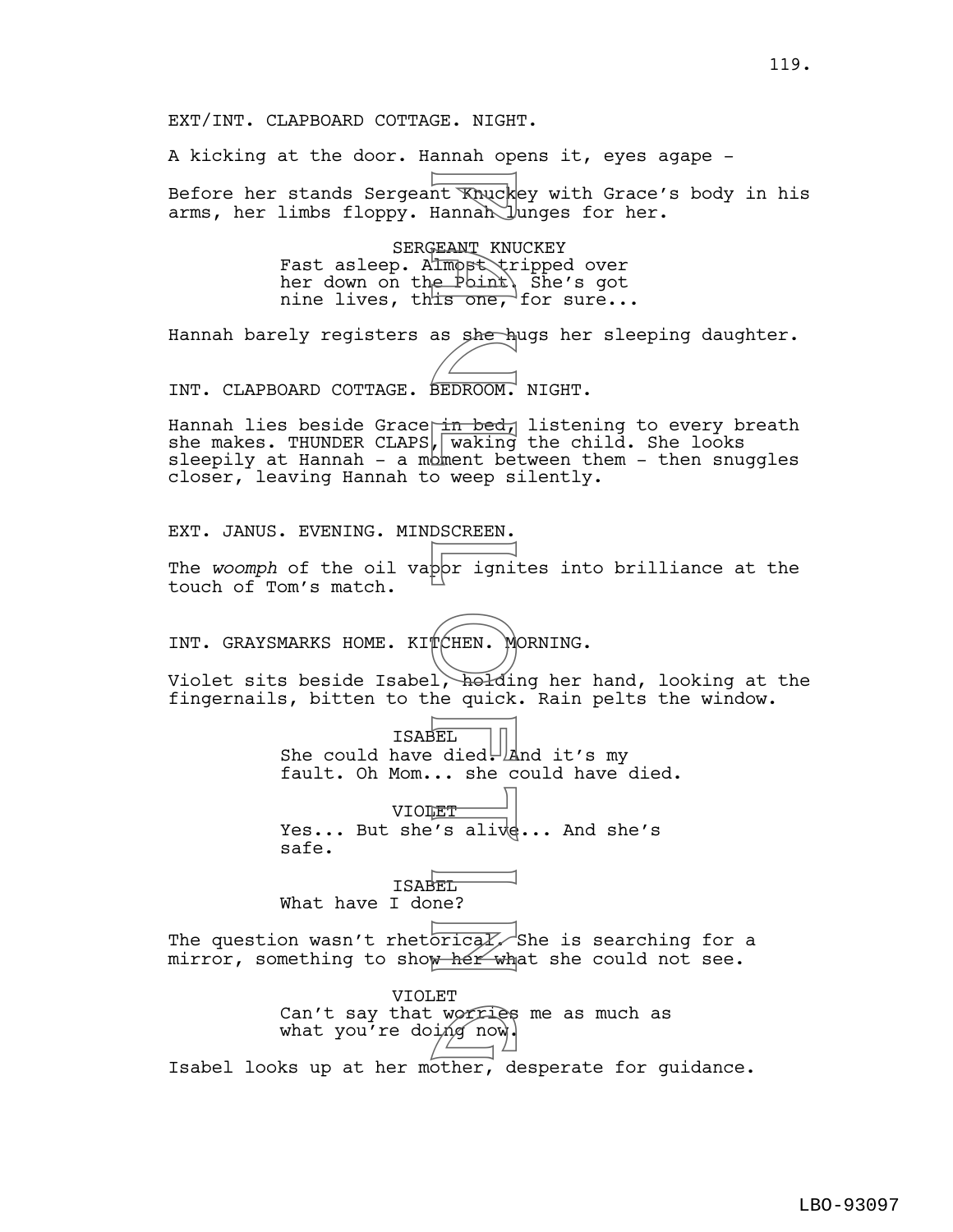VIOLET (CONT'D) If you think things are bad now, they'll be a whole lot worse if you don't speak up<del> for Tom</del>... He's still your husband. <del>Lucy's y</del>oung – she's got people to care for her, and give her a good life. Tom's got no one unless you want to see Tom in jail, or... She can't finish the sentence. VIOLET (CONT'D) I don't think there much time... INT. POLICE STATION. CELL BLOCK. EARLY MORNING. A BLACK HOUSE SPIDER weaves it's web in the corner of Tom's cell. The storm is building outside his cell. Sergeant Knuckey approaches Tom's cell. SERGEANT KNUCKEY Spragg will be here within the hour... Anything you want to tell me? This is your last chance... TOM No thanks. SERGEANT KNUCKEY Once you're in Albany, there'll be nothing I can do for you. Tom makes no response. Knuckey gives him a look, sighs. Then turns and leaves. INT. GRAYSMARKS HOME. MORNING. [ Isabel pulls on her raincoat and heads through the lounge room, she kisses her father on her cheek as she passes by.  $BILL$ Where are you going? ISABEL I have to go to the police station. BILL What on earth for<sub>2</sub> ISABEL What on earth for<br>
ISABEL<br>
I need to see Sergeant Knuckey. For four duess of the search of the search of the search of the search of the search of the search of the search of the search of the search of the search of the search of the search of the search of the search of the sear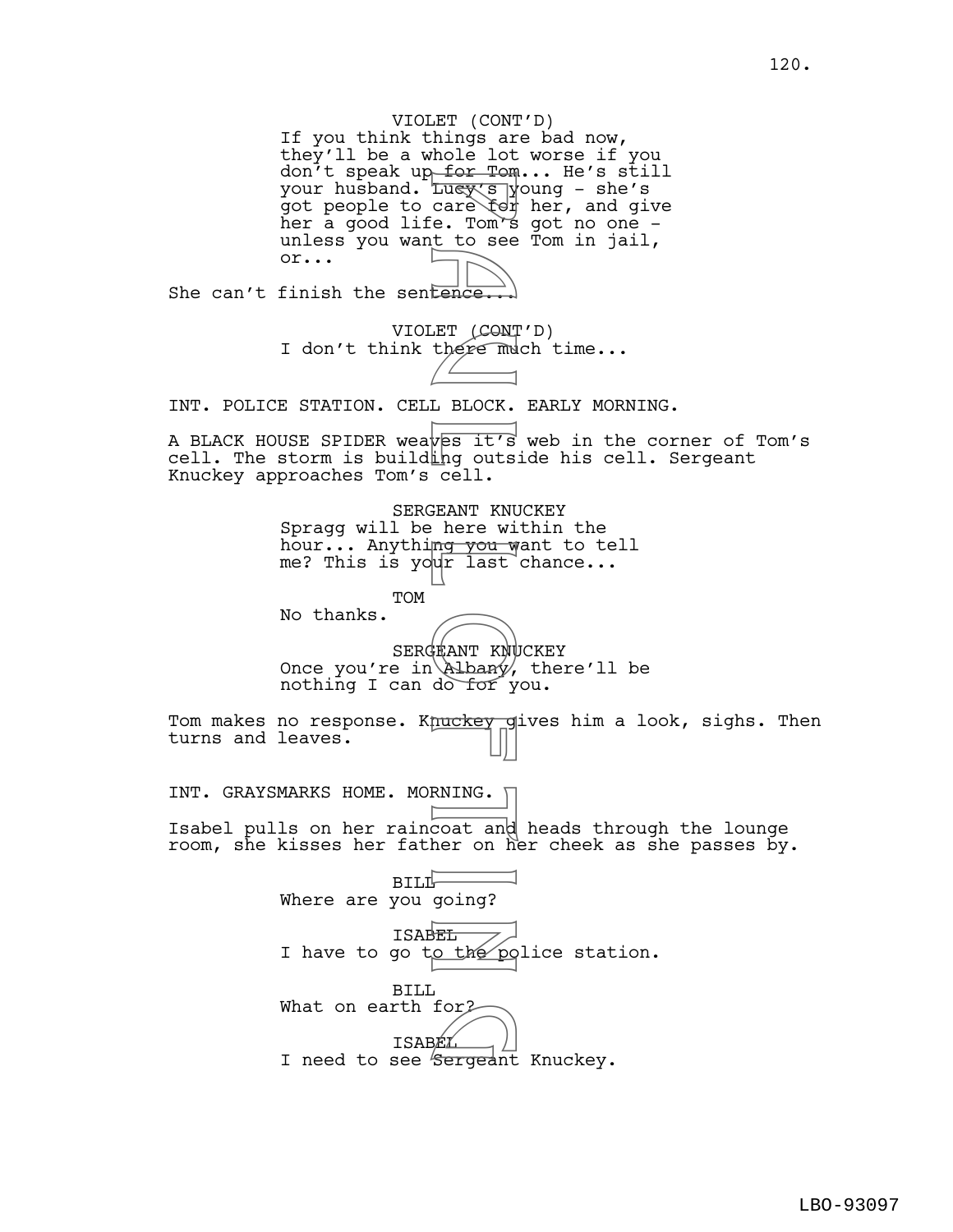BILL But it's bucketing down. Wait till it stops, at least. She heads down the passageway to the front door... ISABEL I'll be all right. She opens it, and is startled by a SILHOUETTE in the doorway, about to ring the bell  $-$ The figure, soaked with rain, is Hannah. Isabel stands speechless. Hannah keeps her eyes on a bowl of roses on the table behind Isabel and speaks quickly... HANNAH I've come to say something. Just to say it and go. pon't ask me anything, please... Isabel listens... HANNAH (CONT'D) I know that my daughter isn't coming back to me. I  $\sigma$  an see that now. After last night I realized, she can live without me, even if I can't live without her. I can't punish her for what happened. $\sqrt{2\pi}$  can't punish you for your  $h$ usband's decisions. Isabel begins to protest, but Hannah speaks over her. HANNAH (CONT'D) Grace loves you. Perhaps she belongs to you. (pushing the words out) But I need to know that justice is done. If you swear to me that this was all your h<del>usband'</del>s doing - swear on your life - then I'll let Grace come live with you. ISABEL (by sheer reflex) I swear. Hannah feels a sisterhood with Isabel at this moment. HANNAH OK. As long as you give evidence against that man  $-$  and as soon as OK. As long as you give evidence<br>against that man - and as soon as<br>he's safely locked away, Grace can come back to you. Suddenly, Hannah is in tears - she rushes away. For the speaks of the speaks of the speaks of the speaks of the speaks of the speaks of the speaks of the speaks of the speaks of the speaks of the speaks of the speaks of the speaks of the speaks of the words all span of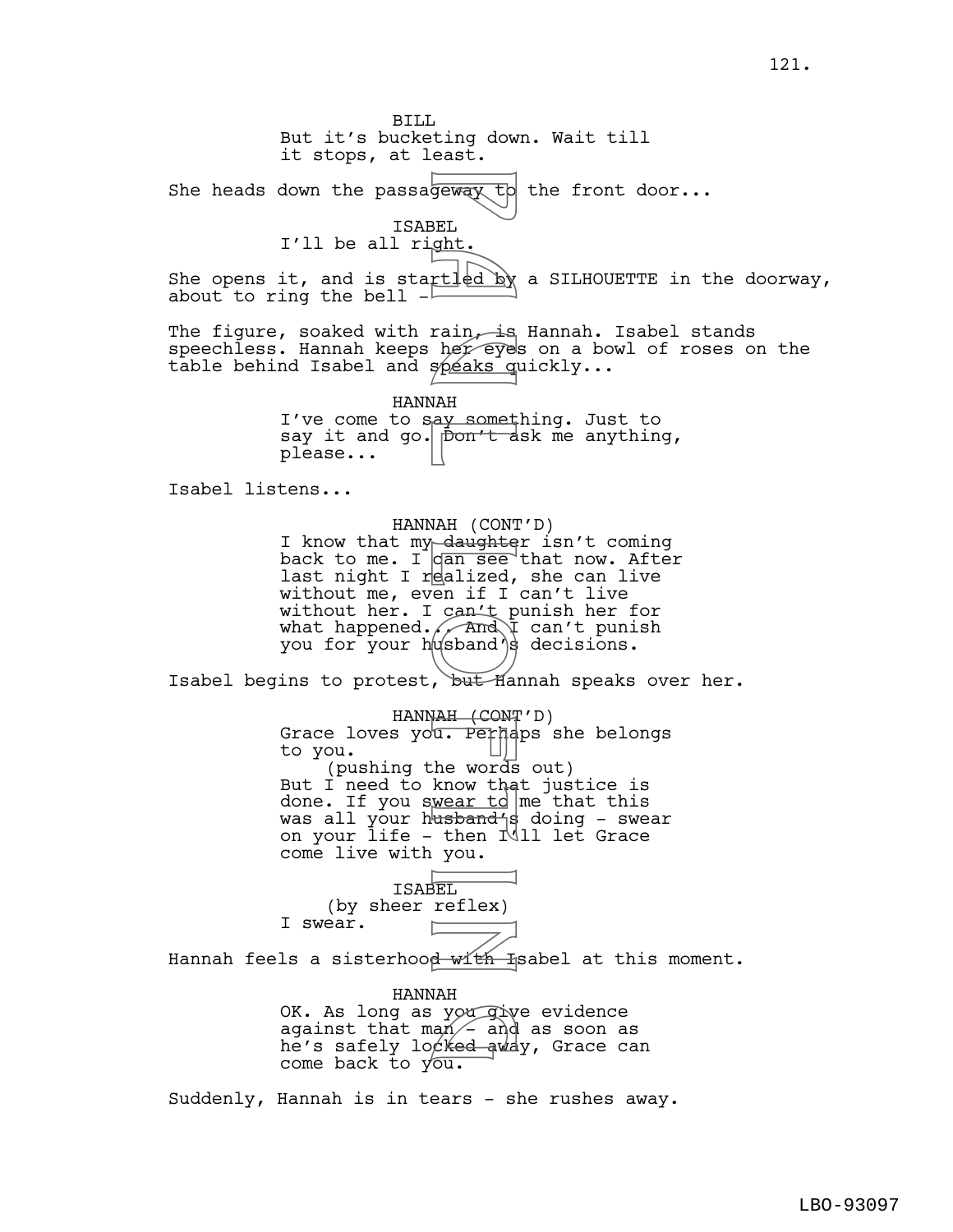Isabel stands, dazed - wonders if it was a dream. Lightning strikes. Isabel looks through the fly-wire door and sees Hannah's wet footprints on the veranda. The thunder rolls in and shakes the roof. BILL (O.S.) I thought you were going to the police station? She turns, see's her father standing at the end of the hallway. BILL (CONT'D) I thought you'd *already* gone. What happened? ISABEL There's lightning. INT. POLICE STATION. VARIOUS. DAY. Sergeant Spragg opens the door, walks through the station with urgency. He is dripping wet from the rainstorm outside. Sergeant Knuckey intercepts him. SERGEANT KNUCKEY Not the best weather for the boat... SERGEANT SPRAGG Captain Addicott can make it. He opens the door to the cell block. Tom rises. SERGEANT SPRAGG (CONT'D) Garstone, open the  $c$ -Harry Garstone fishes for his keys to open Tom's cell. Tom exchanges a silent stare off with Spragg. INT. GRAYSMARKS HOME. BEDROOM. DAY. Isabel is curled in a ball on her bed. She is sobbing. Unable to resist it's call any longer, she edges to the drawer, and takes out Tom's letter. She opens it, slowly... Reads... "*Isabel, love, I couldn't go on the way things were - I couldn't live with myself. I'm sorrier than I'll ever be able to say for hurting you. We each get a little turn at life, and if this ends up being how my turn went, i* $\not\!\!\!\!/ \!\!/\!\!/\;\:\!\! \varphi$ *will ave been worth it. My* time should have been up vears ago. To have met you, when I *thought life was over, and been loved by you - if I lived*  Foot (O.S.)<br>
Were going the stand<br>
B a ker stand<br>
B a ker stand<br>
B a ker stand<br>
B a ker stand<br>
B a ker stand<br>
B a ker stand<br>
B a ker stand<br>
B a ker stand<br>
B a ker stand<br>
B a ker stand<br>
B a ker stand<br>
B a ker stand<br>
B a ker *I'llev<br>e turn*<br>*it will*<br>*Lyears a* 

*another hundred years I couldn't ask for better than that.* 

122.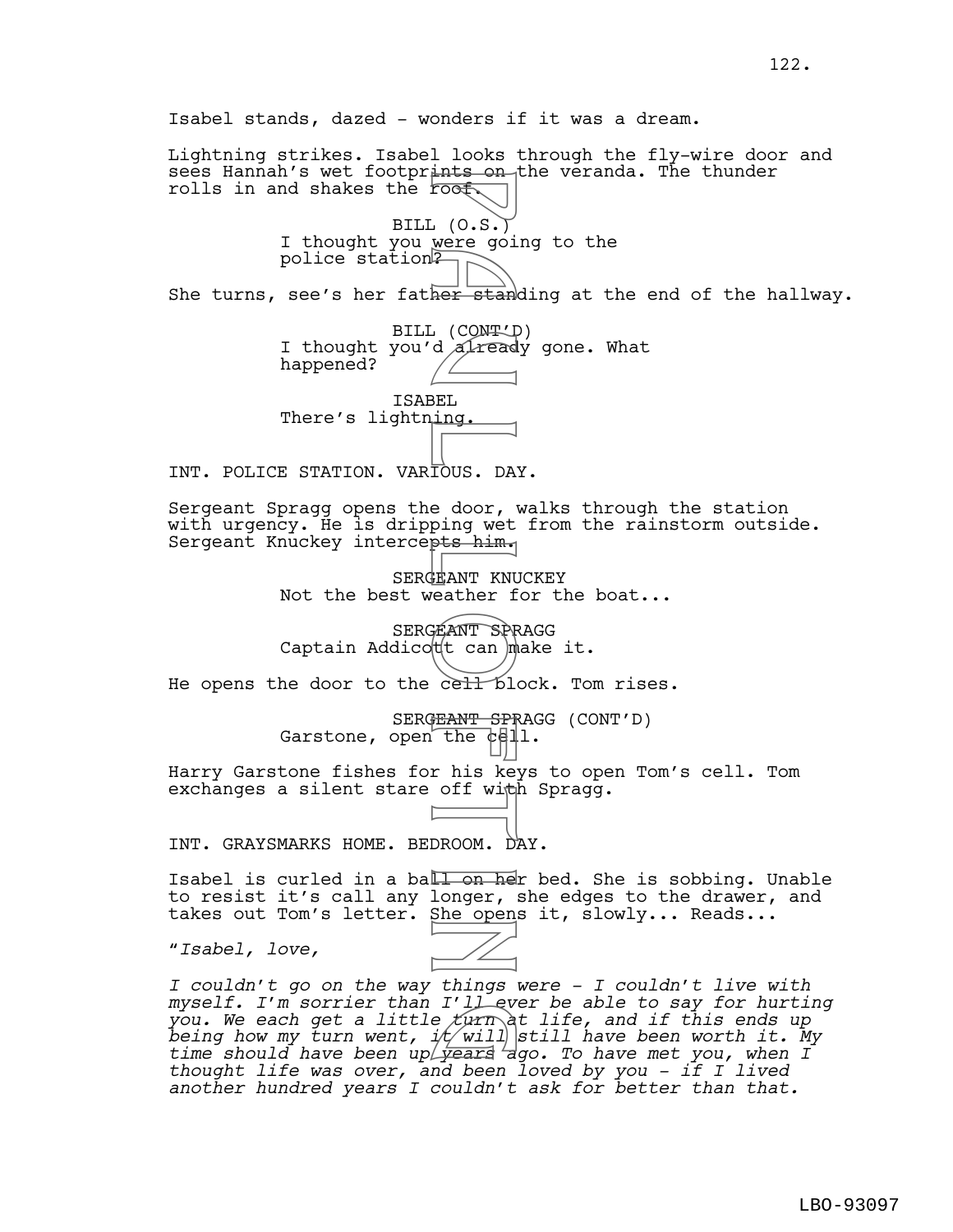*All I can do is ask God, and ask you, to forgive me for the harm I've caused. I will always be your loving husband,* 

*Tom.*"



INT. GRAYSMARKS HOME. DAY.

Isabel opens her door and leaves her house, this time not saying goodbye to her parents. She leaves without a raincoat, without an umbrella.

EXT. PARTAGEUSE. VARIOUS. DAY.

The clouds hurl down water, soaking the town to it's very core. The water springs off the church roof and, through the mouth of a gargoyle, onto the new grave of Frank Roennfeldt. It rushes down the war memorial.

The town has gone quiet...

Except the lone car driving down towards the jetty.

INT. CAR. CONTINUOUS. DAY.

Tom sits in the back, cuffed, between Knuckey and Spragg. Garstone drives through the rain.

INT. POLICE STATION. DAY.

Isabel swings open the doors to the station. Constable Lynch stands at the counter.

> ISABEL I need to see my husband.

> > CONSTABLE LYNCH

He's gone.

ISABEL Where is he!?  $\overline{ }$ 

EXT. JETTY. POINT PARTAGEUSE. DAY. Ralph waits at the end of the jetty on the *Windward Spirit*. The ocean swell sends the boat on a dangerous rise. AT THE END OF THE JETTY -  $\cancel{\tau}$ om is escorted out of the car. Tom's eyes meet Ralph's. Ralph can't hold his gaze, it's all too much to take in. Both men's bodies sink, defeated. Y.<br>
The directs. Si<br>
The morial.<br>
PAY.<br>
Soff the new down<br>
ing down<br>
Ing down<br>
The rain<br>
Cors to<br>
OOTS to<br>
BEL<br>
BEL<br>
BEL<br>
BEL<br>
PERIE DAY.<br>
BEL<br>
PERIE DAY.<br>
BEL<br>
PERIE DAY.<br>
BEL<br>
PERIE DAY.  $\frac{1}{\sqrt{2\pi}}$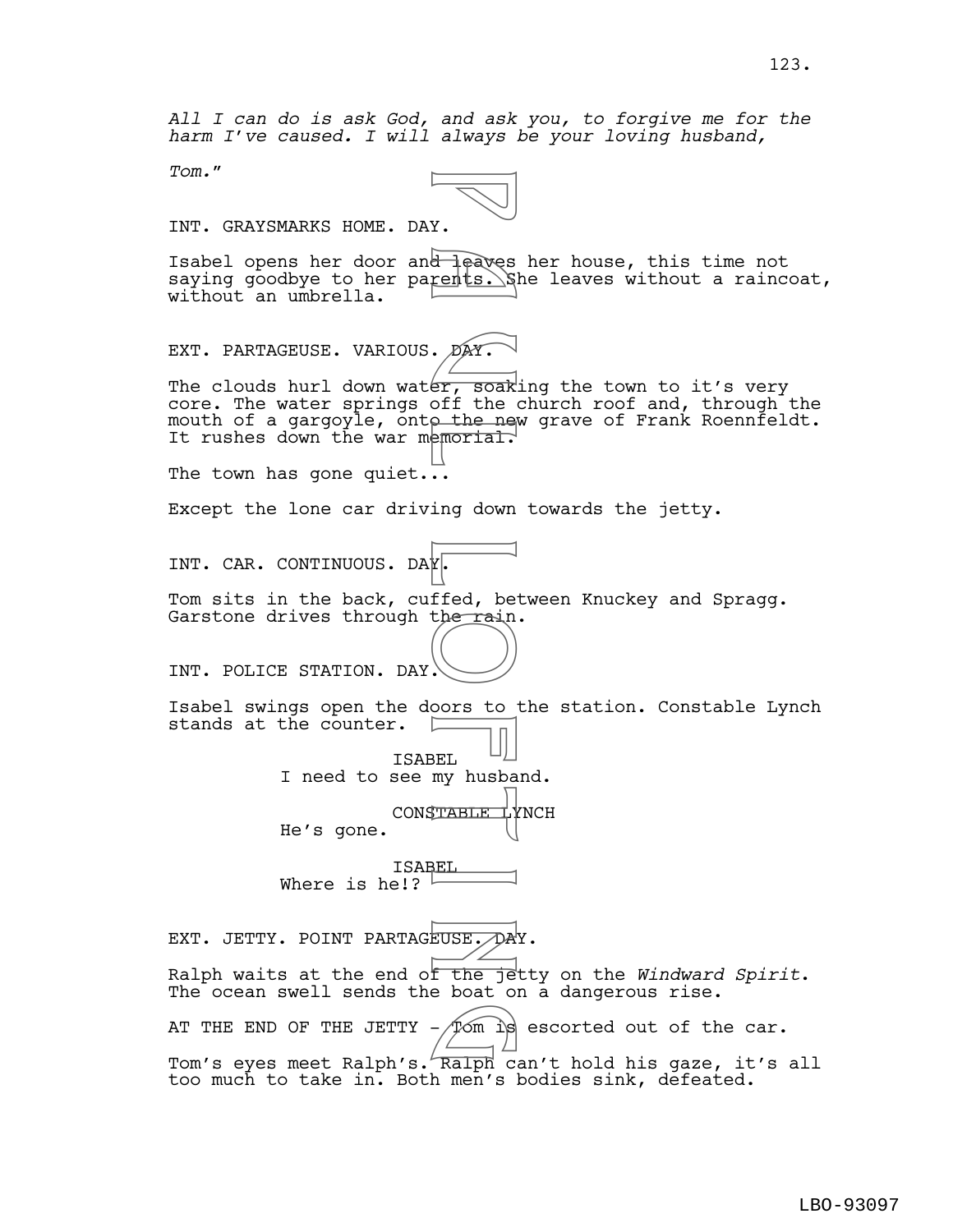Spragg pulls Tom on, as if walking him to the gallows.

They reach the boat and struggle to board with the waves. There is A NEW DECK HAND assisting Ralph this day.

> TOM Where's Blue?



Spragg follows Tom on board. They turn back to the shore where Knuckey stands to send them off...

Something catches Tom's  $\frac{\partial f}{\partial n}$  - in the distance, a police car pulls up to the jett $\frac{1}{2}$ . The door opens and a small figure comes out. He recognizes the outline immediately. Isabel.

She dares not move - crippled by fear, regret, shame.

Tom, too, is frozen. He realizes that Isabel is righting the path. And he can't allow her to do that. He turns away from the shoreline, to Spragg -

> TOM We need to go.

Isabel watches him turn away from her.



She starts walking toward the ship, slowly at first, gradually picking up her pace until she is running.



ON THE SHIP, Tom calls to Ralph<sub>r</sub>

Tom?

Tom!

**TOM** 

Cast off! Now!

But it's too late. Isabel arrives at the ship, out of breath. Knuckey stands in her way. Tom can't look at her.



Knuckey relents, lets her $\cancel{\circ}$ n board. She steps onto the boat and puts her arms around Tom. In this embrace, it's as if<br>and puts her arms around Tom. In this embrace, it's as if both of their bodies are brought back to life.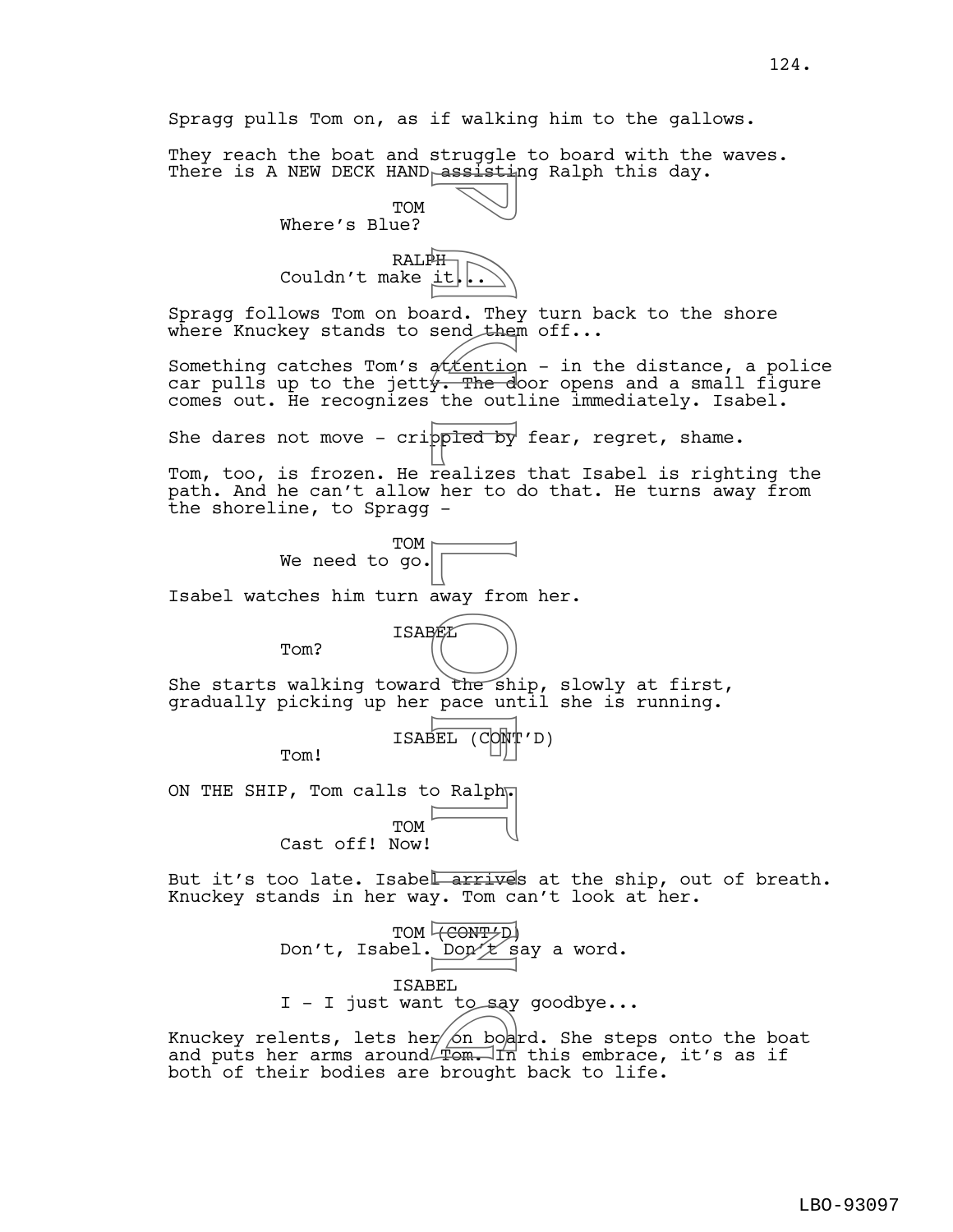ISABEL (CONT'D) Tom! Oh Tom! Her body shakes despite the strength of his hold. TOM Shh, Izz, shh. It's all right. It's all right. ISABEL It's not true  $\overline{\phantom{a}}$  none of it's true! (turns to Knuckey) Frank was dead when the boat washed up. It was *my* idea to keep Lucy. I stopped him from reporting the boat. It's my fault. Tom holds her tight, kisses the top of her head. TOM Shh... Isabel. Just leave things be. Don't say any more. Knuckey shakes his head. Spragg is at a loss. Ralph relieved. INT. CLAPBOARD COTTAGE. MORNING. Hannah sits in the lounge reem across from Knuckey. To her surprise, she feels more  $s$  hame than anger. HANNAH She said that? SERGEANT KNUCKEY (nods) She was a decent  $\vec{p}$  oirl before she went out to Janus. Being out in that island didn't <u>do her</u> any good at all. Not sure it does anyone any good. HANNAH So what happens to them now? SERGEANT KNUCKEY They'll go to  $\frac{1}{1}$ Hannah stands up, walks to the mantle. HANNAH For how long? HANNAH<br>19?<br>SERGEANT KNUCKEY Long enough to think about what they've done. Figures of the street of the street of the Knuckey)<br>
BEL none of tepor<br>
ses the Just lear more<br>
Spragg<br>
Dust lear more<br>
Spragg<br>
Dust lear more<br>
Spragg<br>
(MORNING.<br>
E reem and dust lear more spragged of the space of the spac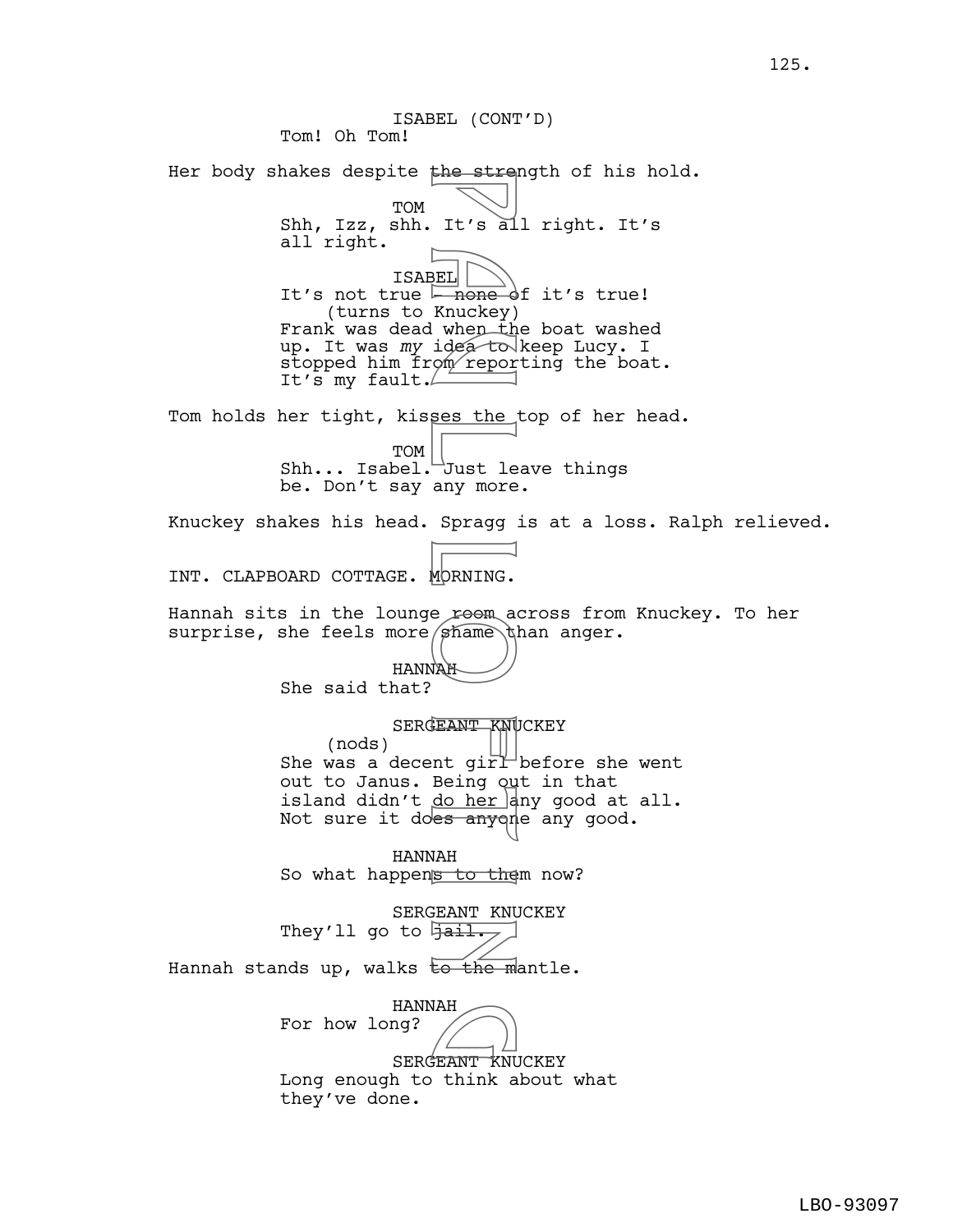HANNAH You think they need jail for that?

SERGEANT KNUCKEY We're all responsible for our actions, Ms. Roenfeldt. If we dross certain lines, there needs to be consequence otherwise -

But she isn't really listend the him - she's looking at the family picture on the mantle - the one from the christening the one with her father holding baby Grace - the one where Frank stands in the background, smiling that Frank smile. Hannah stares at him, her back to Knuckey as he expounds on the virtues of punishment. FRANT KNU<br>
FRANT KNU<br>
If we distorted to the tends to the fact to fact to fact to fack to fack to fack to the boding of the space of the space of the space of the door of the door of the door of the door of the door of the

HANNAH  $(interrypt|s)$ And what if I spoke for them? Asked for clemency?

SERGEANT KNUCKEY (utterly confused) Why...? Why would you do that?

HANNAH - what would happen then?

SERGEANT KNUCKEY Depending on the judge... there'd be fines. A few months jail time, maybe. But  $-$ 

She turns back to him, interrupts.

HANNAH Thank you very much, Sergeant. I'm sure you can find your way out.

He stands, noticing the picture on the mantle. He knows her mind is made up, but can't exactly understand why - what secret did she see in that picture? He tips his hat. She watches him walk through the door into a dazzle of daylight.



The sun burns the last of the clouds away. Knuckey has gone. Hannah goes outside, lays down on her belly in the grass. The<br>strength of the sun saps her energy. Exhausted, half aware of<br>the bees and the scent of the dandelions next to her, she strength of the sun saps her energy. Exhausted, half aware of the bees and the scent of the dandelions next to her, she finally sleeps.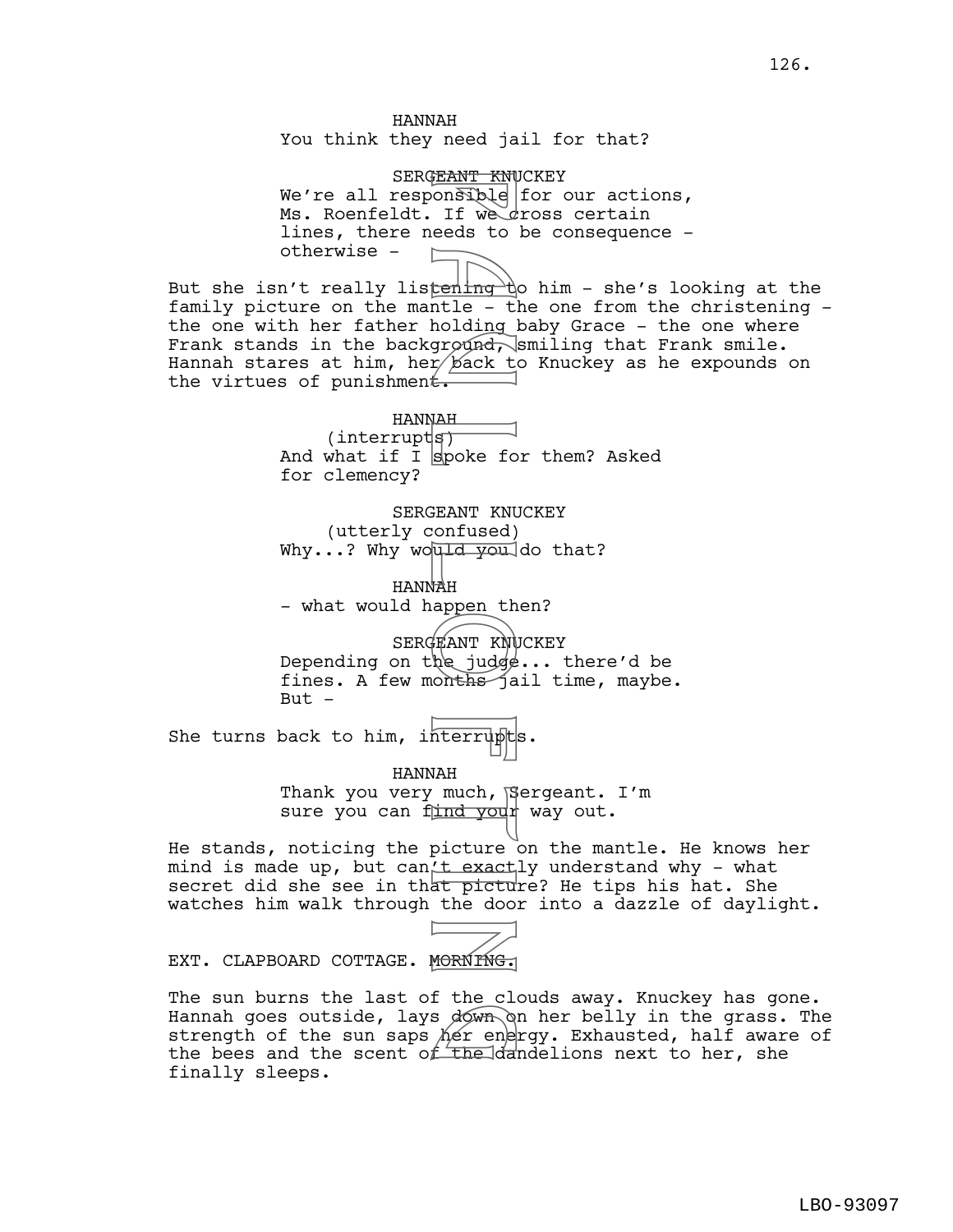Septimus guides his granddaughter's hand, grooming the horse.

**SEPTIMUS** Tell you who used  $to$  be a good rider  $$ my Hannah when she was little. She was good at everything as a little one. Always kept me on my toes, just like you. He tousles her hair. SEPTIMUS (CONT'D) My saving Grace, you are. GRACE No, I'm Lucy! SEPTIMUS You were called Grace the day you were born. **GRACE** But I want to be Lucy. He eyes her up, taking the measure of her. SEPTIMUS Tell you what, Let's split the difference and (I'll call you Lucy-Grace. Shake hands  $\frac{6}{1}$ t? She thinks about it. Then shakes... EXT. CLAPBOARD COTTAGE. LATE DA A shadow crosses over Hannah's sleeping face. She opens her eyes to find Grace standing a few feet away. Hannah sits up, smooths her hair, disoriented. SEPTIMUS Princess, why don't you tell Hannah all about the birds you saw. How many did you see? The little girl hesitates. SEPTIMUS (CONT'D) Go on, remember how you counted them on your fingers? She holds up her hands. F TMUS<br>
sed to he was<br>
serything<br>
pt me on<br>
pt me on<br>
pt me on<br>
pt me on<br>
P you a<br>
C on<br>
P wou a<br>
C on<br>
P a ferminal on<br>
P measu:<br>
TMUS<br>
dands on<br>
n shakes<br>
n shakes<br>
n shakes<br>
n shakes<br>
n shakes<br>
n shakes<br>
n shakes<br>
n sha

LUCY-GRACE

Six.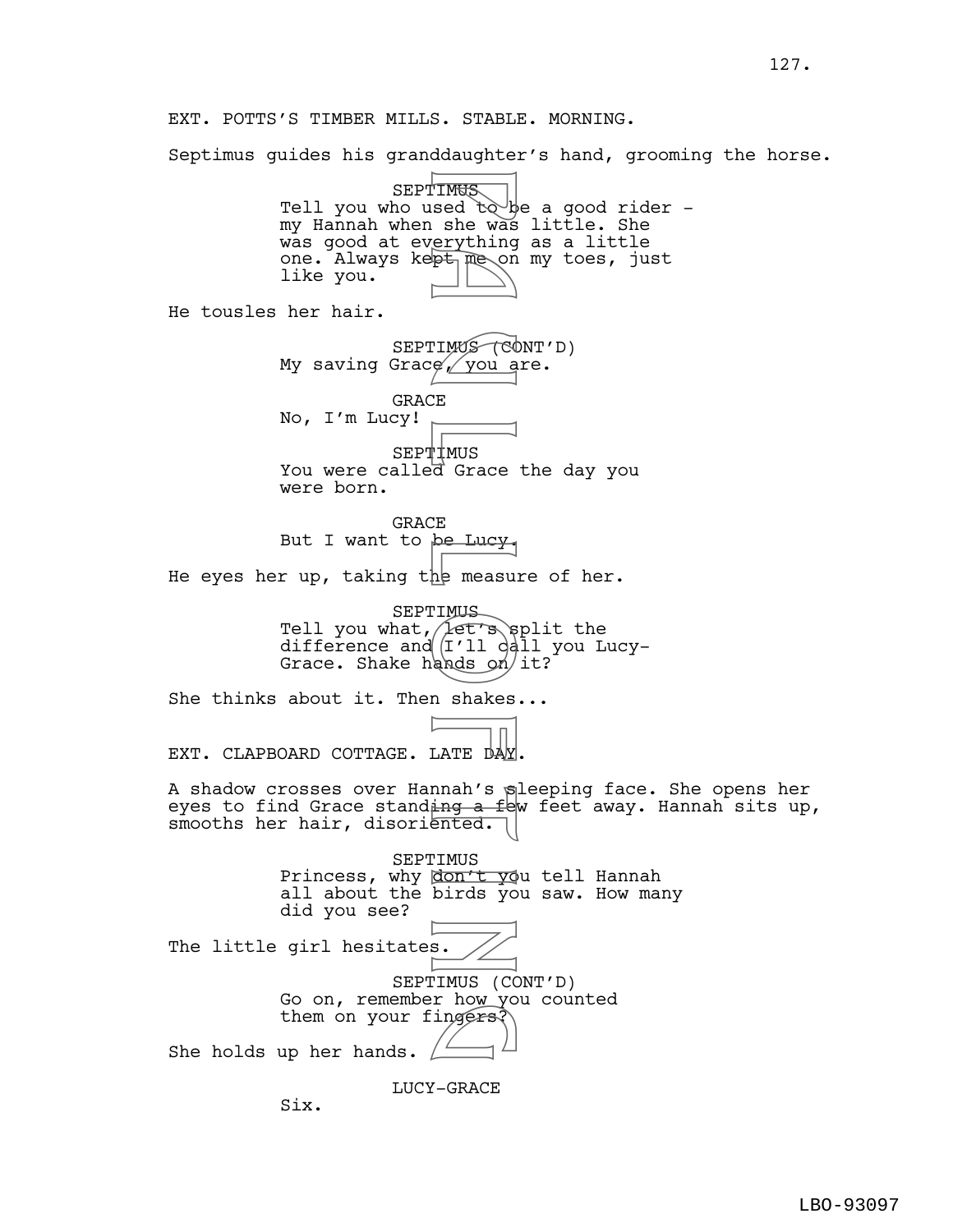SEPTIMUS You stay here and tell Hannah all about that greedy seagull we saw...

He disappears inside. Lucy-Grace sits on the grass a few feet from Hannah. Her blonde hair shines in the sun.

HANNAH Shall we make  $\frac{1}{2}$  daisy chain? LUCY GRACE What's a daisy train? HANNAH (smiles) For the state of the state of the state of the state of the state of the state of the state of the state of the state of the state of the state of the state of the state of the state of the state of the state of the state

*Chain*. Here, we'll make you a crown.

She starts picking the dandelions beside her. She shows the girl how to pierce a stem with her thumbnail and thread the next stem through it. She watches her daughter's hands as they move.

A lightness fills her chest, as if a great breath has rushed though her.

EXT. HOPETOUN. FARMHOUSE, MANY YEARS LATER.

A wide bay nearly four hundred miles east of Partaguese. A small house stands on a  $p_1$ dge just inland, looking down over the sweep of beach below.

SUPER - "HOPETOUN, 28th AUGUST 1950"

INT. FARMHOUSE. DAY.



The clock chimes. As Tom ties his tie, a stranger with gray hair catches a glimpse of him,  $\frac{1}{2}$ ust a flick of an eye, then he remembers it's himsel<del>f in the</del> mirror. His suit hangs more loosely on his frame, and there's a gap between the collar and the neck inside of it.

Through the window, the waves rise, sacrificing themselves in a blizzard of white, far out to sea.

INT. HOSPITAL. DAY.



Tom sits by Isabel's bedside, holding her hand.

ISABEL Are you sorry yóú ever met me, Tom? TOM I was born to meet you. That's what BEL<br>you ever

I was put here for.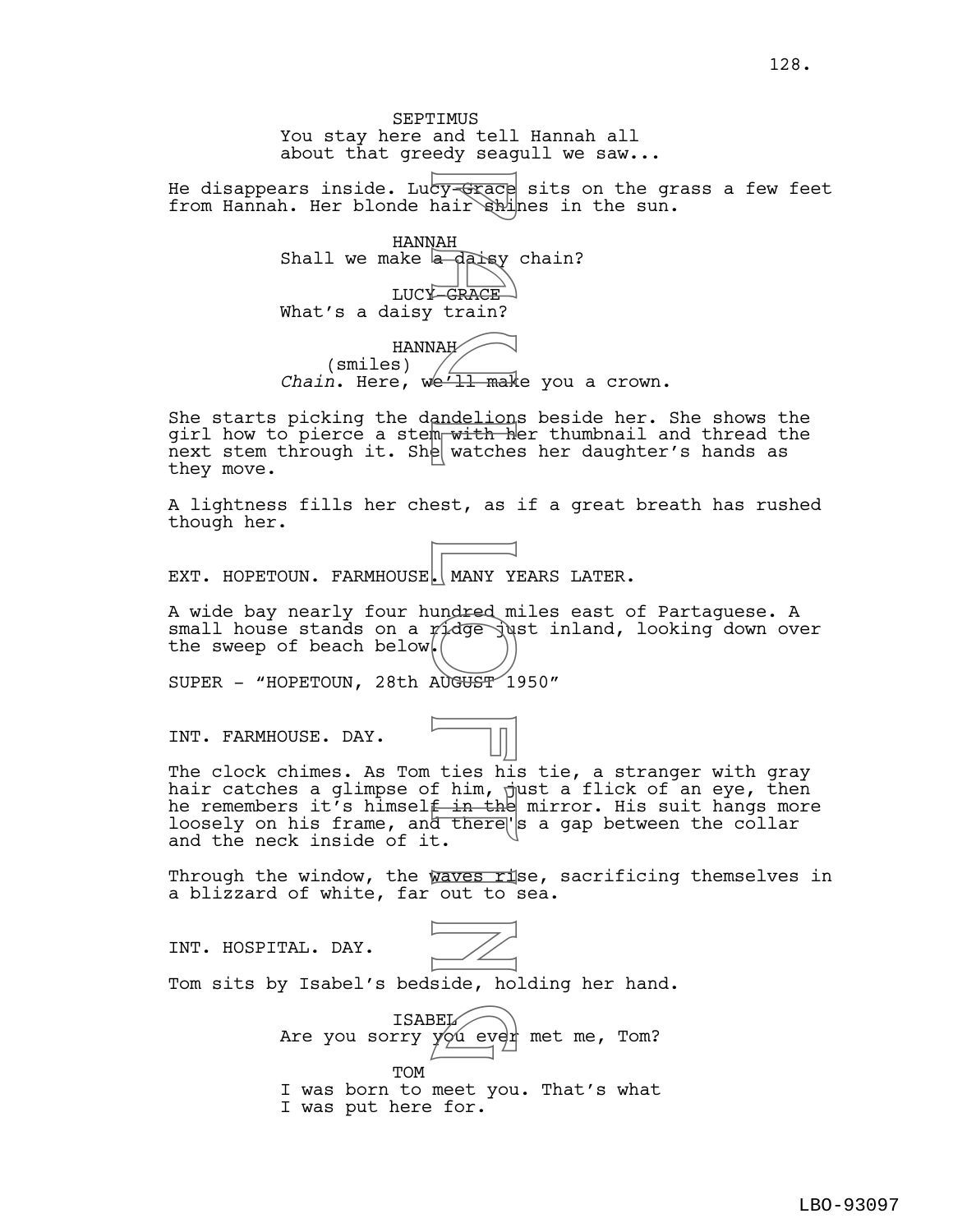He looks at the sunspots on her hand, and notices how the ring moves loosely on the skin between the knuckles.

> TOM <del>(CONT'D)</del> Is there anythi<del>ng you</del> want to ask me? Anything you want me to tell you?

ISABEL  $(\text{attempts} \mid \text{amile})$ Means you must think it's nearly over... Product in the set of the set of the set of the set of the set of the set of the set of the set of the set of the set of the set of the set of the set of the set of the set of the set of the set of the set of the set of th

TOM (holds her gaze) Or maybe that  $1/\gamma$ m just finally ready to talk.

ISABEL It's all right. There's nothing more I need,  $n|dw$ .

Tom strokes her hair, looking a long while into her eyes. He puts his forehead to hers, and they stay, unmoving until her breathing changes, growing more ragged.

> ISABEL (CONT'D) What if God doesn't forgive me?

TOM He forgave you long ago. It's about time you did too.

ISABEL The letter... you'll look after it?

 $TOM$ Yes, Isabel. I'll look after it.

ISABEL I'm not going <u>to say g</u>oodbye, in case God hears and <del>thinks I</del>'m ready to go.

She squeezes his hand.

INT. FARMHOUSE. DAY.

Tom sits alone in an empty,  $f(x)$  house. Outside the window, he sees a plume of dust,  $f$ anning out in the sky, signaling the arrival of a car. Tom stands to get a better look.

EXT. FARMHOUSE. DAY.



Tom comes out the front door. SEES - A WOMAN emerges from the car, taking a moment to smooth down her blonde hair.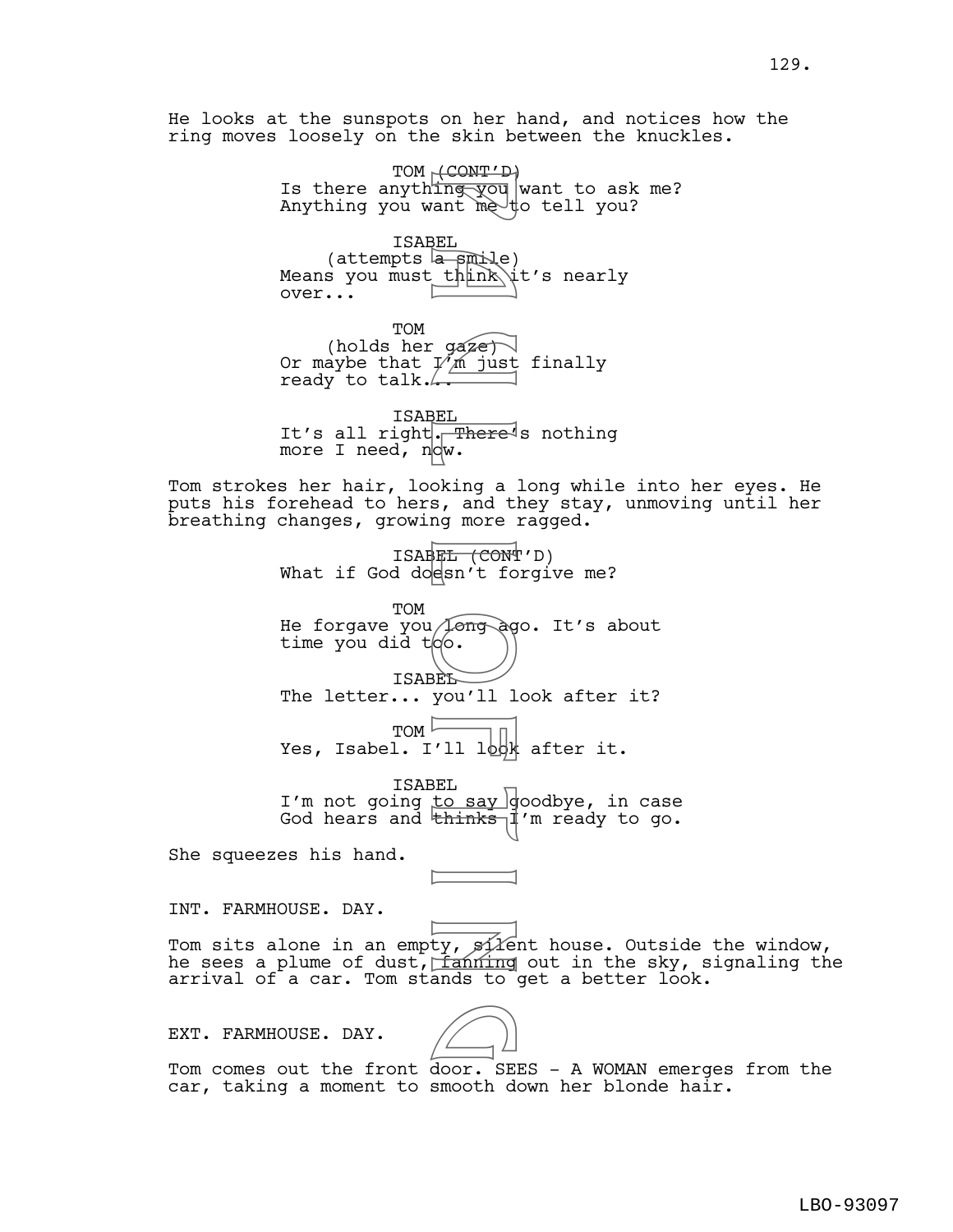TOM Afternoon... You lost? WOMAN I hope not... TIR looking for the Sherbourne's property. Tom and Isabel? TOM You've found it.  $\lbrack \mathbb{r} \rbrack$   $\mathbb{R} \rbrack$   $\mathbb{R} \rbrack$  and Sherbourne. WOMAN (tentative smile) Then I'm not lost, My name's Lucy-Grace Rutherford. Roennfeldt as was. (smiles again) I'm Lucy. TOM (almost td himself) Lucy...? Lulu **Lighthouse?** LUCY-GRACE I hope I haven't intruded. Tom shakes his head. LUCY-GRACE (CONT'D) Wait. I've brought something to show you. She returns to the car,  $\frac{1}{2}$   $\frac{1}{2}$  (in the front seat, and returns carrying a bassinet, her face a mixture of tenderness and pride.  $LUC^{\vee}-GRACE \parallel (CONT'D)$ This is Christopher $\Box$ my little boy. He's three months old. Peeping out from the blanket,  $T$ om sees a child who so exactly resembles Lucy as a baby that a tingle creeps through him. INT. FARMHOUSE. DAY. Tom brings in a tray with a teapot and cups, as Lucy-Grace sits looking out at the prean, the baby beside her in the basket. **TOM** How did you hear? About Isabel? LUCY-GRACE Mom told me. When you wrote Ralph Addicott, to let him know how ill she was, he went to see my mother. I wish I would have made it... before... Francok<br>
Trapoerty<br>
P a unit of the smile<br>
N a smile<br>
Ost My<br>
(ain)<br>
himself<br>
Lighthou<br>
(-GRACE unit som<br>
(-GRACE unit som<br>
(-GRACE unit som<br>
(-GRACE unit som<br>
(-GRACE unit som<br>
(-GRACE unit som<br>
(-GRACE unit som<br>
that a<br>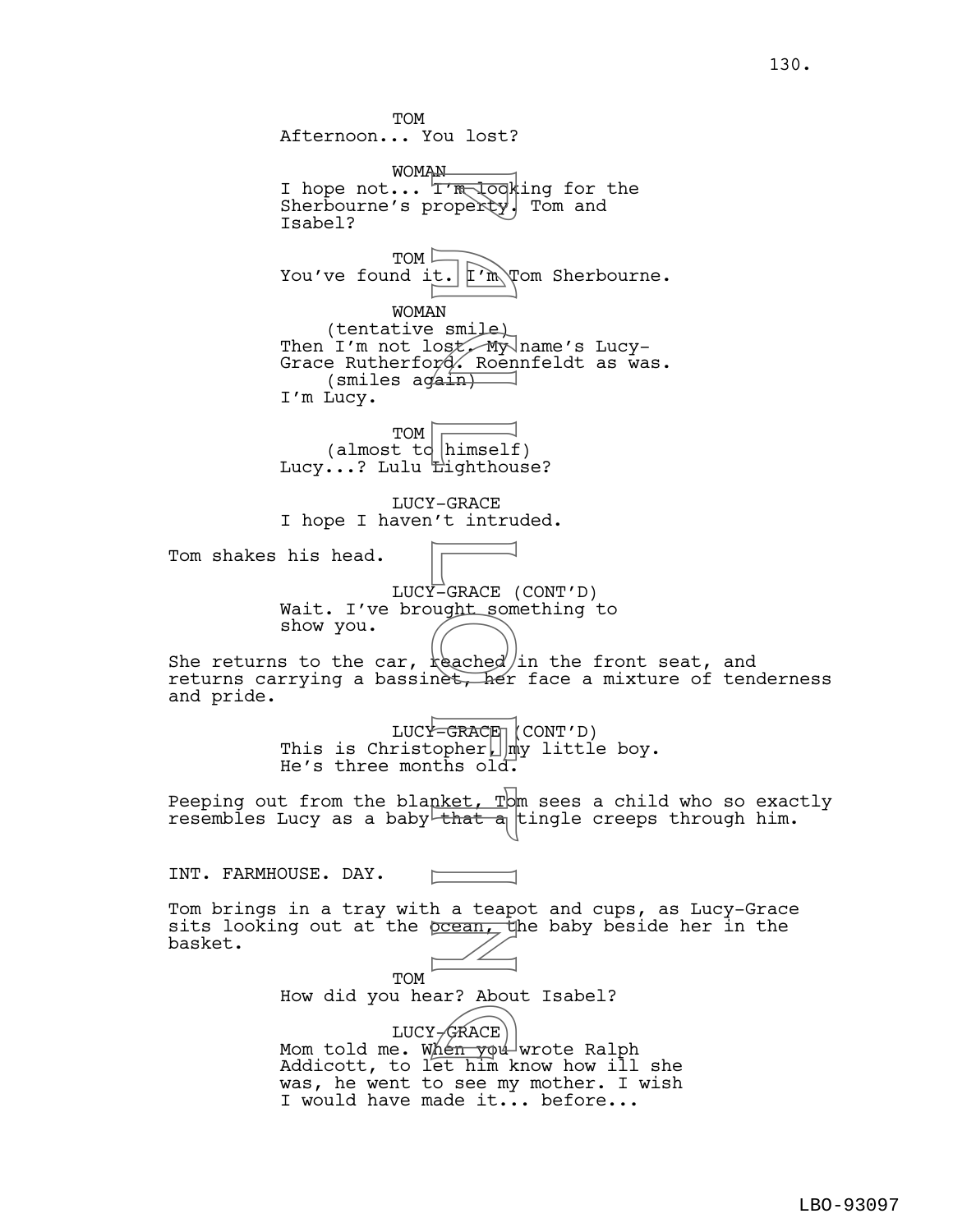She lets the words trail off, looks out at the distant water.

LUCY-GRACE (CONT'D) I couldn't come soonen. I had to wait for Mom to... well, to give her blessing, I suppesse...

She smooths her skirt. Tom watches her, catching flashes of her younger face.

LUCY<del>-GRACE</del> (CONT'D) I've thought about you both so often, over the years... I remember some things. At least I think I do... a bit l̃ike snatchés from a dream... I remember being on your shoulders. And playing the piano. But it's all sort of jumbled together... e sooner<br>
o. T. weppes<br>
I. suppes<br>
D. T. weppes<br>
D. T. Websites<br>
D. T. Websites<br>
D. T. T. Head on Fig. 1<br>
Time I. T. Head<br>
Max you hat you<br>
the earlier<br>
time I. T. Head<br>
the earlier<br>
the earlier<br>
the earlier<br>
the earlier<br>

TOM She left something for you...

He goes to the camphor chest, reaches inside, takes the envelope. Hands it to Lucy-Grace. She holds it a moment before opening it...

"*My Darling Lucy,* 

*It has been such a long time. I promised I'd stay away from you, and I've stuck to my word, however hard that was for me.*

*I'm gone now, which is why you have this letter. And it brings me joy because it means that you came to find us. I never gave up hope that you would.* 

*In the chest are some of the earliest things of yours - things from that lost part of your life. I kept them safe for you in case you came in search of it.*

*You are a grown woman now. I hope life has been kind to you. I*  hope that you can forgive me for keeping you. And for letting *you go.*

*Know that you have always been beloved.*"

She sets down the letter, holding back emotions, opens the chest, revealing fragments of  $t$ ime, of a life – knitted booties, satin bonnet, B<u>rown's S</u>tar Atlas. Tom feels a pang as he remembers the day she gave it to him.

She sees the long dedication inside. "Forever and ever and<br>ever and ever..." A tear *trails* down her cheek. ever and ever..." A tear  $f(x)$  down her cheek.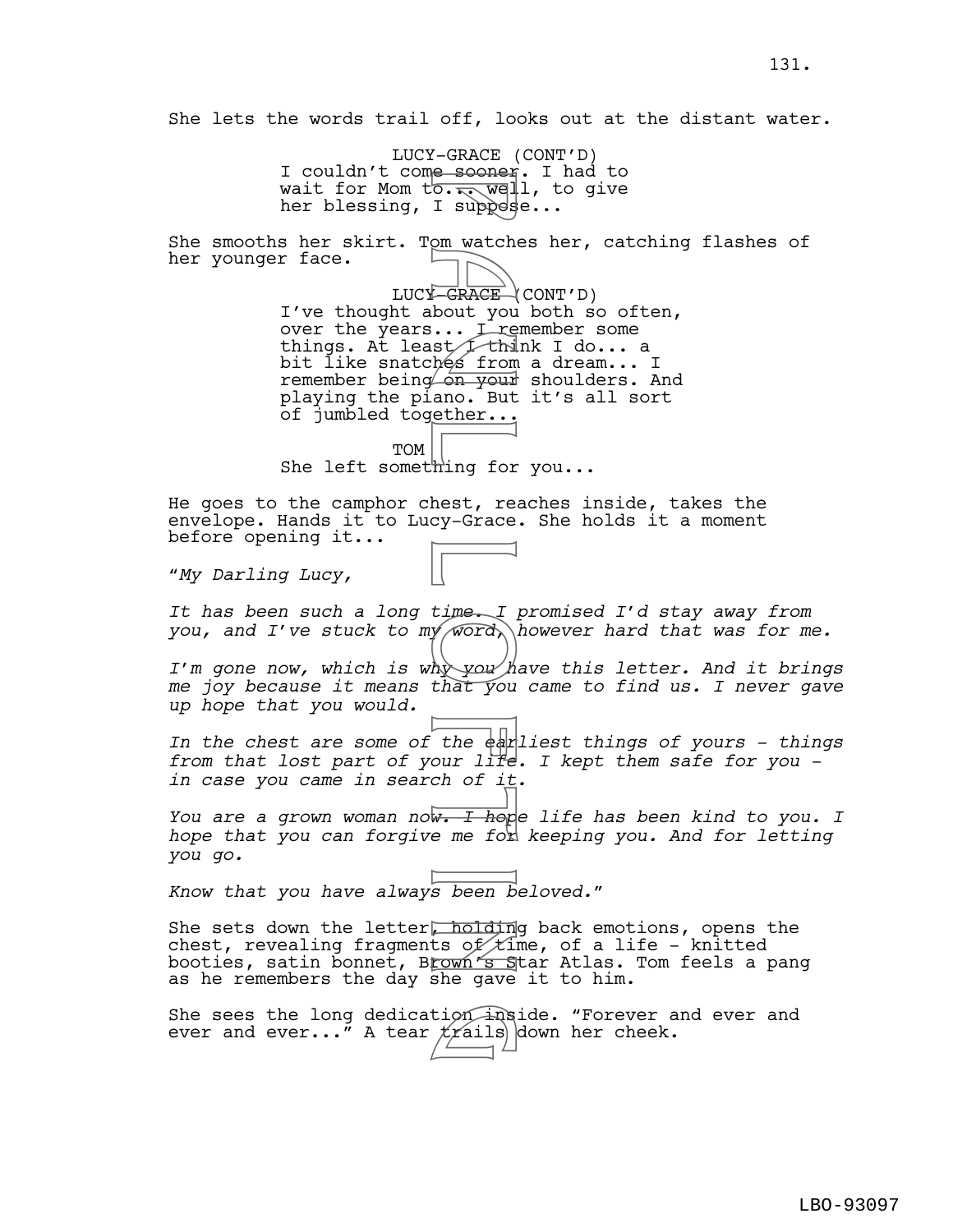LUCY-GRACE I never had the chance to say thank you. To you and... Mamma, for saving me, and taking such good care of me. TOM There's nothing to thank us for. The baby starts to cry,  $Lugy$ -Grace bends down to pick him up. LUCY GRACE Shh, shh, bubba. You're all right, bunny rabbit. She rocks him up and down  $\sinh$  the crying subsides. LUCY-GRACE (CONT'D) Do you want to hold him? TOM I'm a bit out of practice these days. LUCY-GRACE Go on. She passes the little bundle gently into his arms. TOM (smiling) Well, look at yo<del>u. Just</del> like your mummy when she  $\left[\right.\left\langle \mathrm{was}\right.\left.\mathrm{a}\right.\left.\right)$   $\left.\mathrm{b} \mathrm{aby}\right.\left\{ \mathrm{aren}\right.\left\{ \mathrm{t}\right.\left\{ \mathrm{the}\right.\left\{ \mathrm{the}\right.\left\{ \mathrm{the}\right.\left\{ \mathrm{the}\right.\left\{ \mathrm{the}\right.\left\{ \mathrm{the}\right.\left\{ \mathrm{the}\right.\left\{ \mathrm{the}\right.\left\{ \mathrm{the}\right.\left\{ \mathrm{the}\right.\left\{ \mathrm{the}\right.\left\{ \mathrm{the}\right.\left\{ \mathrm{the}\right.\left\{ \mathrm{the}\right.\$ you? Same nose\\same/blue eyes. The child holds him with a serious gaze, long forgotten sensations flood back. He fights the crack in his voice. TOM (CONTL<sup>b)</sup> Oh, Isabel would have loved to meet you. She would have just loved you. Lucy-Grace looked at her watch. LUCY-GRACE I'd better be <u>heading</u> off, I suppose. Don't want to be driving in the dark. TOM D Of course... Shall Thelp you put the things in the car? That is, If you'd like to take them. I'll understand if you'd rather not. He hands the baby back to  $/$ her. g to that<br>
tuey Grack a. You'r<br>
n <u>Antil</u><br>
1-GRACE (hold hide of pract<br>
7-GRACE (dold hide of pract<br>
7-GRACE (was a serior)<br>
Malle generating<br>
1-GRACE (CONTL)<br>
1-GRACE heading<br>
1-GRACE heading<br>
1-GRACE heading<br>
1-GRACE hea  $\left(\frac{\text{per}}{\text{per}}\right)$